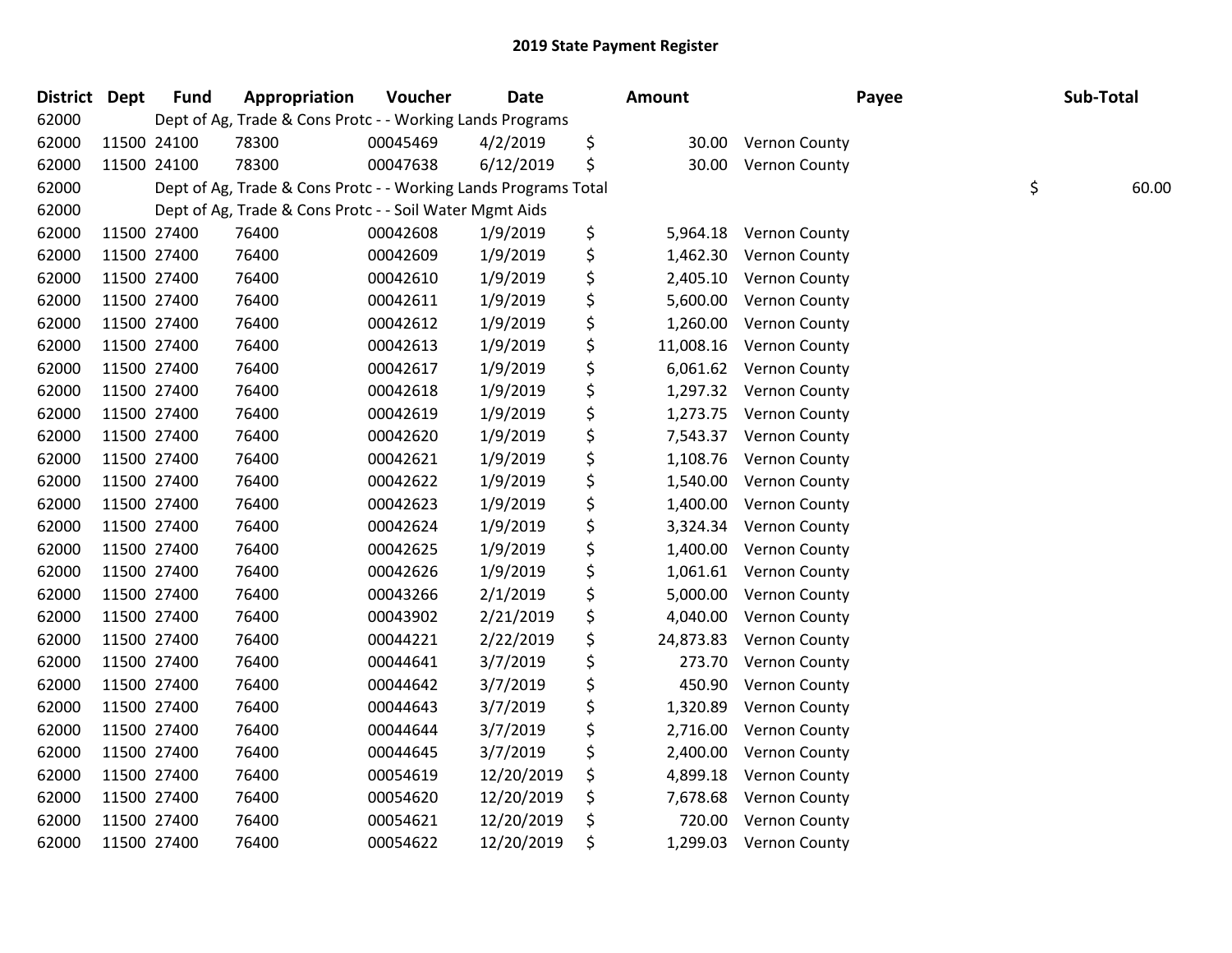| <b>District</b> | <b>Dept</b> | <b>Fund</b> | Appropriation                                                 | Voucher  | <b>Date</b> | Amount          | Payee                | Sub-Total        |
|-----------------|-------------|-------------|---------------------------------------------------------------|----------|-------------|-----------------|----------------------|------------------|
| 62000           |             | 11500 27400 | 76400                                                         | 00054623 | 12/20/2019  | \$<br>519.61    | Vernon County        |                  |
| 62000           |             | 11500 27400 | 76400                                                         | 00054624 | 12/20/2019  | \$<br>1,744.41  | Vernon County        |                  |
| 62000           | 11500 27400 |             | 76400                                                         | 00054625 | 12/20/2019  | \$<br>3,785.73  | Vernon County        |                  |
| 62000           | 11500 27400 |             | 76400                                                         | 00054626 | 12/20/2019  | \$<br>1,280.00  | Vernon County        |                  |
| 62000           | 11500 27400 |             | 76400                                                         | 00054627 | 12/20/2019  | \$<br>2,600.00  | Vernon County        |                  |
| 62000           |             | 11500 27400 | 76400                                                         | 00054628 | 12/20/2019  | \$<br>4,520.00  | Vernon County        |                  |
| 62000           |             | 11500 27400 | 76400                                                         | 00054629 | 12/20/2019  | \$<br>1,680.00  | Vernon County        |                  |
| 62000           |             | 11500 27400 | 76400                                                         | 00054630 | 12/20/2019  | \$<br>960.00    | Vernon County        |                  |
| 62000           |             | 11500 27400 | 76400                                                         | 00054631 | 12/20/2019  | \$<br>1,200.00  | Vernon County        |                  |
| 62000           | 11500 27400 |             | 76400                                                         | 00054632 | 12/20/2019  | \$<br>4,640.00  | Vernon County        |                  |
| 62000           |             | 11500 27400 | 76400                                                         | 00054633 | 12/20/2019  | \$<br>7,237.43  | Vernon County        |                  |
| 62000           |             | 11500 27400 | 76400                                                         | 00054634 | 12/20/2019  | \$<br>259.81    | Vernon County        |                  |
| 62000           |             | 11500 27400 | 76400                                                         | 00054635 | 12/20/2019  | \$<br>1,187.68  | <b>Vernon County</b> |                  |
| 62000           |             | 11500 27400 | 76400                                                         | 00054636 | 12/20/2019  | \$<br>1,410.37  | Vernon County        |                  |
| 62000           | 11500 27400 |             | 76400                                                         | 00054637 | 12/20/2019  | \$<br>1,360.00  | Vernon County        |                  |
| 62000           |             | 11500 27400 | 76400                                                         | 00054638 | 12/20/2019  | \$<br>16,070.81 | Vernon County        |                  |
| 62000           |             | 11500 27400 | 76400                                                         | 00054639 | 12/20/2019  | \$<br>4,862.08  | Vernon County        |                  |
| 62000           |             | 11500 27400 | 76400                                                         | 00054640 | 12/20/2019  | \$<br>3,748.63  | Vernon County        |                  |
| 62000           |             | 11500 27400 | 76400                                                         | 00054641 | 12/20/2019  | \$<br>2,598.06  | Vernon County        |                  |
| 62000           | 11500 27400 |             | 76400                                                         | 00054642 | 12/20/2019  | \$<br>482.51    | <b>Vernon County</b> |                  |
| 62000           |             | 11500 27400 | 76400                                                         | 00054643 | 12/20/2019  | \$<br>2,857.87  | Vernon County        |                  |
| 62000           |             |             | Dept of Ag, Trade & Cons Protc - - Soil Water Mgmt Aids Total |          |             |                 |                      | \$<br>174,387.72 |
| 62000           |             |             | Dept of Ag, Trade & Cons Protc - - Agriculture-Soil & Water   |          |             |                 |                      |                  |
| 62000           |             | 11500 36300 | <b>WE100</b>                                                  | 00042602 | 1/9/2019    | \$<br>6,021.58  | <b>Vernon County</b> |                  |
| 62000           | 11500 36300 |             | <b>WE100</b>                                                  | 00042603 | 1/9/2019    | \$<br>336.00    | <b>Vernon County</b> |                  |
| 62000           |             | 11500 36300 | <b>WE100</b>                                                  | 00042604 | 1/9/2019    | \$<br>4,617.70  | Vernon County        |                  |
| 62000           |             | 11500 36300 | <b>WE100</b>                                                  | 00042605 | 1/9/2019    | \$<br>1,155.00  | Vernon County        |                  |
| 62000           |             | 11500 36300 | <b>WE100</b>                                                  | 00042606 | 1/9/2019    | \$<br>5,550.00  | Vernon County        |                  |
| 62000           |             | 11500 36300 | <b>WE100</b>                                                  | 00042607 | 1/9/2019    | \$<br>4,446.72  | Vernon County        |                  |
| 62000           |             | 11500 36300 | <b>WE100</b>                                                  | 00042627 | 1/9/2019    | \$<br>1,438.50  | Vernon County        |                  |
| 62000           |             | 11500 36300 | <b>WE100</b>                                                  | 00042628 | 1/9/2019    | \$<br>1,050.00  | Vernon County        |                  |
| 62000           |             | 11500 36300 | <b>WE100</b>                                                  | 00042629 | 1/9/2019    | \$<br>2,933.70  | Vernon County        |                  |
| 62000           |             | 11500 36300 | <b>WE100</b>                                                  | 00042630 | 1/9/2019    | \$<br>2,320.37  | Vernon County        |                  |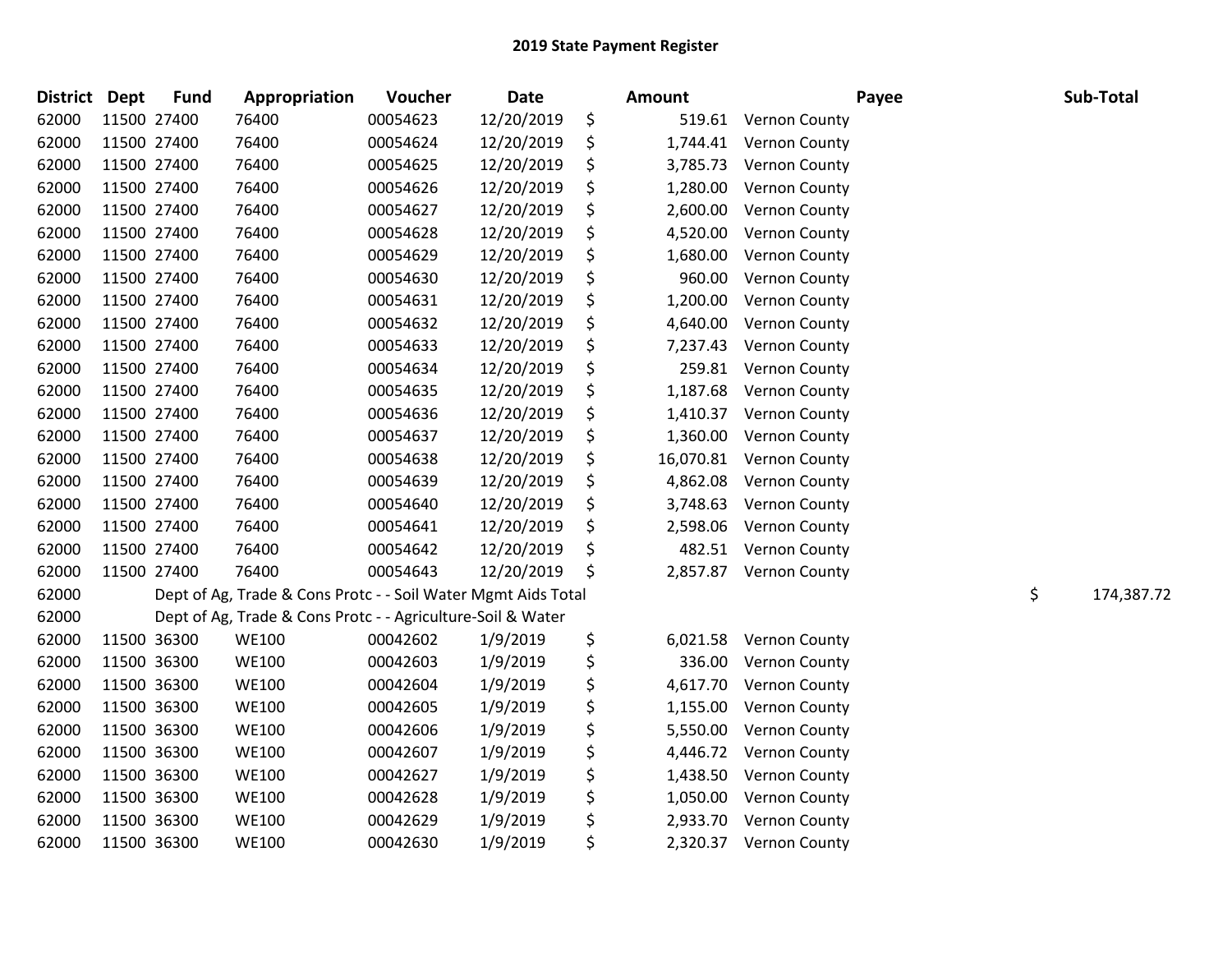| District Dept |             | <b>Fund</b> | Appropriation                                                       | Voucher  | Date       | <b>Amount</b>   |                         | Payee | Sub-Total |
|---------------|-------------|-------------|---------------------------------------------------------------------|----------|------------|-----------------|-------------------------|-------|-----------|
| 62000         | 11500 36300 |             | <b>WE100</b>                                                        | 00042631 | 1/9/2019   | \$<br>1,010.10  | <b>Vernon County</b>    |       |           |
| 62000         | 11500 36300 |             | <b>WE100</b>                                                        | 00042632 | 1/9/2019   | \$<br>483.00    | <b>Vernon County</b>    |       |           |
| 62000         | 11500 36300 |             | <b>WE100</b>                                                        | 00042633 | 1/9/2019   | \$<br>1,260.00  | Vernon County           |       |           |
| 62000         | 11500 36300 |             | <b>WE100</b>                                                        | 00042634 | 1/9/2019   | \$<br>4,208.12  | Vernon County           |       |           |
| 62000         | 11500 36300 |             | <b>WE100</b>                                                        | 00042635 | 1/9/2019   | \$<br>3,500.00  | Vernon County           |       |           |
| 62000         | 11500 36300 |             | <b>WE100</b>                                                        | 00042636 | 1/9/2019   | \$<br>832.16    | Vernon County           |       |           |
| 62000         | 11500 36300 |             | <b>WE100</b>                                                        | 00042637 | 1/9/2019   | \$<br>1,386.00  | Vernon County           |       |           |
| 62000         | 11500 36300 |             | <b>WE100</b>                                                        | 00042638 | 1/9/2019   | \$<br>423.50    | Vernon County           |       |           |
| 62000         | 11500 36300 |             | <b>WE100</b>                                                        | 00042639 | 1/9/2019   | \$<br>1,501.50  | Vernon County           |       |           |
| 62000         | 11500 36300 |             | <b>WE100</b>                                                        | 00042640 | 1/9/2019   | \$<br>518.00    | Vernon County           |       |           |
| 62000         | 11500 36300 |             | <b>WE100</b>                                                        | 00042641 | 1/9/2019   | \$<br>360.50    | Vernon County           |       |           |
| 62000         | 11500 36300 |             | <b>WE100</b>                                                        | 00042642 | 1/9/2019   | \$<br>1,281.00  | Vernon County           |       |           |
| 62000         | 11500 36300 |             | <b>WE100</b>                                                        | 00042643 | 1/9/2019   | \$<br>1,858.50  | <b>Vernon County</b>    |       |           |
| 62000         | 11500 36300 |             | <b>WE100</b>                                                        | 00042644 | 1/9/2019   | \$<br>2,889.74  | Vernon County           |       |           |
| 62000         | 11500 36300 |             | <b>WE100</b>                                                        | 00042645 | 1/9/2019   | \$<br>842.47    | <b>Vernon County</b>    |       |           |
| 62000         | 11500 36300 |             | <b>WE100</b>                                                        | 00042646 | 1/9/2019   | \$<br>3,776.38  | <b>Vernon County</b>    |       |           |
| 62000         | 11500 36300 |             | <b>WE100</b>                                                        | 00043901 | 2/21/2019  | \$<br>259.00    | Vernon County           |       |           |
| 62000         | 11500 36300 |             | <b>WE100</b>                                                        | 00052942 | 11/7/2019  | \$<br>514.50    | <b>Vernon County</b>    |       |           |
| 62000         | 11500 36300 |             | <b>WE100</b>                                                        | 00052943 | 11/7/2019  | \$<br>15,810.57 | Vernon County           |       |           |
| 62000         | 11500 36300 |             | <b>WE100</b>                                                        | 00052944 | 11/7/2019  | \$<br>8,194.40  | Vernon County           |       |           |
| 62000         | 11500 36300 |             | <b>WE100</b>                                                        | 00052945 | 11/7/2019  | \$<br>8,213.00  | Vernon County           |       |           |
| 62000         | 11500 36300 |             | <b>WE100</b>                                                        | 00053561 | 11/18/2019 | \$<br>6,895.00  | <b>Vernon County</b>    |       |           |
| 62000         |             |             | Dept of Ag, Trade & Cons Protc - - Agriculture-Soil & Water Total   |          |            |                 |                         | \$    | 95,887.01 |
| 62000         |             |             | Dept of Safety & Prof Services - - General Program Operations       |          |            |                 |                         |       |           |
| 62000         | 16500 10000 |             | 12100                                                               | 00032741 | 9/27/2019  | \$<br>5.00      | <b>Vernon County</b>    |       |           |
| 62000         |             |             | Dept of Safety & Prof Services - - General Program Operations Total |          |            |                 |                         | \$    | 5.00      |
| 62000         |             |             | Dept of Safety & Prof Services - - Powts Replacement Rehab          |          |            |                 |                         |       |           |
| 62000         | 16500 10000 |             | 23600                                                               | 00032294 | 8/22/2019  | \$              | 22,108.00 Vernon County |       |           |
| 62000         |             |             | Dept of Safety & Prof Services - - Powts Replacement Rehab Total    |          |            |                 |                         | \$    | 22,108.00 |
| 62000         |             |             | Dept of Natural Resources - - GPO - Federal Funds                   |          |            |                 |                         |       |           |
| 62000         | 37000 10000 |             | 94100                                                               | 00292091 | 1/18/2019  | \$              | 20,500.00 Vernon County |       |           |
| 62000         |             |             | Dept of Natural Resources - - GPO - Federal Funds Total             |          |            |                 |                         | \$    | 20,500.00 |
| 62000         |             |             | Dept of Natural Resources - - Gen Program Ops-State Funds           |          |            |                 |                         |       |           |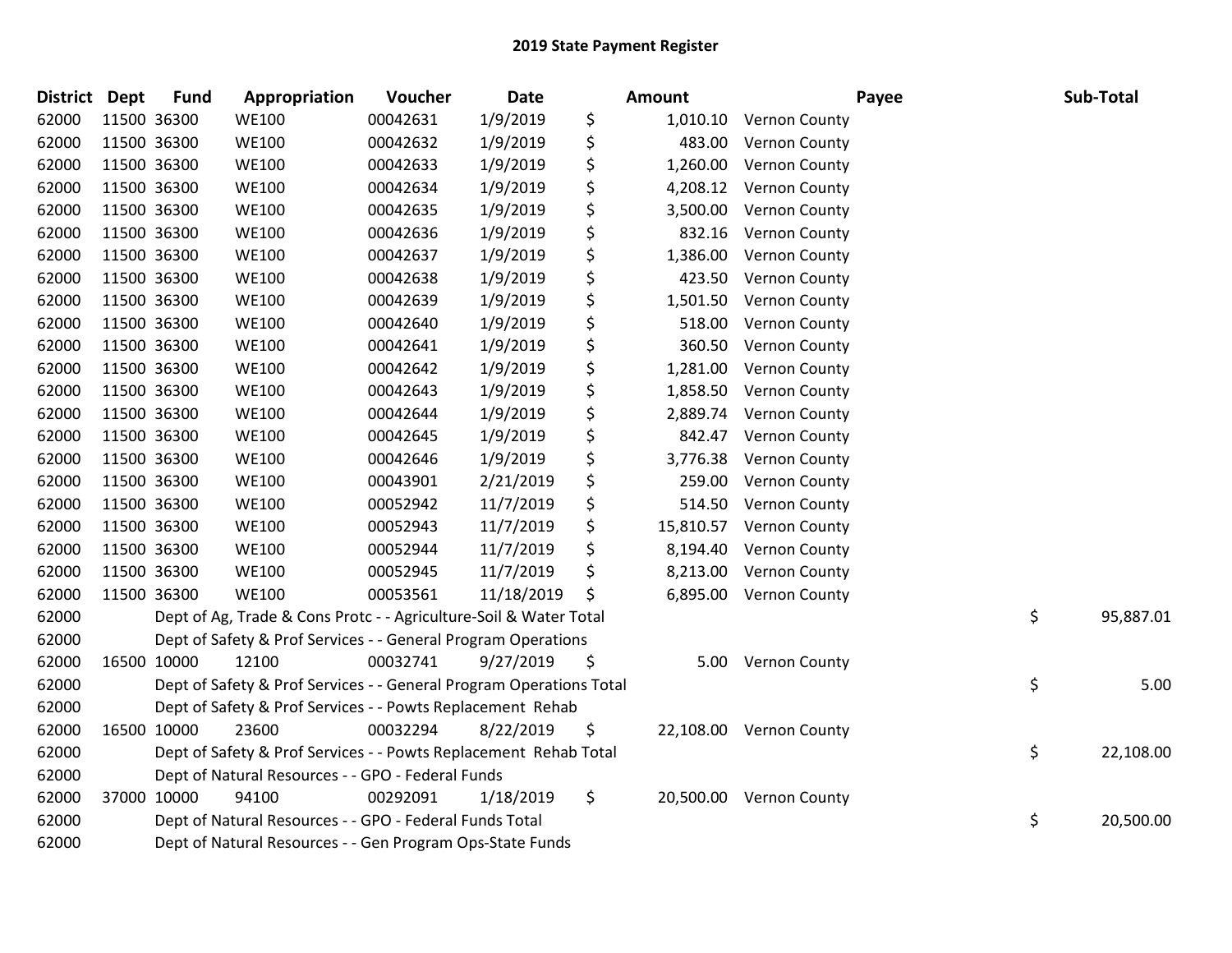| <b>District</b> | <b>Dept</b> | <b>Fund</b> | Appropriation                                                     | Voucher  | Date       | Amount         |                         | Payee | Sub-Total |
|-----------------|-------------|-------------|-------------------------------------------------------------------|----------|------------|----------------|-------------------------|-------|-----------|
| 62000           |             | 37000 21200 | 16100                                                             | 00288265 | 1/4/2019   | \$             | 5.00 Vernon County      |       |           |
| 62000           |             | 37000 21200 | 16100                                                             | 00293151 | 2/8/2019   | \$<br>3.00     | <b>Vernon County</b>    |       |           |
| 62000           |             | 37000 21200 | 16100                                                             | 00310519 | 5/17/2019  | \$<br>20.00    | <b>Vernon County</b>    |       |           |
| 62000           |             | 37000 21200 | 16100                                                             | 00310555 | 5/8/2019   | \$<br>20.00    | Vernon County           |       |           |
| 62000           |             | 37000 21200 | 16100                                                             | 00310755 | 5/17/2019  | \$<br>15.00    | Vernon County           |       |           |
| 62000           |             | 37000 21200 | 16100                                                             | 00315754 | 5/22/2019  | \$<br>45.00    | Vernon County           |       |           |
| 62000           |             | 37000 21200 | 16100                                                             | 00315756 | 5/22/2019  | \$<br>15.00    | Vernon County           |       |           |
| 62000           |             | 37000 21200 | 16100                                                             | 00326218 | 6/14/2019  | \$<br>66.60    | Vernon County           |       |           |
| 62000           |             | 37000 21200 | 16100                                                             | 00334770 | 6/26/2019  | \$<br>437.00   | Vernon County           |       |           |
| 62000           |             | 37000 21200 | 16100                                                             | 00364359 | 10/25/2019 | \$<br>7.00     | <b>Vernon County</b>    |       |           |
| 62000           |             | 37000 21200 | 16100                                                             | 00370218 | 11/29/2019 | \$<br>18.00    | Vernon County           |       |           |
| 62000           |             | 37000 21200 | 16100                                                             | 00377992 | 12/30/2019 | \$<br>1,385.40 | <b>Vernon County</b>    |       |           |
| 62000           |             |             | Dept of Natural Resources - - Gen Program Ops-State Funds Total   |          |            |                |                         | \$    | 2,037.00  |
| 62000           |             |             | Dept of Natural Resources - - General Program Operations --       |          |            |                |                         |       |           |
| 62000           |             | 37000 21200 | 25400                                                             | 00289561 | 1/7/2019   | \$<br>120.00   | <b>Vernon County</b>    |       |           |
| 62000           |             | 37000 21200 | 25400                                                             | 00310451 | 4/12/2019  | \$<br>150.00   | <b>Vernon County</b>    |       |           |
| 62000           |             | 37000 21200 | 25400                                                             | 00310452 | 4/12/2019  | \$<br>420.00   | Vernon County           |       |           |
| 62000           |             | 37000 21200 | 25400                                                             | 00341839 | 7/18/2019  | \$<br>120.00   | <b>Vernon County</b>    |       |           |
| 62000           |             | 37000 21200 | 25400                                                             | 00346249 | 8/12/2019  | \$<br>360.00   | <b>Vernon County</b>    |       |           |
| 62000           |             |             | Dept of Natural Resources - - General Program Operations -- Total |          |            |                |                         | \$    | 1,170.00  |
| 62000           |             |             | Dept of Natural Resources - - Venison Processing                  |          |            |                |                         |       |           |
| 62000           |             | 37000 21200 | 54900                                                             | 00310853 | 5/8/2019   | \$             | 3,315.00 Vernon County  |       |           |
| 62000           |             |             | Dept of Natural Resources - - Venison Processing Total            |          |            |                |                         | \$    | 3,315.00  |
| 62000           |             |             | Dept of Natural Resources - - Wildlife Damage Claims & Abat       |          |            |                |                         |       |           |
| 62000           |             | 37000 21200 | 55300                                                             | 00310853 | 5/8/2019   | \$             | 62,337.64 Vernon County |       |           |
| 62000           |             |             | Dept of Natural Resources - - Wildlife Damage Claims & Abat Total |          |            |                |                         | \$    | 62,337.64 |
| 62000           |             |             | Dept of Natural Resources - - Resaids - County Cons Aids          |          |            |                |                         |       |           |
| 62000           |             | 37000 21200 | 56300                                                             | 00379828 | 12/27/2019 | \$             | 2,147.00 Vernon County  |       |           |
| 62000           |             |             | Dept of Natural Resources - - Resaids - County Cons Aids Total    |          |            |                |                         | \$    | 2,147.00  |
| 62000           |             |             | Dept of Natural Resources - - Ra- Fish, WI & Forestry             |          |            |                |                         |       |           |
| 62000           |             | 37000 21200 | 56400                                                             | 00301435 | 2/28/2019  | \$             | 88.38 Vernon County     |       |           |
| 62000           |             |             | Dept of Natural Resources - - Ra- Fish, WI & Forestry Total       |          |            |                |                         | \$    | 88.38     |
| 62000           |             |             | Dept of Natural Resources - - Resaids - Cnty Forest Loan Sn       |          |            |                |                         |       |           |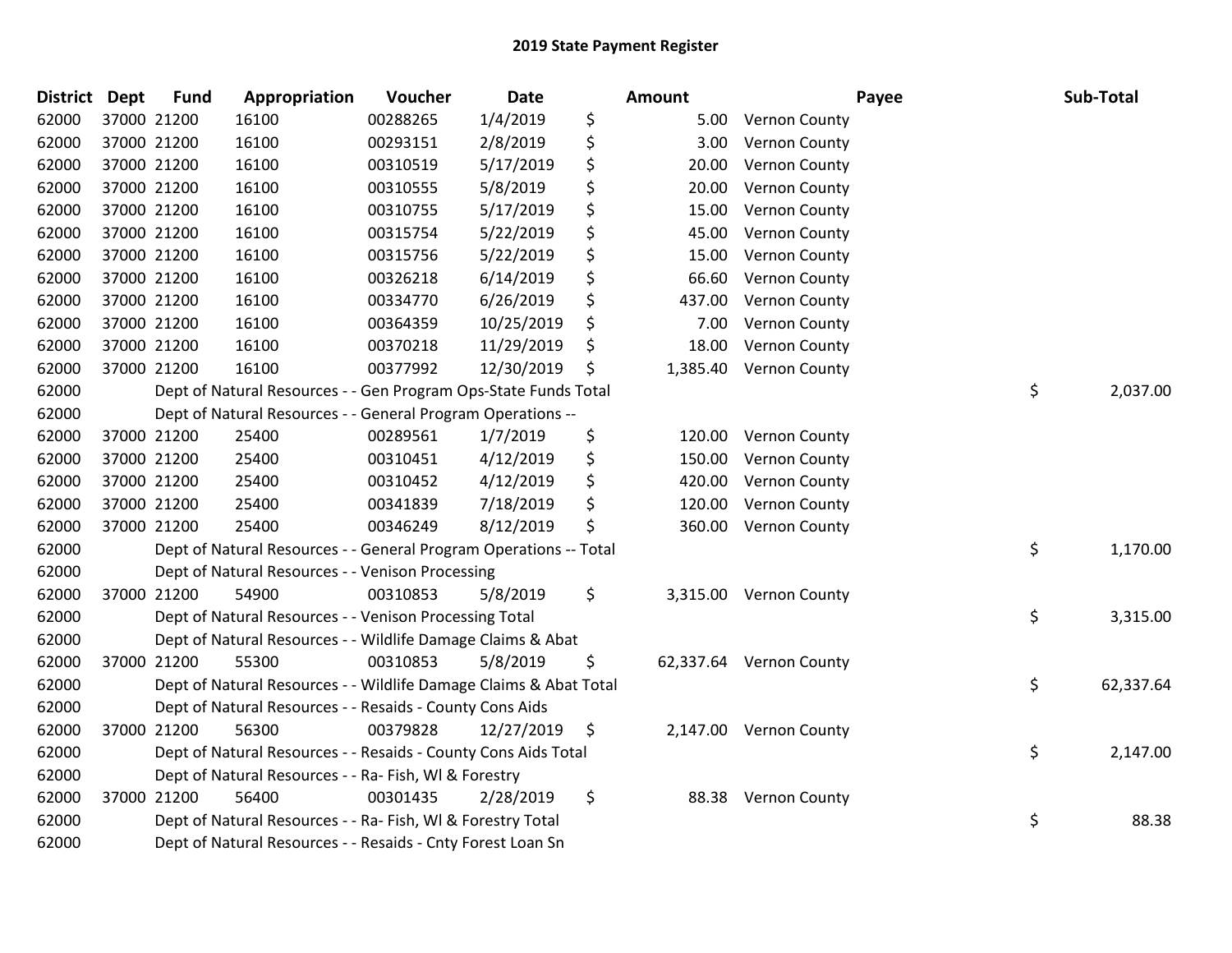| <b>District</b> | <b>Dept</b> | <b>Fund</b> | Appropriation                                                      | Voucher  | <b>Date</b> |         | <b>Amount</b> |                          | Payee | Sub-Total  |       |
|-----------------|-------------|-------------|--------------------------------------------------------------------|----------|-------------|---------|---------------|--------------------------|-------|------------|-------|
| 62000           |             | 37000 21200 | 56500                                                              | 00377758 | 12/16/2019  | $\zeta$ |               | 37,636.06 Vernon County  |       |            |       |
| 62000           |             |             | Dept of Natural Resources - - Resaids - Cnty Forest Loan Sn Total  |          |             |         |               |                          | \$    | 37,636.06  |       |
| 62000           |             |             | Dept of Natural Resources - - Resaids - Forest Croplnd & Mfl       |          |             |         |               |                          |       |            |       |
| 62000           |             | 37000 21200 | 56600                                                              | 00359808 | 9/23/2019   | \$      |               | 28,104.82 Vernon County  |       |            |       |
| 62000           |             |             | Dept of Natural Resources - - Resaids - Forest Croplnd & Mfl Total |          |             |         |               |                          | \$    | 28,104.82  |       |
| 62000           |             |             | Dept of Natural Resources - - Resaids - Cnty Forest Prj Loan       |          |             |         |               |                          |       |            |       |
| 62000           |             | 37000 21200 | 57000                                                              | 00377758 | 12/16/2019  | \$      |               | 46,722.93 Vernon County  |       |            |       |
| 62000           |             |             | Dept of Natural Resources - - Resaids - Cnty Forest Prj Loan Total |          |             |         |               |                          | \$    | 46,722.93  |       |
| 62000           |             |             | Dept of Natural Resources - - Resaids - Cnty Forst & Admin         |          |             |         |               |                          |       |            |       |
| 62000           |             | 37000 21200 | 57200                                                              | 00301304 | 3/1/2019    | \$      |               | 22,286.49 Vernon County  |       |            |       |
| 62000           |             | 37000 21200 | 57200                                                              | 00362423 | 10/1/2019   | \$      |               | 10,000.00 Vernon County  |       |            |       |
| 62000           |             |             | Dept of Natural Resources - - Resaids - Cnty Forst & Admin Total   |          |             |         |               |                          | \$    | 32,286.49  |       |
| 62000           |             |             | Dept of Natural Resources - - Ra- Snowmobile Trail Areas           |          |             |         |               |                          |       |            |       |
| 62000           |             | 37000 21200 | 57500                                                              | 00292090 | 1/18/2019   | \$      |               | 20,500.00 Vernon County  |       |            |       |
| 62000           |             | 37000 21200 | 57500                                                              | 00292219 | 1/18/2019   | \$      |               | 51,078.86 Vernon County  |       |            |       |
| 62000           |             |             | Dept of Natural Resources - - Ra- Snowmobile Trail Areas Total     |          |             |         |               |                          | \$    | 71,578.86  |       |
| 62000           |             |             | Dept of Natural Resources - - Resaids - Pymt In Lieu Tax Fed       |          |             |         |               |                          |       |            |       |
| 62000           |             | 37000 21200 | 58400                                                              | 00364679 | 10/15/2019  | \$      |               | 17,144.00 Vernon County  |       |            |       |
| 62000           |             |             | Dept of Natural Resources - - Resaids - Pymt In Lieu Tax Fed Total |          |             |         |               |                          | \$    | 17,144.00  |       |
| 62000           |             |             | Dept of Natural Resources - - GPO--State Funds                     |          |             |         |               |                          |       |            |       |
| 62000           |             | 37000 21200 | 86100                                                              | 00294201 | 2/1/2019    | \$      | 6.00          | Vernon County            |       |            |       |
| 62000           |             | 37000 21200 | 86100                                                              | 00301477 | 2/28/2019   | \$      | 25.00         | Vernon County            |       |            |       |
| 62000           |             | 37000 21200 | 86100                                                              | 00301479 | 2/28/2019   | \$      | 6.00          | Vernon County            |       |            |       |
| 62000           |             |             | Dept of Natural Resources - - GPO--State Funds Total               |          |             |         |               |                          | \$    |            | 37.00 |
| 62000           |             |             | Dept of Natural Resources - - Fin Asst For Responsible Units       |          |             |         |               |                          |       |            |       |
| 62000           |             | 37000 27400 | 67000                                                              | 00323343 | 5/22/2019   | \$      |               | 134,399.42 Vernon County |       |            |       |
| 62000           |             |             | Dept of Natural Resources - - Fin Asst For Responsible Units Total |          |             |         |               |                          | \$    | 134,399.42 |       |
| 62000           |             |             | Dept of Natural Resources - - Recycling Consolidation Grants       |          |             |         |               |                          |       |            |       |
| 62000           |             | 37000 27400 | 67300                                                              | 00323343 | 5/22/2019   | \$      |               | 7,773.33 Vernon County   |       |            |       |
| 62000           |             |             | Dept of Natural Resources - - Recycling Consolidation Grants Total |          |             |         |               |                          | \$    | 7,773.33   |       |
| 62000           |             |             | Dept of Natural Resources - - Land Acquisition                     |          |             |         |               |                          |       |            |       |
| 62000           |             | 37000 36300 | <b>TA100</b>                                                       | 00362967 | 10/4/2019   | \$      |               | 61.50 Vernon County      |       |            |       |
| 62000           |             | 37000 36300 | <b>TA100</b>                                                       | 00364271 | 10/16/2019  | \$      |               | 3,560.00 Vernon County   |       |            |       |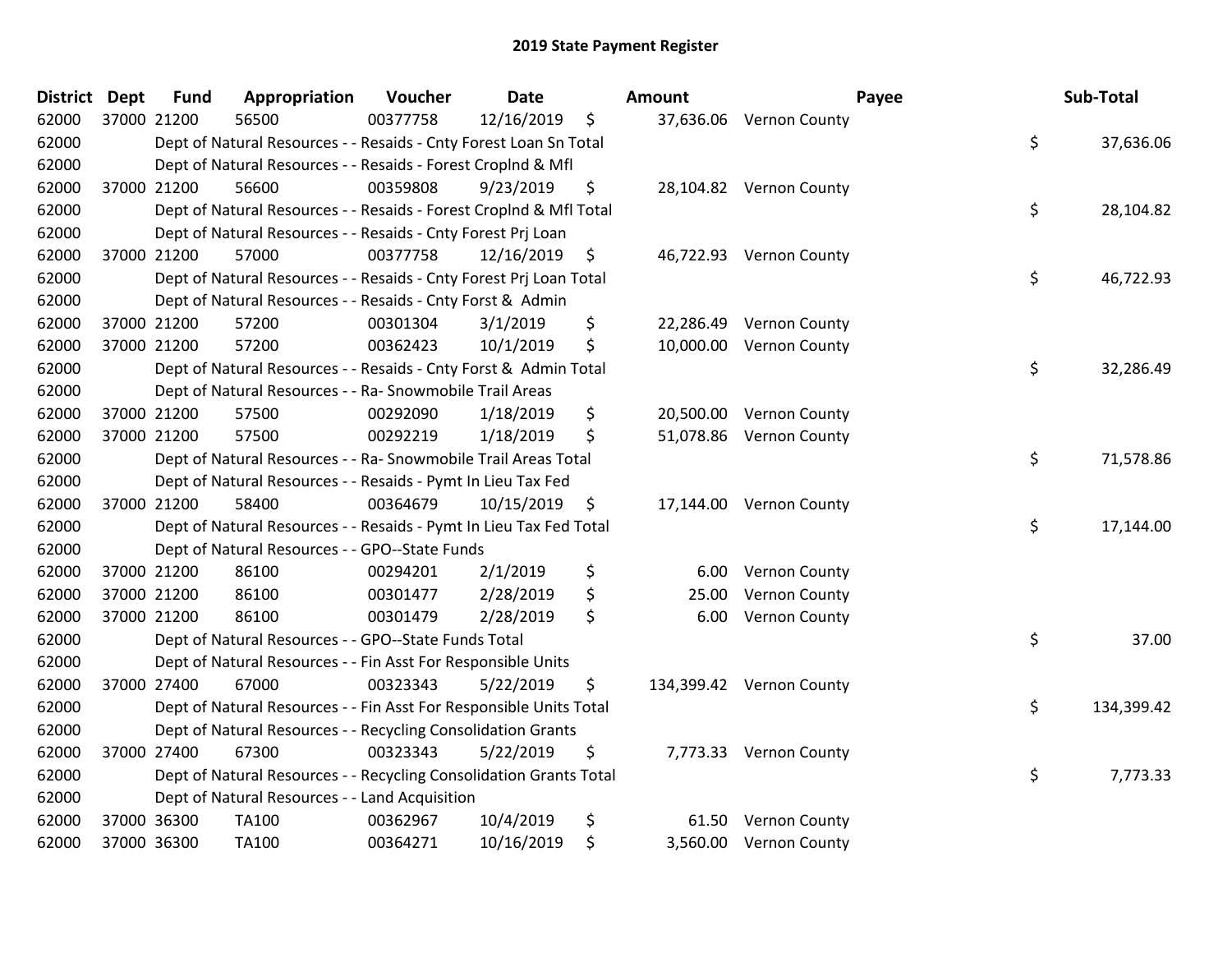| District Dept |             | <b>Fund</b> | Appropriation                                                        | Voucher  | <b>Date</b> | Amount          | Payee                    | Sub-Total       |
|---------------|-------------|-------------|----------------------------------------------------------------------|----------|-------------|-----------------|--------------------------|-----------------|
| 62000         |             |             | Dept of Natural Resources - - Land Acquisition Total                 |          |             |                 |                          | \$<br>3,621.50  |
| 62000         |             |             | Dept of Natural Resources - - GPO - Sd Water Loan Prog, Fed          |          |             |                 |                          |                 |
| 62000         | 37000 57300 |             | 48200                                                                | 00298753 | 2/15/2019   | \$              | 2,911.00 Vernon County   |                 |
| 62000         |             | 37000 57300 | 48200                                                                | 00310982 | 4/30/2019   | \$<br>1,995.00  | Vernon County            |                 |
| 62000         |             | 37000 57300 | 48200                                                                | 00330521 | 7/5/2019    | \$<br>1,995.00  | Vernon County            |                 |
| 62000         |             | 37000 57300 | 48200                                                                | 00373504 | 11/27/2019  | \$<br>1,995.00  | Vernon County            |                 |
| 62000         |             |             | Dept of Natural Resources - - GPO - Sd Water Loan Prog, Fed Total    |          |             |                 |                          | \$<br>8,896.00  |
| 62000         |             |             | Department of Tourism - - Tourism Marketing; General Pur             |          |             |                 |                          |                 |
| 62000         |             | 38000 10000 | 10400                                                                | 00007323 | 5/3/2019    | \$              | 22,500.00 Vernon County  |                 |
| 62000         |             |             | Department of Tourism - - Tourism Marketing; General Pur Total       |          |             |                 |                          | \$<br>22,500.00 |
| 62000         |             |             | Kickapoo Reserve Mgmt Board - - Kickapoo Reserve Management Bo       |          |             |                 |                          |                 |
| 62000         |             | 38500 21200 | 16100                                                                | 00002512 | 3/15/2019   | \$<br>173.00    | <b>Vernon County</b>     |                 |
| 62000         |             | 38500 21200 | 16100                                                                | 00002592 | 5/8/2019    | \$<br>15.00     | Vernon County            |                 |
| 62000         |             | 38500 21200 | 16100                                                                | 00002736 | 7/12/2019   | \$<br>36.00     | Vernon County            |                 |
| 62000         |             |             | Kickapoo Reserve Mgmt Board - - Kickapoo Reserve Management Bo Total |          |             |                 |                          | \$<br>224.00    |
| 62000         |             |             | WI Dept of Transportation - - Eldly&Disa Co/Aid Sf                   |          |             |                 |                          |                 |
| 62000         |             | 39500 21100 | 16800                                                                | 00340257 | 1/9/2019    | \$<br>79,985.00 | <b>Vernon County</b>     |                 |
| 62000         |             |             | WI Dept of Transportation - - Eldly&Disa Co/Aid Sf Total             |          |             |                 |                          | \$<br>79,985.00 |
| 62000         |             |             | WI Dept of Transportation - - Eldly&Disa Aid Fd Fd                   |          |             |                 |                          |                 |
| 62000         |             | 39500 21100 | 18300                                                                | 00350336 | 2/11/2019   | \$<br>10,397.92 | Vernon County            |                 |
| 62000         |             | 39500 21100 | 18300                                                                | 00350337 | 2/11/2019   | \$<br>2,153.29  | Vernon County            |                 |
| 62000         | 39500 21100 |             | 18300                                                                | 00418883 | 8/2/2019    | \$<br>9,372.26  | <b>Vernon County</b>     |                 |
| 62000         | 39500 21100 |             | 18300                                                                | 00418884 | 8/2/2019    | \$<br>9,878.49  | <b>Vernon County</b>     |                 |
| 62000         |             | 39500 21100 | 18300                                                                | 00425617 | 8/20/2019   | \$<br>8,833.43  | Vernon County            |                 |
| 62000         |             | 39500 21100 | 18300                                                                | 00425618 | 8/20/2019   | \$<br>3,378.38  | Vernon County            |                 |
| 62000         |             | 39500 21100 | 18300                                                                | 00461570 | 11/14/2019  | \$<br>10,431.74 | Vernon County            |                 |
| 62000         |             | 39500 21100 | 18300                                                                | 00461571 | 11/14/2019  | \$<br>1,812.50  | <b>Vernon County</b>     |                 |
| 62000         |             |             | WI Dept of Transportation - - Eldly&Disa Aid Fd Fd Total             |          |             |                 |                          | \$<br>56,258.01 |
| 62000         |             |             | WI Dept of Transportation - - Hwy Sfty Loc Aid Ffd                   |          |             |                 |                          |                 |
| 62000         |             | 39500 21100 | 18500                                                                | 00368849 | 4/5/2019    | \$              | 890.00 Vernon County     |                 |
| 62000         |             |             | WI Dept of Transportation - - Hwy Sfty Loc Aid Ffd Total             |          |             |                 |                          | \$<br>890.00    |
| 62000         |             |             | WI Dept of Transportation - - Trans Aids To Co.-Sf                   |          |             |                 |                          |                 |
| 62000         |             | 39500 21100 | 19000                                                                | 00335834 | 1/7/2019    | \$              | 219,243.91 Vernon County |                 |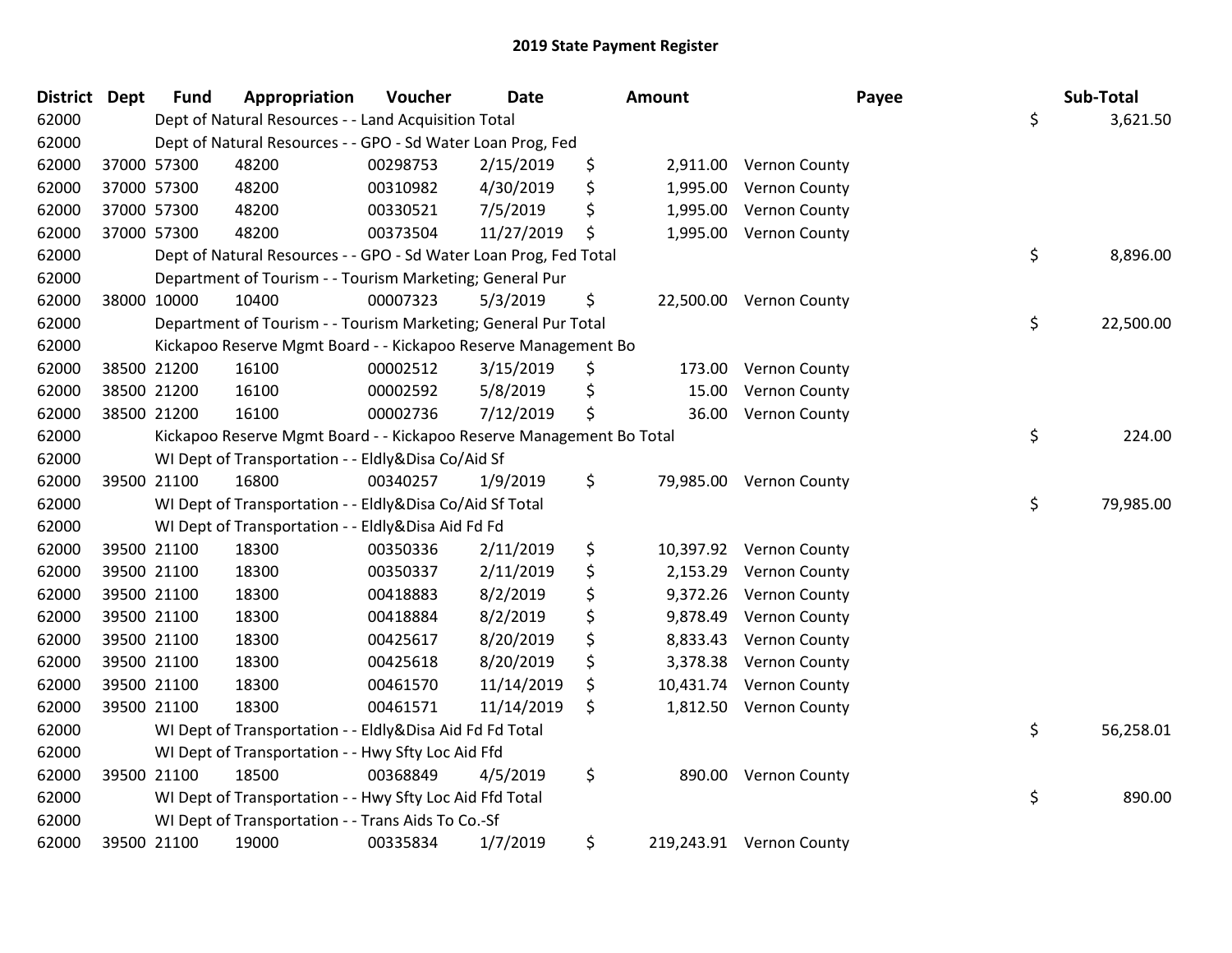| <b>District Dept</b> |             | <b>Fund</b> | Appropriation                                                      | Voucher  | <b>Date</b> |      | <b>Amount</b> |                          | Payee | Sub-Total  |
|----------------------|-------------|-------------|--------------------------------------------------------------------|----------|-------------|------|---------------|--------------------------|-------|------------|
| 62000                | 39500 21100 |             | 19000                                                              | 00401159 | 7/1/2019    | \$   |               | 438,487.82 Vernon County |       |            |
| 62000                |             | 39500 21100 | 19000                                                              | 00443977 | 10/7/2019   | \$   |               | 219,243.92 Vernon County |       |            |
| 62000                |             |             | WI Dept of Transportation - - Trans Aids To Co.-Sf Total           |          |             |      |               |                          | \$    | 876,975.65 |
| 62000                |             |             | WI Dept of Transportation - - Transportation Improvement, St       |          |             |      |               |                          |       |            |
| 62000                |             | 39500 21100 | 22200                                                              | 00450269 | 10/16/2019  | - \$ |               | 20,054.14 Vernon County  |       |            |
| 62000                |             |             | WI Dept of Transportation - - Transportation Improvement, St Total |          |             |      |               |                          | \$    | 20,054.14  |
| 62000                |             |             | WI Dept of Transportation - - Hwy/Loc Brdg Imp Sfd                 |          |             |      |               |                          |       |            |
| 62000                |             | 39500 21100 | 26500                                                              | 00369962 | 4/19/2019   | \$   | 3,061.93      | <b>Vernon County</b>     |       |            |
| 62000                |             | 39500 21100 | 26500                                                              | 00394291 | 6/17/2019   | \$   | 14,632.46     | <b>Vernon County</b>     |       |            |
| 62000                |             |             | WI Dept of Transportation - - Hwy/Loc Brdg Imp Sfd Total           |          |             |      |               |                          | \$    | 17,694.39  |
| 62000                |             |             | WI Dept of Transportation - - Loc Rd Imp Prg St Fd                 |          |             |      |               |                          |       |            |
| 62000                |             | 39500 21100 | 27800                                                              | 00465351 | 11/29/2019  | \$   |               | 5,227.53 Vernon County   |       |            |
| 62000                |             |             | WI Dept of Transportation - - Loc Rd Imp Prg St Fd Total           |          |             |      |               |                          | \$    | 5,227.53   |
| 62000                |             |             | WI Dept of Transportation - - St Hwy Rehab, Sf                     |          |             |      |               |                          |       |            |
| 62000                |             | 39500 21100 | 36300                                                              | 00369962 | 4/19/2019   | \$   | 1,595.96      | <b>Vernon County</b>     |       |            |
| 62000                |             | 39500 21100 | 36300                                                              | 00378375 | 5/24/2019   | \$   | 1,311.06      | <b>Vernon County</b>     |       |            |
| 62000                |             | 39500 21100 | 36300                                                              | 00397187 | 7/17/2019   | \$   | 25.00         | Vernon County            |       |            |
| 62000                | 39500 21100 |             | 36300                                                              | 00426939 | 9/13/2019   | \$   | 25.00         | <b>Vernon County</b>     |       |            |
| 62000                |             |             | WI Dept of Transportation - - St Hwy Rehab, Sf Total               |          |             |      |               |                          | \$    | 2,957.02   |
| 62000                |             |             | WI Dept of Transportation - - Hwy Mgmt & Opers Sf                  |          |             |      |               |                          |       |            |
| 62000                |             | 39500 21100 | 36500                                                              | 00340360 | 1/10/2019   | \$   | 270.00        | Vernon County            |       |            |
| 62000                |             | 39500 21100 | 36500                                                              | 00358295 | 3/7/2019    | \$   | 270.00        | Vernon County            |       |            |
| 62000                |             | 39500 21100 | 36500                                                              | 00369962 | 4/19/2019   | \$   | 347.00        | Vernon County            |       |            |
| 62000                |             | 39500 21100 | 36500                                                              | 00378375 | 5/24/2019   | \$   | 340.06        | Vernon County            |       |            |
| 62000                |             | 39500 21100 | 36500                                                              | 00378787 | 5/2/2019    | \$   | 411.25        | Vernon County            |       |            |
| 62000                |             | 39500 21100 | 36500                                                              | 00391161 | 6/7/2019    | \$   | 270.00        | Vernon County            |       |            |
| 62000                |             | 39500 21100 | 36500                                                              | 00458781 | 11/6/2019   | \$   | 270.00        | Vernon County            |       |            |
| 62000                |             | 39500 21100 | 36500                                                              | 00458782 | 11/6/2019   | \$   | 270.00        | Vernon County            |       |            |
| 62000                |             | 39500 21100 | 36500                                                              | 00461186 | 11/14/2019  | \$   | 364.65        | Vernon County            |       |            |
| 62000                |             | 39500 21100 | 36500                                                              | 00461195 | 11/14/2019  | \$   | 270.00        | Vernon County            |       |            |
| 62000                |             | 39500 21100 | 36500                                                              | 00468594 | 12/6/2019   | \$   | 270.00        | Vernon County            |       |            |
| 62000                | 39500 21100 |             | 36500                                                              | 00475118 | 12/30/2019  | \$   | 270.00        | Vernon County            |       |            |
| 62000                |             |             | WI Dept of Transportation - - Hwy Mgmt & Opers Sf Total            |          |             |      |               |                          | \$    | 3,622.96   |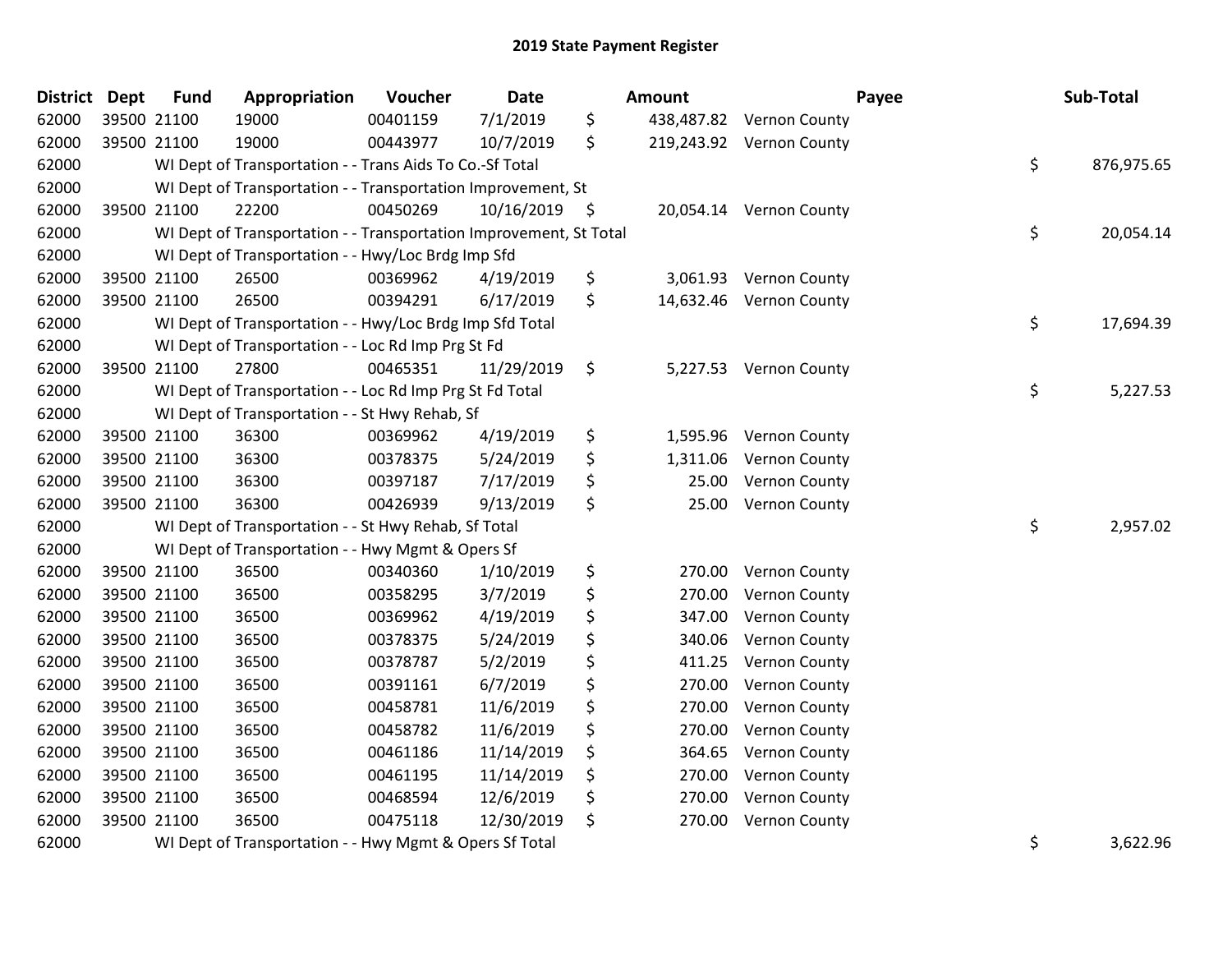| <b>District</b> | <b>Dept</b> | <b>Fund</b> | Appropriation                                           | Voucher  | <b>Date</b> | Amount           | Payee                    | Sub-Total          |
|-----------------|-------------|-------------|---------------------------------------------------------|----------|-------------|------------------|--------------------------|--------------------|
| 62000           |             |             | WI Dept of Transportation - - Routine Maint Sf          |          |             |                  |                          |                    |
| 62000           |             | 39500 21100 | 36800                                                   | 00340360 | 1/10/2019   | \$               | 169,315.58 Vernon County |                    |
| 62000           |             | 39500 21100 | 36800                                                   | 00358295 | 3/7/2019    | \$<br>149,644.82 | Vernon County            |                    |
| 62000           |             | 39500 21100 | 36800                                                   | 00361905 | 3/19/2019   | \$<br>89,136.46  | Vernon County            |                    |
| 62000           |             | 39500 21100 | 36800                                                   | 00369962 | 4/19/2019   | \$<br>342,902.12 | Vernon County            |                    |
| 62000           |             | 39500 21100 | 36800                                                   | 00378375 | 5/24/2019   | \$<br>150,007.36 | Vernon County            |                    |
| 62000           |             | 39500 21100 | 36800                                                   | 00378787 | 5/2/2019    | \$<br>244,863.40 | Vernon County            |                    |
| 62000           |             | 39500 21100 | 36800                                                   | 00391161 | 6/7/2019    | \$<br>182,481.28 | Vernon County            |                    |
| 62000           |             | 39500 21100 | 36800                                                   | 00435048 | 9/18/2019   | \$<br>11,807.59  | Vernon County            |                    |
| 62000           |             | 39500 21100 | 36800                                                   | 00438648 | 9/26/2019   | \$<br>147.81     | Vernon County            |                    |
| 62000           |             | 39500 21100 | 36800                                                   | 00453479 | 10/25/2019  | \$<br>46,085.19  | Vernon County            |                    |
| 62000           |             | 39500 21100 | 36800                                                   | 00458781 | 11/6/2019   | \$<br>287,788.15 | <b>Vernon County</b>     |                    |
| 62000           |             | 39500 21100 | 36800                                                   | 00458782 | 11/6/2019   | \$<br>158,715.02 | Vernon County            |                    |
| 62000           |             | 39500 21100 | 36800                                                   | 00460586 | 11/12/2019  | \$<br>3,110.19   | Vernon County            |                    |
| 62000           |             | 39500 21100 | 36800                                                   | 00461186 | 11/14/2019  | \$<br>103,095.78 | Vernon County            |                    |
| 62000           |             | 39500 21100 | 36800                                                   | 00461195 | 11/14/2019  | \$<br>115,454.30 | Vernon County            |                    |
| 62000           |             | 39500 21100 | 36800                                                   | 00468594 | 12/6/2019   | \$<br>60,539.63  | Vernon County            |                    |
| 62000           |             | 39500 21100 | 36800                                                   | 00475118 | 12/30/2019  | \$<br>215,437.98 | <b>Vernon County</b>     |                    |
| 62000           |             |             | WI Dept of Transportation - - Routine Maint Sf Total    |          |             |                  |                          | \$<br>2,330,532.66 |
| 62000           |             |             | WI Dept of Transportation - - Hwy Mgmt & Opers Lf       |          |             |                  |                          |                    |
| 62000           |             | 39500 21100 | 37500                                                   | 00378375 | 5/24/2019   | \$<br>127.81     | <b>Vernon County</b>     |                    |
| 62000           |             | 39500 21100 | 37500                                                   | 00378787 | 5/2/2019    | \$<br>423.33     | <b>Vernon County</b>     |                    |
| 62000           |             | 39500 21100 | 37500                                                   | 00391161 | 6/7/2019    | \$<br>192.77     | Vernon County            |                    |
| 62000           |             | 39500 21100 | 37500                                                   | 00468594 | 12/6/2019   | \$<br>171.20     | Vernon County            |                    |
| 62000           |             | 39500 21100 | 37500                                                   | 00475118 | 12/30/2019  | \$<br>67.21      | <b>Vernon County</b>     |                    |
| 62000           |             |             | WI Dept of Transportation - - Hwy Mgmt & Opers Lf Total |          |             |                  |                          | \$<br>982.32       |
| 62000           |             |             | WI Dept of Transportation - - Routine Maint Ff          |          |             |                  |                          |                    |
| 62000           |             | 39500 21100 | 38000                                                   | 00458782 | 11/6/2019   | \$<br>49,686.07  | Vernon County            |                    |
| 62000           |             | 39500 21100 | 38000                                                   | 00461186 | 11/14/2019  | \$<br>121,964.84 | Vernon County            |                    |
| 62000           |             | 39500 21100 | 38000                                                   | 00461195 | 11/14/2019  | \$<br>30,872.54  | Vernon County            |                    |
| 62000           |             | 39500 21100 | 38000                                                   | 00468594 | 12/6/2019   | \$<br>26,863.87  | Vernon County            |                    |
| 62000           |             | 39500 21100 | 38000                                                   | 00475118 | 12/30/2019  | \$<br>12,230.89  | Vernon County            |                    |
| 62000           |             |             | WI Dept of Transportation - - Routine Maint Ff Total    |          |             |                  |                          | \$<br>241,618.21   |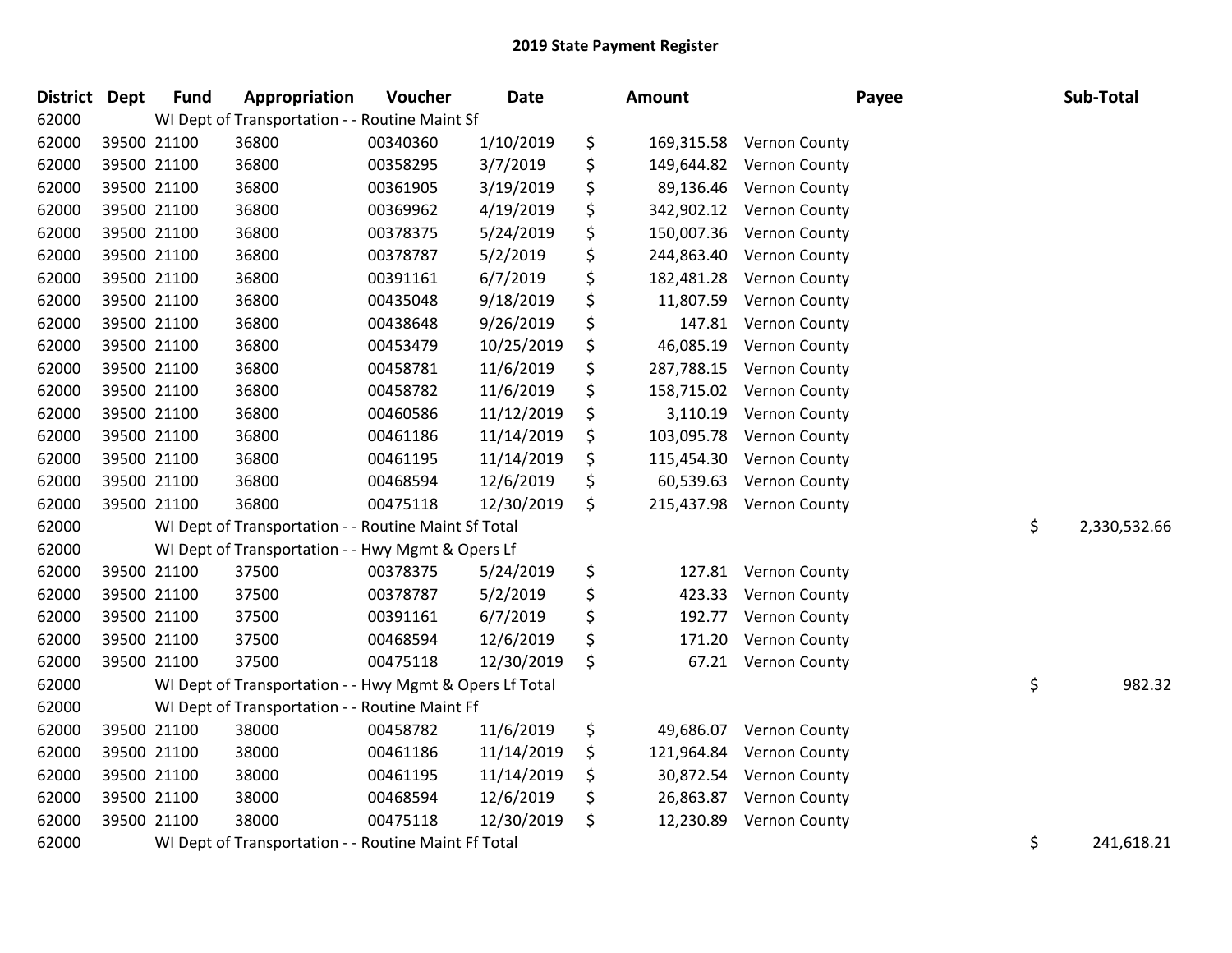| District Dept | <b>Fund</b> | Appropriation                                                      | Voucher  | Date       | Amount          | Payee                                                                                                         | Sub-Total          |
|---------------|-------------|--------------------------------------------------------------------|----------|------------|-----------------|---------------------------------------------------------------------------------------------------------------|--------------------|
| 62000         |             | WI Dept of Transportation - - St Hwy Rehab Fed Fd                  |          |            |                 |                                                                                                               |                    |
| 62000         | 39500 21100 | 38300                                                              | 00475118 | 12/30/2019 | \$<br>4,696.63  | <b>Vernon County</b>                                                                                          |                    |
| 62000         |             | WI Dept of Transportation - - St Hwy Rehab Fed Fd Total            |          |            |                 |                                                                                                               | \$<br>4,696.63     |
| 62000         |             | Department of Corrections - - Corrections Contracts And Agre       |          |            |                 |                                                                                                               |                    |
| 62000         | 41000 10000 | 11400                                                              | 00257568 | 1/2/2019   | \$<br>30,001.18 | <b>Vernon County</b>                                                                                          |                    |
| 62000         | 41000 10000 | 11400                                                              | 00263486 | 1/29/2019  | \$<br>21,767.58 | <b>Vernon County</b>                                                                                          |                    |
| 62000         | 41000 10000 | 11400                                                              | 00263775 | 1/30/2019  | \$<br>69,882.68 | <b>Vernon County</b>                                                                                          |                    |
| 62000         | 41000 10000 | 11400                                                              | 00269846 | 3/1/2019   | \$<br>69,882.68 | <b>Vernon County</b>                                                                                          |                    |
| 62000         | 41000 10000 | 11400                                                              | 00271122 | 3/8/2019   | \$<br>29,949.72 | <b>Vernon County</b>                                                                                          |                    |
| 62000         | 41000 10000 | 11400                                                              | 00275608 | 3/29/2019  | \$<br>63,398.72 | <b>Vernon County</b>                                                                                          |                    |
| 62000         | 41000 10000 | 11400                                                              | 00276809 | 4/3/2019   | \$<br>35,147.18 | <b>Vernon County</b>                                                                                          |                    |
| 62000         | 41000 10000 | 11400                                                              | 00281149 | 4/23/2019  | \$<br>29,023.44 | <b>Vernon County</b>                                                                                          |                    |
| 62000         | 41000 10000 | 11400                                                              | 00281738 | 5/1/2019   | \$<br>69,213.70 | <b>Vernon County</b>                                                                                          |                    |
| 62000         | 41000 10000 | 11400                                                              | 00289484 | 5/31/2019  | \$<br>67,103.84 | <b>Vernon County</b>                                                                                          |                    |
| 62000         | 41000 10000 | 11400                                                              | 00289586 | 6/4/2019   | \$<br>29,486.58 | <b>Vernon County</b>                                                                                          |                    |
| 62000         | 41000 10000 | 11400                                                              | 00295645 | 7/2/2019   | \$<br>25,061.02 | <b>Vernon County</b>                                                                                          |                    |
| 62000         | 41000 10000 | 11400                                                              | 00295900 | 7/5/2019   | \$<br>70,037.06 | <b>Vernon County</b>                                                                                          |                    |
| 62000         | 41000 10000 | 11400                                                              | 00298052 | 7/18/2019  | \$<br>68,544.72 | <b>Vernon County</b>                                                                                          |                    |
| 62000         | 41000 10000 | 11400                                                              | 00298103 | 7/15/2019  | \$<br>30,978.92 | Vernon County                                                                                                 |                    |
| 62000         | 41000 10000 | 11400                                                              | 00303730 | 8/15/2019  | \$<br>25,987.30 | <b>Vernon County</b>                                                                                          |                    |
| 62000         | 41000 10000 | 11400                                                              | 00307440 | 8/30/2019  | \$<br>71,683.78 | <b>Vernon County</b>                                                                                          |                    |
| 62000         | 41000 10000 | 11400                                                              | 00314068 | 10/2/2019  | \$<br>20,635.46 | <b>Vernon County</b>                                                                                          |                    |
| 62000         | 41000 10000 | 11400                                                              | 00318439 | 10/22/2019 | \$<br>12,556.24 | <b>Vernon County</b>                                                                                          |                    |
| 62000         | 41000 10000 | 11400                                                              | 00318790 | 10/25/2019 | \$<br>67,978.66 | <b>Vernon County</b>                                                                                          |                    |
| 62000         | 41000 10000 | 11400                                                              | 00321860 | 11/7/2019  | \$<br>71,375.02 | <b>Vernon County</b>                                                                                          |                    |
| 62000         | 41000 10000 | 11400                                                              | 00324360 | 11/20/2019 | \$<br>8,645.28  | <b>Vernon County</b>                                                                                          |                    |
| 62000         | 41000 10000 | 11400                                                              | 00324667 | 11/22/2019 | \$<br>69,316.62 | <b>Vernon County</b>                                                                                          |                    |
| 62000         | 41000 10000 | 11400                                                              | 00330186 | 12/23/2019 | \$<br>75,800.58 | <b>Vernon County</b>                                                                                          |                    |
| 62000         | 41000 10000 | 11400                                                              | 00330757 | 12/20/2019 | \$              | 9,417.18 Vernon County                                                                                        |                    |
| 62000         |             | Department of Corrections - - Corrections Contracts And Agre Total |          |            |                 |                                                                                                               | \$<br>1,142,875.14 |
| 62000         |             |                                                                    |          |            |                 | Department of Corrections - - Reimbursing Counties For Probation, Extended Supervision And Parole Holds       |                    |
| 62000         | 41000 10000 | 11600                                                              | 00320922 | 11/4/2019  | \$              | 13,385.50 Vernon County                                                                                       |                    |
| 62000         |             |                                                                    |          |            |                 | Department of Corrections - - Reimbursing Counties For Probation, Extended Supervision And Parole Holds Total | \$<br>13,385.50    |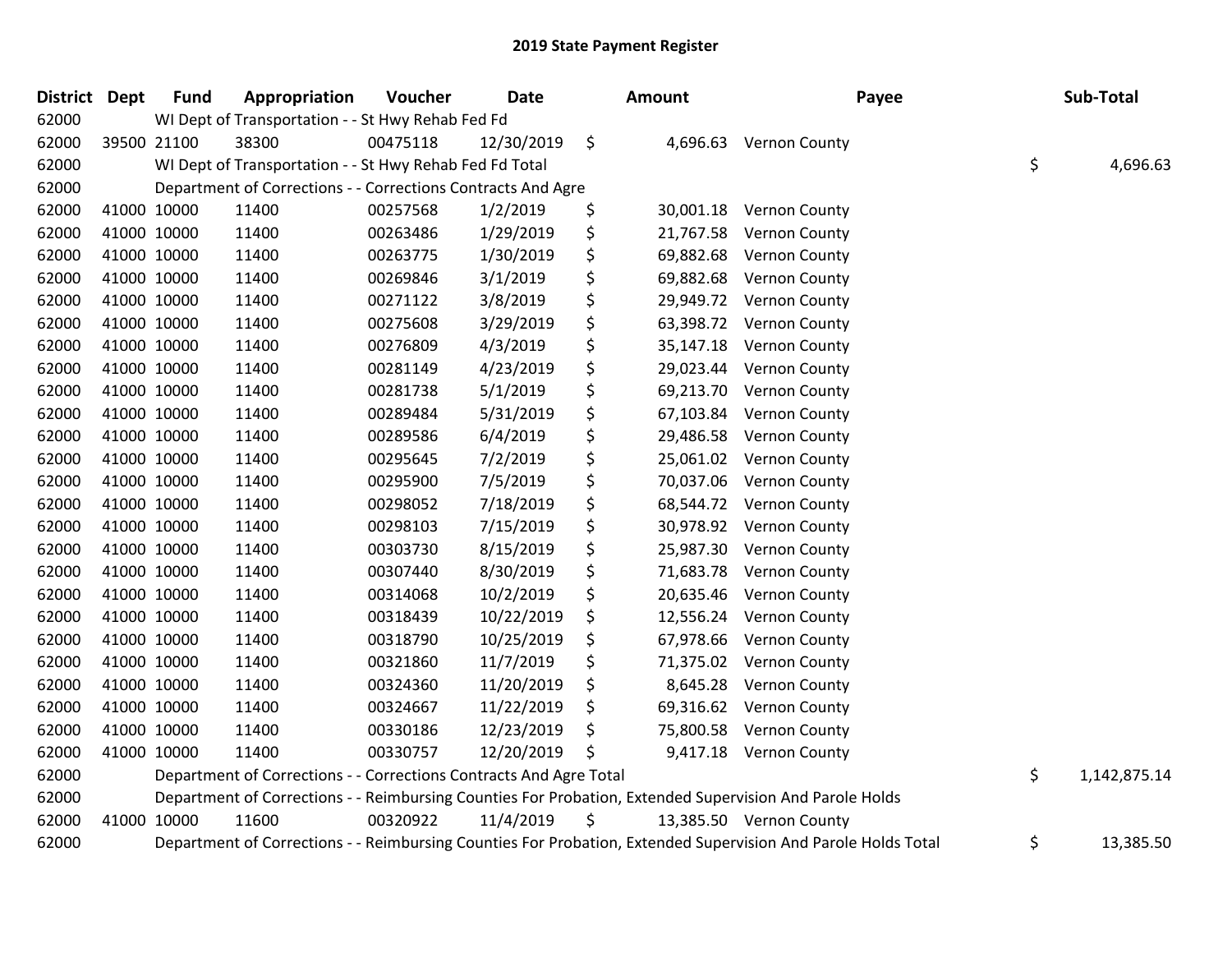| <b>District</b> | <b>Dept</b> | <b>Fund</b> | Appropriation                                                          | Voucher  | <b>Date</b> | Amount           | Payee                   | Sub-Total          |
|-----------------|-------------|-------------|------------------------------------------------------------------------|----------|-------------|------------------|-------------------------|--------------------|
| 62000           |             |             | Department of Corrections - - Probation, Parole And Extended           |          |             |                  |                         |                    |
| 62000           | 41000 10000 |             | 18700                                                                  | 00320922 | 11/4/2019   | \$               | 5,614.50 Vernon County  |                    |
| 62000           |             |             | Department of Corrections - - Probation, Parole And Extended Total     |          |             |                  |                         | \$<br>5,614.50     |
| 62000           |             |             | Department of Health Services - - State/Federal Aids                   |          |             |                  |                         |                    |
| 62000           | 43500 10000 |             | 00000                                                                  | 90910    | 4/1/2019    | \$<br>43,940.00  | <b>Vernon County</b>    |                    |
| 62000           | 43500 10000 |             | 00000                                                                  | 90911    | 5/1/2019    | \$<br>242,083.00 | Vernon County           |                    |
| 62000           | 43500 10000 |             | 00000                                                                  | 90913    | 6/3/2019    | \$<br>122,268.00 | Vernon County           |                    |
| 62000           | 43500 10000 |             | 00000                                                                  | 90914    | 6/17/2019   | \$<br>15,024.00  | Vernon County           |                    |
| 62000           | 43500 10000 |             | 00000                                                                  | 92000    | 7/1/2019    | \$<br>516,986.00 | Vernon County           |                    |
| 62000           | 43500 10000 |             | 00000                                                                  | 92001    | 8/1/2019    | \$<br>340,598.00 | Vernon County           |                    |
| 62000           | 43500 10000 |             | 00000                                                                  | 92002    | 9/3/2019    | \$<br>165,990.00 | Vernon County           |                    |
| 62000           | 43500 10000 |             | 00000                                                                  | 92003    | 10/1/2019   | \$<br>205,877.00 | Vernon County           |                    |
| 62000           | 43500 10000 |             | 00000                                                                  | 92004    | 11/1/2019   | \$<br>88,795.00  | Vernon County           |                    |
| 62000           | 43500 10000 |             | 00000                                                                  | 92005    | 12/2/2019   | \$<br>33,414.00  | Vernon County           |                    |
| 62000           |             |             | Department of Health Services - - State/Federal Aids Total             |          |             |                  |                         | \$<br>1,774,975.00 |
| 62000           |             |             | Department of Health Services - - Radiation Monitoring                 |          |             |                  |                         |                    |
| 62000           | 43500 10000 |             | 13800                                                                  | 00280976 | 5/23/2019   | \$<br>999.78     | Vernon County           |                    |
| 62000           | 43500 10000 |             | 13800                                                                  | 00285390 | 7/19/2019   | \$<br>658.20     | Vernon County           |                    |
| 62000           | 43500 10000 |             | 13800                                                                  | 00285399 | 6/7/2019    | \$<br>658.20     | Vernon County           |                    |
| 62000           | 43500 10000 |             | 13800                                                                  | 00308231 | 9/6/2019    | \$<br>470.06     | <b>Vernon County</b>    |                    |
| 62000           |             |             | Department of Health Services - - Radiation Monitoring Total           |          |             |                  |                         | \$<br>2,786.24     |
| 62000           |             |             | Department of Health Services - - Emergency Dispatcher Cardiopul       |          |             |                  |                         |                    |
| 62000           | 43500 10000 |             | 18500                                                                  | 00302414 | 8/21/2019   | \$               | 16,730.00 Vernon County |                    |
| 62000           |             |             | Department of Health Services - - Emergency Dispatcher Cardiopul Total |          |             |                  |                         | \$<br>16,730.00    |
| 62000           |             |             | Department of Health Services - - Federal Block Grant Aids -- Pr       |          |             |                  |                         |                    |
| 62000           | 43500 10000 |             | 19200                                                                  | 00319133 | 11/1/2019   | \$               | 4,420.71 Vernon County  |                    |
| 62000           |             |             | Department of Health Services - - Federal Block Grant Aids -- Pr Total |          |             |                  |                         | \$<br>4,420.71     |
| 62000           |             |             | Department of Health Services - - General Program Operations           |          |             |                  |                         |                    |
| 62000           | 43500 10000 |             | 40100                                                                  | 00287238 | 5/29/2019   | \$<br>1.00       | Vernon County           |                    |
| 62000           | 43500 10000 |             | 40100                                                                  | 00287239 | 5/29/2019   | \$<br>15.00      | Vernon County           |                    |
| 62000           | 43500 10000 |             | 40100                                                                  | 00290190 | 6/12/2019   | \$<br>1.00       | Vernon County           |                    |
| 62000           |             | 43500 10000 | 40100                                                                  | 00300564 | 7/31/2019   | \$<br>1.50       | Vernon County           |                    |
| 62000           | 43500 10000 |             | 40100                                                                  | 00306320 | 8/28/2019   | \$<br>1.00       | Vernon County           |                    |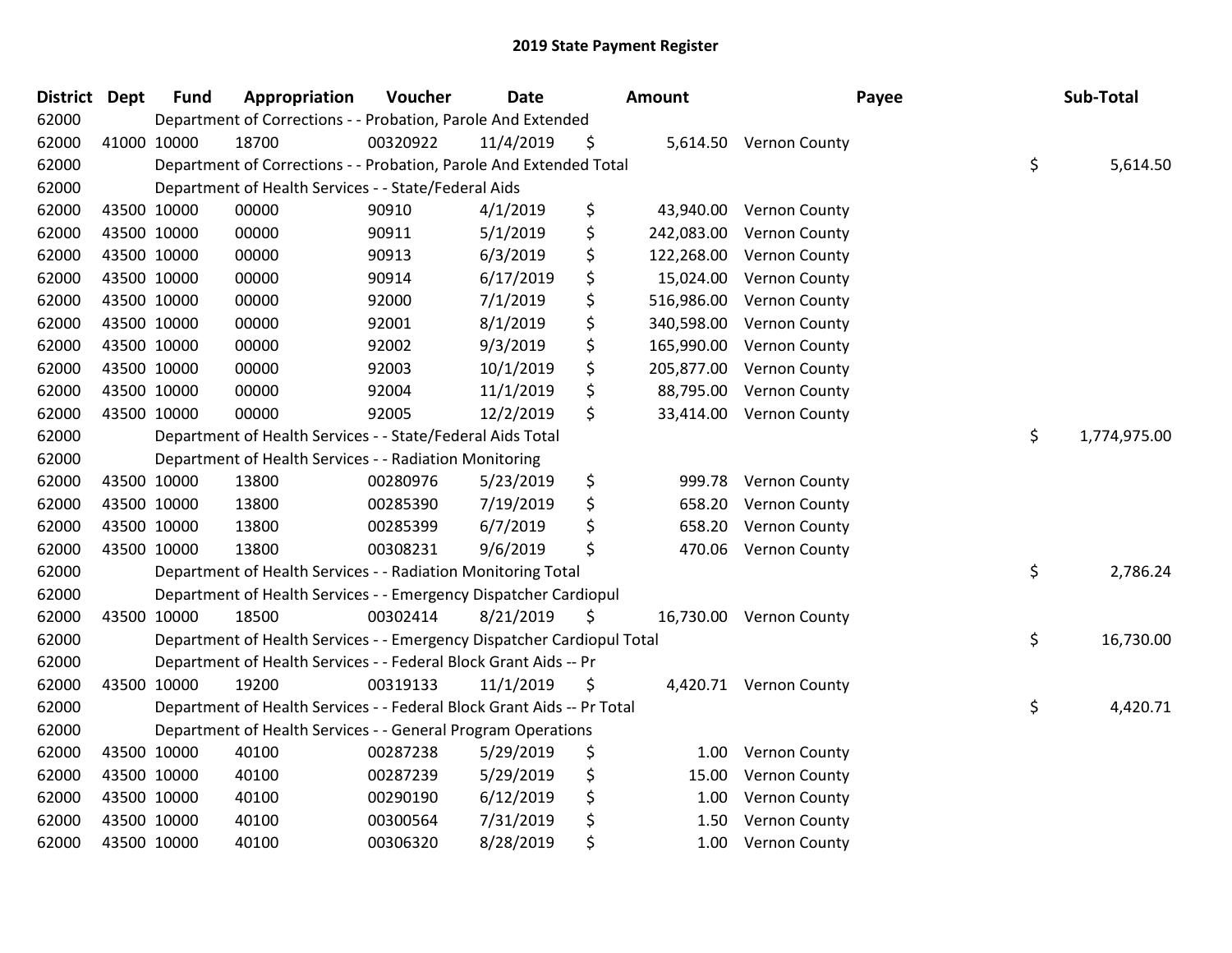| <b>District</b> | Dept | <b>Fund</b> | Appropriation                                                          | Voucher  | <b>Date</b> | <b>Amount</b>   | Payee                   | Sub-Total    |
|-----------------|------|-------------|------------------------------------------------------------------------|----------|-------------|-----------------|-------------------------|--------------|
| 62000           |      | 43500 10000 | 40100                                                                  | 00319215 | 10/24/2019  | \$              | 1.50 Vernon County      |              |
| 62000           |      |             | Department of Health Services - - General Program Operations Total     |          |             |                 |                         | \$<br>21.00  |
| 62000           |      |             | Department of Health Services - - Medical Assistance State Admin       |          |             |                 |                         |              |
| 62000           |      | 43500 10000 | 44000                                                                  | 00287238 | 5/29/2019   | \$              | 1.00 Vernon County      |              |
| 62000           |      | 43500 10000 | 44000                                                                  | 00287239 | 5/29/2019   | \$<br>15.00     | <b>Vernon County</b>    |              |
| 62000           |      | 43500 10000 | 44000                                                                  | 00290190 | 6/12/2019   | \$<br>1.00      | <b>Vernon County</b>    |              |
| 62000           |      | 43500 10000 | 44000                                                                  | 00300564 | 7/31/2019   | \$<br>1.50      | Vernon County           |              |
| 62000           |      | 43500 10000 | 44000                                                                  | 00306320 | 8/28/2019   | \$<br>1.00      | Vernon County           |              |
| 62000           |      | 43500 10000 | 44000                                                                  | 00319215 | 10/24/2019  | \$<br>1.50      | <b>Vernon County</b>    |              |
| 62000           |      |             | Department of Health Services - - Medical Assistance State Admin Total |          |             |                 |                         | \$<br>21.00  |
| 62000           |      |             | Dept of Children and Families - - Fees For Administrative Servic       |          |             |                 |                         |              |
| 62000           |      | 43700 10000 | 23100                                                                  | 00049888 | 2/5/2019    | \$<br>35.00     | <b>Vernon County</b>    |              |
| 62000           |      | 43700 10000 | 23100                                                                  | 00054508 | 4/30/2019   | \$<br>60.00     | <b>Vernon County</b>    |              |
| 62000           |      | 43700 10000 | 23100                                                                  | 00058430 | 7/26/2019   | \$<br>60.00     | <b>Vernon County</b>    |              |
| 62000           |      | 43700 10000 | 23100                                                                  | 00062323 | 10/31/2019  | \$<br>50.00     | <b>Vernon County</b>    |              |
| 62000           |      |             | Dept of Children and Families - - Fees For Administrative Servic Total |          |             |                 |                         | \$<br>205.00 |
| 62000           |      |             | Dept of Children and Families - - General Aids                         |          |             |                 |                         |              |
| 62000           |      | 43700 10000 | 99000                                                                  | 00048559 | 1/7/2019    | \$              | 12,080.90 Vernon County |              |
| 62000           |      | 43700 10000 | 99000                                                                  | 00049446 | 2/1/2019    | \$<br>33,615.64 | <b>Vernon County</b>    |              |
| 62000           |      | 43700 10000 | 99000                                                                  | 00049512 | 2/5/2019    | \$<br>1,120.00  | Vernon County           |              |
| 62000           |      | 43700 10000 | 99000                                                                  | 00049683 | 2/5/2019    | \$<br>914.67    | Vernon County           |              |
| 62000           |      | 43700 10000 | 99000                                                                  | 00049755 | 2/5/2019    | \$<br>77.00     | Vernon County           |              |
| 62000           |      | 43700 10000 | 99000                                                                  | 00050983 | 3/6/2019    | \$<br>1,481.00  | <b>Vernon County</b>    |              |
| 62000           |      | 43700 10000 | 99000                                                                  | 00050984 | 3/5/2019    | \$<br>1,955.14  | Vernon County           |              |
| 62000           |      | 43700 10000 | 99000                                                                  | 00051139 | 3/7/2019    | \$<br>10,516.24 | Vernon County           |              |
| 62000           |      | 43700 10000 | 99000                                                                  | 00051912 | 3/22/2019   | \$<br>4,834.66  | Vernon County           |              |
| 62000           |      | 43700 10000 | 99000                                                                  | 00052806 | 4/4/2019    | \$<br>16,723.00 | Vernon County           |              |
| 62000           |      | 43700 10000 | 99000                                                                  | 00052912 | 4/5/2019    | \$<br>78,214.00 | <b>Vernon County</b>    |              |
| 62000           |      | 43700 10000 | 99000                                                                  | 00052913 | 4/5/2019    | \$<br>80,749.81 | Vernon County           |              |
| 62000           |      | 43700 10000 | 99000                                                                  | 00052971 | 4/8/2019    | \$<br>6,082.15  | Vernon County           |              |
| 62000           |      | 43700 10000 | 99000                                                                  | 00054033 | 4/30/2019   | \$<br>43,984.34 | Vernon County           |              |
| 62000           |      | 43700 10000 | 99000                                                                  | 00054034 | 4/26/2019   | \$<br>11,774.00 | <b>Vernon County</b>    |              |
| 62000           |      | 43700 10000 | 99000                                                                  | 00054601 | 5/2/2019    | \$<br>96.99     | <b>Vernon County</b>    |              |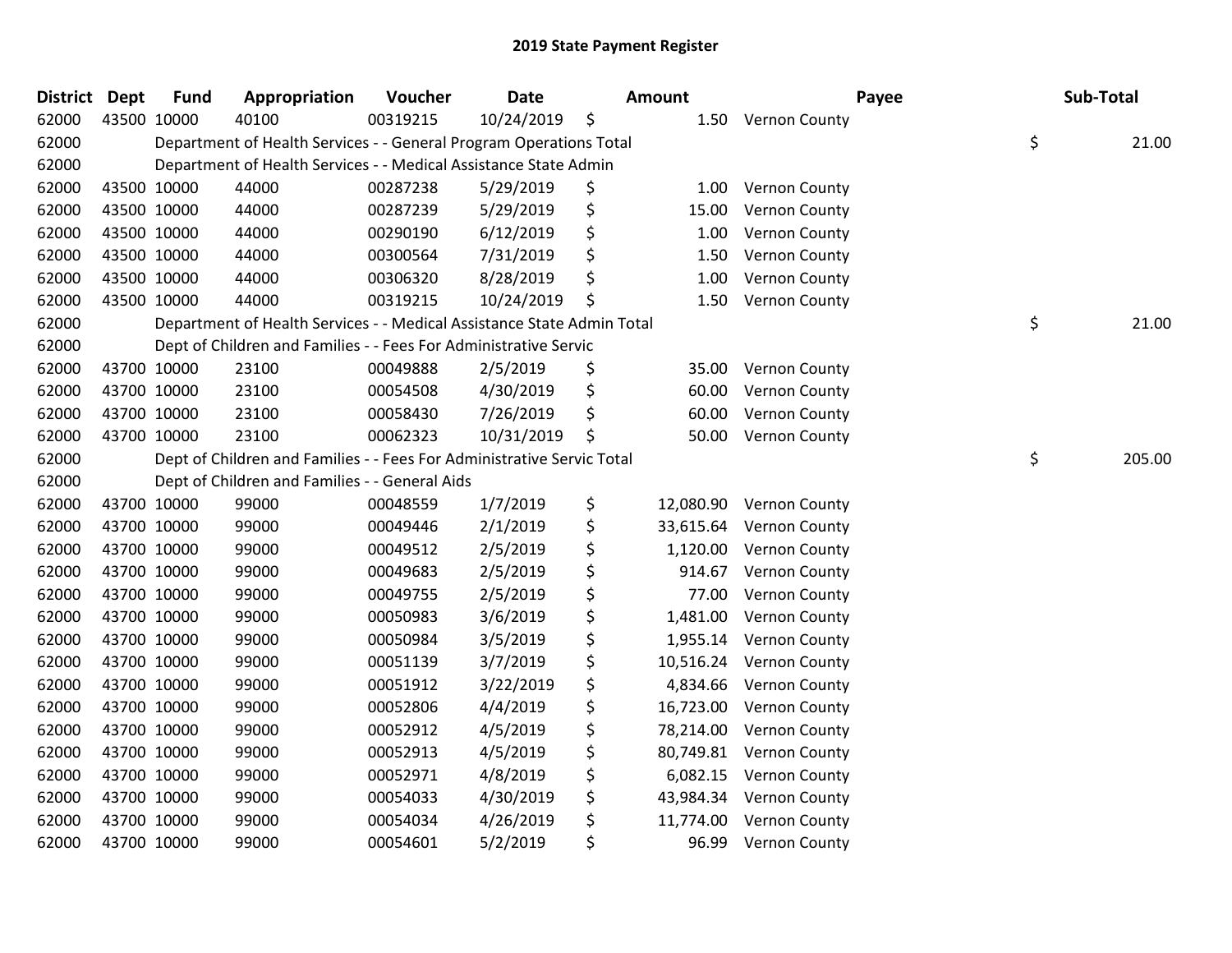| <b>District</b> | <b>Dept</b> | <b>Fund</b> | Appropriation                                        | Voucher  | <b>Date</b> | <b>Amount</b>    | Payee                | Sub-Total          |
|-----------------|-------------|-------------|------------------------------------------------------|----------|-------------|------------------|----------------------|--------------------|
| 62000           |             | 43700 10000 | 99000                                                | 00054699 | 5/6/2019    | \$<br>22,772.92  | Vernon County        |                    |
| 62000           |             | 43700 10000 | 99000                                                | 00056134 | 6/5/2019    | \$<br>21,903.82  | <b>Vernon County</b> |                    |
| 62000           |             | 43700 10000 | 99000                                                | 00056250 | 6/7/2019    | \$<br>18,893.88  | Vernon County        |                    |
| 62000           |             | 43700 10000 | 99000                                                | 00057397 | 7/5/2019    | \$<br>22,047.60  | <b>Vernon County</b> |                    |
| 62000           |             | 43700 10000 | 99000                                                | 00057867 | 7/16/2019   | \$<br>4,462.00   | Vernon County        |                    |
| 62000           |             | 43700 10000 | 99000                                                | 00058503 | 7/30/2019   | \$<br>32,385.00  | <b>Vernon County</b> |                    |
| 62000           |             | 43700 10000 | 99000                                                | 00058724 | 8/6/2019    | \$<br>12,047.00  | Vernon County        |                    |
| 62000           |             | 43700 10000 | 99000                                                | 00058814 | 8/5/2019    | \$<br>3,893.00   | Vernon County        |                    |
| 62000           |             | 43700 10000 | 99000                                                | 00058815 | 8/5/2019    | \$<br>25,087.84  | Vernon County        |                    |
| 62000           |             | 43700 10000 | 99000                                                | 00058816 | 8/6/2019    | \$<br>15,141.39  | <b>Vernon County</b> |                    |
| 62000           |             | 43700 10000 | 99000                                                | 00059933 | 9/5/2019    | \$<br>2,360.00   | Vernon County        |                    |
| 62000           |             | 43700 10000 | 99000                                                | 00059934 | 9/5/2019    | \$<br>24,554.17  | Vernon County        |                    |
| 62000           |             | 43700 10000 | 99000                                                | 00060377 | 9/18/2019   | \$<br>367,718.16 | Vernon County        |                    |
| 62000           |             | 43700 10000 | 99000                                                | 00060822 | 9/27/2019   | \$<br>2,179.00   | <b>Vernon County</b> |                    |
| 62000           |             | 43700 10000 | 99000                                                | 00060823 | 9/27/2019   | \$<br>352.58     | Vernon County        |                    |
| 62000           |             | 43700 10000 | 99000                                                | 00061195 | 10/7/2019   | \$<br>31,005.55  | Vernon County        |                    |
| 62000           |             | 43700 10000 | 99000                                                | 00062004 | 10/30/2019  | \$<br>27,808.17  | Vernon County        |                    |
| 62000           |             | 43700 10000 | 99000                                                | 00062419 | 11/5/2019   | \$<br>24,342.49  | Vernon County        |                    |
| 62000           |             | 43700 10000 | 99000                                                | 00062578 | 11/8/2019   | \$<br>23,488.19  | Vernon County        |                    |
| 62000           |             | 43700 10000 | 99000                                                | 00062944 | 11/18/2019  | \$<br>16,925.36  | Vernon County        |                    |
| 62000           |             | 43700 10000 | 99000                                                | 00063585 | 12/5/2019   | \$<br>39,414.00  | Vernon County        |                    |
| 62000           |             | 43700 10000 | 99000                                                | 00063664 | 12/5/2019   | \$<br>460.94     | <b>Vernon County</b> |                    |
| 62000           |             |             | Dept of Children and Families - - General Aids Total |          |             |                  |                      | \$<br>1,043,462.60 |
| 62000           |             |             | Dept of Workforce Development - - Ui Admin Fed       |          |             |                  |                      |                    |
| 62000           |             | 44500 10000 | 15100                                                | 00204069 | 1/3/2019    | \$<br>60.00      | Vernon County        |                    |
| 62000           |             | 44500 10000 | 15100                                                | 00208808 | 2/4/2019    | \$<br>15.00      | Vernon County        |                    |
| 62000           |             | 44500 10000 | 15100                                                | 00213510 | 3/4/2019    | \$<br>35.00      | Vernon County        |                    |
| 62000           |             | 44500 10000 | 15100                                                | 00218440 | 4/2/2019    | \$<br>35.00      | Vernon County        |                    |
| 62000           |             | 44500 10000 | 15100                                                | 00223398 | 5/2/2019    | \$<br>25.00      | Vernon County        |                    |
| 62000           |             | 44500 10000 | 15100                                                | 00228684 | 6/4/2019    | \$<br>15.00      | Vernon County        |                    |
| 62000           |             | 44500 10000 | 15100                                                | 00233373 | 7/2/2019    | \$<br>25.00      | Vernon County        |                    |
| 62000           |             | 44500 10000 | 15100                                                | 00238742 | 8/2/2019    | \$<br>30.00      | Vernon County        |                    |
| 62000           |             | 44500 10000 | 15100                                                | 00244446 | 9/4/2019    | \$<br>15.00      | Vernon County        |                    |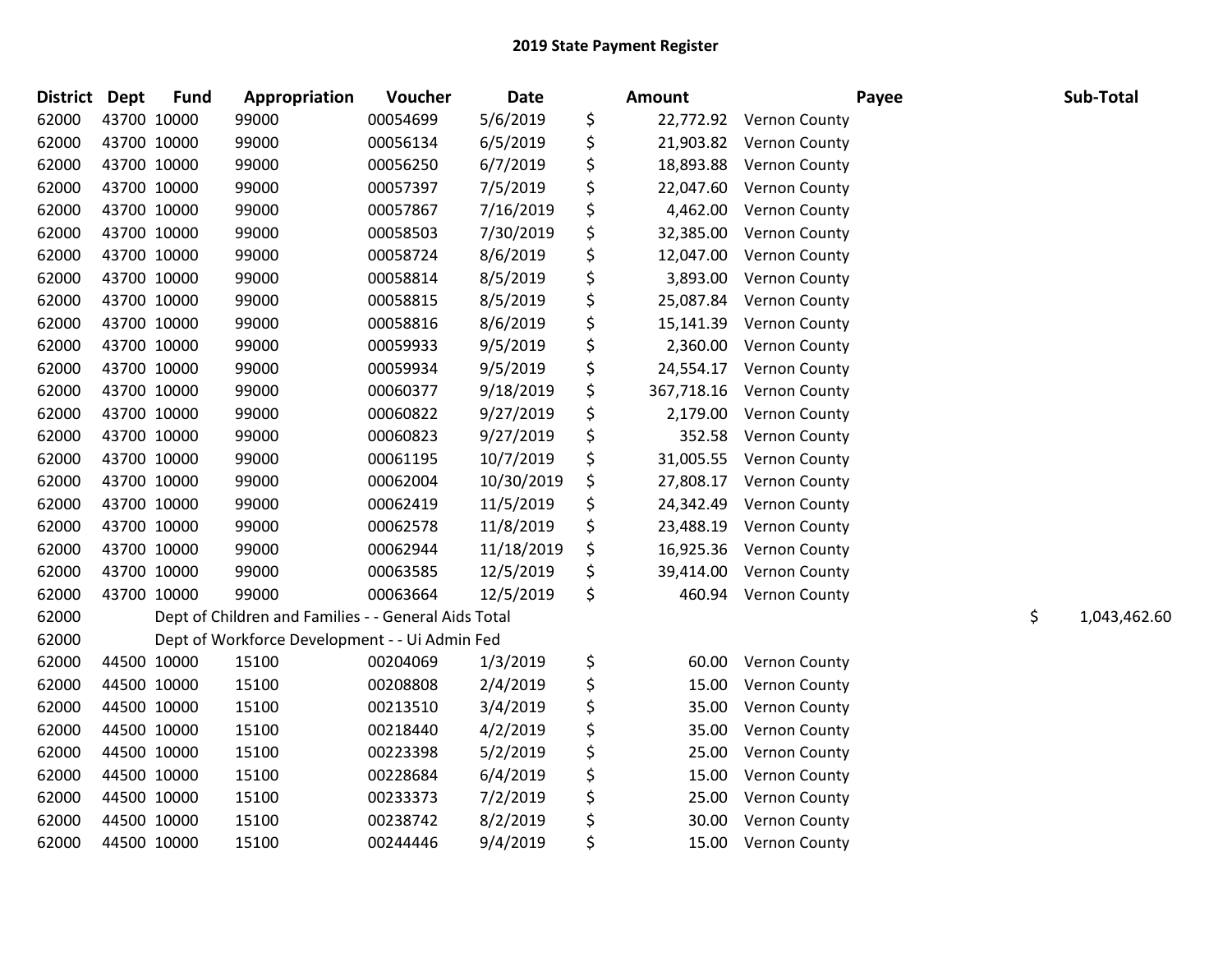| <b>District</b> | <b>Dept</b> | <b>Fund</b> | Appropriation                                                         | Voucher  | <b>Date</b> |    | Amount    |                        | Payee | Sub-Total |
|-----------------|-------------|-------------|-----------------------------------------------------------------------|----------|-------------|----|-----------|------------------------|-------|-----------|
| 62000           | 44500 10000 |             | 15100                                                                 | 00249282 | 10/2/2019   | \$ | 35.00     | Vernon County          |       |           |
| 62000           | 44500 10000 |             | 15100                                                                 | 00255669 | 11/4/2019   | \$ | 40.00     | Vernon County          |       |           |
| 62000           | 44500 10000 |             | 15100                                                                 | 00261232 | 12/3/2019   | \$ | 25.00     | Vernon County          |       |           |
| 62000           |             |             | Dept of Workforce Development - - Ui Admin Fed Total                  |          |             |    |           |                        | \$    | 355.00    |
| 62000           |             |             | Dept of Workforce Development - - Wc Ops Uninsured Emplyr Admin       |          |             |    |           |                        |       |           |
| 62000           | 44500 22700 |             | 17700                                                                 | 00218749 | 4/3/2019    | \$ | 10.00     | Vernon County          |       |           |
| 62000           | 44500 22700 |             | 17700                                                                 | 00218750 | 4/3/2019    | \$ | 25.00     | Vernon County          |       |           |
| 62000           | 44500 22700 |             | 17700                                                                 | 00218752 | 4/3/2019    | \$ | 5.00      | Vernon County          |       |           |
| 62000           |             |             | Dept of Workforce Development - - Wc Ops Uninsured Emplyr Admin Total |          |             |    |           |                        | \$    | 40.00     |
| 62000           |             |             | Department of Justice - - Legal Expenses                              |          |             |    |           |                        |       |           |
| 62000           | 45500 10000 |             | 10400                                                                 | 00060114 | 2/19/2019   | \$ | 42.00     | <b>Vernon County</b>   |       |           |
| 62000           |             |             | Department of Justice - - Legal Expenses Total                        |          |             |    |           |                        | \$    | 42.00     |
| 62000           |             |             | Department of Justice - - Officer Training Reimbursement              |          |             |    |           |                        |       |           |
| 62000           | 45500 10000 |             | 20200                                                                 | 00076355 | 12/19/2019  | -Ş |           | 1,874.93 Vernon County |       |           |
| 62000           |             |             | Department of Justice - - Officer Training Reimbursement Total        |          |             |    |           |                        | \$    | 1,874.93  |
| 62000           |             |             | Department of Justice - - Crime Laboratories, Dna                     |          |             |    |           |                        |       |           |
| 62000           | 45500 10000 |             | 22100                                                                 | 00068604 | 7/19/2019   | \$ | 540.00    | Vernon County          |       |           |
| 62000           |             |             | Department of Justice - - Crime Laboratories, Dna Total               |          |             |    |           |                        | \$    | 540.00    |
| 62000           |             |             | Department of Justice - - Law Enforcement Train, Local                |          |             |    |           |                        |       |           |
| 62000           | 45500 10000 |             | 23100                                                                 | 00058307 | 1/22/2019   | \$ | 1,025.04  | <b>Vernon County</b>   |       |           |
| 62000           | 45500 10000 |             | 23100                                                                 | 00071562 | 9/19/2019   | \$ | 1,813.01  | Vernon County          |       |           |
| 62000           | 45500 10000 |             | 23100                                                                 | 00074682 | 11/14/2019  | \$ | 7,200.00  | <b>Vernon County</b>   |       |           |
| 62000           |             |             | Department of Justice - - Law Enforcement Train, Local Total          |          |             |    |           |                        | \$    | 10,038.05 |
| 62000           |             |             | Department of Justice - - Crime Victim Witness Assist                 |          |             |    |           |                        |       |           |
| 62000           | 45500 10000 |             | 53200                                                                 | 00060601 | 2/28/2019   | \$ | 16,966.02 | Vernon County          |       |           |
| 62000           | 45500 10000 |             | 53200                                                                 | 00068361 | 7/18/2019   | \$ | 12,426.87 | <b>Vernon County</b>   |       |           |
| 62000           |             |             | Department of Justice - - Crime Victim Witness Assist Total           |          |             |    |           |                        | \$    | 29,392.89 |
| 62000           |             |             | Department of Justice - - Federal Aid, Victim Assistance              |          |             |    |           |                        |       |           |
| 62000           | 45500 10000 |             | 54200                                                                 | 00059110 | 2/6/2019    | \$ | 644.00    | Vernon County          |       |           |
| 62000           | 45500 10000 |             | 54200                                                                 | 00064600 | 5/10/2019   | \$ | 2,900.00  | Vernon County          |       |           |
| 62000           | 45500 10000 |             | 54200                                                                 | 00072297 | 10/3/2019   | \$ | 1,069.00  | Vernon County          |       |           |
| 62000           | 45500 10000 |             | 54200                                                                 | 00075259 | 11/25/2019  | \$ | 749.00    | Vernon County          |       |           |
| 62000           |             |             | Department of Justice - - Federal Aid, Victim Assistance Total        |          |             |    |           |                        | \$    | 5,362.00  |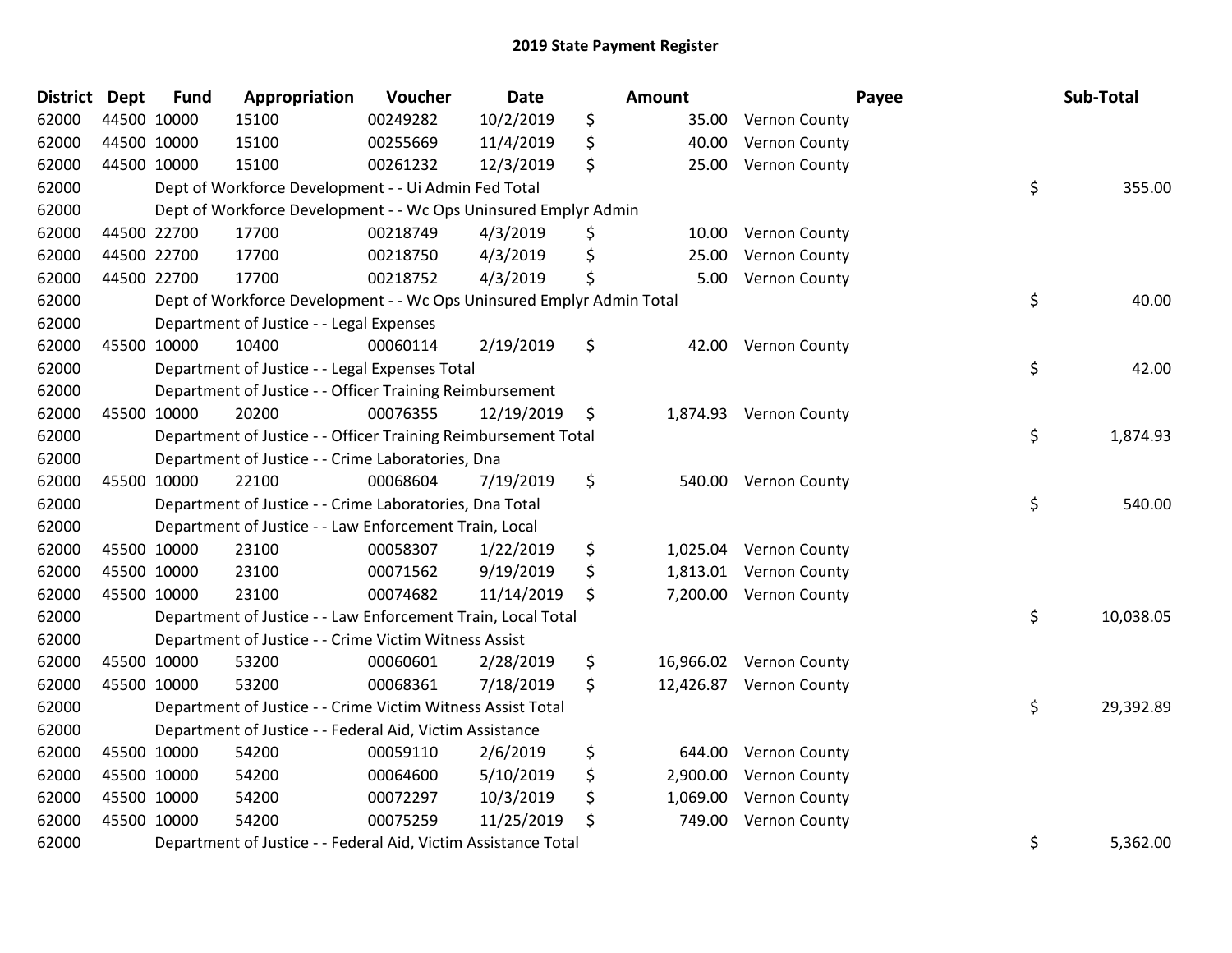| <b>District</b> | <b>Dept</b> | <b>Fund</b> | Appropriation                                                           | Voucher  | Date            |    | <b>Amount</b> | Payee                   |    | Sub-Total     |
|-----------------|-------------|-------------|-------------------------------------------------------------------------|----------|-----------------|----|---------------|-------------------------|----|---------------|
| 62000           |             |             | Department of Military Affairs - - Disaster Recovery Aid                |          |                 |    |               |                         |    |               |
| 62000           |             | 46500 10000 | 30500                                                                   | 00058892 | 4/8/2019        | \$ |               | 2,461.06 Vernon County  |    |               |
| 62000           |             | 46500 10000 | 30500                                                                   | 00058908 | 4/11/2019       | \$ | 1,753.18      | <b>Vernon County</b>    |    |               |
| 62000           |             | 46500 10000 | 30500                                                                   | 00060606 | 5/15/2019       | \$ | 1,096.05      | <b>Vernon County</b>    |    |               |
| 62000           |             | 46500 10000 | 30500                                                                   | 00069203 | 11/8/2019       | \$ | 9,081.92      | <b>Vernon County</b>    |    |               |
| 62000           |             | 46500 10000 | 30500                                                                   | 00070274 | 12/9/2019       | \$ | 868.17        | Vernon County           |    |               |
| 62000           |             | 46500 10000 | 30500                                                                   | 00071049 | 12/20/2019      | \$ |               | 4,787.01 Vernon County  |    |               |
| 62000           |             |             | Department of Military Affairs - - Disaster Recovery Aid Total          |          |                 |    |               |                         | \$ | 20,047.39     |
| 62000           |             |             | Department of Military Affairs - - Regional Emergency Response Tm       |          |                 |    |               |                         |    |               |
| 62000           |             | 46500 10000 | 30600                                                                   | 00055391 | 1/28/2019       | \$ | 3,953.23      | <b>Vernon County</b>    |    |               |
| 62000           | 46500 10000 |             | 30600                                                                   | 00058726 | 4/5/2019        | \$ | 3,953.23      | <b>Vernon County</b>    |    |               |
| 62000           |             | 46500 10000 | 30600                                                                   | 00061653 | 6/5/2019        | \$ | 3,953.23      | <b>Vernon County</b>    |    |               |
| 62000           |             | 46500 10000 | 30600                                                                   | 00067844 | 10/8/2019       | \$ | 3,953.23      | <b>Vernon County</b>    |    |               |
| 62000           |             |             | Department of Military Affairs - - Regional Emergency Response Tm Total |          |                 |    |               |                         | \$ | 15,812.92     |
| 62000           |             |             | Department of Military Affairs - - Emergency Response Equipment         |          |                 |    |               |                         |    |               |
| 62000           |             | 46500 10000 | 30800                                                                   | 00069781 | $11/22/2019$ \$ |    |               | 7,475.13 Vernon County  |    |               |
| 62000           |             |             | Department of Military Affairs - - Emergency Response Equipment Total   |          |                 |    |               |                         | \$ | 7,475.13      |
| 62000           |             |             | Department of Military Affairs - - Regional Emergency Response Gr       |          |                 |    |               |                         |    |               |
| 62000           |             | 46500 10000 | 31300                                                                   | 00060810 | 5/20/2019       | \$ |               | 512.00 Vernon County    |    |               |
| 62000           |             |             | Department of Military Affairs - - Regional Emergency Response Gr Total |          |                 |    |               |                         | \$ | 512.00        |
| 62000           |             |             | Department of Military Affairs - - Federal Aid, Local Assistance        |          |                 |    |               |                         |    |               |
| 62000           |             | 46500 10000 | 34200                                                                   | 00055571 | 1/31/2019       | \$ | 18,220.39     | <b>Vernon County</b>    |    |               |
| 62000           |             | 46500 10000 | 34200                                                                   | 00058892 | 4/8/2019        | \$ | 14,766.35     | <b>Vernon County</b>    |    |               |
| 62000           |             | 46500 10000 | 34200                                                                   | 00058908 | 4/11/2019       | \$ | 10,519.05     | <b>Vernon County</b>    |    |               |
| 62000           |             | 46500 10000 | 34200                                                                   | 00059156 | 4/18/2019       | \$ | 25,573.52     | <b>Vernon County</b>    |    |               |
| 62000           |             | 46500 10000 | 34200                                                                   | 00060606 | 5/15/2019       | \$ | 6,576.29      | Vernon County           |    |               |
| 62000           |             | 46500 10000 | 34200                                                                   | 00067361 | 9/27/2019       | \$ | 45,551.41     | <b>Vernon County</b>    |    |               |
| 62000           |             | 46500 10000 | 34200                                                                   | 00069203 | 11/8/2019       | \$ | 54,491.53     | <b>Vernon County</b>    |    |               |
| 62000           |             | 46500 10000 | 34200                                                                   | 00069850 | 11/22/2019      | \$ | 30,650.36     | <b>Vernon County</b>    |    |               |
| 62000           |             | 46500 10000 | 34200                                                                   | 00070274 | 12/9/2019       | \$ | 5,209.03      | <b>Vernon County</b>    |    |               |
| 62000           |             | 46500 10000 | 34200                                                                   | 00071049 | 12/20/2019      | Ş. | 44,800.65     | <b>Vernon County</b>    |    |               |
| 62000           |             | 46500 10000 | 34200                                                                   | 00071088 | 12/20/2019      | \$ |               | 36,358.17 Vernon County |    |               |
| 0.000           |             |             | Department of Militan: Affairs Forland Aid Local Assistance Total       |          |                 |    |               |                         | ∼  | $202.7977777$ |

Department of Military Affairs - - Federal Aid, Local Assistance Total \$ 292,716.75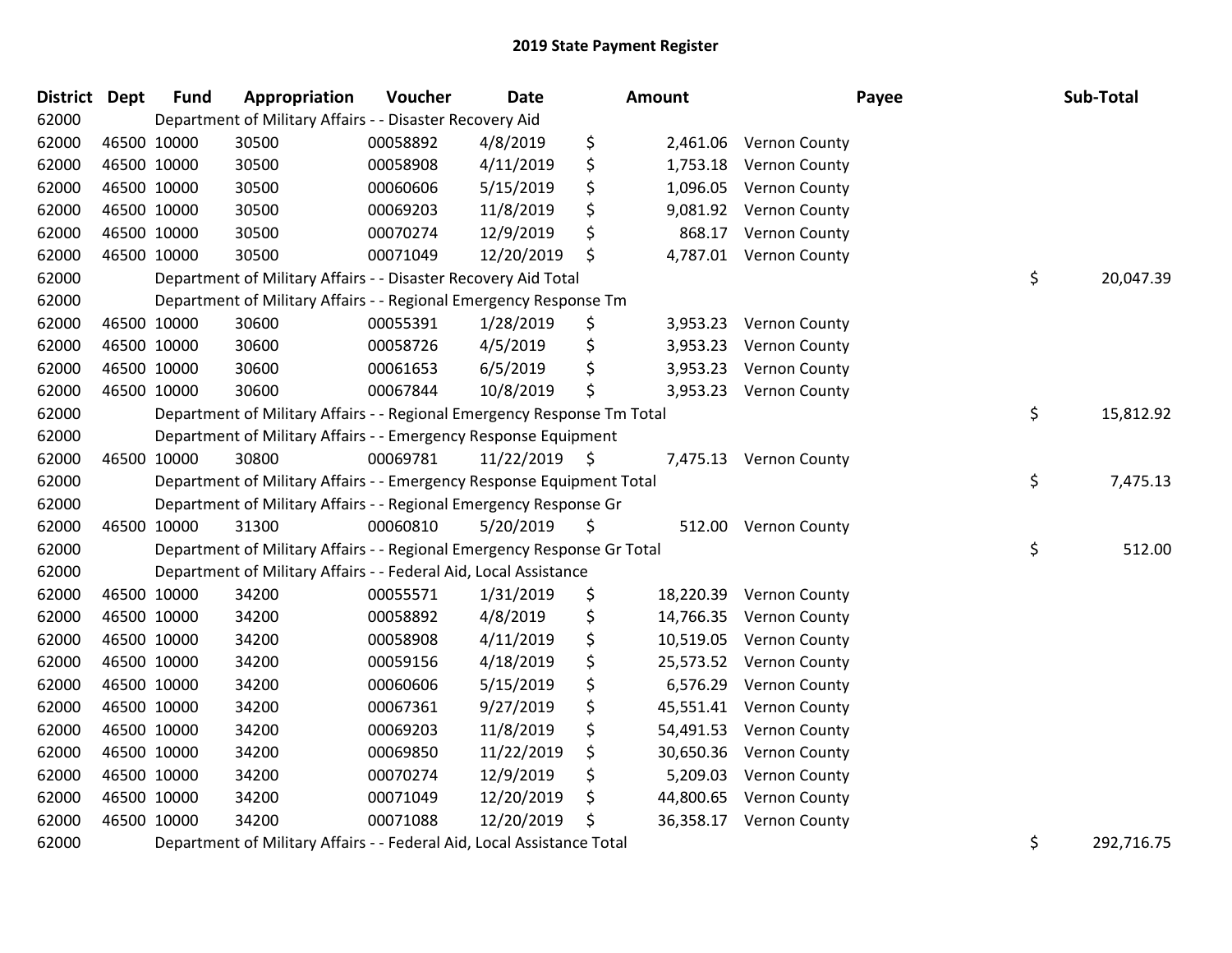| District Dept | <b>Fund</b> | Appropriation                                                           | Voucher  | <b>Date</b>   | Amount           | Payee                   | <b>Sub-Total</b> |
|---------------|-------------|-------------------------------------------------------------------------|----------|---------------|------------------|-------------------------|------------------|
| 62000         |             | Department of Military Affairs - - Federal Aid, Homeland Security       |          |               |                  |                         |                  |
| 62000         | 46500 10000 | 35000                                                                   | 00069171 | 11/21/2019 \$ |                  | 433.55 Vernon County    |                  |
| 62000         |             | Department of Military Affairs - - Federal Aid, Homeland Security Total |          |               |                  |                         | \$<br>433.55     |
| 62000         |             | Department of Military Affairs - - St Emerg Response Bd Grant Pif       |          |               |                  |                         |                  |
| 62000         | 46500 27200 | 36400                                                                   | 00055504 | 1/31/2019     | \$               | 3,476.30 Vernon County  |                  |
| 62000         |             | Department of Military Affairs - - St Emerg Response Bd Grant Pif Total |          |               |                  |                         | \$<br>3,476.30   |
| 62000         |             | Department of Veterans Affairs - - Grants To Counties                   |          |               |                  |                         |                  |
| 62000         | 48500 15200 | 12700                                                                   | 00060724 | 2/22/2019     | \$               | 1,000.00 Vernon County  |                  |
| 62000         |             | Department of Veterans Affairs - - Grants To Counties Total             |          |               |                  |                         | \$<br>1,000.00   |
| 62000         |             | Department of Veterans Affairs - - County Grants                        |          |               |                  |                         |                  |
| 62000         | 48500 58200 | 26700                                                                   | 00060724 | 2/22/2019     | \$               | 4,500.00 Vernon County  |                  |
| 62000         |             | Department of Veterans Affairs - - County Grants Total                  |          |               |                  |                         | \$<br>4,500.00   |
| 62000         |             | Department of Veterans Affairs - - Veterans Transportation Grant        |          |               |                  |                         |                  |
| 62000         | 48500 58200 | 28000                                                                   | 00074108 | 12/10/2019 \$ |                  | 2,297.48 Vernon County  |                  |
| 62000         |             | Department of Veterans Affairs - - Veterans Transportation Grant Total  |          |               |                  |                         | \$<br>2,297.48   |
| 62000         |             | Department of Veterans Affairs - - County Grants                        |          |               |                  |                         |                  |
| 62000         | 48500 58300 | 37000                                                                   | 00060724 | 2/22/2019     | \$<br>4,500.00   | <b>Vernon County</b>    |                  |
| 62000         |             | Department of Veterans Affairs - - County Grants Total                  |          |               |                  |                         | \$<br>4,500.00   |
| 62000         |             | Department of Administration - - Federal Aid, Local Assistance          |          |               |                  |                         |                  |
| 62000         | 50500 10000 | 15500                                                                   | 00097049 | 2/15/2019     | \$<br>2,743.87   | <b>Vernon County</b>    |                  |
| 62000         | 50500 10000 | 15500                                                                   | 00100646 | 4/16/2019     | \$<br>3,670.56   | Vernon County           |                  |
| 62000         | 50500 10000 | 15500                                                                   | 00101617 | 4/30/2019     | \$<br>4,779.46   | <b>Vernon County</b>    |                  |
| 62000         | 50500 10000 | 15500                                                                   | 00102319 | 5/15/2019     | \$<br>3,347.63   | <b>Vernon County</b>    |                  |
| 62000         | 50500 10000 | 15500                                                                   | 00104160 | 6/17/2019     | \$<br>3,264.84   | <b>Vernon County</b>    |                  |
| 62000         | 50500 10000 | 15500                                                                   | 00105012 | 7/1/2019      | \$<br>3,113.90   | Vernon County           |                  |
| 62000         | 50500 10000 | 15500                                                                   | 00107978 | 8/30/2019     | \$<br>1,925.95   | Vernon County           |                  |
| 62000         | 50500 10000 | 15500                                                                   | 00109992 | 10/1/2019     | \$<br>1,217.45   | Vernon County           |                  |
| 62000         | 50500 10000 | 15500                                                                   | 00110768 | 10/16/2019    | \$<br>2,379.26   | <b>Vernon County</b>    |                  |
| 62000         | 50500 10000 | 15500                                                                   | 00112582 | 11/15/2019    | \$<br>1.75       | <b>Vernon County</b>    |                  |
| 62000         |             | Department of Administration - - Federal Aid, Local Assistance Total    |          |               |                  |                         | \$<br>26,444.67  |
| 62000         |             | Department of Administration - - Federal Aid, Local Assistance          |          |               |                  |                         |                  |
| 62000         | 50500 10000 | 74300                                                                   | 00101263 | 5/2/2019      | \$<br>138,192.17 | <b>Vernon County</b>    |                  |
| 62000         | 50500 10000 | 74300                                                                   | 00104922 | 7/1/2019      | \$               | 61,099.70 Vernon County |                  |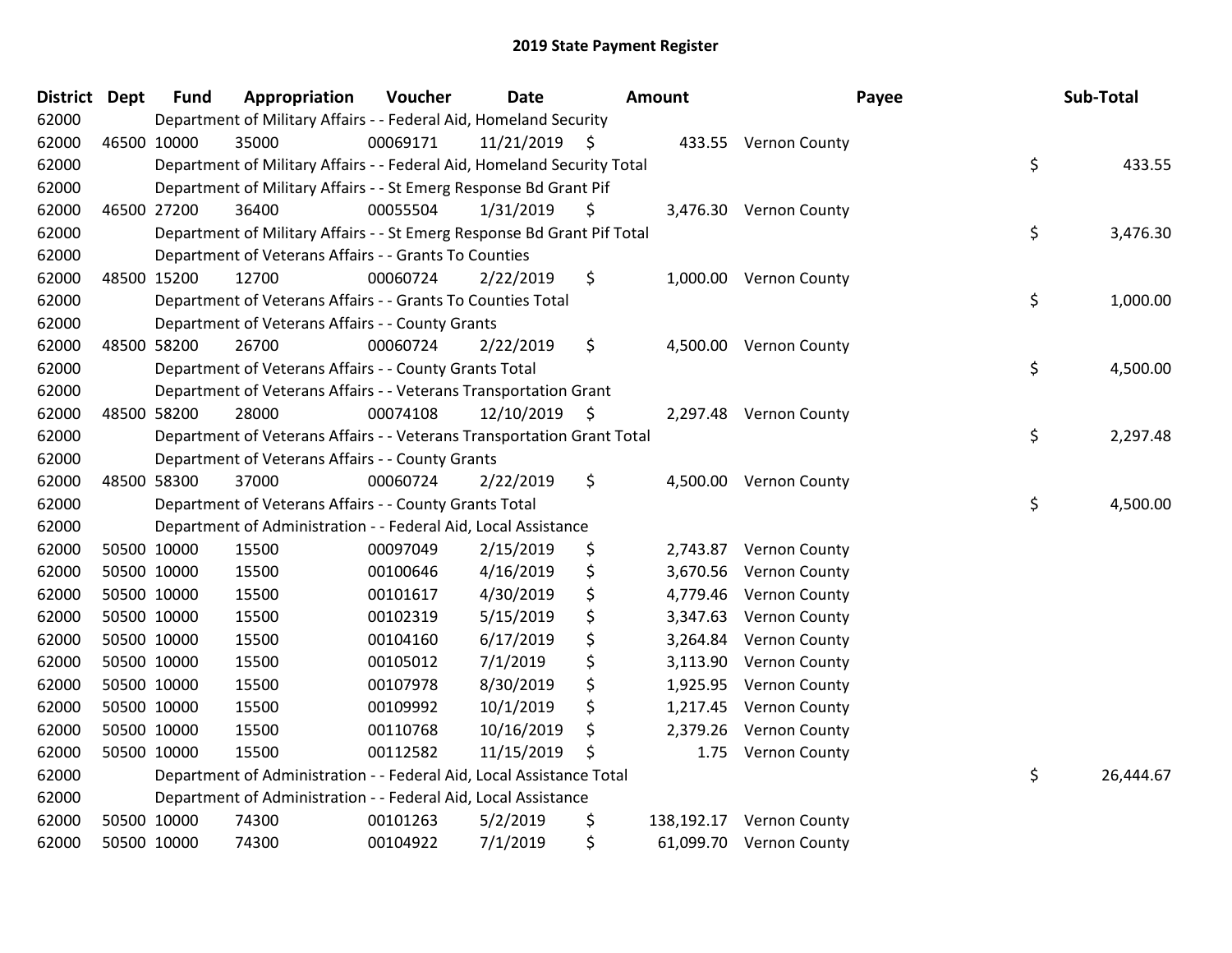| <b>District</b> | <b>Dept</b> | <b>Fund</b> | Appropriation                                                         | Voucher  | Date       | Amount           | Payee                   | Sub-Total        |
|-----------------|-------------|-------------|-----------------------------------------------------------------------|----------|------------|------------------|-------------------------|------------------|
| 62000           |             | 50500 10000 | 74300                                                                 | 00106891 | 8/15/2019  | \$<br>202,192.70 | <b>Vernon County</b>    |                  |
| 62000           |             | 50500 10000 | 74300                                                                 | 00110382 | 10/17/2019 | \$<br>18,547.18  | <b>Vernon County</b>    |                  |
| 62000           |             | 50500 10000 | 74300                                                                 | 00111730 | 11/5/2019  | \$<br>134,637.90 | <b>Vernon County</b>    |                  |
| 62000           | 50500 10000 |             | 74300                                                                 | 00114053 | 12/12/2019 | \$<br>111,304.94 | <b>Vernon County</b>    |                  |
| 62000           |             |             | Department of Administration - - Federal Aid, Local Assistance Total  |          |            |                  |                         | \$<br>665,974.59 |
| 62000           |             |             | Department of Administration - - Low-Income Assistance Grants         |          |            |                  |                         |                  |
| 62000           |             | 50500 23500 | 37100                                                                 | 00097049 | 2/15/2019  | \$<br>5,133.36   | Vernon County           |                  |
| 62000           |             | 50500 23500 | 37100                                                                 | 00100646 | 4/16/2019  | \$<br>2,983.92   | <b>Vernon County</b>    |                  |
| 62000           |             | 50500 23500 | 37100                                                                 | 00101617 | 4/30/2019  | \$<br>3,284.25   | <b>Vernon County</b>    |                  |
| 62000           |             | 50500 23500 | 37100                                                                 | 00102319 | 5/15/2019  | \$<br>1,917.67   | Vernon County           |                  |
| 62000           |             | 50500 23500 | 37100                                                                 | 00104160 | 6/17/2019  | \$<br>122.46     | Vernon County           |                  |
| 62000           |             | 50500 23500 | 37100                                                                 | 00110768 | 10/16/2019 | \$<br>26.28      | Vernon County           |                  |
| 62000           |             | 50500 23500 | 37100                                                                 | 00112582 | 11/15/2019 | \$<br>42.32      | <b>Vernon County</b>    |                  |
| 62000           | 50500 23500 |             | 37100                                                                 | 00113512 | 12/2/2019  | \$<br>7,133.29   | Vernon County           |                  |
| 62000           |             | 50500 23500 | 37100                                                                 | 00115171 | 12/31/2019 | \$<br>6,986.79   | Vernon County           |                  |
| 62000           |             |             | Department of Administration - - Low-Income Assistance Grants Total   |          |            |                  |                         | \$<br>27,630.34  |
| 62000           |             |             | Department of Administration - - Land Information Program; Loca       |          |            |                  |                         |                  |
| 62000           |             | 50500 26900 | 17300                                                                 | 00095193 | 1/18/2019  | \$<br>1,000.00   | <b>Vernon County</b>    |                  |
| 62000           |             | 50500 26900 | 17300                                                                 | 00097394 | 2/26/2019  | \$<br>57,632.00  | <b>Vernon County</b>    |                  |
| 62000           |             | 50500 26900 | 17300                                                                 | 00100458 | 4/15/2019  | \$<br>25,000.00  | <b>Vernon County</b>    |                  |
| 62000           |             | 50500 26900 | 17300                                                                 | 00101949 | 5/8/2019   | \$<br>25,000.00  | <b>Vernon County</b>    |                  |
| 62000           |             |             | Department of Administration - - Land Information Program; Loca Total |          |            |                  |                         | \$<br>108,632.00 |
| 62000           |             |             | Commissioners of Public Lands - - Federal Aid -- Flood Control        |          |            |                  |                         |                  |
| 62000           |             | 50700 10000 | 13000                                                                 | 00002658 | 9/10/2019  | \$               | 23,672.78 Vernon County |                  |
| 62000           |             |             | Commissioners of Public Lands - - Federal Aid -- Flood Control Total  |          |            |                  |                         | \$<br>23,672.78  |
| 62000           |             |             | Public Defender Board - - Transcript, Discovery And Int               |          |            |                  |                         |                  |
| 62000           |             | 55000 10000 | 10600                                                                 | 00174690 | 1/3/2019   | \$<br>17.67      | Vernon County           |                  |
| 62000           |             | 55000 10000 | 10600                                                                 | 00174927 | 1/3/2019   | \$<br>71.04      | Vernon County           |                  |
| 62000           |             | 55000 10000 | 10600                                                                 | 00197831 | 5/30/2019  | \$<br>7.05       | Vernon County           |                  |
| 62000           |             | 55000 10000 | 10600                                                                 | 00200840 | 6/12/2019  | \$<br>16.42      | Vernon County           |                  |
| 62000           |             | 55000 10000 | 10600                                                                 | 00210153 | 8/20/2019  | \$<br>6.77       | Vernon County           |                  |
| 62000           |             | 55000 10000 | 10600                                                                 | 00216632 | 10/7/2019  | \$<br>8.40       | Vernon County           |                  |
| 62000           |             | 55000 10000 | 10600                                                                 | 00219377 | 10/28/2019 | \$<br>0.40       | Vernon County           |                  |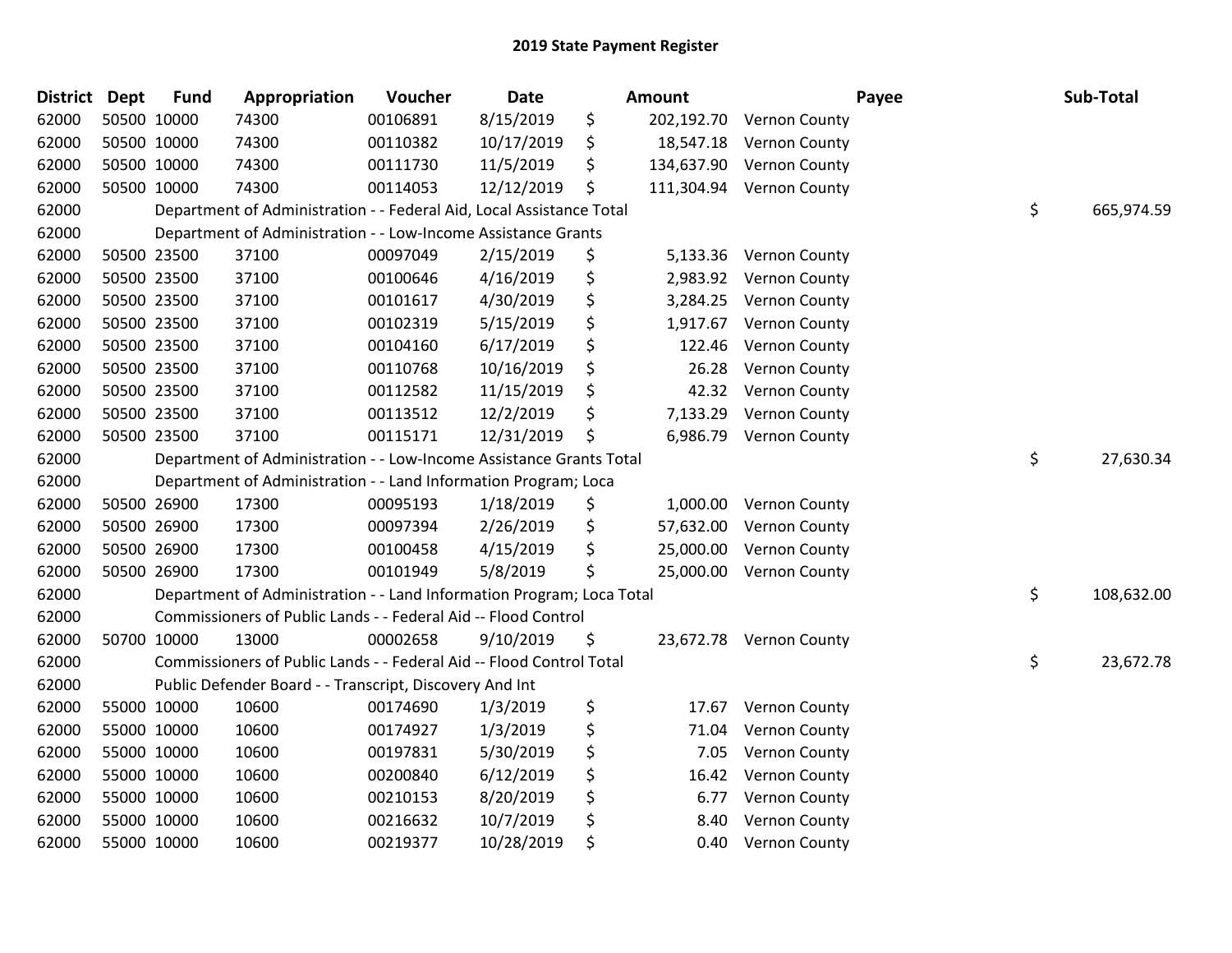| District Dept | <b>Fund</b> | Appropriation                                                         | Voucher  | <b>Date</b> | Amount           |                            | Payee | Sub-Total    |
|---------------|-------------|-----------------------------------------------------------------------|----------|-------------|------------------|----------------------------|-------|--------------|
| 62000         |             | Public Defender Board - - Transcript, Discovery And Int Total         |          |             |                  |                            | \$    | 127.75       |
| 62000         |             | Department of Revenue - - Warrants and Satisfactions                  |          |             |                  |                            |       |              |
| 62000         | 56600 10000 | 10100                                                                 | 00118570 | 1/18/2019   | \$<br>210.50     | <b>Vernon County</b>       |       |              |
| 62000         | 56600 10000 | 10100                                                                 | 00119424 | 1/17/2019   | \$<br>75.00      | Vernon County              |       |              |
| 62000         | 56600 10000 | 10100                                                                 | 00131914 | 5/9/2019    | \$<br>210.50     | Vernon County              |       |              |
| 62000         | 56600 10000 | 10100                                                                 | 00134162 | 5/17/2019   | \$<br>315.00     | Vernon County              |       |              |
| 62000         | 56600 10000 | 10100                                                                 | 00137229 | 6/21/2019   | \$<br>100.00     | Vernon County              |       |              |
| 62000         | 56600 10000 | 10100                                                                 | 00139113 | 7/3/2019    | \$<br>100.00     | Vernon County              |       |              |
| 62000         |             | Department of Revenue - - Warrants and Satisfactions Total            |          |             |                  |                            | \$    | 1,011.00     |
| 62000         |             | Circuit Courts - - Circuit Court Costs                                |          |             |                  |                            |       |              |
| 62000         | 62500 10000 | 10500                                                                 | 00001266 | 1/17/2019   | \$               | 28,589.92 Vernon County    |       |              |
| 62000         | 62500 10000 | 10500                                                                 | 00001473 | 7/5/2019    | \$<br>2,572.00   | Vernon County              |       |              |
| 62000         | 62500 10000 | 10500                                                                 | 00001576 | 8/1/2019    | \$               | 49,430.00 Vernon County    |       |              |
| 62000         |             | Circuit Courts - - Circuit Court Costs Total                          |          |             |                  |                            | \$    | 80,591.92    |
| 62000         |             | Shared Revenue and Tax Relief - - County And Municipal Aid            |          |             |                  |                            |       |              |
| 62000         | 83500 10000 | 10500                                                                 | 00049909 | 7/22/2019   | \$               | 106,455.51 Vernon County   |       |              |
| 62000         | 83500 10000 | 10500                                                                 | 00054208 | 11/18/2019  | \$               | 603,247.87 Vernon County   |       |              |
| 62000         |             | Shared Revenue and Tax Relief - - County And Municipal Aid Total      |          |             |                  |                            | \$    | 709,703.38   |
| 62000         |             | Shared Revenue and Tax Relief - - Exempt Computer Aid                 |          |             |                  |                            |       |              |
| 62000         | 83500 10000 | 10900                                                                 | 00045431 | 7/22/2019   | \$               | 11,426.62 Vernon County    |       |              |
| 62000         |             | Shared Revenue and Tax Relief - - Exempt Computer Aid Total           |          |             |                  |                            | \$    | 11,426.62    |
| 62000         |             | Shared Revenue and Tax Relief - - Utility Aid                         |          |             |                  |                            |       |              |
| 62000         | 83500 10000 | 11000                                                                 | 00049909 | 7/22/2019   | \$               | 89,522.43 Vernon County    |       |              |
| 62000         | 83500 10000 | 11000                                                                 | 00054208 | 11/18/2019  | \$<br>509,509.72 | <b>Vernon County</b>       |       |              |
| 62000         |             | Shared Revenue and Tax Relief - - Utility Aid Total                   |          |             |                  |                            | \$    | 599,032.15   |
| 62000         |             | Shared Revenue and Tax Relief - - Personal Property Aid               |          |             |                  |                            |       |              |
| 62000         | 83500 10000 | 11100                                                                 | 00039954 | 5/6/2019    | \$               | 75,206.68 Vernon County    |       |              |
| 62000         |             | Shared Revenue and Tax Relief - - Personal Property Aid Total         |          |             |                  |                            | \$    | 75,206.68    |
| 62000         |             | Shared Revenue and Tax Relief - - School Lvy Tx/First Dollar Cr       |          |             |                  |                            |       |              |
| 62000         | 83500 10000 | 30200                                                                 | 00045340 | 7/22/2019   | \$               | 3,612,123.05 Vernon County |       |              |
| 62000         | 83500 10000 | 30200                                                                 | 00048223 | 7/22/2019   | \$               | 917,822.89 Vernon County   |       |              |
| 62000         |             | Shared Revenue and Tax Relief - - School Lvy Tx/First Dollar Cr Total |          |             |                  |                            | \$    | 4,529,945.94 |
| 62000         |             | Shared Revenue and Tax Relief - - Lottery & Gaming Credit             |          |             |                  |                            |       |              |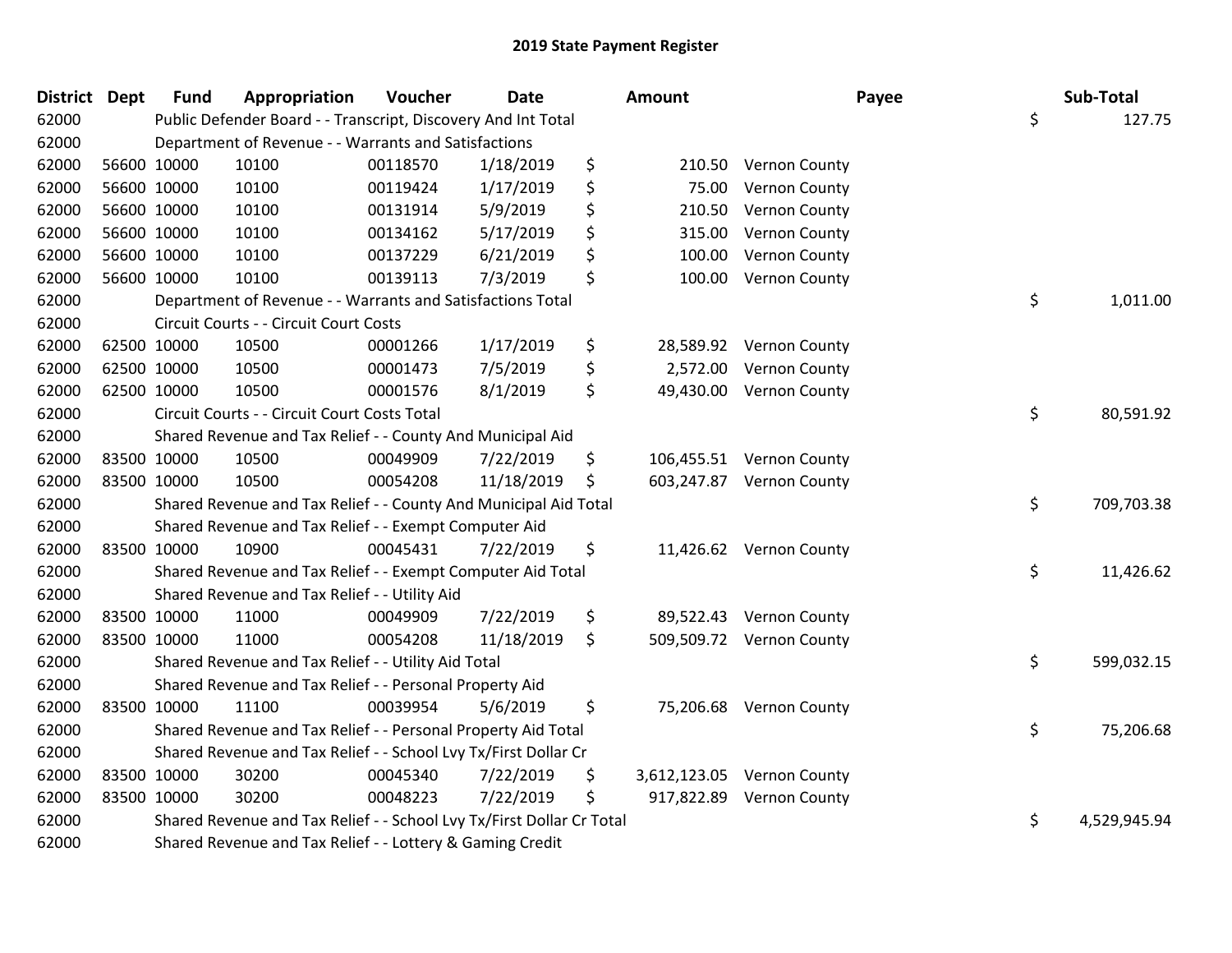|             |             | District Dept Fund | Appropriation                                                   | <b>Voucher</b> | Date         | Amount |                            | Pavee | Sub-Total     |
|-------------|-------------|--------------------|-----------------------------------------------------------------|----------------|--------------|--------|----------------------------|-------|---------------|
| 62000       | 83500 52100 |                    | 36300                                                           | 00038709       | 3/25/2019 \$ |        | 1,317,170.22 Vernon County |       |               |
| 62000       |             |                    | Shared Revenue and Tax Relief - - Lottery & Gaming Credit Total |                |              |        |                            |       | 1,317,170.22  |
| 62000 Total |             |                    |                                                                 |                |              |        |                            |       | 17,017,944.80 |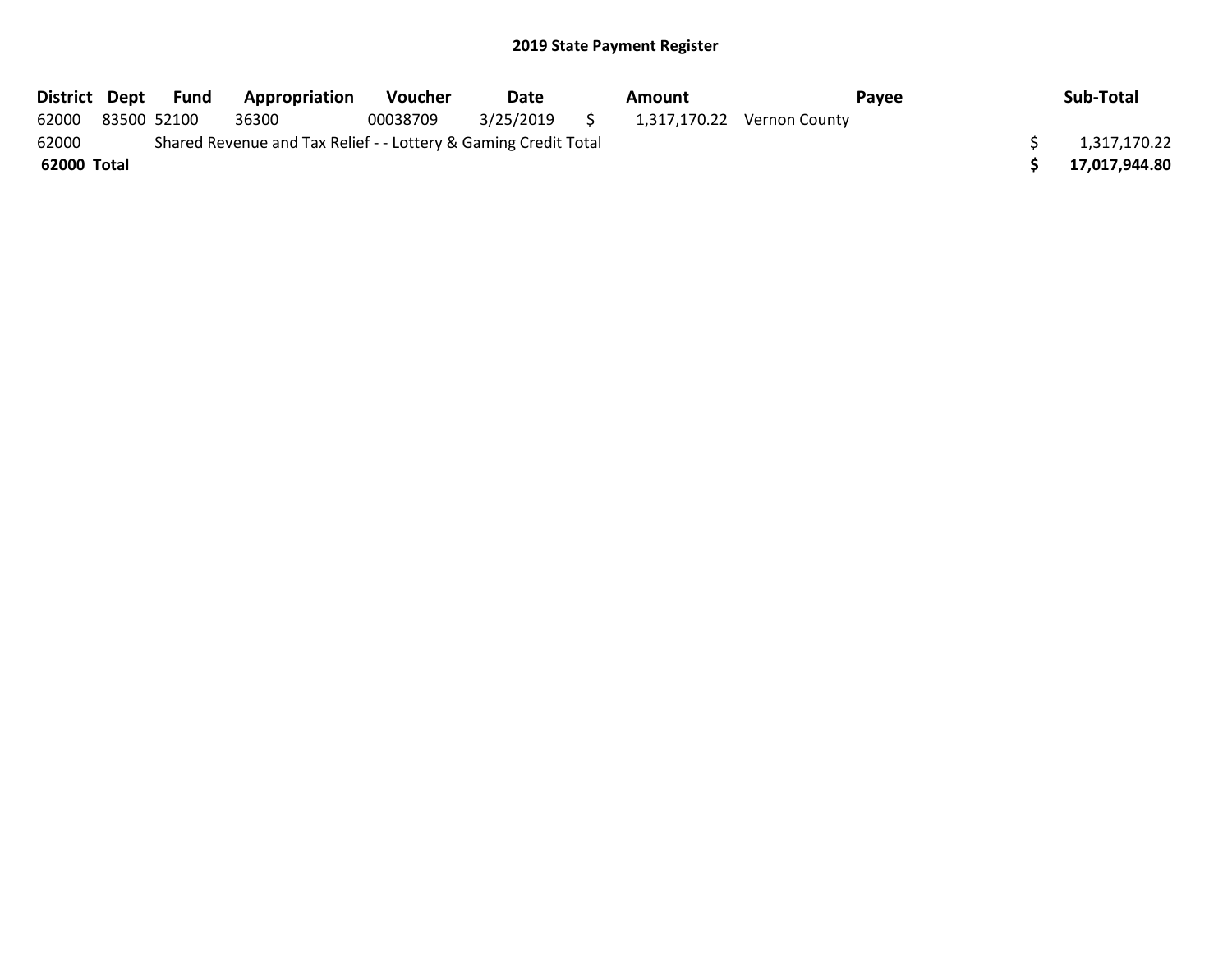| <b>District</b> | <b>Dept</b> | <b>Fund</b> | Appropriation                                                          | Voucher  | <b>Date</b> | <b>Amount</b>  | Payee                    | Sub-Total        |
|-----------------|-------------|-------------|------------------------------------------------------------------------|----------|-------------|----------------|--------------------------|------------------|
| 62002           |             |             | Dept of Safety & Prof Services - - Fire Dues Distribution              |          |             |                |                          |                  |
| 62002           | 16500 10000 |             | 22500                                                                  | 00030496 | 7/16/2019   | \$             | 5,215.57 Town Of Bergen  |                  |
| 62002           |             |             | Dept of Safety & Prof Services - - Fire Dues Distribution Total        |          |             |                |                          | \$<br>5,215.57   |
| 62002           |             |             | Dept of Natural Resources - - Aids In Lieu Of Taxes - Gener            |          |             |                |                          |                  |
| 62002           |             | 37000 10000 | 50300                                                                  | 00298339 | 2/14/2019   | \$<br>1,445.20 | Town Of Bergen           |                  |
| 62002           |             | 37000 10000 | 50300                                                                  | 00314216 | 4/19/2019   | \$<br>108.44   | Town Of Bergen           |                  |
| 62002           |             |             | Dept of Natural Resources - - Aids In Lieu Of Taxes - Gener Total      |          |             |                |                          | \$<br>1,553.64   |
| 62002           |             |             | Dept of Natural Resources - - Resaids - Cnty Forst, Cl & Mfl           |          |             |                |                          |                  |
| 62002           |             | 37000 21200 | 57100                                                                  | 00333304 | 6/21/2019   | \$             | 622.45 Town Of Bergen    |                  |
| 62002           |             |             | Dept of Natural Resources - - Resaids - Cnty Forst, Cl & Mfl Total     |          |             |                |                          | \$<br>622.45     |
| 62002           |             |             | WI Dept of Transportation - - Trns Aids To Mnc.-Sf                     |          |             |                |                          |                  |
| 62002           |             | 39500 21100 | 19100                                                                  | 00337425 | 1/7/2019    | \$             | 26,744.85 Town Of Bergen |                  |
| 62002           |             | 39500 21100 | 19100                                                                  | 00364739 | 4/1/2019    | \$             | 26,744.85 Town Of Bergen |                  |
| 62002           |             | 39500 21100 | 19100                                                                  | 00402748 | 7/1/2019    | \$             | 26,744.85 Town Of Bergen |                  |
| 62002           |             | 39500 21100 | 19100                                                                  | 00445566 | 10/7/2019   | \$             | 26,744.87 Town Of Bergen |                  |
| 62002           |             |             | WI Dept of Transportation - - Trns Aids To Mnc.-Sf Total               |          |             |                |                          | \$<br>106,979.42 |
| 62002           |             |             | Department of Military Affairs - - Disaster Recovery Aid               |          |             |                |                          |                  |
| 62002           |             | 46500 10000 | 30500                                                                  | 00061815 | 6/6/2019    | \$             | 1,608.27 Town Of Bergen  |                  |
| 62002           |             | 46500 10000 | 30500                                                                  | 00066914 | 9/19/2019   | \$<br>4,217.32 | Town Of Bergen           |                  |
| 62002           |             | 46500 10000 | 30500                                                                  | 00067334 | 9/27/2019   | \$<br>8,934.14 | Town Of Bergen           |                  |
| 62002           | 46500 10000 |             | 30500                                                                  | 00069144 | 11/7/2019   | \$             | 3,839.16 Town Of Bergen  |                  |
| 62002           |             |             | Department of Military Affairs - - Disaster Recovery Aid Total         |          |             |                |                          | \$<br>18,598.89  |
| 62002           |             |             | Department of Military Affairs - - Federal Aid, Local Assistance       |          |             |                |                          |                  |
| 62002           |             | 46500 10000 | 34200                                                                  | 00061815 | 6/6/2019    | \$<br>9,649.59 | Town Of Bergen           |                  |
| 62002           | 46500 10000 |             | 34200                                                                  | 00066914 | 9/19/2019   | \$             | 78,908.72 Town Of Bergen |                  |
| 62002           |             | 46500 10000 | 34200                                                                  | 00069144 | 11/7/2019   | \$             | 23,034.95 Town Of Bergen |                  |
| 62002           |             |             | Department of Military Affairs - - Federal Aid, Local Assistance Total |          |             |                |                          | \$<br>111,593.26 |
| 62002           |             |             | Shared Revenue and Tax Relief - - County And Municipal Aid             |          |             |                |                          |                  |
| 62002           |             | 83500 10000 | 10500                                                                  | 00049877 | 7/22/2019   | \$<br>6,112.18 | Town Of Bergen           |                  |
| 62002           | 83500 10000 |             | 10500                                                                  | 00054176 | 11/18/2019  | \$             | 34,635.70 Town Of Bergen |                  |
| 62002           |             |             | Shared Revenue and Tax Relief - - County And Municipal Aid Total       |          |             |                |                          | \$<br>40,747.88  |
| 62002           |             |             | Shared Revenue and Tax Relief - - Exempt Computer Aid                  |          |             |                |                          |                  |
| 62002           | 83500 10000 |             | 10900                                                                  | 00046913 | 7/22/2019   | \$<br>8.32     | Town Of Bergen           |                  |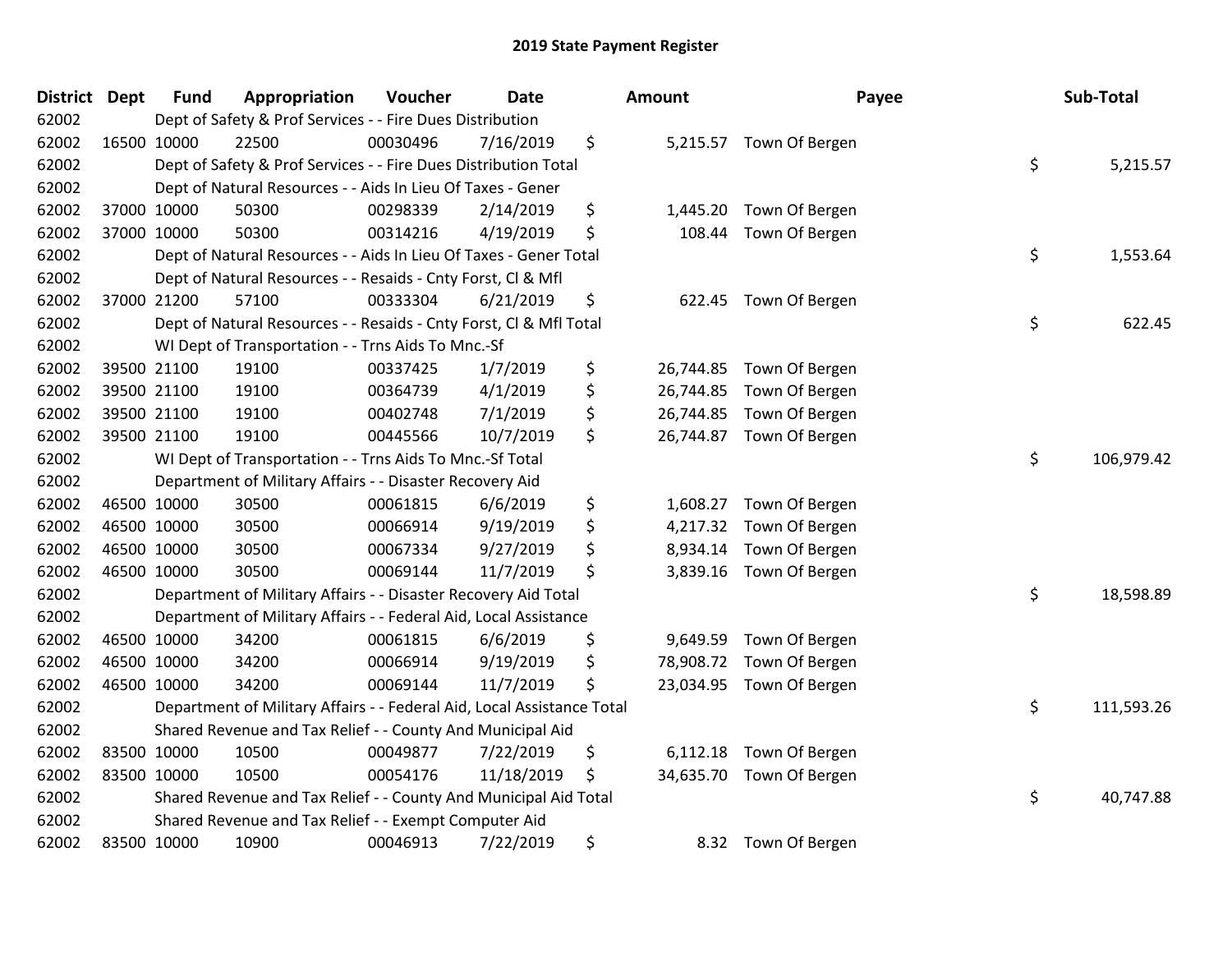| <b>District</b> | Dept | Fund        | Appropriation                                                 | <b>Voucher</b> | Date       | Amount | Payee                 | Sub-Total  |
|-----------------|------|-------------|---------------------------------------------------------------|----------------|------------|--------|-----------------------|------------|
| 62002           |      |             | Shared Revenue and Tax Relief - - Exempt Computer Aid Total   |                |            |        |                       | 8.32       |
| 62002           |      |             | Shared Revenue and Tax Relief - - Utility Aid                 |                |            |        |                       |            |
| 62002           |      | 83500 10000 | 11000                                                         | 00049877       | 7/22/2019  | 67.73  | Town Of Bergen        |            |
| 62002           |      | 83500 10000 | 11000                                                         | 00054176       | 11/18/2019 |        | 396.41 Town Of Bergen |            |
| 62002           |      |             | Shared Revenue and Tax Relief - - Utility Aid Total           |                |            |        |                       | 464.14     |
| 62002           |      |             | Shared Revenue and Tax Relief - - Personal Property Aid       |                |            |        |                       |            |
| 62002           |      | 83500 10000 | 11100                                                         | 00041503       | 5/6/2019   | 692.30 | Town Of Bergen        |            |
| 62002           |      |             | Shared Revenue and Tax Relief - - Personal Property Aid Total |                |            |        |                       | 692.30     |
| 62002 Total     |      |             |                                                               |                |            |        |                       | 286,475.87 |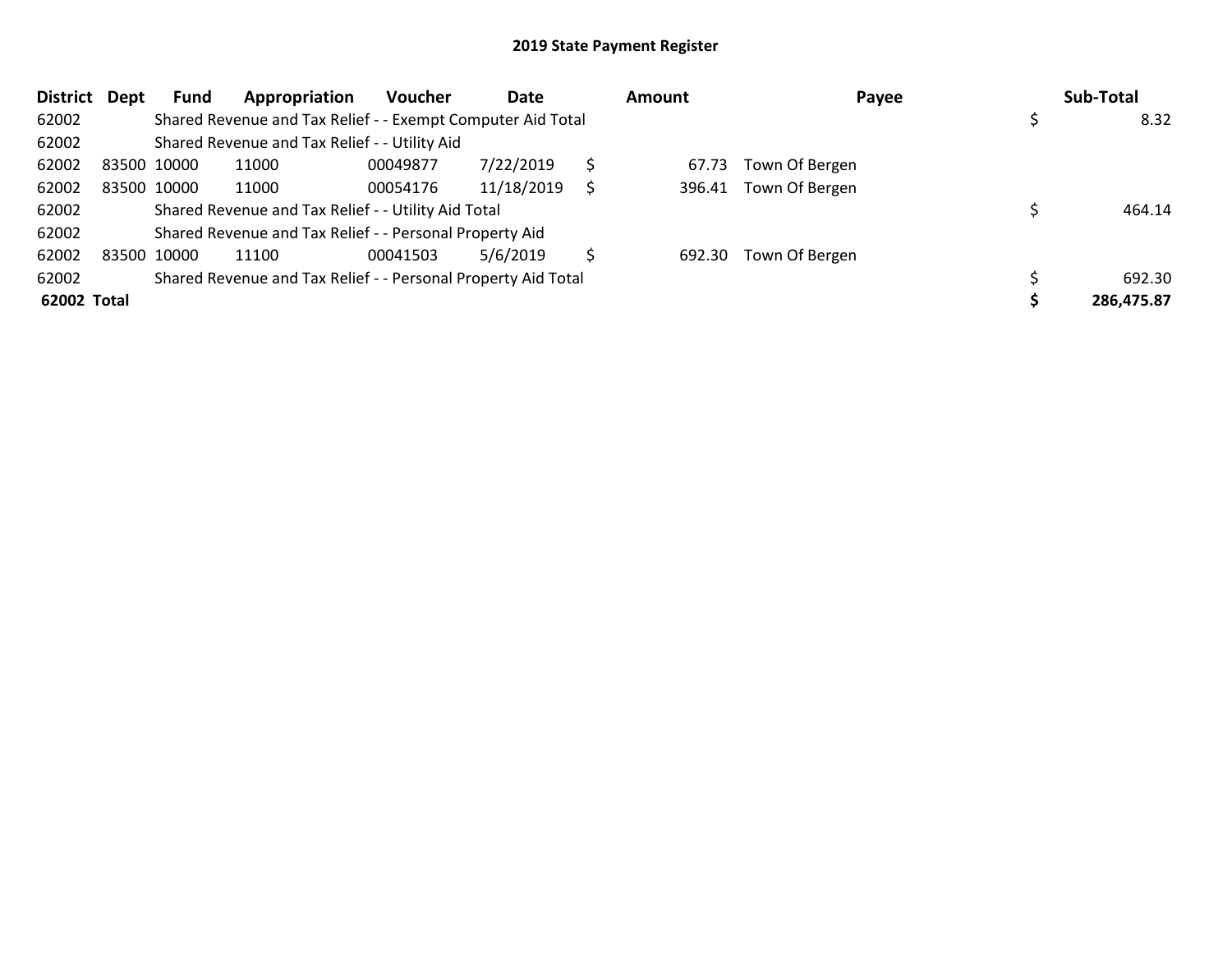| District Dept |             | <b>Fund</b> | Appropriation                                                          | Voucher  | <b>Date</b> |                    | <b>Amount</b> | Payee                        | Sub-Total        |
|---------------|-------------|-------------|------------------------------------------------------------------------|----------|-------------|--------------------|---------------|------------------------------|------------------|
| 62004         |             |             | Dept of Safety & Prof Services - - Fire Dues Distribution              |          |             |                    |               |                              |                  |
| 62004         | 16500 10000 |             | 22500                                                                  | 00030788 | 7/17/2019   | \$                 |               | 3,144.11 Town Of Christiana  |                  |
| 62004         |             |             | Dept of Safety & Prof Services - - Fire Dues Distribution Total        |          |             |                    |               |                              | \$<br>3,144.11   |
| 62004         |             |             | Dept of Natural Resources - - Aids In Lieu Of Taxes - Gener            |          |             |                    |               |                              |                  |
| 62004         | 37000 10000 |             | 50300                                                                  | 00314241 | 4/19/2019   | \$                 | 91.15         | Town Of Christiana           |                  |
| 62004         |             |             | Dept of Natural Resources - - Aids In Lieu Of Taxes - Gener Total      |          |             |                    |               |                              | \$<br>91.15      |
| 62004         |             |             | Dept of Natural Resources - - Resaids - Cnty Forst, Cl & Mfl           |          |             |                    |               |                              |                  |
| 62004         | 37000 21200 |             | 57100                                                                  | 00333305 | 6/21/2019   | \$                 | 395.63        | Town Of Christiana           |                  |
| 62004         |             |             | Dept of Natural Resources - - Resaids - Cnty Forst, Cl & Mfl Total     |          |             |                    |               |                              | \$<br>395.63     |
| 62004         |             |             | WI Dept of Transportation - - Trns Aids To Mnc.-Sf                     |          |             |                    |               |                              |                  |
| 62004         |             | 39500 21100 | 19100                                                                  | 00337426 | 1/7/2019    | \$                 | 32,992.09     | Town Of Christiana           |                  |
| 62004         | 39500 21100 |             | 19100                                                                  | 00364740 | 4/1/2019    | \$                 | 32,992.09     | Town Of Christiana           |                  |
| 62004         | 39500 21100 |             | 19100                                                                  | 00402749 | 7/1/2019    | \$                 | 32,992.09     | Town Of Christiana           |                  |
| 62004         | 39500 21100 |             | 19100                                                                  | 00445567 | 10/7/2019   | \$                 | 32,992.09     | Town Of Christiana           |                  |
| 62004         |             |             | WI Dept of Transportation - - Trns Aids To Mnc.-Sf Total               |          |             |                    |               |                              | \$<br>131,968.36 |
| 62004         |             |             | Department of Military Affairs - - Disaster Recovery Aid               |          |             |                    |               |                              |                  |
| 62004         | 46500 10000 |             | 30500                                                                  | 00066038 | 8/30/2019   | \$                 | 2,617.50      | Town Of Christiana           |                  |
| 62004         |             |             | Department of Military Affairs - - Disaster Recovery Aid Total         |          |             |                    |               |                              | \$<br>2,617.50   |
| 62004         |             |             | Department of Military Affairs - - Federal Aid, Local Assistance       |          |             |                    |               |                              |                  |
| 62004         | 46500 10000 |             | 34200                                                                  | 00066038 | 8/30/2019   | \$                 |               | 15,704.96 Town Of Christiana |                  |
| 62004         |             |             | Department of Military Affairs - - Federal Aid, Local Assistance Total |          |             |                    |               |                              | \$<br>15,704.96  |
| 62004         |             |             | Elections Commission - - 2018 Hava Election Security                   |          |             |                    |               |                              |                  |
| 62004         | 51000 22000 |             | 18200                                                                  | 00002515 | 11/19/2019  | $\ddot{\varsigma}$ |               | 1,100.00 Town Of Christiana  |                  |
| 62004         |             |             | Elections Commission - - 2018 Hava Election Security Total             |          |             |                    |               |                              | \$<br>1,100.00   |
| 62004         |             |             | Shared Revenue and Tax Relief - - County And Municipal Aid             |          |             |                    |               |                              |                  |
| 62004         | 83500 10000 |             | 10500                                                                  | 00049878 | 7/22/2019   | \$                 | 6,820.86      | Town Of Christiana           |                  |
| 62004         | 83500 10000 |             | 10500                                                                  | 00054177 | 11/18/2019  | \$                 |               | 38,651.53 Town Of Christiana |                  |
| 62004         |             |             | Shared Revenue and Tax Relief - - County And Municipal Aid Total       |          |             |                    |               |                              | \$<br>45,472.39  |
| 62004         |             |             | Shared Revenue and Tax Relief - - Exempt Computer Aid                  |          |             |                    |               |                              |                  |
| 62004         | 83500 10000 |             | 10900                                                                  | 00046914 | 7/22/2019   | \$                 | 4.16          | Town Of Christiana           |                  |
| 62004         |             |             | Shared Revenue and Tax Relief - - Exempt Computer Aid Total            |          |             |                    |               |                              | \$<br>4.16       |
| 62004         |             |             | Shared Revenue and Tax Relief - - Utility Aid                          |          |             |                    |               |                              |                  |
| 62004         | 83500 10000 |             | 11000                                                                  | 00049878 | 7/22/2019   | \$                 | 0.28          | Town Of Christiana           |                  |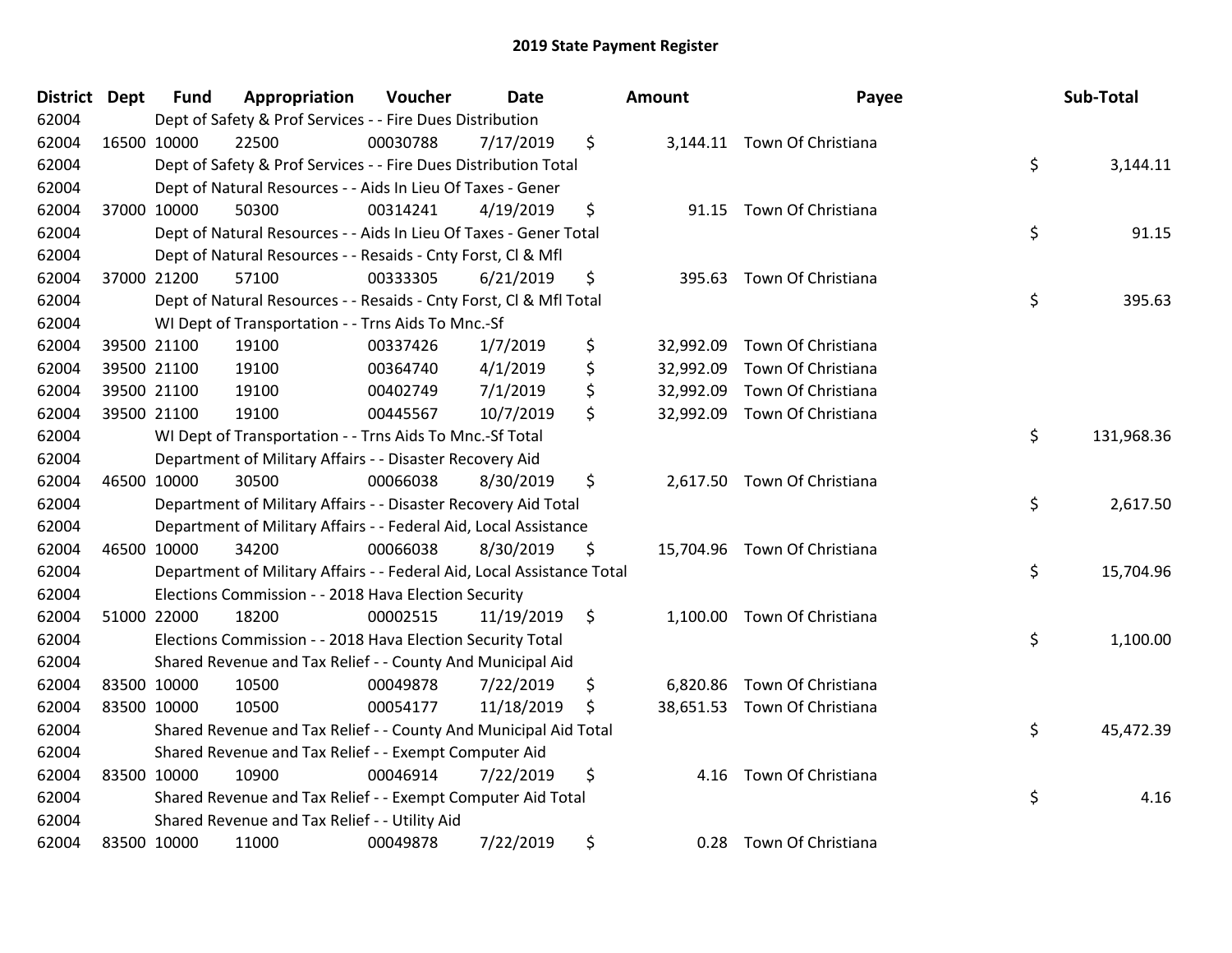| District Dept |             | Fund        | Appropriation                                                 | Voucher  | Date       | Amount | Pavee                     | Sub-Total  |
|---------------|-------------|-------------|---------------------------------------------------------------|----------|------------|--------|---------------------------|------------|
| 62004         |             | 83500 10000 | 11000                                                         | 00054177 | 11/18/2019 | 13.71  | Town Of Christiana        |            |
| 62004         |             |             | Shared Revenue and Tax Relief - - Utility Aid Total           |          |            |        |                           | 13.99      |
| 62004         |             |             | Shared Revenue and Tax Relief - - Personal Property Aid       |          |            |        |                           |            |
| 62004         | 83500 10000 |             | 11100                                                         | 00041504 | 5/6/2019   |        | 517.30 Town Of Christiana |            |
| 62004         |             |             | Shared Revenue and Tax Relief - - Personal Property Aid Total |          |            |        |                           | 517.30     |
| 62004 Total   |             |             |                                                               |          |            |        |                           | 201,029.55 |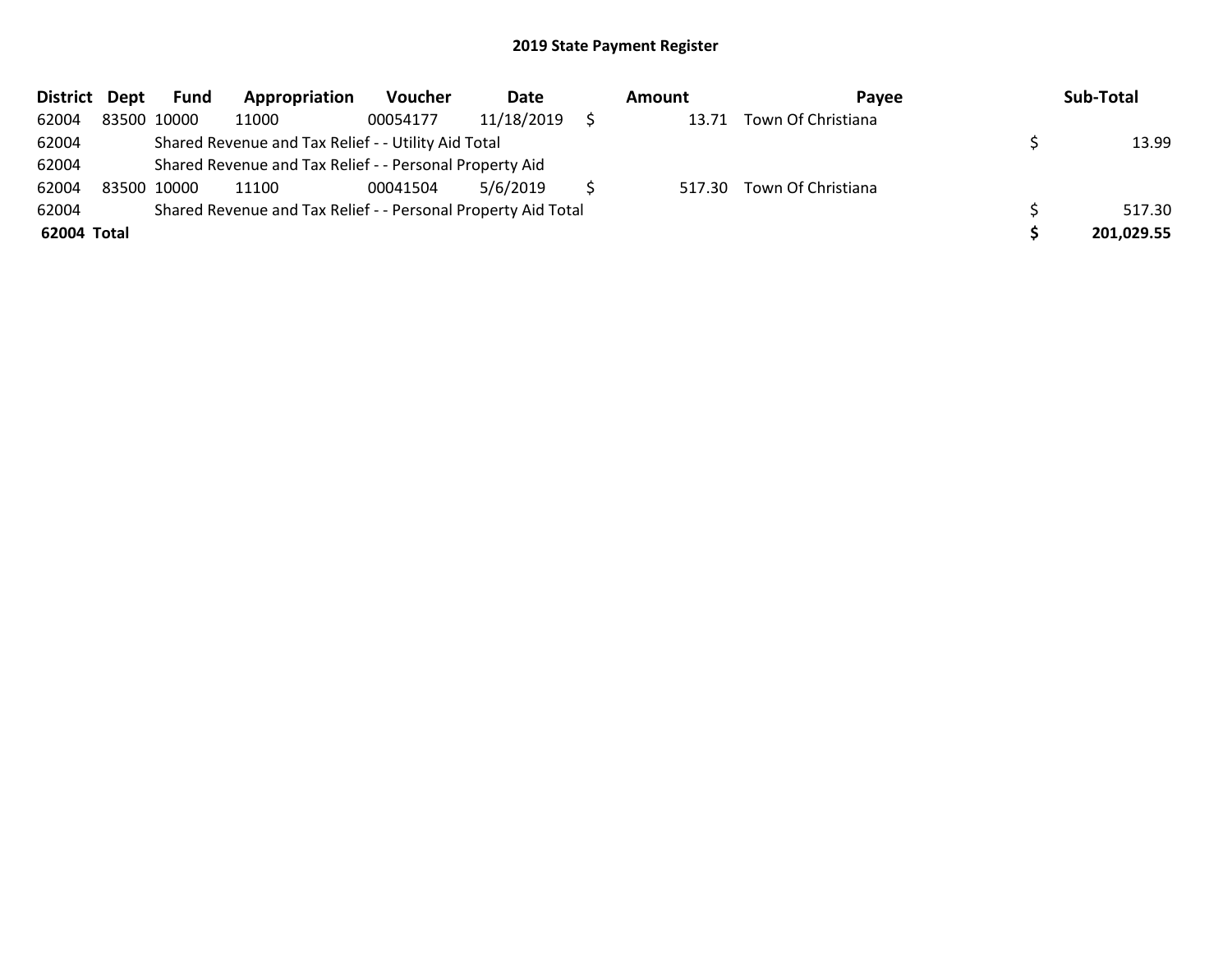| District Dept |             | <b>Fund</b> | Appropriation                                                          | Voucher  | Date       |         | Amount    | Payee                      | Sub-Total        |
|---------------|-------------|-------------|------------------------------------------------------------------------|----------|------------|---------|-----------|----------------------------|------------------|
| 62006         |             |             | Dept of Safety & Prof Services - - Fire Dues Distribution              |          |            |         |           |                            |                  |
| 62006         |             | 16500 10000 | 22500                                                                  | 00031078 | 7/17/2019  | \$      |           | 2,143.27 Town Of Clinton   |                  |
| 62006         |             |             | Dept of Safety & Prof Services - - Fire Dues Distribution Total        |          |            |         |           |                            | \$<br>2,143.27   |
| 62006         |             |             | Dept of Natural Resources - - Resaids - Cnty Forst, CI & Mfl           |          |            |         |           |                            |                  |
| 62006         |             | 37000 21200 | 57100                                                                  | 00333306 | 6/21/2019  | \$      |           | 268.22 Town Of Clinton     |                  |
| 62006         |             |             | Dept of Natural Resources - - Resaids - Cnty Forst, CI & Mfl Total     |          |            |         |           |                            | \$<br>268.22     |
| 62006         |             |             | WI Dept of Transportation - - Trns Aids To Mnc.-Sf                     |          |            |         |           |                            |                  |
| 62006         |             | 39500 21100 | 19100                                                                  | 00337427 | 1/7/2019   | \$      |           | 33,398.22 Town Of Clinton  |                  |
| 62006         |             | 39500 21100 | 19100                                                                  | 00364741 | 4/1/2019   | \$      |           | 33,398.22 Town Of Clinton  |                  |
| 62006         |             | 39500 21100 | 19100                                                                  | 00402750 | 7/1/2019   | \$      |           | 33,398.22 Town Of Clinton  |                  |
| 62006         |             | 39500 21100 | 19100                                                                  | 00445568 | 10/7/2019  | \$      |           | 33,398.22 Town Of Clinton  |                  |
| 62006         |             |             | WI Dept of Transportation - - Trns Aids To Mnc.-Sf Total               |          |            |         |           |                            | \$<br>133,592.88 |
| 62006         |             |             | Department of Military Affairs - - Disaster Recovery Aid               |          |            |         |           |                            |                  |
| 62006         |             | 46500 10000 | 30500                                                                  | 00057346 | 3/8/2019   | \$      | 497.89    | Town Of Clinton            |                  |
| 62006         |             | 46500 10000 | 30500                                                                  | 00060982 | 5/23/2019  | \$      | 712.78    | Town Of Clinton            |                  |
| 62006         |             |             | Department of Military Affairs - - Disaster Recovery Aid Total         |          |            |         |           |                            | \$<br>1,210.67   |
| 62006         |             |             | Department of Military Affairs - - Federal Aid, Local Assistance       |          |            |         |           |                            |                  |
| 62006         |             | 46500 10000 | 34200                                                                  | 00057346 | 3/8/2019   | \$      | 2,987.33  | Town Of Clinton            |                  |
| 62006         |             | 46500 10000 | 34200                                                                  | 00057347 | 3/14/2019  | \$      | 32,142.99 | Town Of Clinton            |                  |
| 62006         |             | 46500 10000 | 34200                                                                  | 00058787 | 4/8/2019   | \$      |           | 52,017.89 Town Of Clinton  |                  |
| 62006         |             | 46500 10000 | 34200                                                                  | 00060982 | 5/23/2019  | \$      |           | 4,276.67 Town Of Clinton   |                  |
| 62006         |             |             | Department of Military Affairs - - Federal Aid, Local Assistance Total |          |            |         |           |                            | \$<br>91,424.88  |
| 62006         |             |             | Elections Commission - - 2018 Hava Election Security                   |          |            |         |           |                            |                  |
| 62006         |             | 51000 22000 | 18200                                                                  | 00002498 | 11/19/2019 | $\zeta$ | 1,100.00  | Town Of Clinton            |                  |
| 62006         |             |             | Elections Commission - - 2018 Hava Election Security Total             |          |            |         |           |                            | \$<br>1,100.00   |
| 62006         |             |             | Shared Revenue and Tax Relief - - County And Municipal Aid             |          |            |         |           |                            |                  |
| 62006         | 83500 10000 |             | 10500                                                                  | 00049879 | 7/22/2019  | \$      |           | 23,237.85 Town Of Clinton  |                  |
| 62006         | 83500 10000 |             | 10500                                                                  | 00054178 | 11/18/2019 | \$.     |           | 131,681.15 Town Of Clinton |                  |
| 62006         |             |             | Shared Revenue and Tax Relief - - County And Municipal Aid Total       |          |            |         |           |                            | \$<br>154,919.00 |
| 62006         |             |             | Shared Revenue and Tax Relief - - Exempt Computer Aid                  |          |            |         |           |                            |                  |
| 62006         |             | 83500 10000 | 10900                                                                  | 00046915 | 7/22/2019  | \$      |           | 8.32 Town Of Clinton       |                  |
| 62006         |             |             | Shared Revenue and Tax Relief - - Exempt Computer Aid Total            |          |            |         |           |                            | \$<br>8.32       |
| 62006         |             |             | Shared Revenue and Tax Relief - - Personal Property Aid                |          |            |         |           |                            |                  |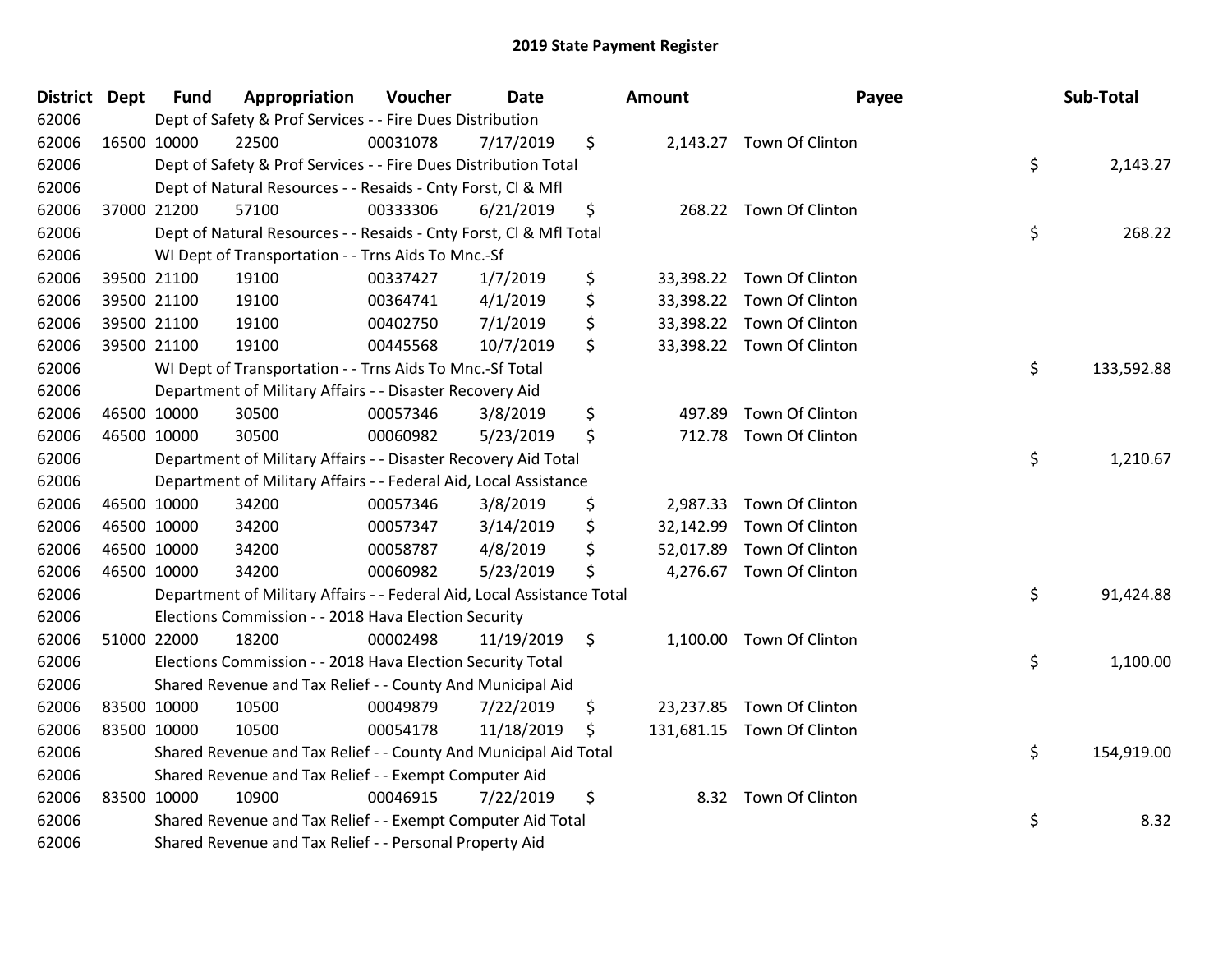| District Dept |             | Fund | <b>Appropriation</b>                                          | <b>Voucher</b> | Date     |          | Amount | Pavee                    | Sub-Total  |
|---------------|-------------|------|---------------------------------------------------------------|----------------|----------|----------|--------|--------------------------|------------|
| 62006         | 83500 10000 |      | 11100                                                         | 00041505       | 5/6/2019 | $\sim$ 5 |        | 1,436.80 Town Of Clinton |            |
| 62006         |             |      | Shared Revenue and Tax Relief - - Personal Property Aid Total |                |          |          |        |                          | 1,436.80   |
| 62006 Total   |             |      |                                                               |                |          |          |        |                          | 386.104.04 |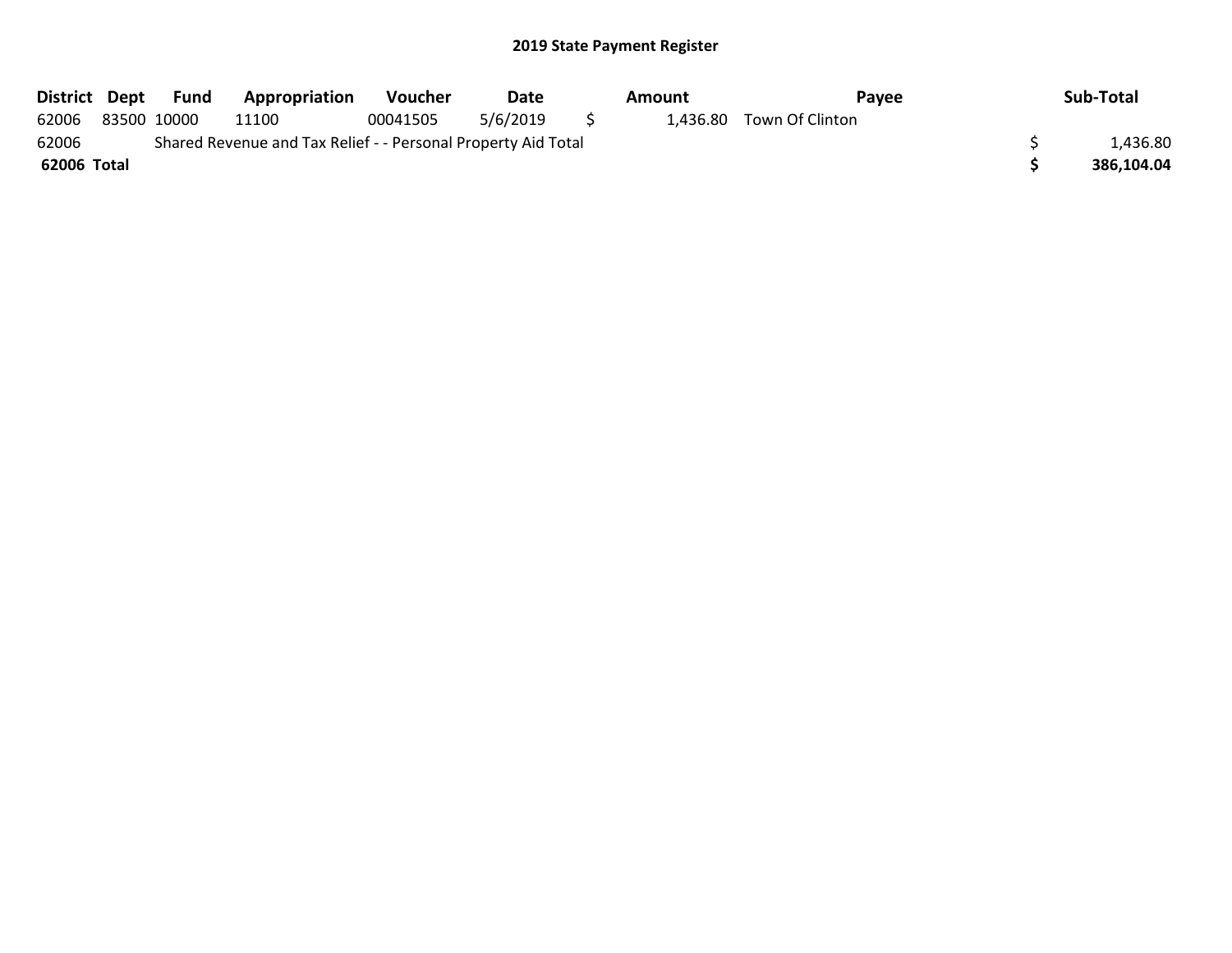| <b>District</b> | <b>Dept</b> | <b>Fund</b> | Appropriation                                                      | Voucher  | <b>Date</b> | Amount          |                        | Payee | Sub-Total  |
|-----------------|-------------|-------------|--------------------------------------------------------------------|----------|-------------|-----------------|------------------------|-------|------------|
| 62008           |             |             | Dept of Safety & Prof Services - - Fire Dues Distribution          |          |             |                 |                        |       |            |
| 62008           | 16500 10000 |             | 22500                                                              | 00030878 | 7/16/2019   | \$              | 2,791.66 Town Of Coon  |       |            |
| 62008           |             |             | Dept of Safety & Prof Services - - Fire Dues Distribution Total    |          |             |                 |                        | \$    | 2,791.66   |
| 62008           |             |             | Dept of Natural Resources - - Aids In Lieu Of Taxes - Gener        |          |             |                 |                        |       |            |
| 62008           |             | 37000 10000 | 50300                                                              | 00298340 | 2/13/2019   | \$<br>761.67    | Town Of Coon           |       |            |
| 62008           | 37000 10000 |             | 50300                                                              | 00314252 | 4/19/2019   | \$<br>366.29    | Town Of Coon           |       |            |
| 62008           |             |             | Dept of Natural Resources - - Aids In Lieu Of Taxes - Gener Total  |          |             |                 |                        | \$    | 1,127.96   |
| 62008           |             |             | Dept of Natural Resources - - Resaids - Cnty Forst, CI & Mfl       |          |             |                 |                        |       |            |
| 62008           |             | 37000 21200 | 57100                                                              | 00333307 | 6/21/2019   | \$<br>855.27    | Town Of Coon           |       |            |
| 62008           |             |             | Dept of Natural Resources - - Resaids - Cnty Forst, CI & Mfl Total |          |             |                 |                        | \$    | 855.27     |
| 62008           |             |             | WI Dept of Transportation - - Trns Aids To Mnc.-Sf                 |          |             |                 |                        |       |            |
| 62008           |             | 39500 21100 | 19100                                                              | 00337428 | 1/7/2019    | \$<br>33,708.79 | Town Of Coon           |       |            |
| 62008           |             | 39500 21100 | 19100                                                              | 00364742 | 4/1/2019    | \$<br>33,708.79 | Town Of Coon           |       |            |
| 62008           | 39500 21100 |             | 19100                                                              | 00402751 | 7/1/2019    | \$<br>33,708.79 | Town Of Coon           |       |            |
| 62008           | 39500 21100 |             | 19100                                                              | 00445569 | 10/7/2019   | \$<br>33,708.79 | Town Of Coon           |       |            |
| 62008           |             |             | WI Dept of Transportation - - Trns Aids To Mnc.-Sf Total           |          |             |                 |                        | \$    | 134,835.16 |
| 62008           |             |             | Shared Revenue and Tax Relief - - County And Municipal Aid         |          |             |                 |                        |       |            |
| 62008           | 83500 10000 |             | 10500                                                              | 00049880 | 7/22/2019   | \$<br>8,490.47  | Town Of Coon           |       |            |
| 62008           | 83500 10000 |             | 10500                                                              | 00054179 | 11/18/2019  | \$              | 48,112.69 Town Of Coon |       |            |
| 62008           |             |             | Shared Revenue and Tax Relief - - County And Municipal Aid Total   |          |             |                 |                        | \$    | 56,603.16  |
| 62008           |             |             | Shared Revenue and Tax Relief - - Exempt Computer Aid              |          |             |                 |                        |       |            |
| 62008           | 83500 10000 |             | 10900                                                              | 00046916 | 7/22/2019   | \$<br>17.67     | Town Of Coon           |       |            |
| 62008           |             |             | Shared Revenue and Tax Relief - - Exempt Computer Aid Total        |          |             |                 |                        | \$    | 17.67      |
| 62008           |             |             | Shared Revenue and Tax Relief - - Personal Property Aid            |          |             |                 |                        |       |            |
| 62008           | 83500 10000 |             | 11100                                                              | 00041506 | 5/6/2019    | \$<br>2,599.54  | Town Of Coon           |       |            |
| 62008           |             |             | Shared Revenue and Tax Relief - - Personal Property Aid Total      |          |             |                 |                        | \$    | 2,599.54   |
| 62008 Total     |             |             |                                                                    |          |             |                 |                        | \$    | 198,830.42 |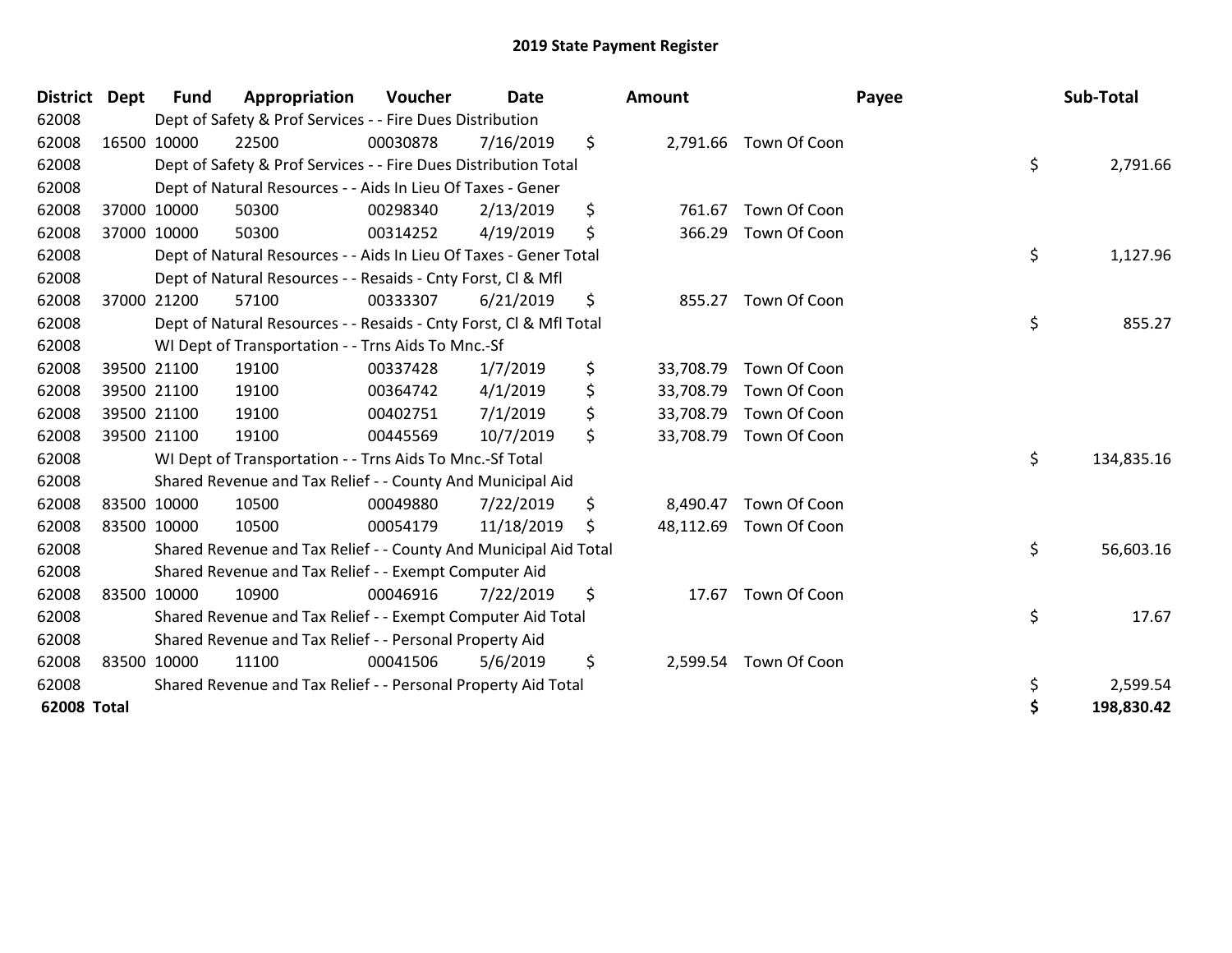| District Dept |             | <b>Fund</b> | Appropriation                                                       | Voucher  | Date       | <b>Amount</b>   | Payee                     | Sub-Total       |
|---------------|-------------|-------------|---------------------------------------------------------------------|----------|------------|-----------------|---------------------------|-----------------|
| 62010         |             |             | Dept of Safety & Prof Services - - Fire Dues Distribution           |          |            |                 |                           |                 |
| 62010         |             | 16500 10000 | 22500                                                               | 00031369 | 7/18/2019  | \$              | 1,227.06 Town Of Forest   |                 |
| 62010         |             |             | Dept of Safety & Prof Services - - Fire Dues Distribution Total     |          |            |                 |                           | \$<br>1,227.06  |
| 62010         |             |             | Dept of Natural Resources - - Aids In Lieu Of Taxes - Gener         |          |            |                 |                           |                 |
| 62010         |             | 37000 10000 | 50300                                                               | 00298345 | 2/15/2019  | \$<br>2,396.54  | Town Of Forest            |                 |
| 62010         |             | 37000 10000 | 50300                                                               | 00314327 | 4/19/2019  | \$              | 757.99 Town Of Forest     |                 |
| 62010         |             |             | Dept of Natural Resources - - Aids In Lieu Of Taxes - Gener Total   |          |            |                 |                           | \$<br>3,154.53  |
| 62010         |             |             | Dept of Natural Resources - - Resaids - Cnty Forst, Cl & Mfl        |          |            |                 |                           |                 |
| 62010         |             | 37000 21200 | 57100                                                               | 00333308 | 6/21/2019  | \$<br>458.68    | Town Of Forest            |                 |
| 62010         |             |             | Dept of Natural Resources - - Resaids - Cnty Forst, Cl & Mfl Total  |          |            |                 |                           | \$<br>458.68    |
| 62010         |             |             | Dept of Natural Resources - - Aids In Lieu Of Taxes - Sum S         |          |            |                 |                           |                 |
| 62010         |             | 37000 21200 | 57900                                                               | 00314328 | 4/19/2019  | \$              | 61.04 Town Of Forest      |                 |
| 62010         |             |             | Dept of Natural Resources - - Aids In Lieu Of Taxes - Sum S Total   |          |            |                 |                           | \$<br>61.04     |
| 62010         |             |             | Kickapoo Reserve Mgmt Board - - Kickapoo Valley Reserve, Aids       |          |            |                 |                           |                 |
| 62010         |             | 38500 21200 | 16200                                                               | 00002424 | 1/18/2019  | \$              | 134.42 Town Of Forest     |                 |
| 62010         |             |             | Kickapoo Reserve Mgmt Board - - Kickapoo Valley Reserve, Aids Total |          |            |                 |                           | \$<br>134.42    |
| 62010         |             |             | WI Dept of Transportation - - Trns Aids To Mnc.-Sf                  |          |            |                 |                           |                 |
| 62010         |             | 39500 21100 | 19100                                                               | 00337429 | 1/7/2019   | \$              | 24,552.94 Town Of Forest  |                 |
| 62010         |             | 39500 21100 | 19100                                                               | 00364743 | 4/1/2019   | \$              | 24,552.94 Town Of Forest  |                 |
| 62010         |             | 39500 21100 | 19100                                                               | 00402752 | 7/1/2019   | \$              | 24,552.94 Town Of Forest  |                 |
| 62010         |             | 39500 21100 | 19100                                                               | 00445570 | 10/7/2019  | \$              | 24,552.97 Town Of Forest  |                 |
| 62010         |             |             | WI Dept of Transportation - - Trns Aids To Mnc.-Sf Total            |          |            |                 |                           | \$<br>98,211.79 |
| 62010         |             |             | Department of Military Affairs - - Disaster Recovery Aid            |          |            |                 |                           |                 |
| 62010         |             | 46500 10000 | 30500                                                               | 00064613 | 7/30/2019  | \$<br>1,818.03  | Town Of Forest            |                 |
| 62010         |             | 46500 10000 | 30500                                                               | 00067094 | 9/23/2019  | \$<br>1,381.66  | Town Of Forest            |                 |
| 62010         |             | 46500 10000 | 30500                                                               | 00068636 | 10/24/2019 | \$              | 1,559.33 Town Of Forest   |                 |
| 62010         |             |             | Department of Military Affairs - - Disaster Recovery Aid Total      |          |            |                 |                           | \$<br>4,759.02  |
| 62010         |             |             | Department of Military Affairs - - Federal Aid, Local Assistance    |          |            |                 |                           |                 |
| 62010         |             | 46500 10000 | 34200                                                               | 00060979 | 5/23/2019  | \$              | 115,717.95 Town Of Forest |                 |
| 62010         | 46500 10000 |             | 34200                                                               | 00064613 | 7/30/2019  | \$<br>10,908.20 | Town Of Forest            |                 |
| 62010         |             | 46500 10000 | 34200                                                               | 00067094 | 9/23/2019  | \$<br>8,289.93  | Town Of Forest            |                 |
| 62010         | 46500 10000 |             | 34200                                                               | 00068636 | 10/24/2019 | \$<br>9,355.96  | Town Of Forest            |                 |
| 62010         | 46500 10000 |             | 34200                                                               | 00069015 | 11/5/2019  | \$              | 74,334.56 Town Of Forest  |                 |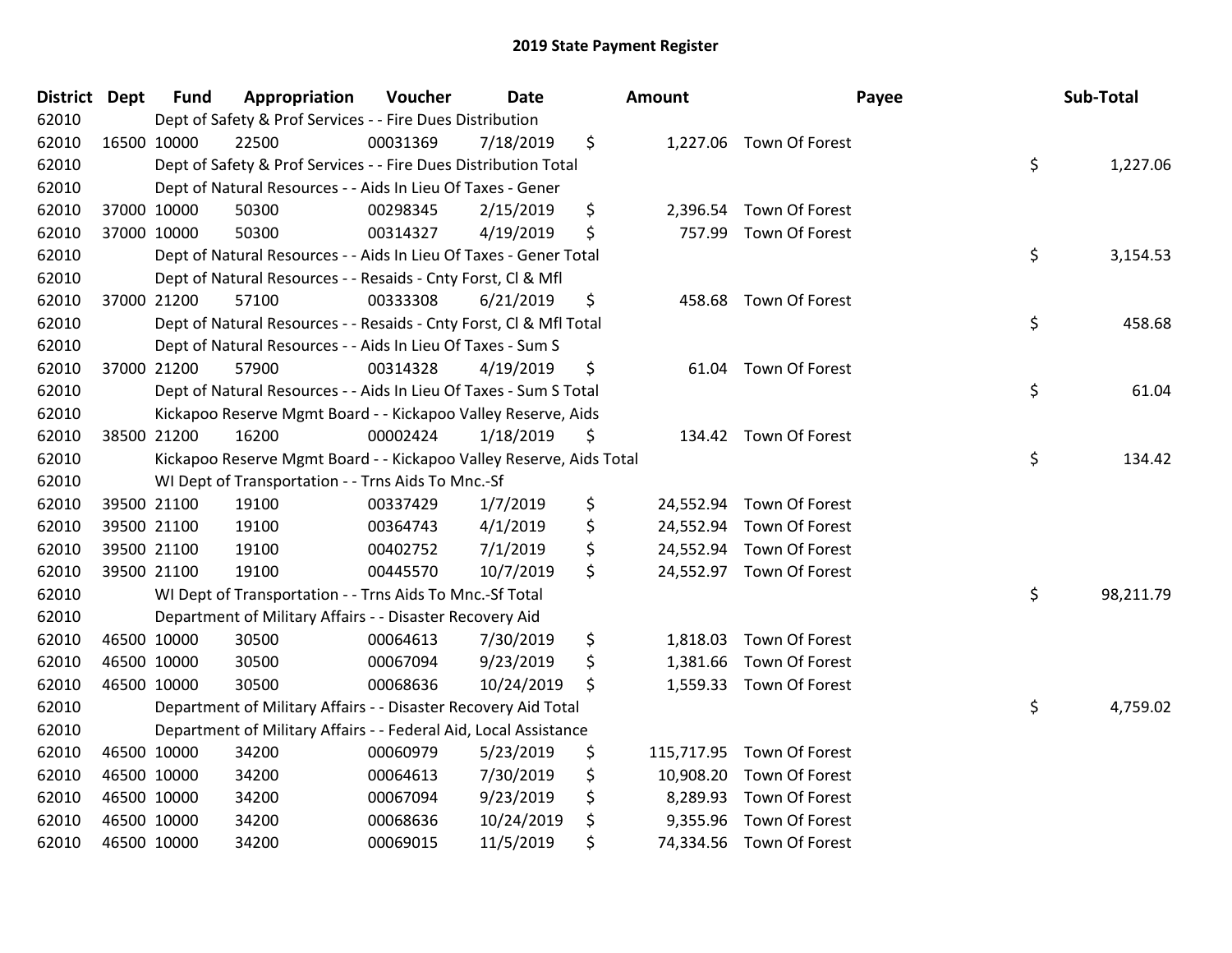| <b>District</b>    | Dept        | <b>Fund</b> | Appropriation                                                          | <b>Voucher</b> | Date       |    | <b>Amount</b> |                       | Payee | Sub-Total  |
|--------------------|-------------|-------------|------------------------------------------------------------------------|----------------|------------|----|---------------|-----------------------|-------|------------|
| 62010              |             |             | Department of Military Affairs - - Federal Aid, Local Assistance Total |                |            |    |               |                       | \$.   | 218,606.60 |
| 62010              |             |             | Elections Commission - - 2018 Hava Election Security                   |                |            |    |               |                       |       |            |
| 62010              |             | 51000 22000 | 18200                                                                  | 00002380       | 11/13/2019 | \$ | 800.00        | Town Of Forest        |       |            |
| 62010              |             |             | Elections Commission - - 2018 Hava Election Security Total             |                |            |    |               |                       | \$    | 800.00     |
| 62010              |             |             | Shared Revenue and Tax Relief - - Exempt Computer Aid                  |                |            |    |               |                       |       |            |
| 62010              | 83500 10000 |             | 10900                                                                  | 00046917       | 7/22/2019  | \$ | 4.16          | <b>Town Of Forest</b> |       |            |
| 62010              |             |             | Shared Revenue and Tax Relief - - Exempt Computer Aid Total            |                |            |    |               |                       | \$    | 4.16       |
| 62010              |             |             | Shared Revenue and Tax Relief - - Utility Aid                          |                |            |    |               |                       |       |            |
| 62010              |             | 83500 10000 | 11000                                                                  | 00049881       | 7/22/2019  | \$ | 1.030.95      | Town Of Forest        |       |            |
| 62010              |             | 83500 10000 | 11000                                                                  | 00054180       | 11/18/2019 | S  | 6,058.93      | Town Of Forest        |       |            |
| 62010              |             |             | Shared Revenue and Tax Relief - - Utility Aid Total                    |                |            |    |               |                       | \$    | 7,089.88   |
| 62010              |             |             | Shared Revenue and Tax Relief - - Personal Property Aid                |                |            |    |               |                       |       |            |
| 62010              |             | 83500 10000 | 11100                                                                  | 00041507       | 5/6/2019   | \$ | 110.40        | Town Of Forest        |       |            |
| 62010              |             |             | Shared Revenue and Tax Relief - - Personal Property Aid Total          |                |            |    |               |                       | \$    | 110.40     |
| <b>62010 Total</b> |             |             |                                                                        |                |            |    |               |                       |       | 334,617.58 |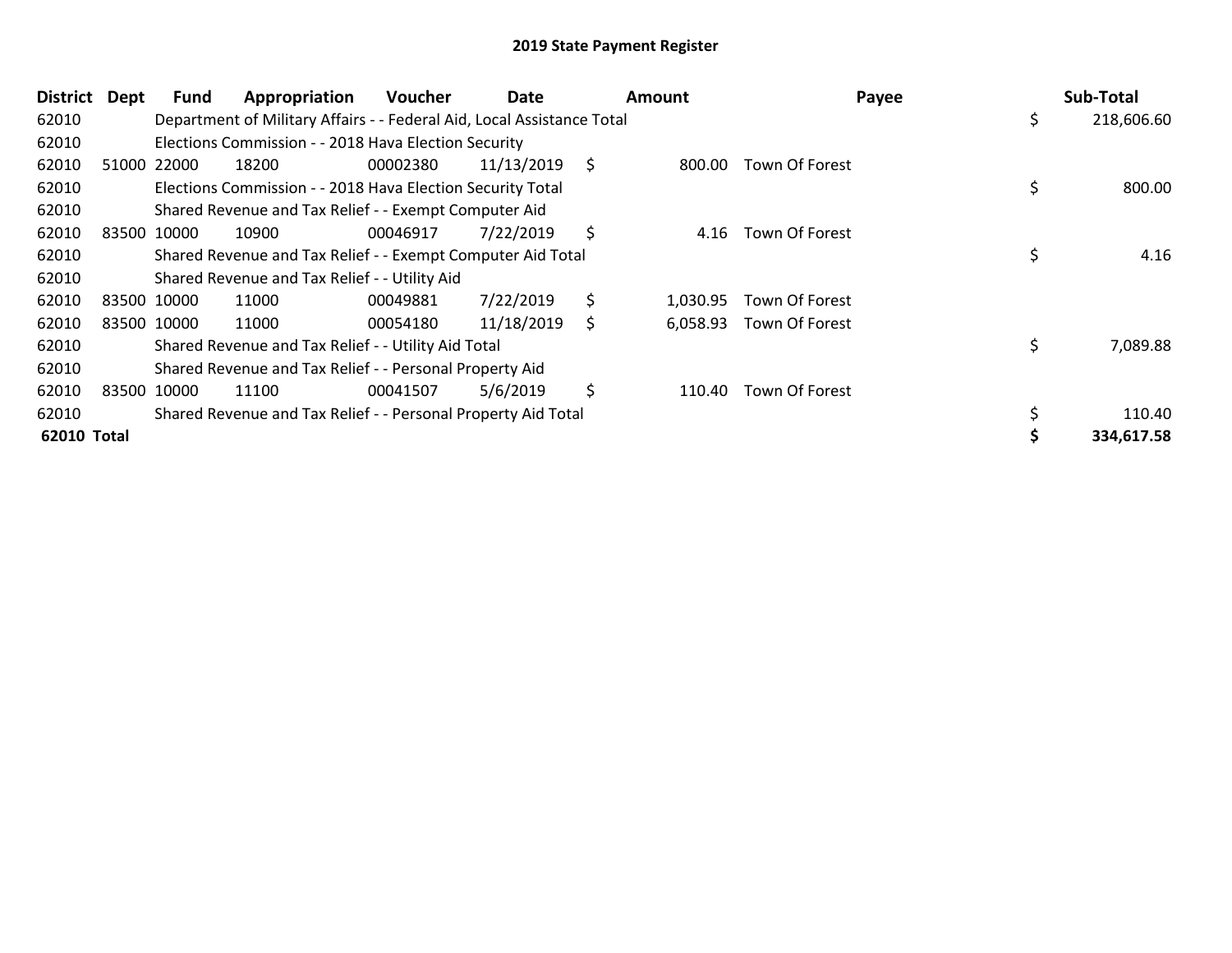| District Dept | <b>Fund</b> | Appropriation                                                      | Voucher  | <b>Date</b> | Amount         | Payee                      | Sub-Total        |
|---------------|-------------|--------------------------------------------------------------------|----------|-------------|----------------|----------------------------|------------------|
| 62012         |             | Dept of Safety & Prof Services - - Fire Dues Distribution          |          |             |                |                            |                  |
| 62012         | 16500 10000 | 22500                                                              | 00030777 | 7/17/2019   | \$             | 3,188.42 Town of Franklin  |                  |
| 62012         |             | Dept of Safety & Prof Services - - Fire Dues Distribution Total    |          |             |                |                            | \$<br>3,188.42   |
| 62012         |             | Dept of Natural Resources - - Aids In Lieu Of Taxes - Gener        |          |             |                |                            |                  |
| 62012         | 37000 10000 | 50300                                                              | 00298346 | 2/14/2019   | \$             | 9,701.71 Town of Franklin  |                  |
| 62012         | 37000 10000 | 50300                                                              | 00314329 | 4/19/2019   | \$<br>92.94    | Town of Franklin           |                  |
| 62012         |             | Dept of Natural Resources - - Aids In Lieu Of Taxes - Gener Total  |          |             |                |                            | \$<br>9,794.65   |
| 62012         |             | Dept of Natural Resources - - Resaids - Cnty Forst, Cl & Mfl       |          |             |                |                            |                  |
| 62012         | 37000 21200 | 57100                                                              | 00333309 | 6/21/2019   | \$             | 347.07 Town of Franklin    |                  |
| 62012         |             | Dept of Natural Resources - - Resaids - Cnty Forst, Cl & Mfl Total |          |             |                |                            | \$<br>347.07     |
| 62012         |             | WI Dept of Transportation - - Trns Aids To Mnc.-Sf                 |          |             |                |                            |                  |
| 62012         | 39500 21100 | 19100                                                              | 00337430 | 1/7/2019    | \$             | 39,322.94 Town of Franklin |                  |
| 62012         | 39500 21100 | 19100                                                              | 00364744 | 4/1/2019    | \$             | 39,322.94 Town of Franklin |                  |
| 62012         | 39500 21100 | 19100                                                              | 00402753 | 7/1/2019    | \$             | 39,322.94 Town of Franklin |                  |
| 62012         | 39500 21100 | 19100                                                              | 00445571 | 10/7/2019   | \$             | 39,322.94 Town of Franklin |                  |
| 62012         |             | WI Dept of Transportation - - Trns Aids To Mnc.-Sf Total           |          |             |                |                            | \$<br>157,291.76 |
| 62012         |             | Elections Commission - - General Program Ops, GPR                  |          |             |                |                            |                  |
| 62012         | 51000 10000 | 10100                                                              | 00001531 | 1/25/2019   | \$<br>213.96   | Town of Franklin           |                  |
| 62012         |             | Elections Commission - - General Program Ops, GPR Total            |          |             |                |                            | \$<br>213.96     |
| 62012         |             | Shared Revenue and Tax Relief - - County And Municipal Aid         |          |             |                |                            |                  |
| 62012         | 83500 10000 | 10500                                                              | 00049882 | 7/22/2019   | \$<br>7,732.09 | Town of Franklin           |                  |
| 62012         | 83500 10000 | 10500                                                              | 00054181 | 11/18/2019  | \$             | 43,815.16 Town of Franklin |                  |
| 62012         |             | Shared Revenue and Tax Relief - - County And Municipal Aid Total   |          |             |                |                            | \$<br>51,547.25  |
| 62012         |             | Shared Revenue and Tax Relief - - Exempt Computer Aid              |          |             |                |                            |                  |
| 62012         | 83500 10000 | 10900                                                              | 00046918 | 7/22/2019   | \$             | 3.11 Town of Franklin      |                  |
| 62012         |             | Shared Revenue and Tax Relief - - Exempt Computer Aid Total        |          |             |                |                            | \$<br>3.11       |
| 62012         |             | Shared Revenue and Tax Relief - - Utility Aid                      |          |             |                |                            |                  |
| 62012         | 83500 10000 | 11000                                                              | 00049882 | 7/22/2019   | \$<br>157.13   | Town of Franklin           |                  |
| 62012         | 83500 10000 | 11000                                                              | 00054181 | 11/18/2019  | \$             | 978.32 Town of Franklin    |                  |
| 62012         |             | Shared Revenue and Tax Relief - - Utility Aid Total                |          |             |                |                            | \$<br>1,135.45   |
| 62012         |             | Shared Revenue and Tax Relief - - Personal Property Aid            |          |             |                |                            |                  |
| 62012         | 83500 10000 | 11100                                                              | 00041508 | 5/6/2019    | \$             | 532.25 Town of Franklin    |                  |
| 62012         |             | Shared Revenue and Tax Relief - - Personal Property Aid Total      |          |             |                |                            | \$<br>532.25     |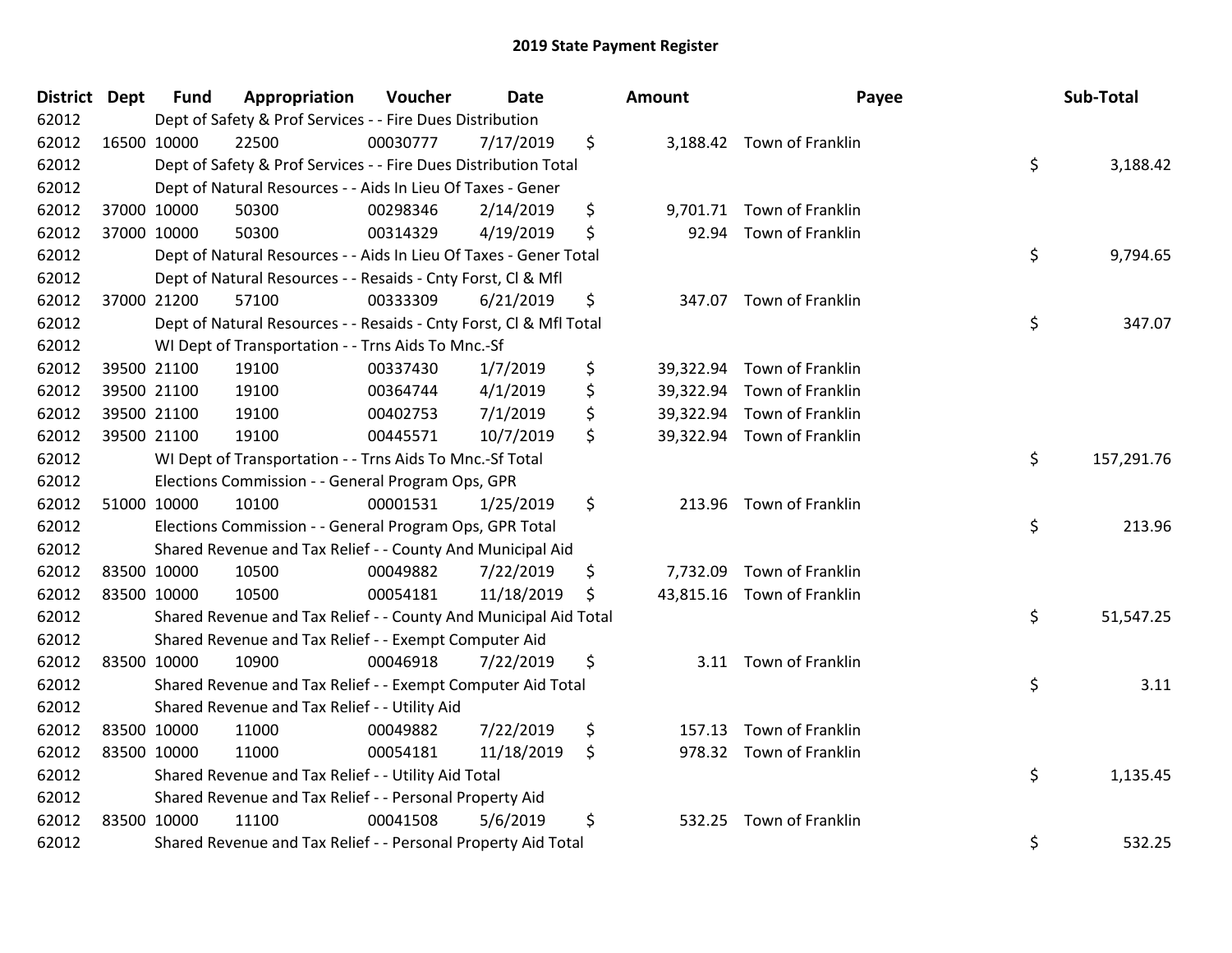| District Dept |             | Fund | Appropriation                                                   | Voucher  | Date         | Amount | Payee                     | Sub-Total  |
|---------------|-------------|------|-----------------------------------------------------------------|----------|--------------|--------|---------------------------|------------|
| 62012         |             |      | Shared Revenue and Tax Relief - - Lottery & Gaming Credit       |          |              |        |                           |            |
| 62012         | 83500 52100 |      | 36300                                                           | 00038529 | 3/25/2019 \$ |        | 1,290.63 Town of Franklin |            |
| 62012         |             |      | Shared Revenue and Tax Relief - - Lottery & Gaming Credit Total |          |              |        |                           | 1,290.63   |
| 62012 Total   |             |      |                                                                 |          |              |        |                           | 225,344.55 |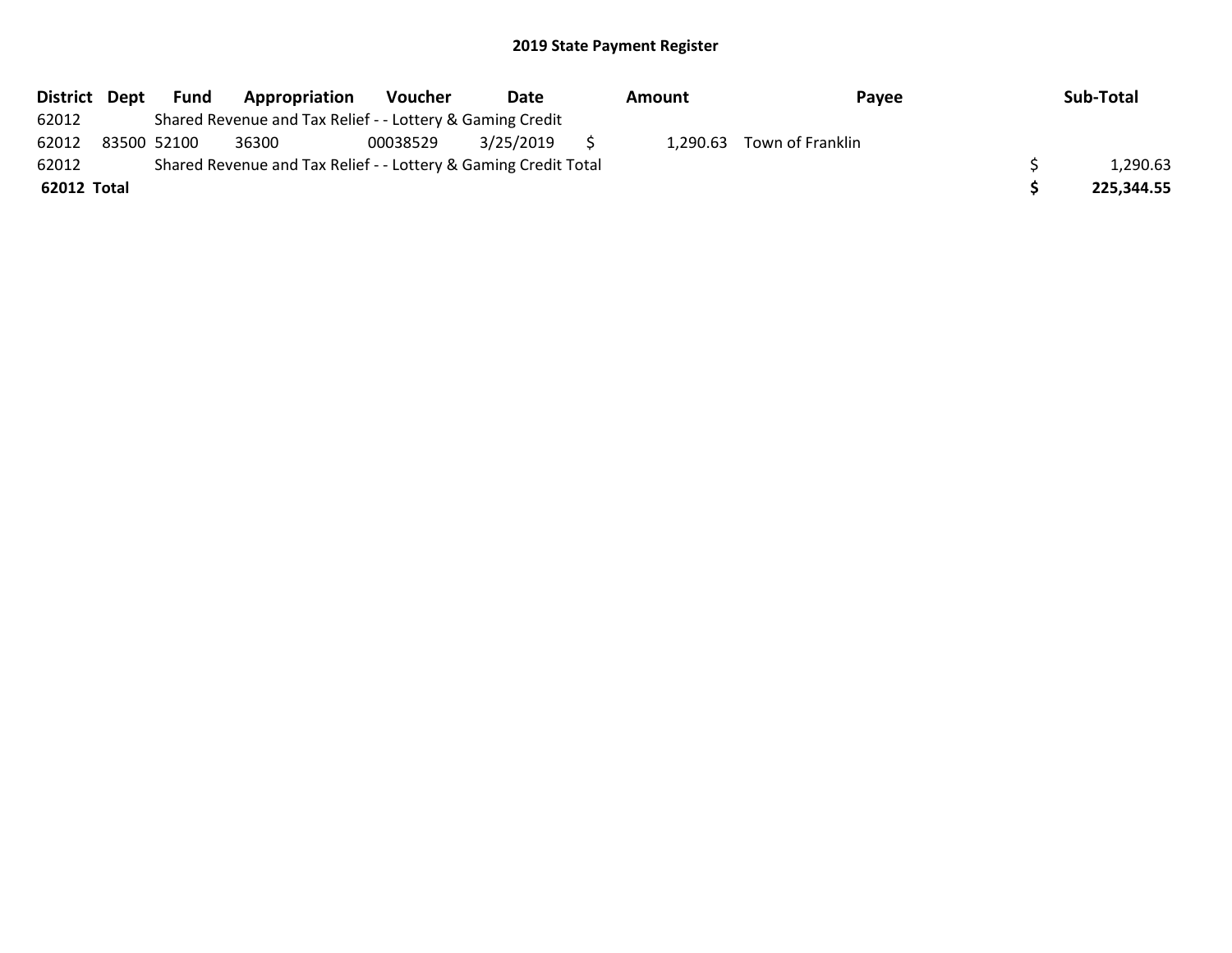| <b>District</b>    | <b>Dept</b> | <b>Fund</b> | Appropriation                                                      | Voucher  | Date       | <b>Amount</b>   | Payee                    | Sub-Total        |
|--------------------|-------------|-------------|--------------------------------------------------------------------|----------|------------|-----------------|--------------------------|------------------|
| 62014              |             |             | Dept of Safety & Prof Services - - Fire Dues Distribution          |          |            |                 |                          |                  |
| 62014              |             | 16500 10000 | 22500                                                              | 00031021 | 7/17/2019  | \$              | 2,309.22 Town Of Genoa   |                  |
| 62014              |             |             | Dept of Safety & Prof Services - - Fire Dues Distribution Total    |          |            |                 |                          | \$<br>2,309.22   |
| 62014              |             |             | Dept of Natural Resources - - Resaids - Cnty Forst, CI & Mfl       |          |            |                 |                          |                  |
| 62014              |             | 37000 21200 | 57100                                                              | 00333310 | 6/21/2019  | \$              | 602.68 Town Of Genoa     |                  |
| 62014              |             |             | Dept of Natural Resources - - Resaids - Cnty Forst, CI & Mfl Total |          |            |                 |                          | \$<br>602.68     |
| 62014              |             |             | WI Dept of Transportation - - Trns Aids To Mnc.-Sf                 |          |            |                 |                          |                  |
| 62014              |             | 39500 21100 | 19100                                                              | 00337431 | 1/7/2019   | \$<br>34,437.43 | Town Of Genoa            |                  |
| 62014              |             | 39500 21100 | 19100                                                              | 00364745 | 4/1/2019   | \$              | 34,437.43 Town Of Genoa  |                  |
| 62014              |             | 39500 21100 | 19100                                                              | 00402754 | 7/1/2019   | \$              | 34,437.43 Town Of Genoa  |                  |
| 62014              |             | 39500 21100 | 19100                                                              | 00445572 | 10/7/2019  | \$              | 34,437.45 Town Of Genoa  |                  |
| 62014              |             |             | WI Dept of Transportation - - Trns Aids To Mnc.-Sf Total           |          |            |                 |                          | \$<br>137,749.74 |
| 62014              |             |             | Elections Commission - - 2018 Hava Election Security               |          |            |                 |                          |                  |
| 62014              |             | 51000 22000 | 18200                                                              | 00002968 | 12/4/2019  | \$              | 1,200.00 Town Of Genoa   |                  |
| 62014              |             |             | Elections Commission - - 2018 Hava Election Security Total         |          |            |                 |                          | \$<br>1,200.00   |
| 62014              |             |             | Shared Revenue and Tax Relief - - County And Municipal Aid         |          |            |                 |                          |                  |
| 62014              |             | 83500 10000 | 10500                                                              | 00049883 | 7/22/2019  | \$              | 3,013.73 Town Of Genoa   |                  |
| 62014              |             | 83500 10000 | 10500                                                              | 00054182 | 11/18/2019 | \$              | 17,077.77 Town Of Genoa  |                  |
| 62014              |             |             | Shared Revenue and Tax Relief - - County And Municipal Aid Total   |          |            |                 |                          | \$<br>20,091.50  |
| 62014              |             |             | Shared Revenue and Tax Relief - - Utility Aid                      |          |            |                 |                          |                  |
| 62014              |             | 83500 10000 | 11000                                                              | 00049883 | 7/22/2019  | \$              | 42,830.64 Town Of Genoa  |                  |
| 62014              |             | 83500 10000 | 11000                                                              | 00054182 | 11/18/2019 | \$              | 243,311.91 Town Of Genoa |                  |
| 62014              |             |             | Shared Revenue and Tax Relief - - Utility Aid Total                |          |            |                 |                          | \$<br>286,142.55 |
| 62014              |             |             | Shared Revenue and Tax Relief - - Personal Property Aid            |          |            |                 |                          |                  |
| 62014              |             | 83500 10000 | 11100                                                              | 00041509 | 5/6/2019   | \$              | 170.15 Town Of Genoa     |                  |
| 62014              |             |             | Shared Revenue and Tax Relief - - Personal Property Aid Total      |          |            |                 |                          | \$<br>170.15     |
| 62014              |             |             | Shared Revenue and Tax Relief - - Lottery & Gaming Credit          |          |            |                 |                          |                  |
| 62014              |             | 83500 52100 | 36300                                                              | 00038530 | 3/25/2019  | \$              | 3,714.86 Town Of Genoa   |                  |
| 62014              |             |             | Shared Revenue and Tax Relief - - Lottery & Gaming Credit Total    |          |            |                 |                          | \$<br>3,714.86   |
| <b>62014 Total</b> |             |             |                                                                    |          |            |                 |                          | \$<br>451,980.70 |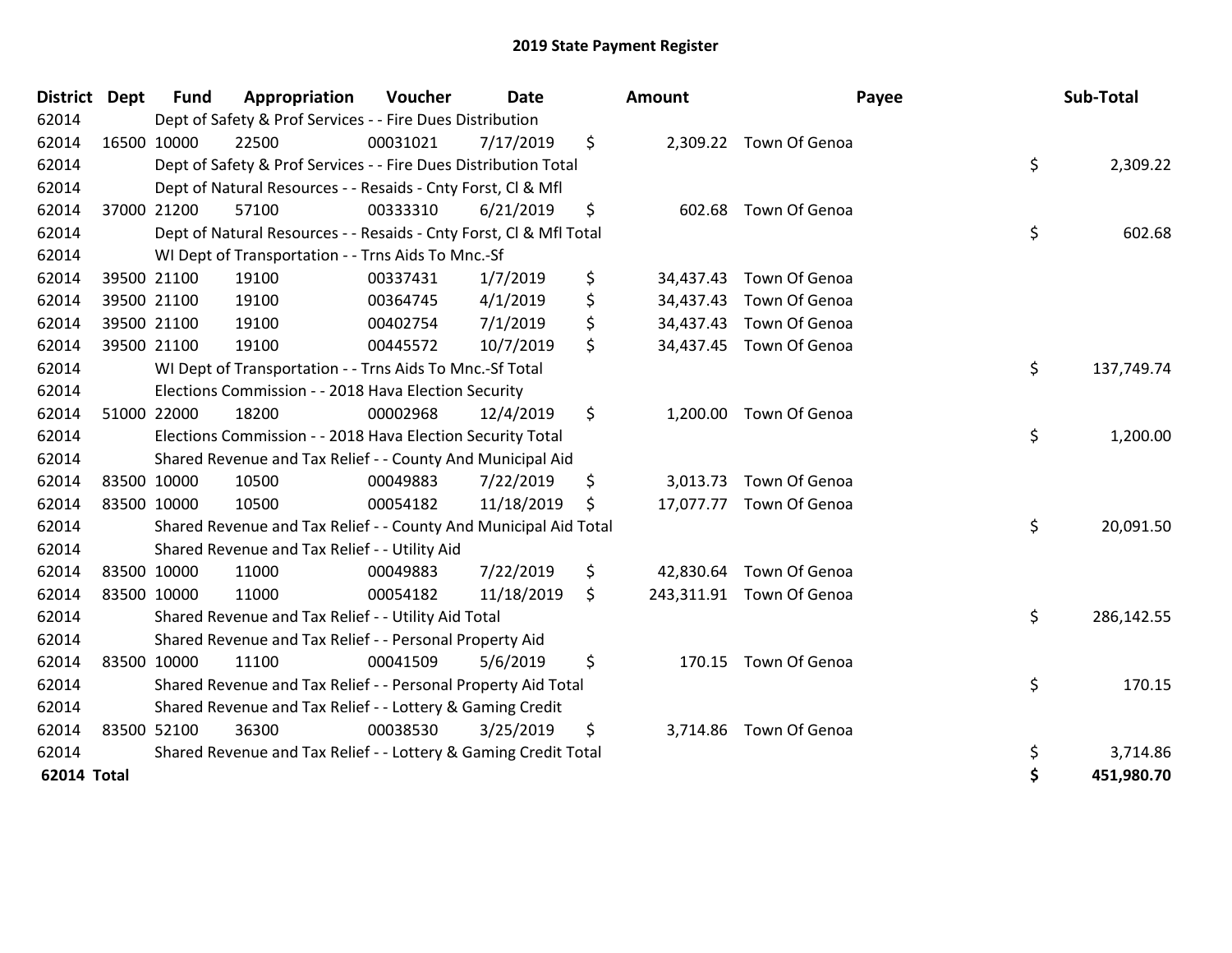| <b>District</b> | <b>Dept</b> | <b>Fund</b> | Appropriation                                                          | Voucher  | Date       | Amount         | Payee                       | Sub-Total       |
|-----------------|-------------|-------------|------------------------------------------------------------------------|----------|------------|----------------|-----------------------------|-----------------|
| 62016           |             |             | Dept of Safety & Prof Services - - Fire Dues Distribution              |          |            |                |                             |                 |
| 62016           | 16500 10000 |             | 22500                                                                  | 00031232 | 7/18/2019  | \$             | 1,626.75 Town Of Greenwood  |                 |
| 62016           |             |             | Dept of Safety & Prof Services - - Fire Dues Distribution Total        |          |            |                |                             | \$<br>1,626.75  |
| 62016           |             |             | Dept of Natural Resources - - Resaids - Cnty Forst, CI & Mfl           |          |            |                |                             |                 |
| 62016           |             | 37000 21200 | 57100                                                                  | 00333311 | 6/21/2019  | \$             | 708.00 Town Of Greenwood    |                 |
| 62016           |             |             | Dept of Natural Resources - - Resaids - Cnty Forst, Cl & Mfl Total     |          |            |                |                             | \$<br>708.00    |
| 62016           |             |             | WI Dept of Transportation - - Trns Aids To Mnc.-Sf                     |          |            |                |                             |                 |
| 62016           |             | 39500 21100 | 19100                                                                  | 00337432 | 1/7/2019   | \$             | 22,546.18 Town Of Greenwood |                 |
| 62016           |             | 39500 21100 | 19100                                                                  | 00364746 | 4/1/2019   | \$             | 22,546.18 Town Of Greenwood |                 |
| 62016           |             | 39500 21100 | 19100                                                                  | 00402755 | 7/1/2019   | \$             | 22,546.18 Town Of Greenwood |                 |
| 62016           |             | 39500 21100 | 19100                                                                  | 00445573 | 10/7/2019  | \$             | 22,546.21 Town Of Greenwood |                 |
| 62016           |             |             | WI Dept of Transportation - - Trns Aids To Mnc.-Sf Total               |          |            |                |                             | \$<br>90,184.75 |
| 62016           |             |             | Department of Military Affairs - - Disaster Recovery Aid               |          |            |                |                             |                 |
| 62016           |             | 46500 10000 | 30500                                                                  | 00058896 | 4/8/2019   | \$             | 1,825.79 Town Of Greenwood  |                 |
| 62016           | 46500 10000 |             | 30500                                                                  | 00063047 | 6/25/2019  | \$             | 3,077.74 Town Of Greenwood  |                 |
| 62016           |             |             | Department of Military Affairs - - Disaster Recovery Aid Total         |          |            |                |                             | \$<br>4,903.53  |
| 62016           |             |             | Department of Military Affairs - - Federal Aid, Local Assistance       |          |            |                |                             |                 |
| 62016           |             | 46500 10000 | 34200                                                                  | 00058896 | 4/8/2019   | \$             | 10,954.73 Town Of Greenwood |                 |
| 62016           | 46500 10000 |             | 34200                                                                  | 00063047 | 6/25/2019  | \$             | 18,466.46 Town Of Greenwood |                 |
| 62016           |             |             | Department of Military Affairs - - Federal Aid, Local Assistance Total |          |            |                |                             | \$<br>29,421.19 |
| 62016           |             |             | Elections Commission - - 2018 Hava Election Security                   |          |            |                |                             |                 |
| 62016           | 51000 22000 |             | 18200                                                                  | 00002885 | 11/22/2019 | \$             | 1,200.00 Town Of Greenwood  |                 |
| 62016           |             |             | Elections Commission - - 2018 Hava Election Security Total             |          |            |                |                             | \$<br>1,200.00  |
| 62016           |             |             | Shared Revenue and Tax Relief - - Expenditure Restraint Program        |          |            |                |                             |                 |
| 62016           | 83500 10000 |             | 10100                                                                  | 00049884 | 7/22/2019  | \$             | 3,289.36 Town Of Greenwood  |                 |
| 62016           |             |             | Shared Revenue and Tax Relief - - Expenditure Restraint Program Total  |          |            |                |                             | \$<br>3,289.36  |
| 62016           |             |             | Shared Revenue and Tax Relief - - County And Municipal Aid             |          |            |                |                             |                 |
| 62016           |             | 83500 10000 | 10500                                                                  | 00049884 | 7/22/2019  | \$<br>5,287.45 | Town Of Greenwood           |                 |
| 62016           | 83500 10000 |             | 10500                                                                  | 00054183 | 11/18/2019 | \$             | 29,962.24 Town Of Greenwood |                 |
| 62016           |             |             | Shared Revenue and Tax Relief - - County And Municipal Aid Total       |          |            |                |                             | \$<br>35,249.69 |
| 62016           |             |             | Shared Revenue and Tax Relief - - Exempt Computer Aid                  |          |            |                |                             |                 |
| 62016           | 83500 10000 |             | 10900                                                                  | 00046919 | 7/22/2019  | \$<br>2.08     | Town Of Greenwood           |                 |
| 62016           |             |             | Shared Revenue and Tax Relief - - Exempt Computer Aid Total            |          |            |                |                             | \$<br>2.08      |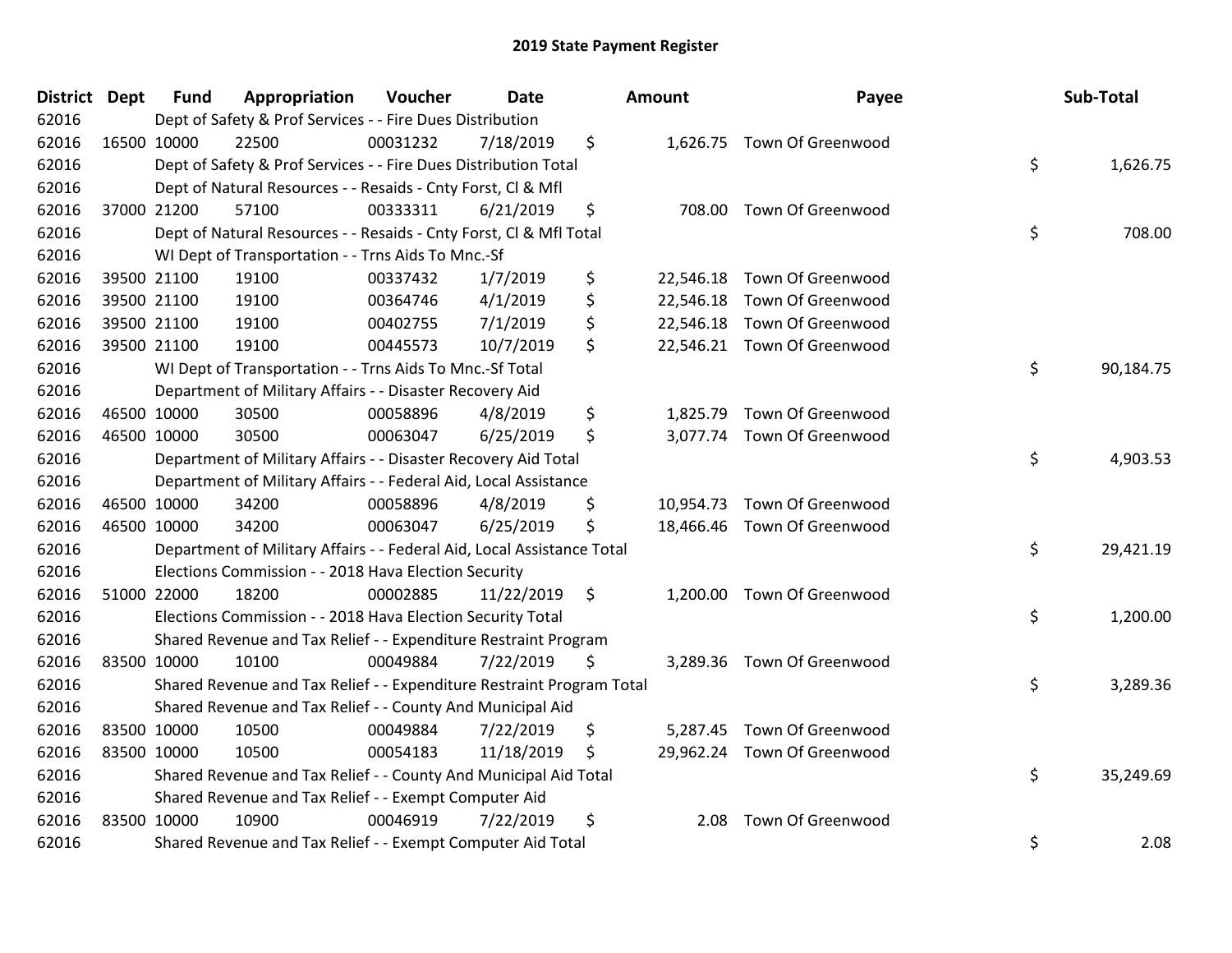| <b>District</b> | Dept | <b>Fund</b> | Appropriation                                                 | <b>Voucher</b> | Date       |   | Amount   | Payee             | Sub-Total  |
|-----------------|------|-------------|---------------------------------------------------------------|----------------|------------|---|----------|-------------------|------------|
| 62016           |      |             | Shared Revenue and Tax Relief - - Utility Aid                 |                |            |   |          |                   |            |
| 62016           |      | 83500 10000 | 11000                                                         | 00049884       | 7/22/2019  |   | 64.20    | Town Of Greenwood |            |
| 62016           |      | 83500 10000 | 11000                                                         | 00054183       | 11/18/2019 | S | 368.64   | Town Of Greenwood |            |
| 62016           |      |             | Shared Revenue and Tax Relief - - Utility Aid Total           |                |            |   |          |                   | 432.84     |
| 62016           |      |             | Shared Revenue and Tax Relief - - Personal Property Aid       |                |            |   |          |                   |            |
| 62016           |      | 83500 10000 | 11100                                                         | 00041510       | 5/6/2019   |   | 1.684.97 | Town Of Greenwood |            |
| 62016           |      |             | Shared Revenue and Tax Relief - - Personal Property Aid Total |                |            |   |          |                   | 1,684.97   |
| 62016 Total     |      |             |                                                               |                |            |   |          |                   | 168,703.16 |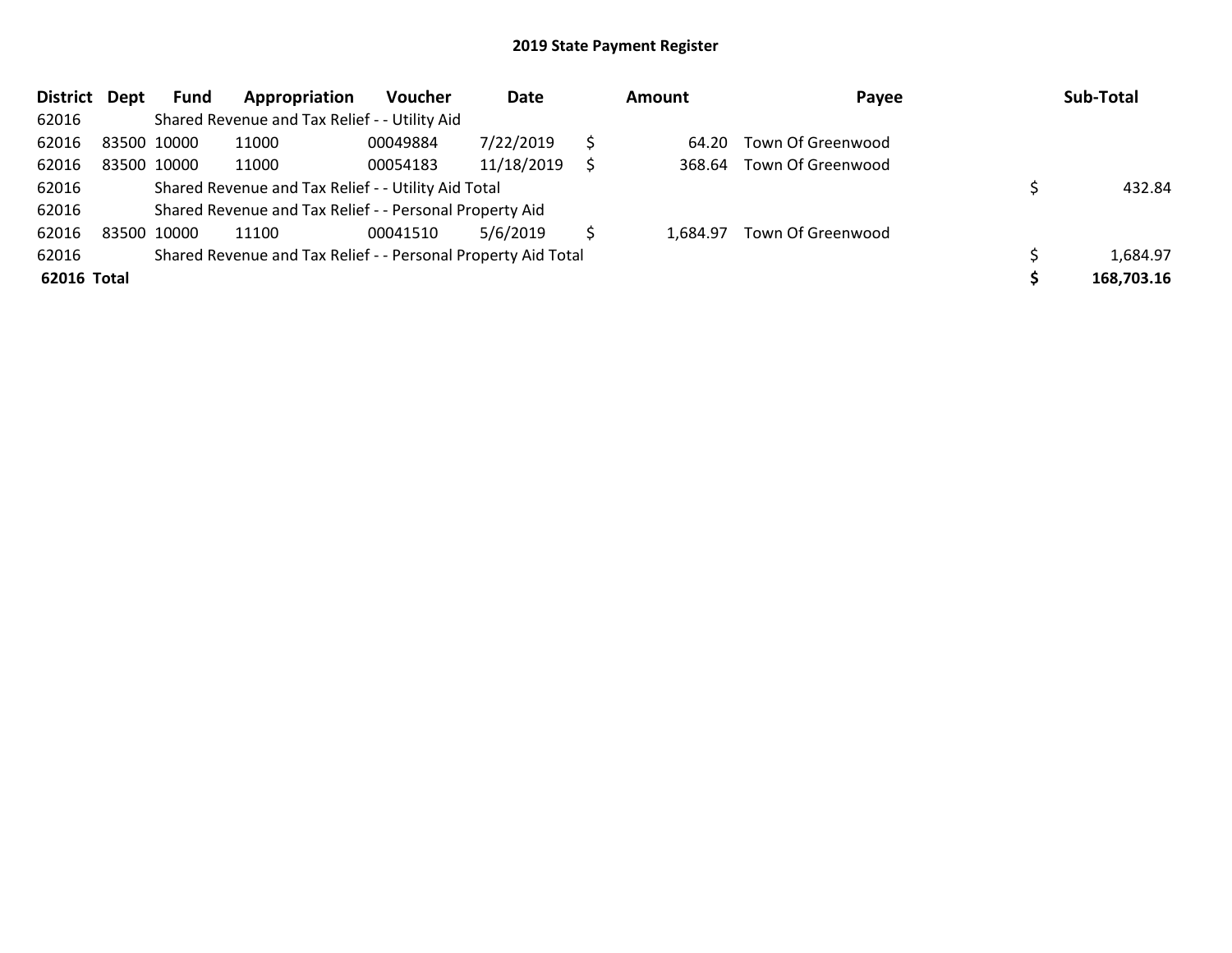| District Dept | <b>Fund</b> | Appropriation                                                          | Voucher  | <b>Date</b> | <b>Amount</b>   | Payee                     | Sub-Total        |
|---------------|-------------|------------------------------------------------------------------------|----------|-------------|-----------------|---------------------------|------------------|
| 62018         |             | Dept of Safety & Prof Services - - Fire Dues Distribution              |          |             |                 |                           |                  |
| 62018         | 16500 10000 | 22500                                                                  | 00030740 | 7/17/2019   | \$              | 3,348.69 Town Of Hamburg  |                  |
| 62018         |             | Dept of Safety & Prof Services - - Fire Dues Distribution Total        |          |             |                 |                           | \$<br>3,348.69   |
| 62018         |             | Dept of Natural Resources - - Aids In Lieu Of Taxes - Gener            |          |             |                 |                           |                  |
| 62018         | 37000 10000 | 50300                                                                  | 00298349 | 2/14/2019   | \$<br>761.61    | Town Of Hamburg           |                  |
| 62018         |             | Dept of Natural Resources - - Aids In Lieu Of Taxes - Gener Total      |          |             |                 |                           | \$<br>761.61     |
| 62018         |             | Dept of Natural Resources - - Resaids - Cnty Forst, Cl & Mfl           |          |             |                 |                           |                  |
| 62018         | 37000 21200 | 57100                                                                  | 00333312 | 6/21/2019   | \$<br>965.96    | Town Of Hamburg           |                  |
| 62018         |             | Dept of Natural Resources - - Resaids - Cnty Forst, Cl & Mfl Total     |          |             |                 |                           | \$<br>965.96     |
| 62018         |             | WI Dept of Transportation - - Trns Aids To Mnc.-Sf                     |          |             |                 |                           |                  |
| 62018         | 39500 21100 | 19100                                                                  | 00337433 | 1/7/2019    | \$<br>25,747.44 | Town Of Hamburg           |                  |
| 62018         | 39500 21100 | 19100                                                                  | 00364747 | 4/1/2019    | \$<br>25,747.44 | Town Of Hamburg           |                  |
| 62018         | 39500 21100 | 19100                                                                  | 00402756 | 7/1/2019    | \$              | 25,747.44 Town Of Hamburg |                  |
| 62018         | 39500 21100 | 19100                                                                  | 00445574 | 10/7/2019   | \$<br>25,747.47 | Town Of Hamburg           |                  |
| 62018         |             | WI Dept of Transportation - - Trns Aids To Mnc.-Sf Total               |          |             |                 |                           | \$<br>102,989.79 |
| 62018         |             | Department of Military Affairs - - Disaster Recovery Aid               |          |             |                 |                           |                  |
| 62018         | 46500 10000 | 30500                                                                  | 00067003 | 9/19/2019   | \$<br>3,034.75  | Town Of Hamburg           |                  |
| 62018         | 46500 10000 | 30500                                                                  | 00067341 | 9/27/2019   | \$<br>3,981.37  | Town Of Hamburg           |                  |
| 62018         | 46500 10000 | 30500                                                                  | 00068642 | 10/24/2019  | \$<br>3,220.32  | Town Of Hamburg           |                  |
| 62018         |             | Department of Military Affairs - - Disaster Recovery Aid Total         |          |             |                 |                           | \$<br>10,236.44  |
| 62018         |             | Department of Military Affairs - - Federal Aid, Local Assistance       |          |             |                 |                           |                  |
| 62018         | 46500 10000 | 34200                                                                  | 00061441 | 5/30/2019   | \$<br>3,979.83  | Town Of Hamburg           |                  |
| 62018         | 46500 10000 | 34200                                                                  | 00065337 | 8/19/2019   | \$              | 27,565.22 Town Of Hamburg |                  |
| 62018         | 46500 10000 | 34200                                                                  | 00067003 | 9/19/2019   | \$<br>62,786.35 | Town Of Hamburg           |                  |
| 62018         | 46500 10000 | 34200                                                                  | 00067341 | 9/27/2019   | \$<br>23,888.21 | Town Of Hamburg           |                  |
| 62018         | 46500 10000 | 34200                                                                  | 00068642 | 10/24/2019  | \$<br>19,321.94 | Town Of Hamburg           |                  |
| 62018         |             | Department of Military Affairs - - Federal Aid, Local Assistance Total |          |             |                 |                           | \$<br>137,541.55 |
| 62018         |             | Shared Revenue and Tax Relief - - County And Municipal Aid             |          |             |                 |                           |                  |
| 62018         | 83500 10000 | 10500                                                                  | 00049885 | 7/22/2019   | \$<br>6,586.52  | Town Of Hamburg           |                  |
| 62018         | 83500 10000 | 10500                                                                  | 00054184 | 11/18/2019  | \$<br>37,323.59 | Town Of Hamburg           |                  |
| 62018         |             | Shared Revenue and Tax Relief - - County And Municipal Aid Total       |          |             |                 |                           | \$<br>43,910.11  |
| 62018         |             | Shared Revenue and Tax Relief - - Exempt Computer Aid                  |          |             |                 |                           |                  |
| 62018         | 83500 10000 | 10900                                                                  | 00046920 | 7/22/2019   | \$<br>2.08      | Town Of Hamburg           |                  |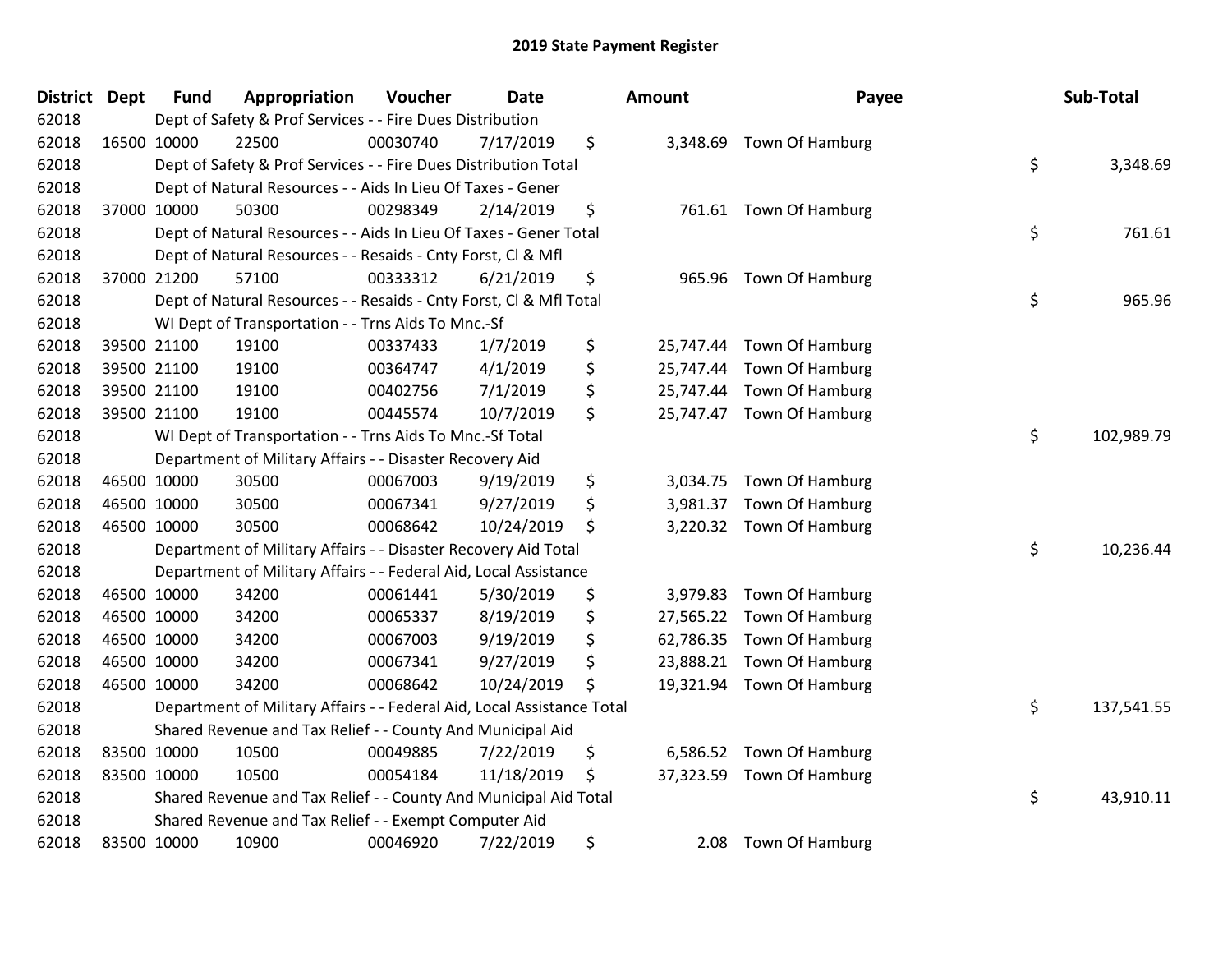| <b>District</b>    | Dept | Fund        | Appropriation                                                 | <b>Voucher</b> | Date       | Amount | Payee                  | Sub-Total  |
|--------------------|------|-------------|---------------------------------------------------------------|----------------|------------|--------|------------------------|------------|
| 62018              |      |             | Shared Revenue and Tax Relief - - Exempt Computer Aid Total   |                |            |        |                        | 2.08       |
| 62018              |      |             | Shared Revenue and Tax Relief - - Utility Aid                 |                |            |        |                        |            |
| 62018              |      | 83500 10000 | 11000                                                         | 00049885       | 7/22/2019  | 75.64  | Town Of Hamburg        |            |
| 62018              |      | 83500 10000 | 11000                                                         | 00054184       | 11/18/2019 |        | 453.90 Town Of Hamburg |            |
| 62018              |      |             | Shared Revenue and Tax Relief - - Utility Aid Total           |                |            |        |                        | 529.54     |
| 62018              |      |             | Shared Revenue and Tax Relief - - Personal Property Aid       |                |            |        |                        |            |
| 62018              |      | 83500 10000 | 11100                                                         | 00041511       | 5/6/2019   | 696.70 | Town Of Hamburg        |            |
| 62018              |      |             | Shared Revenue and Tax Relief - - Personal Property Aid Total |                |            |        |                        | 696.70     |
| <b>62018 Total</b> |      |             |                                                               |                |            |        |                        | 300,982.47 |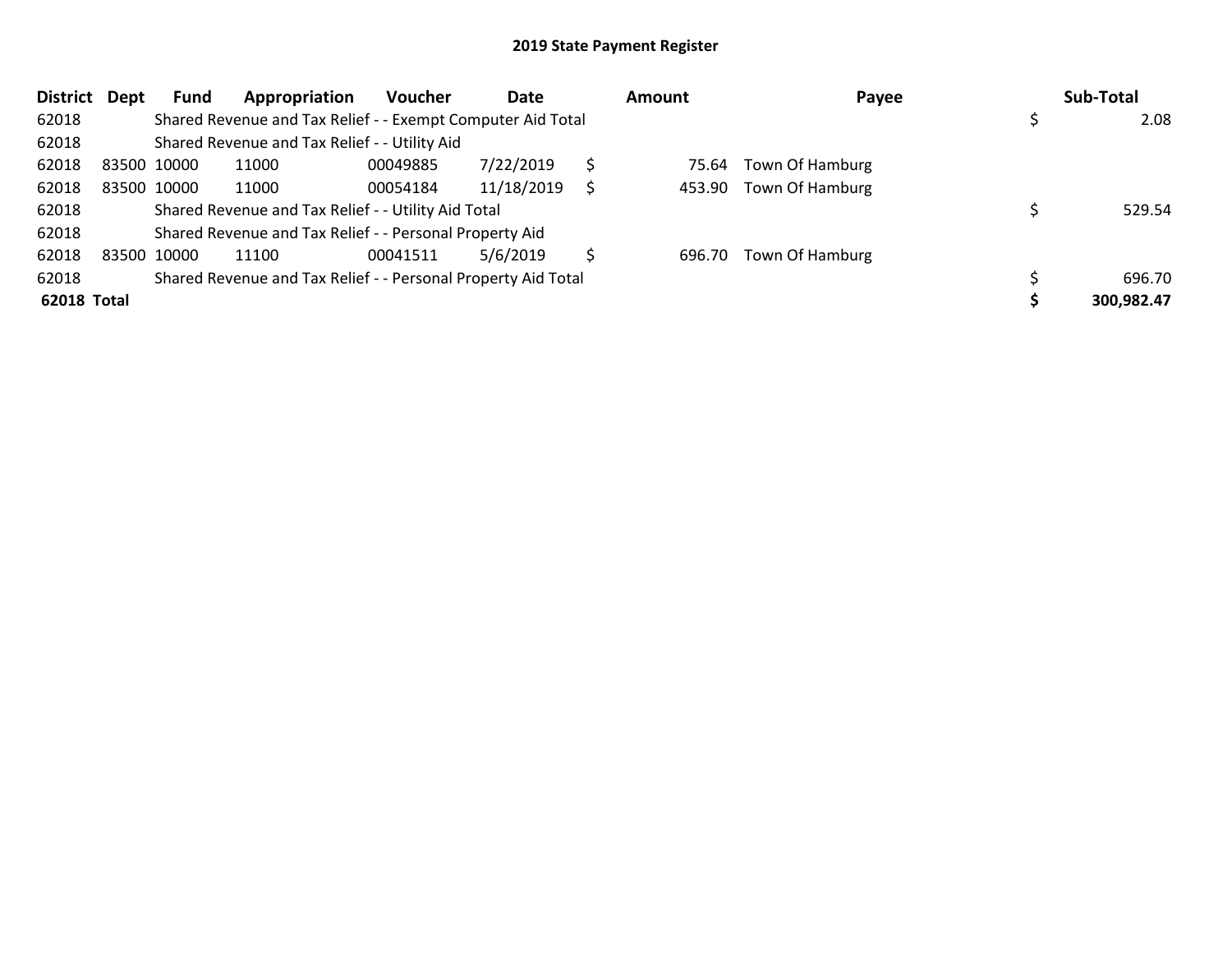| <b>District</b> | <b>Dept</b> | <b>Fund</b> | Appropriation                                                          | Voucher  | <b>Date</b> | Amount          | Payee                     | Sub-Total        |
|-----------------|-------------|-------------|------------------------------------------------------------------------|----------|-------------|-----------------|---------------------------|------------------|
| 62020           |             |             | Dept of Safety & Prof Services - - Fire Dues Distribution              |          |             |                 |                           |                  |
| 62020           | 16500 10000 |             | 22500                                                                  | 00031028 | 7/17/2019   | \$              | 2,289.95 Town Of Harmony  |                  |
| 62020           |             |             | Dept of Safety & Prof Services - - Fire Dues Distribution Total        |          |             |                 |                           | \$<br>2,289.95   |
| 62020           |             |             | Dept of Natural Resources - - Aids In Lieu Of Taxes - Gener            |          |             |                 |                           |                  |
| 62020           |             | 37000 10000 | 50300                                                                  | 00298350 | 2/14/2019   | \$<br>1,597.84  | Town Of Harmony           |                  |
| 62020           |             | 37000 10000 | 50300                                                                  | 00298351 | 2/14/2019   | \$<br>3,304.31  | Town Of Harmony           |                  |
| 62020           |             | 37000 10000 | 50300                                                                  | 00314356 | 4/19/2019   | \$<br>20.01     | Town Of Harmony           |                  |
| 62020           |             |             | Dept of Natural Resources - - Aids In Lieu Of Taxes - Gener Total      |          |             |                 |                           | \$<br>4,922.16   |
| 62020           |             |             | Dept of Natural Resources - - Resaids - Cnty Forst, Cl & Mfl           |          |             |                 |                           |                  |
| 62020           |             | 37000 21200 | 57100                                                                  | 00333313 | 6/21/2019   | \$<br>1,442.59  | Town Of Harmony           |                  |
| 62020           |             |             | Dept of Natural Resources - - Resaids - Cnty Forst, Cl & Mfl Total     |          |             |                 |                           | \$<br>1,442.59   |
| 62020           |             |             | WI Dept of Transportation - - Trns Aids To Mnc.-Sf                     |          |             |                 |                           |                  |
| 62020           |             | 39500 21100 | 19100                                                                  | 00337434 | 1/7/2019    | \$              | 31,218.25 Town Of Harmony |                  |
| 62020           |             | 39500 21100 | 19100                                                                  | 00364748 | 4/1/2019    | \$<br>31,218.25 | <b>Town Of Harmony</b>    |                  |
| 62020           |             | 39500 21100 | 19100                                                                  | 00402757 | 7/1/2019    | \$<br>31,218.25 | Town Of Harmony           |                  |
| 62020           |             | 39500 21100 | 19100                                                                  | 00445575 | 10/7/2019   | \$              | 31,218.28 Town Of Harmony |                  |
| 62020           |             |             | WI Dept of Transportation - - Trns Aids To Mnc.-Sf Total               |          |             |                 |                           | \$<br>124,873.03 |
| 62020           |             |             | Department of Military Affairs - - Disaster Recovery Aid               |          |             |                 |                           |                  |
| 62020           |             | 46500 10000 | 30500                                                                  | 00063055 | 6/25/2019   | \$<br>5,619.07  | Town Of Harmony           |                  |
| 62020           |             | 46500 10000 | 30500                                                                  | 00069846 | 11/22/2019  | \$<br>6,031.85  | Town Of Harmony           |                  |
| 62020           |             |             | Department of Military Affairs - - Disaster Recovery Aid Total         |          |             |                 |                           | \$<br>11,650.92  |
| 62020           |             |             | Department of Military Affairs - - Federal Aid, Local Assistance       |          |             |                 |                           |                  |
| 62020           |             | 46500 10000 | 34200                                                                  | 00063055 | 6/25/2019   | \$              | 33,714.42 Town Of Harmony |                  |
| 62020           | 46500 10000 |             | 34200                                                                  | 00069846 | 11/22/2019  | \$              | 72,877.50 Town Of Harmony |                  |
| 62020           |             |             | Department of Military Affairs - - Federal Aid, Local Assistance Total |          |             |                 |                           | \$<br>106,591.92 |
| 62020           |             |             | Shared Revenue and Tax Relief - - County And Municipal Aid             |          |             |                 |                           |                  |
| 62020           |             | 83500 10000 | 10500                                                                  | 00049886 | 7/22/2019   | \$<br>4,823.11  | Town Of Harmony           |                  |
| 62020           | 83500 10000 |             | 10500                                                                  | 00054185 | 11/18/2019  | \$              | 27,330.98 Town Of Harmony |                  |
| 62020           |             |             | Shared Revenue and Tax Relief - - County And Municipal Aid Total       |          |             |                 |                           | \$<br>32,154.09  |
| 62020           |             |             | Shared Revenue and Tax Relief - - Exempt Computer Aid                  |          |             |                 |                           |                  |
| 62020           |             | 83500 10000 | 10900                                                                  | 00046921 | 7/22/2019   | \$<br>39.49     | Town Of Harmony           |                  |
| 62020           |             |             | Shared Revenue and Tax Relief - - Exempt Computer Aid Total            |          |             |                 |                           | \$<br>39.49      |
| 62020           |             |             | Shared Revenue and Tax Relief - - Personal Property Aid                |          |             |                 |                           |                  |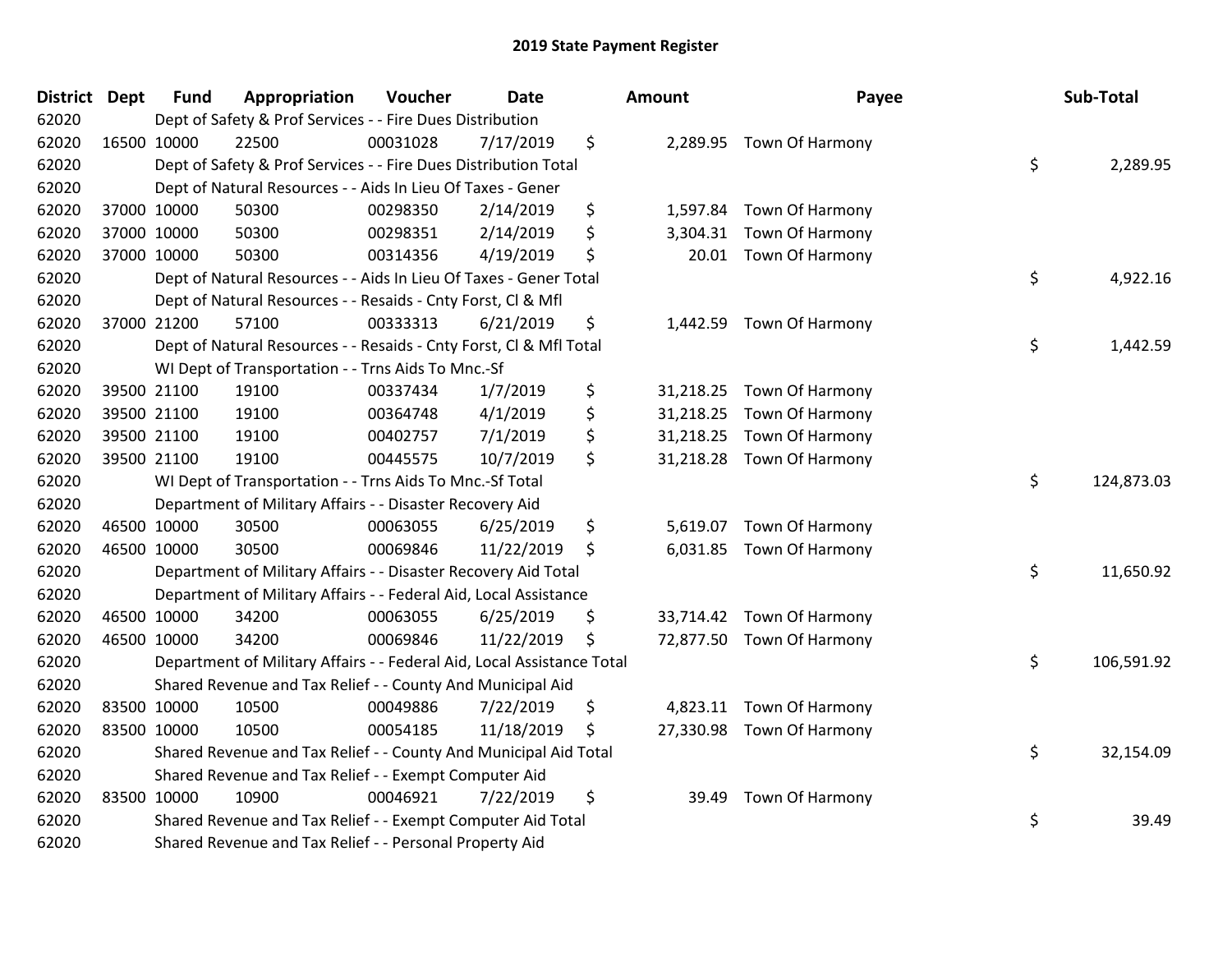|             | District Dept Fund | <b>Appropriation</b>                                          | Voucher  | Date     |     | Amount | Payee                    | Sub-Total  |
|-------------|--------------------|---------------------------------------------------------------|----------|----------|-----|--------|--------------------------|------------|
| 62020       | 83500 10000        | 11100                                                         | 00041512 | 5/6/2019 | - 5 |        | 1,242.34 Town Of Harmony |            |
| 62020       |                    | Shared Revenue and Tax Relief - - Personal Property Aid Total |          |          |     |        |                          | 1.242.34   |
| 62020 Total |                    |                                                               |          |          |     |        |                          | 285,206.49 |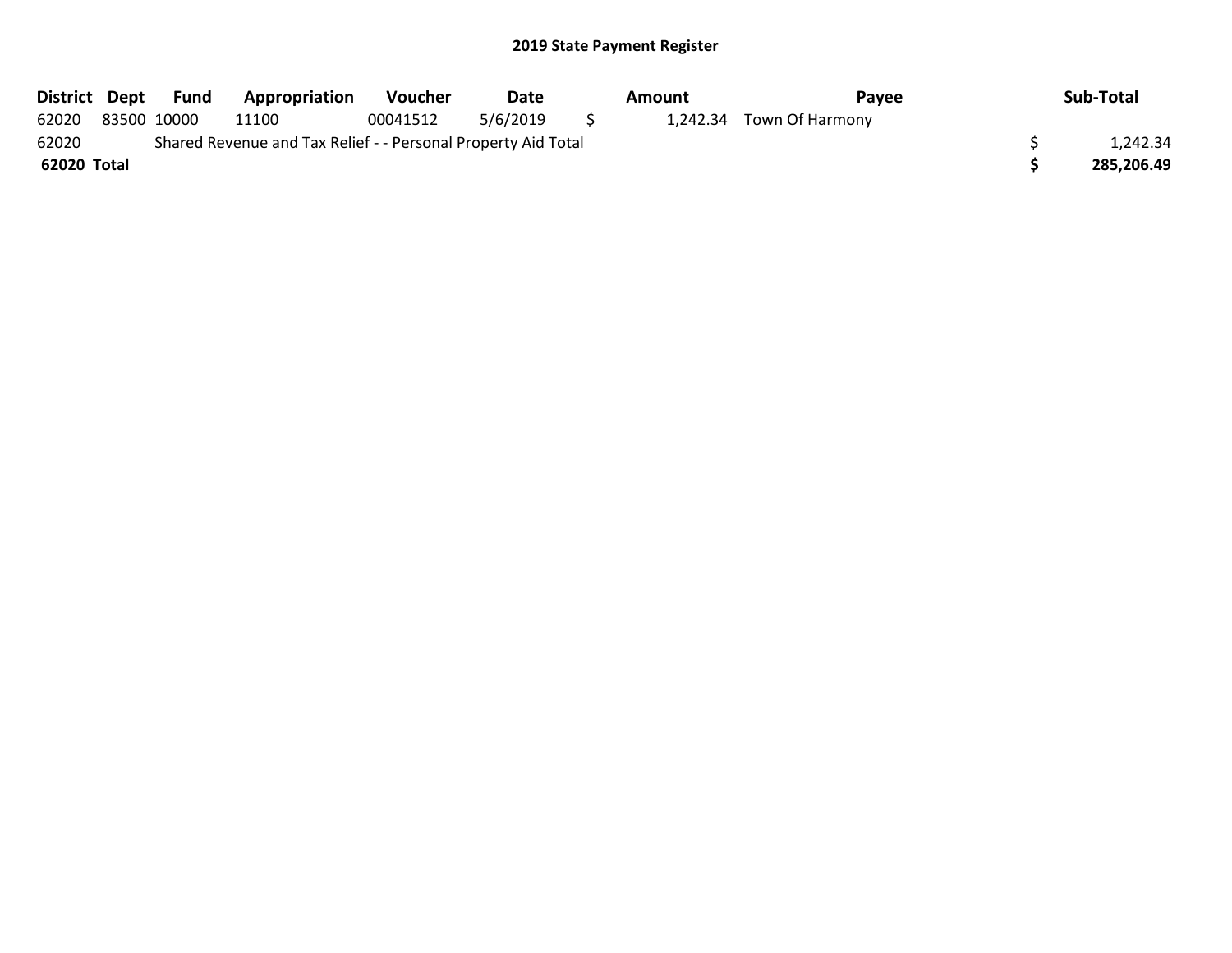| <b>District Dept</b> |             | <b>Fund</b> | Appropriation                                                          | Voucher  | Date       | <b>Amount</b>  | Payee                       | Sub-Total       |
|----------------------|-------------|-------------|------------------------------------------------------------------------|----------|------------|----------------|-----------------------------|-----------------|
| 62022                |             |             | Dept of Safety & Prof Services - - Fire Dues Distribution              |          |            |                |                             |                 |
| 62022                | 16500 10000 |             | 22500                                                                  | 00030994 | 7/17/2019  | \$             | 2,394.22 Town Of Hillsboro  |                 |
| 62022                |             |             | Dept of Safety & Prof Services - - Fire Dues Distribution Total        |          |            |                |                             | \$<br>2,394.22  |
| 62022                |             |             | Dept of Natural Resources - - Aids In Lieu Of Taxes - Gener            |          |            |                |                             |                 |
| 62022                |             | 37000 10000 | 50300                                                                  | 00314361 | 4/19/2019  | \$             | 14.11 Town Of Hillsboro     |                 |
| 62022                |             |             | Dept of Natural Resources - - Aids In Lieu Of Taxes - Gener Total      |          |            |                |                             | \$<br>14.11     |
| 62022                |             |             | Dept of Natural Resources - - Resaids - Cnty Forst, Cl & Mfl           |          |            |                |                             |                 |
| 62022                |             | 37000 21200 | 57100                                                                  | 00333314 | 6/21/2019  | \$<br>362.56   | Town Of Hillsboro           |                 |
| 62022                |             |             | Dept of Natural Resources - - Resaids - Cnty Forst, Cl & Mfl Total     |          |            |                |                             | \$<br>362.56    |
| 62022                |             |             | WI Dept of Transportation - - Trns Aids To Mnc.-Sf                     |          |            |                |                             |                 |
| 62022                |             | 39500 21100 | 19100                                                                  | 00337435 | 1/7/2019   | \$             | 24,917.27 Town Of Hillsboro |                 |
| 62022                |             | 39500 21100 | 19100                                                                  | 00364749 | 4/1/2019   | \$             | 24,917.27 Town Of Hillsboro |                 |
| 62022                |             | 39500 21100 | 19100                                                                  | 00402758 | 7/1/2019   | \$             | 24,917.27 Town Of Hillsboro |                 |
| 62022                |             | 39500 21100 | 19100                                                                  | 00445576 | 10/7/2019  | \$             | 24,917.27 Town Of Hillsboro |                 |
| 62022                |             |             | WI Dept of Transportation - - Trns Aids To Mnc.-Sf Total               |          |            |                |                             | \$<br>99,669.08 |
| 62022                |             |             | Department of Military Affairs - - Disaster Recovery Aid               |          |            |                |                             |                 |
| 62022                | 46500 10000 |             | 30500                                                                  | 00059093 | 4/17/2019  | \$<br>2,758.05 | Town Of Hillsboro           |                 |
| 62022                |             | 46500 10000 | 30500                                                                  | 00061813 | 6/6/2019   | \$             | 1,542.44 Town Of Hillsboro  |                 |
| 62022                |             |             | Department of Military Affairs - - Disaster Recovery Aid Total         |          |            |                |                             | \$<br>4,300.49  |
| 62022                |             |             | Department of Military Affairs - - Federal Aid, Local Assistance       |          |            |                |                             |                 |
| 62022                |             | 46500 10000 | 34200                                                                  | 00059093 | 4/17/2019  | \$             | 16,548.28 Town Of Hillsboro |                 |
| 62022                | 46500 10000 |             | 34200                                                                  | 00061813 | 6/6/2019   | \$             | 9,254.61 Town Of Hillsboro  |                 |
| 62022                |             |             | Department of Military Affairs - - Federal Aid, Local Assistance Total |          |            |                |                             | \$<br>25,802.89 |
| 62022                |             |             | Shared Revenue and Tax Relief - - County And Municipal Aid             |          |            |                |                             |                 |
| 62022                |             | 83500 10000 | 10500                                                                  | 00049887 | 7/22/2019  | \$             | 8,475.78 Town Of Hillsboro  |                 |
| 62022                | 83500 10000 |             | 10500                                                                  | 00054186 | 11/18/2019 | \$             | 48,029.43 Town Of Hillsboro |                 |
| 62022                |             |             | Shared Revenue and Tax Relief - - County And Municipal Aid Total       |          |            |                |                             | \$<br>56,505.21 |
| 62022                |             |             | Shared Revenue and Tax Relief - - Exempt Computer Aid                  |          |            |                |                             |                 |
| 62022                | 83500 10000 |             | 10900                                                                  | 00046922 | 7/22/2019  | \$             | 533.14 Town Of Hillsboro    |                 |
| 62022                |             |             | Shared Revenue and Tax Relief - - Exempt Computer Aid Total            |          |            |                |                             | \$<br>533.14    |
| 62022                |             |             | Shared Revenue and Tax Relief - - Utility Aid                          |          |            |                |                             |                 |
| 62022                | 83500 10000 |             | 11000                                                                  | 00049887 | 7/22/2019  | \$<br>110.23   | Town Of Hillsboro           |                 |
| 62022                | 83500 10000 |             | 11000                                                                  | 00054186 | 11/18/2019 | \$             | 599.86 Town Of Hillsboro    |                 |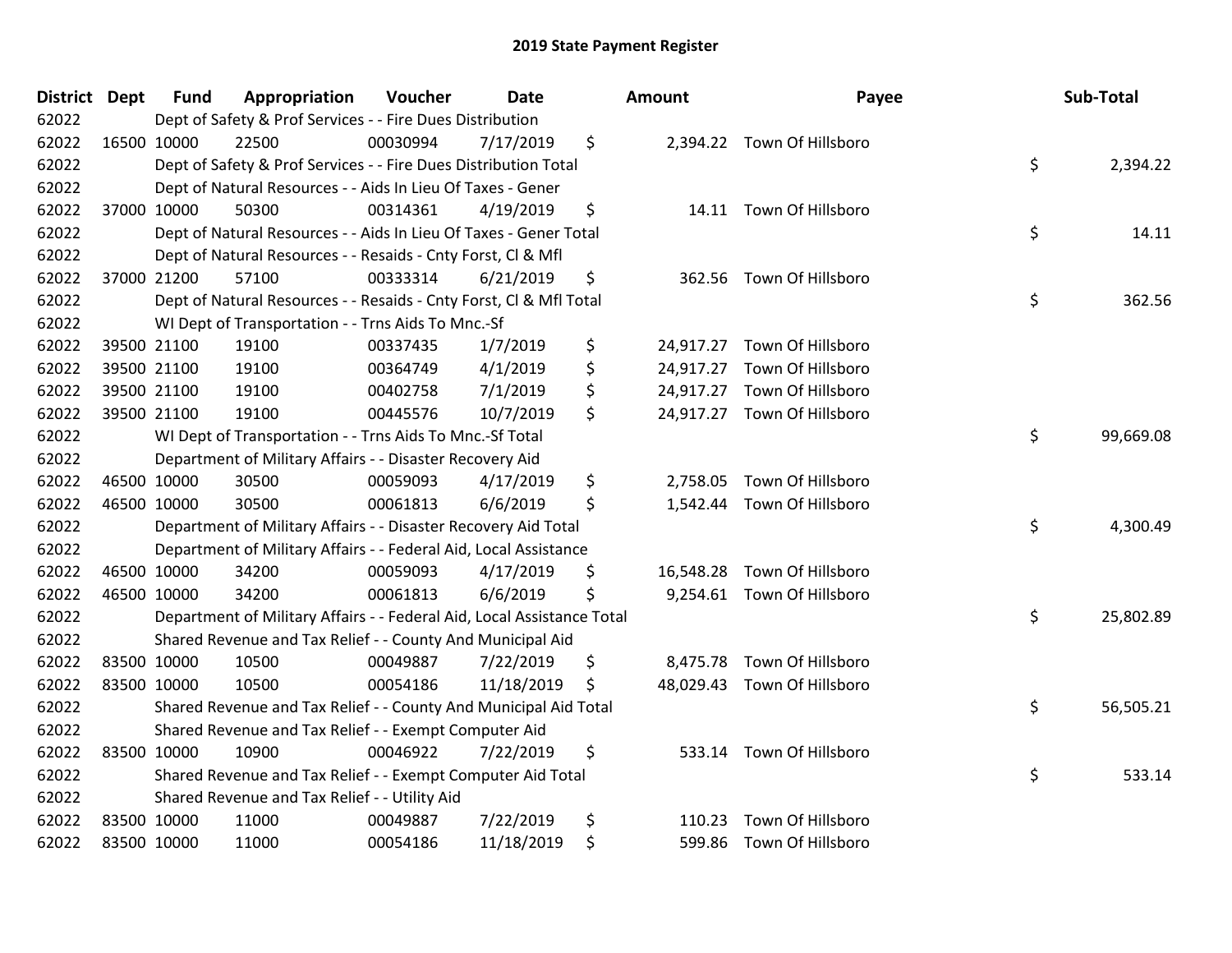| <b>District</b> | Dept | <b>Fund</b> | Appropriation                                                   | Voucher  | Date      | Amount | Payee                      | Sub-Total  |
|-----------------|------|-------------|-----------------------------------------------------------------|----------|-----------|--------|----------------------------|------------|
| 62022           |      |             | Shared Revenue and Tax Relief - - Utility Aid Total             |          |           |        |                            | 710.09     |
| 62022           |      |             | Shared Revenue and Tax Relief - - Personal Property Aid         |          |           |        |                            |            |
| 62022           |      | 83500 10000 | 11100                                                           | 00041513 | 5/6/2019  |        | 7,597.88 Town Of Hillsboro |            |
| 62022           |      |             | Shared Revenue and Tax Relief - - Personal Property Aid Total   |          |           |        |                            | 7,597.88   |
| 62022           |      |             | Shared Revenue and Tax Relief - - Lottery & Gaming Credit       |          |           |        |                            |            |
| 62022           |      | 83500 52100 | 36300                                                           | 00038531 | 3/25/2019 |        | 1,004.52 Town Of Hillsboro |            |
| 62022           |      |             | Shared Revenue and Tax Relief - - Lottery & Gaming Credit Total |          |           |        |                            | 1,004.52   |
| 62022 Total     |      |             |                                                                 |          |           |        |                            | 198,894.19 |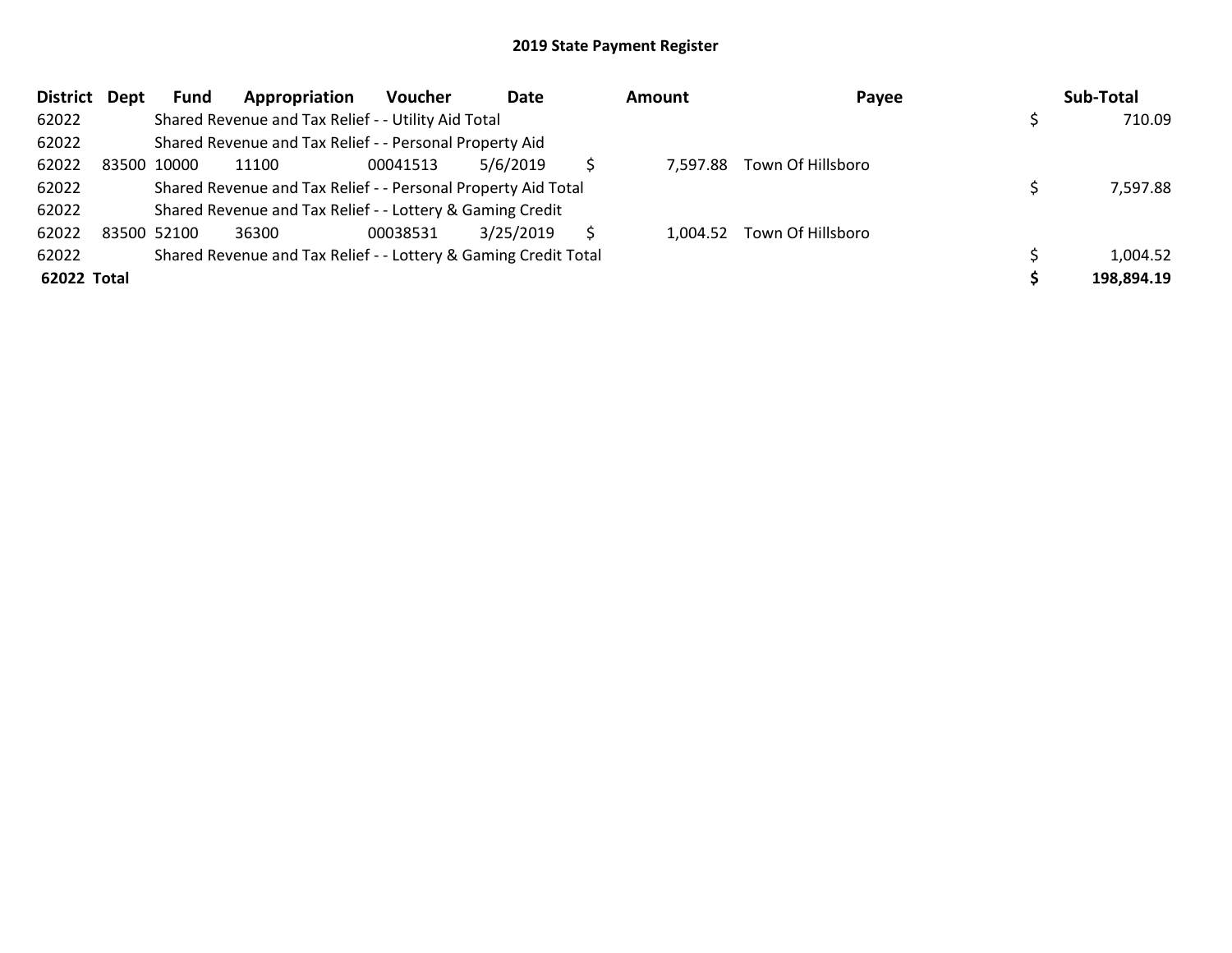| District Dept | <b>Fund</b> | Appropriation                                                          | Voucher  | <b>Date</b> | <b>Amount</b>   | Payee                       | Sub-Total        |
|---------------|-------------|------------------------------------------------------------------------|----------|-------------|-----------------|-----------------------------|------------------|
| 62024         |             | Dept of Safety & Prof Services - - Fire Dues Distribution              |          |             |                 |                             |                  |
| 62024         | 16500 10000 | 22500                                                                  | 00030694 | 7/17/2019   | \$              | 3,658.01 Town Of Jefferson  |                  |
| 62024         |             | Dept of Safety & Prof Services - - Fire Dues Distribution Total        |          |             |                 |                             | \$<br>3,658.01   |
| 62024         |             | Dept of Natural Resources - - Resaids - Cnty Forst, Cl & Mfl           |          |             |                 |                             |                  |
| 62024         | 37000 21200 | 57100                                                                  | 00333315 | 6/21/2019   | \$<br>973.34    | Town Of Jefferson           |                  |
| 62024         |             | Dept of Natural Resources - - Resaids - Cnty Forst, Cl & Mfl Total     |          |             |                 |                             | \$<br>973.34     |
| 62024         |             | WI Dept of Transportation - - Trns Aids To Mnc.-Sf                     |          |             |                 |                             |                  |
| 62024         | 39500 21100 | 19100                                                                  | 00337436 | 1/7/2019    | \$<br>43,091.58 | Town Of Jefferson           |                  |
| 62024         | 39500 21100 | 19100                                                                  | 00364750 | 4/1/2019    | \$              | 43,091.58 Town Of Jefferson |                  |
| 62024         | 39500 21100 | 19100                                                                  | 00402759 | 7/1/2019    | \$<br>43,091.58 | Town Of Jefferson           |                  |
| 62024         | 39500 21100 | 19100                                                                  | 00445577 | 10/7/2019   | \$              | 43,091.61 Town Of Jefferson |                  |
| 62024         |             | WI Dept of Transportation - - Trns Aids To Mnc.-Sf Total               |          |             |                 |                             | \$<br>172,366.35 |
| 62024         |             | Department of Military Affairs - - Disaster Recovery Aid               |          |             |                 |                             |                  |
| 62024         | 46500 10000 | 30500                                                                  | 00057882 | 3/18/2019   | \$<br>5,543.45  | Town Of Jefferson           |                  |
| 62024         | 46500 10000 | 30500                                                                  | 00065791 | 8/26/2019   | \$<br>5,669.99  | Town Of Jefferson           |                  |
| 62024         | 46500 10000 | 30500                                                                  | 00065999 | 8/29/2019   | \$<br>2,911.74  | Town Of Jefferson           |                  |
| 62024         | 46500 10000 | 30500                                                                  | 00070391 | 12/10/2019  | \$<br>1,141.69  | Town Of Jefferson           |                  |
| 62024         |             | Department of Military Affairs - - Disaster Recovery Aid Total         |          |             |                 |                             | \$<br>15,266.87  |
| 62024         |             | Department of Military Affairs - - Federal Aid, Local Assistance       |          |             |                 |                             |                  |
| 62024         | 46500 10000 | 34200                                                                  | 00057882 | 3/18/2019   | \$<br>33,260.65 | Town Of Jefferson           |                  |
| 62024         | 46500 10000 | 34200                                                                  | 00065791 | 8/26/2019   | \$<br>34,019.94 | Town Of Jefferson           |                  |
| 62024         | 46500 10000 | 34200                                                                  | 00065999 | 8/29/2019   | \$              | 17,470.43 Town Of Jefferson |                  |
| 62024         | 46500 10000 | 34200                                                                  | 00070289 | 12/9/2019   | \$              | 16,173.71 Town Of Jefferson |                  |
| 62024         | 46500 10000 | 34200                                                                  | 00070391 | 12/10/2019  | \$              | 6,850.13 Town Of Jefferson  |                  |
| 62024         |             | Department of Military Affairs - - Federal Aid, Local Assistance Total |          |             |                 |                             | \$<br>107,774.86 |
| 62024         |             | Shared Revenue and Tax Relief - - County And Municipal Aid             |          |             |                 |                             |                  |
| 62024         | 83500 10000 | 10500                                                                  | 00054187 | 11/18/2019  | \$              | 6,388.92 Town Of Jefferson  |                  |
| 62024         |             | Shared Revenue and Tax Relief - - County And Municipal Aid Total       |          |             |                 |                             | \$<br>6,388.92   |
| 62024         |             | Shared Revenue and Tax Relief - - Exempt Computer Aid                  |          |             |                 |                             |                  |
| 62024         | 83500 10000 | 10900                                                                  | 00046923 | 7/22/2019   | \$              | 13.51 Town Of Jefferson     |                  |
| 62024         |             | Shared Revenue and Tax Relief - - Exempt Computer Aid Total            |          |             |                 |                             | \$<br>13.51      |
| 62024         |             | Shared Revenue and Tax Relief - - Utility Aid                          |          |             |                 |                             |                  |
| 62024         | 83500 10000 | 11000                                                                  | 00049888 | 7/22/2019   | \$<br>211.77    | Town Of Jefferson           |                  |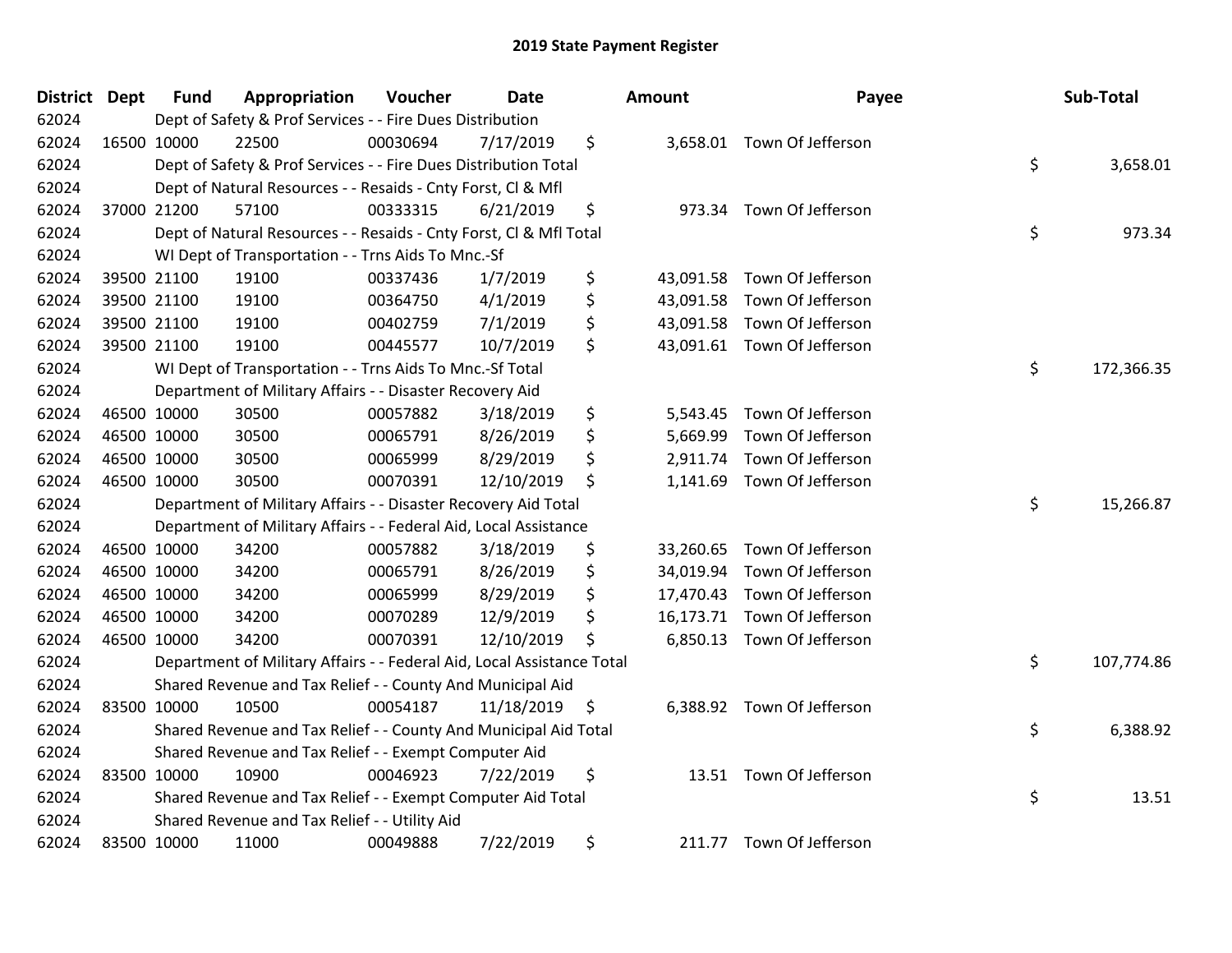| District Dept | Fund        | Appropriation                                                 | Voucher  | Date       | Amount | Pavee                      | Sub-Total  |
|---------------|-------------|---------------------------------------------------------------|----------|------------|--------|----------------------------|------------|
| 62024         | 83500 10000 | 11000                                                         | 00054187 | 11/18/2019 |        | 1,247.15 Town Of Jefferson |            |
| 62024         |             | Shared Revenue and Tax Relief - - Utility Aid Total           |          |            |        |                            | 1,458.92   |
| 62024         |             | Shared Revenue and Tax Relief - - Personal Property Aid       |          |            |        |                            |            |
| 62024         | 83500 10000 | 11100                                                         | 00041514 | 5/6/2019   | 829.67 | Town Of Jefferson          |            |
| 62024         |             | Shared Revenue and Tax Relief - - Personal Property Aid Total |          |            |        |                            | 829.67     |
| 62024 Total   |             |                                                               |          |            |        |                            | 308,730.45 |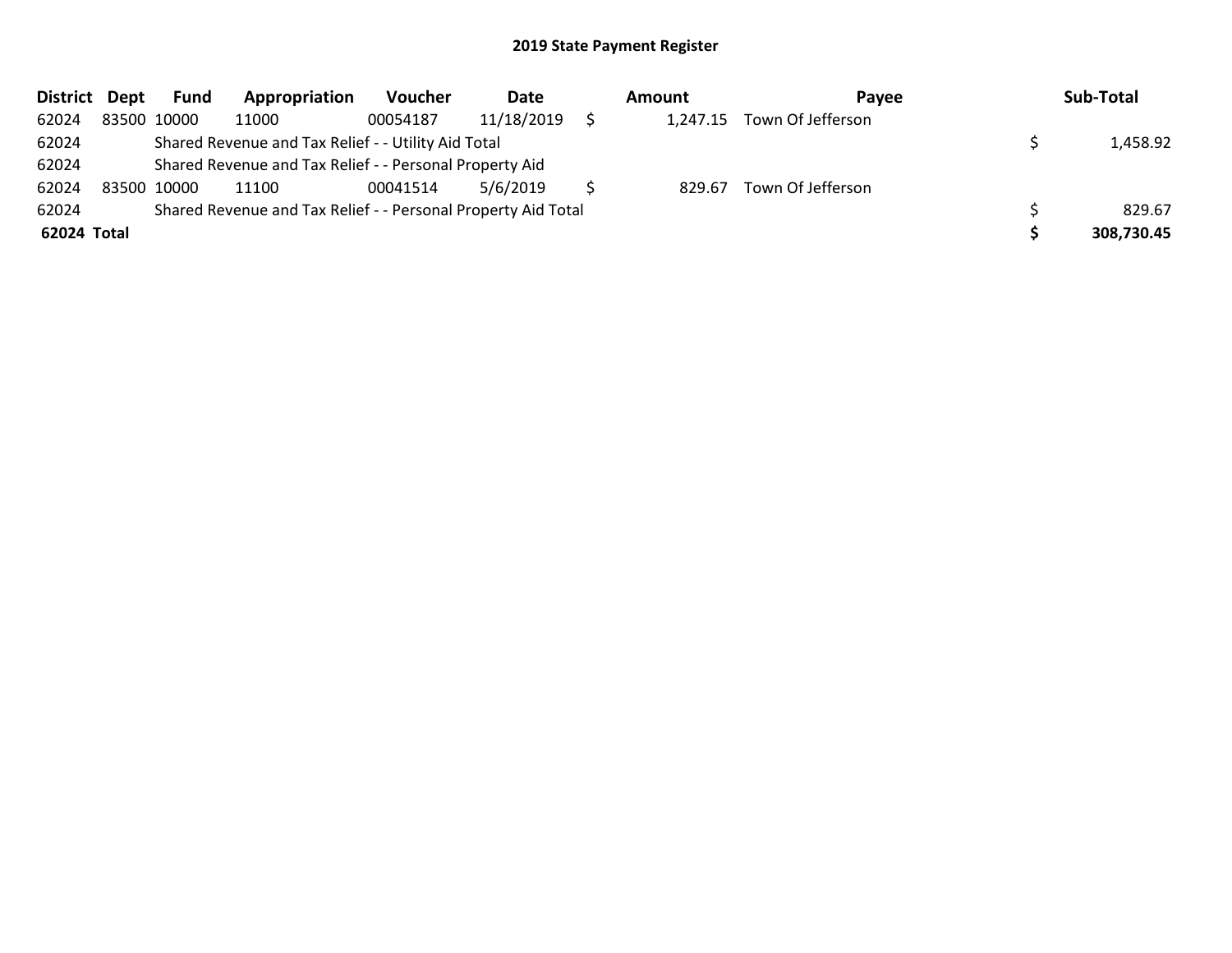| District Dept |             | <b>Fund</b> | Appropriation                                                          | Voucher  | Date       | Amount     | Payee                      | Sub-Total        |
|---------------|-------------|-------------|------------------------------------------------------------------------|----------|------------|------------|----------------------------|------------------|
| 62026         |             |             | Dept of Safety & Prof Services - - Fire Dues Distribution              |          |            |            |                            |                  |
| 62026         |             | 16500 10000 | 22500                                                                  | 00031253 | 7/18/2019  | \$         | 1,576.56 Town Of Kickapoo  |                  |
| 62026         |             |             | Dept of Safety & Prof Services - - Fire Dues Distribution Total        |          |            |            |                            | \$<br>1,576.56   |
| 62026         |             |             | Dept of Natural Resources - - Aids In Lieu Of Taxes - Gener            |          |            |            |                            |                  |
| 62026         |             | 37000 10000 | 50300                                                                  | 00298355 | 2/14/2019  | \$         | 686.80 Town Of Kickapoo    |                  |
| 62026         |             |             | Dept of Natural Resources - - Aids In Lieu Of Taxes - Gener Total      |          |            |            |                            | \$<br>686.80     |
| 62026         |             |             | Dept of Natural Resources - - Resaids - Cnty Forst, Cl & Mfl           |          |            |            |                            |                  |
| 62026         |             | 37000 21200 | 57100                                                                  | 00333316 | 6/21/2019  | \$         | 945.76 Town Of Kickapoo    |                  |
| 62026         |             |             | Dept of Natural Resources - - Resaids - Cnty Forst, Cl & Mfl Total     |          |            |            |                            | \$<br>945.76     |
| 62026         |             |             | WI Dept of Transportation - - Trns Aids To Mnc.-Sf                     |          |            |            |                            |                  |
| 62026         |             | 39500 21100 | 19100                                                                  | 00337437 | 1/7/2019   | \$         | 31,242.14 Town Of Kickapoo |                  |
| 62026         |             | 39500 21100 | 19100                                                                  | 00364751 | 4/1/2019   | \$         | 31,242.14 Town Of Kickapoo |                  |
| 62026         |             | 39500 21100 | 19100                                                                  | 00402760 | 7/1/2019   | \$         | 31,242.14 Town Of Kickapoo |                  |
| 62026         |             | 39500 21100 | 19100                                                                  | 00445578 | 10/7/2019  | \$         | 31,242.17 Town Of Kickapoo |                  |
| 62026         |             |             | WI Dept of Transportation - - Trns Aids To Mnc.-Sf Total               |          |            |            |                            | \$<br>124,968.59 |
| 62026         |             |             | Department of Military Affairs - - Disaster Recovery Aid               |          |            |            |                            |                  |
| 62026         |             | 46500 10000 | 30500                                                                  | 00061447 | 6/4/2019   | \$         | 1,587.37 Town Of Kickapoo  |                  |
| 62026         |             |             | Department of Military Affairs - - Disaster Recovery Aid Total         |          |            |            |                            | \$<br>1,587.37   |
| 62026         |             |             | Department of Military Affairs - - Federal Aid, Local Assistance       |          |            |            |                            |                  |
| 62026         |             | 46500 10000 | 34200                                                                  | 00061447 | 6/4/2019   | \$         | 9,524.21 Town Of Kickapoo  |                  |
| 62026         |             | 46500 10000 | 34200                                                                  | 00070546 | 12/9/2019  | \$         | 5,972.25 Town Of Kickapoo  |                  |
| 62026         |             |             | Department of Military Affairs - - Federal Aid, Local Assistance Total |          |            |            |                            | \$<br>15,496.46  |
| 62026         |             |             | Shared Revenue and Tax Relief - - County And Municipal Aid             |          |            |            |                            |                  |
| 62026         |             | 83500 10000 | 10500                                                                  | 00049889 | 7/22/2019  | \$         | 4,263.92 Town Of Kickapoo  |                  |
| 62026         |             | 83500 10000 | 10500                                                                  | 00054188 | 11/18/2019 | \$         | 24,162.23 Town Of Kickapoo |                  |
| 62026         |             |             | Shared Revenue and Tax Relief - - County And Municipal Aid Total       |          |            |            |                            | \$<br>28,426.15  |
| 62026         |             |             | Shared Revenue and Tax Relief - - Exempt Computer Aid                  |          |            |            |                            |                  |
| 62026         | 83500 10000 |             | 10900                                                                  | 00046924 | 7/22/2019  | \$<br>1.03 | Town Of Kickapoo           |                  |
| 62026         |             |             | Shared Revenue and Tax Relief - - Exempt Computer Aid Total            |          |            |            |                            | \$<br>1.03       |
| 62026         |             |             | Shared Revenue and Tax Relief - - Personal Property Aid                |          |            |            |                            |                  |
| 62026         |             | 83500 10000 | 11100                                                                  | 00041515 | 5/6/2019   | \$         | 2,098.83 Town Of Kickapoo  |                  |
| 62026         |             |             | Shared Revenue and Tax Relief - - Personal Property Aid Total          |          |            |            |                            | \$<br>2,098.83   |
| 62026 Total   |             |             |                                                                        |          |            |            |                            | \$<br>175,787.55 |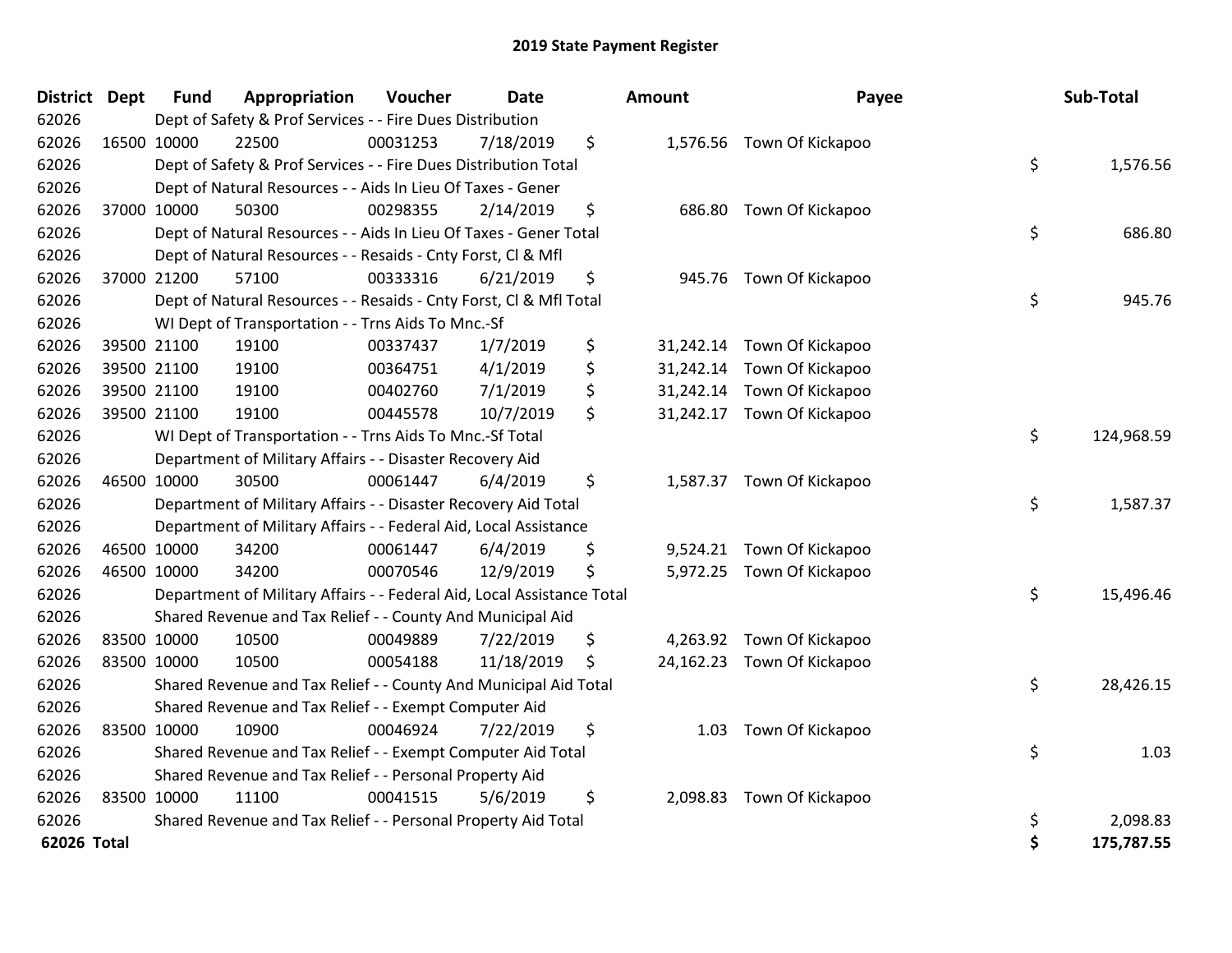| District Dept |             | <b>Fund</b> | Appropriation                                                          | Voucher  | <b>Date</b> | Amount         | Payee                     | Sub-Total       |
|---------------|-------------|-------------|------------------------------------------------------------------------|----------|-------------|----------------|---------------------------|-----------------|
| 62028         |             |             | Dept of Safety & Prof Services - - Fire Dues Distribution              |          |             |                |                           |                 |
| 62028         | 16500 10000 |             | 22500                                                                  | 00031412 | 7/18/2019   | \$             | 1,083.71 Town Of Liberty  |                 |
| 62028         |             |             | Dept of Safety & Prof Services - - Fire Dues Distribution Total        |          |             |                |                           | \$<br>1,083.71  |
| 62028         |             |             | Dept of Natural Resources - - Aids In Lieu Of Taxes - Gener            |          |             |                |                           |                 |
| 62028         | 37000 10000 |             | 50300                                                                  | 00298286 | 2/14/2019   | \$             | 1,533.29 Town Of Liberty  |                 |
| 62028         |             |             | Dept of Natural Resources - - Aids In Lieu Of Taxes - Gener Total      |          |             |                |                           | \$<br>1,533.29  |
| 62028         |             |             | Dept of Natural Resources - - Resaids - Cnty Forst, Cl & Mfl           |          |             |                |                           |                 |
| 62028         |             | 37000 21200 | 57100                                                                  | 00333317 | 6/21/2019   | \$<br>554.49   | Town Of Liberty           |                 |
| 62028         |             |             | Dept of Natural Resources - - Resaids - Cnty Forst, Cl & Mfl Total     |          |             |                |                           | \$<br>554.49    |
| 62028         |             |             | Dept of Natural Resources - - Fin Asst For Responsible Units           |          |             |                |                           |                 |
| 62028         | 37000 27400 |             | 67000                                                                  | 00322971 | 5/22/2019   | \$             | 667.26 Town Of Liberty    |                 |
| 62028         |             |             | Dept of Natural Resources - - Fin Asst For Responsible Units Total     |          |             |                |                           | \$<br>667.26    |
| 62028         |             |             | WI Dept of Transportation - - Trns Aids To Mnc.-Sf                     |          |             |                |                           |                 |
| 62028         |             | 39500 21100 | 19100                                                                  | 00337438 | 1/7/2019    | \$             | 11,192.46 Town Of Liberty |                 |
| 62028         |             | 39500 21100 | 19100                                                                  | 00364752 | 4/1/2019    | \$             | 11,192.46 Town Of Liberty |                 |
| 62028         |             | 39500 21100 | 19100                                                                  | 00402761 | 7/1/2019    | \$             | 11,192.46 Town Of Liberty |                 |
| 62028         | 39500 21100 |             | 19100                                                                  | 00445579 | 10/7/2019   | \$             | 11,192.48 Town Of Liberty |                 |
| 62028         |             |             | WI Dept of Transportation - - Trns Aids To Mnc.-Sf Total               |          |             |                |                           | \$<br>44,769.86 |
| 62028         |             |             | Department of Military Affairs - - Disaster Recovery Aid               |          |             |                |                           |                 |
| 62028         | 46500 10000 |             | 30500                                                                  | 00059052 | 4/17/2019   | \$             | 1,593.33 Town Of Liberty  |                 |
| 62028         | 46500 10000 |             | 30500                                                                  | 00059077 | 4/17/2019   | \$             | 2,045.26 Town Of Liberty  |                 |
| 62028         |             |             | Department of Military Affairs - - Disaster Recovery Aid Total         |          |             |                |                           | \$<br>3,638.59  |
| 62028         |             |             | Department of Military Affairs - - Federal Aid, Local Assistance       |          |             |                |                           |                 |
| 62028         | 46500 10000 |             | 34200                                                                  | 00059052 | 4/17/2019   | \$<br>9,559.98 | Town Of Liberty           |                 |
| 62028         | 46500 10000 |             | 34200                                                                  | 00059077 | 4/17/2019   | \$             | 12,271.56 Town Of Liberty |                 |
| 62028         |             |             | Department of Military Affairs - - Federal Aid, Local Assistance Total |          |             |                |                           | \$<br>21,831.54 |
| 62028         |             |             | Elections Commission - - 2018 Hava Election Security                   |          |             |                |                           |                 |
| 62028         | 51000 22000 |             | 18200                                                                  | 00002258 | 11/6/2019   | \$             | 500.00 Town Of Liberty    |                 |
| 62028         |             |             | Elections Commission - - 2018 Hava Election Security Total             |          |             |                |                           | \$<br>500.00    |
| 62028         |             |             | Shared Revenue and Tax Relief - - County And Municipal Aid             |          |             |                |                           |                 |
| 62028         | 83500 10000 |             | 10500                                                                  | 00049890 | 7/22/2019   | \$             | 1,730.79 Town Of Liberty  |                 |
| 62028         | 83500 10000 |             | 10500                                                                  | 00054189 | 11/18/2019  | \$<br>9,807.79 | Town Of Liberty           |                 |
| 62028         |             |             | Shared Revenue and Tax Relief - - County And Municipal Aid Total       |          |             |                |                           | \$<br>11,538.58 |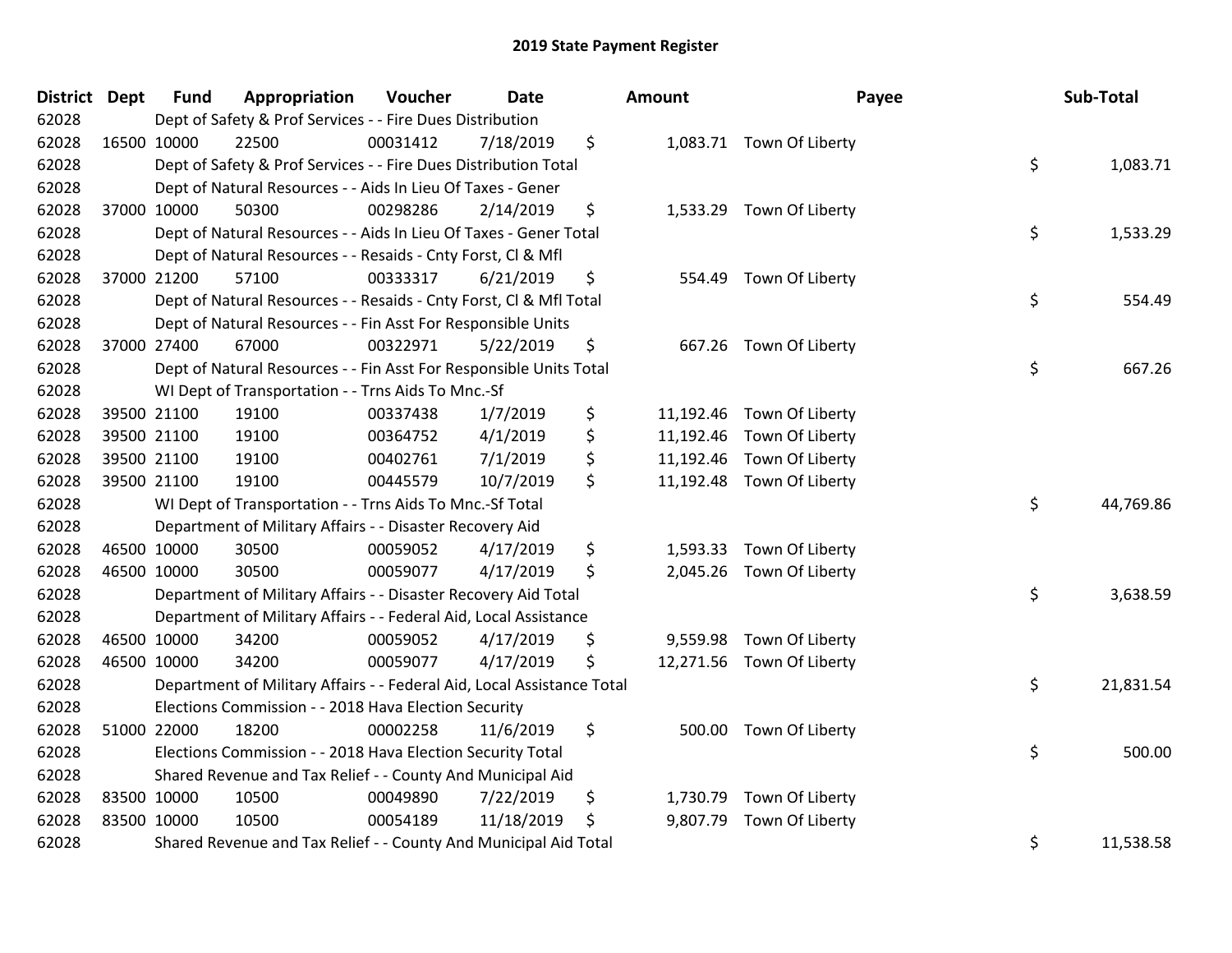| District    | Dept        | Fund        | Appropriation                                                 | <b>Voucher</b> | Date       |    | <b>Amount</b> | Payee           | Sub-Total |
|-------------|-------------|-------------|---------------------------------------------------------------|----------------|------------|----|---------------|-----------------|-----------|
| 62028       |             |             | Shared Revenue and Tax Relief - - Exempt Computer Aid         |                |            |    |               |                 |           |
| 62028       |             | 83500 10000 | 10900                                                         | 00046925       | 7/22/2019  | Ŝ  | 1.03          | Town Of Liberty |           |
| 62028       |             |             | Shared Revenue and Tax Relief - - Exempt Computer Aid Total   |                |            |    |               |                 | 1.03      |
| 62028       |             |             | Shared Revenue and Tax Relief - - Utility Aid                 |                |            |    |               |                 |           |
| 62028       | 83500 10000 |             | 11000                                                         | 00049890       | 7/22/2019  | \$ | 58.71         | Town Of Liberty |           |
| 62028       | 83500 10000 |             | 11000                                                         | 00054189       | 11/18/2019 | S  | 343.65        | Town Of Liberty |           |
| 62028       |             |             | Shared Revenue and Tax Relief - - Utility Aid Total           |                |            |    |               |                 | 402.36    |
| 62028       |             |             | Shared Revenue and Tax Relief - - Personal Property Aid       |                |            |    |               |                 |           |
| 62028       |             | 83500 10000 | 11100                                                         | 00041516       | 5/6/2019   | Ŝ  | 7.32          | Town Of Liberty |           |
| 62028       |             |             | Shared Revenue and Tax Relief - - Personal Property Aid Total |                |            |    |               |                 | 7.32      |
| 62028 Total |             |             |                                                               |                |            |    |               |                 | 86,528.03 |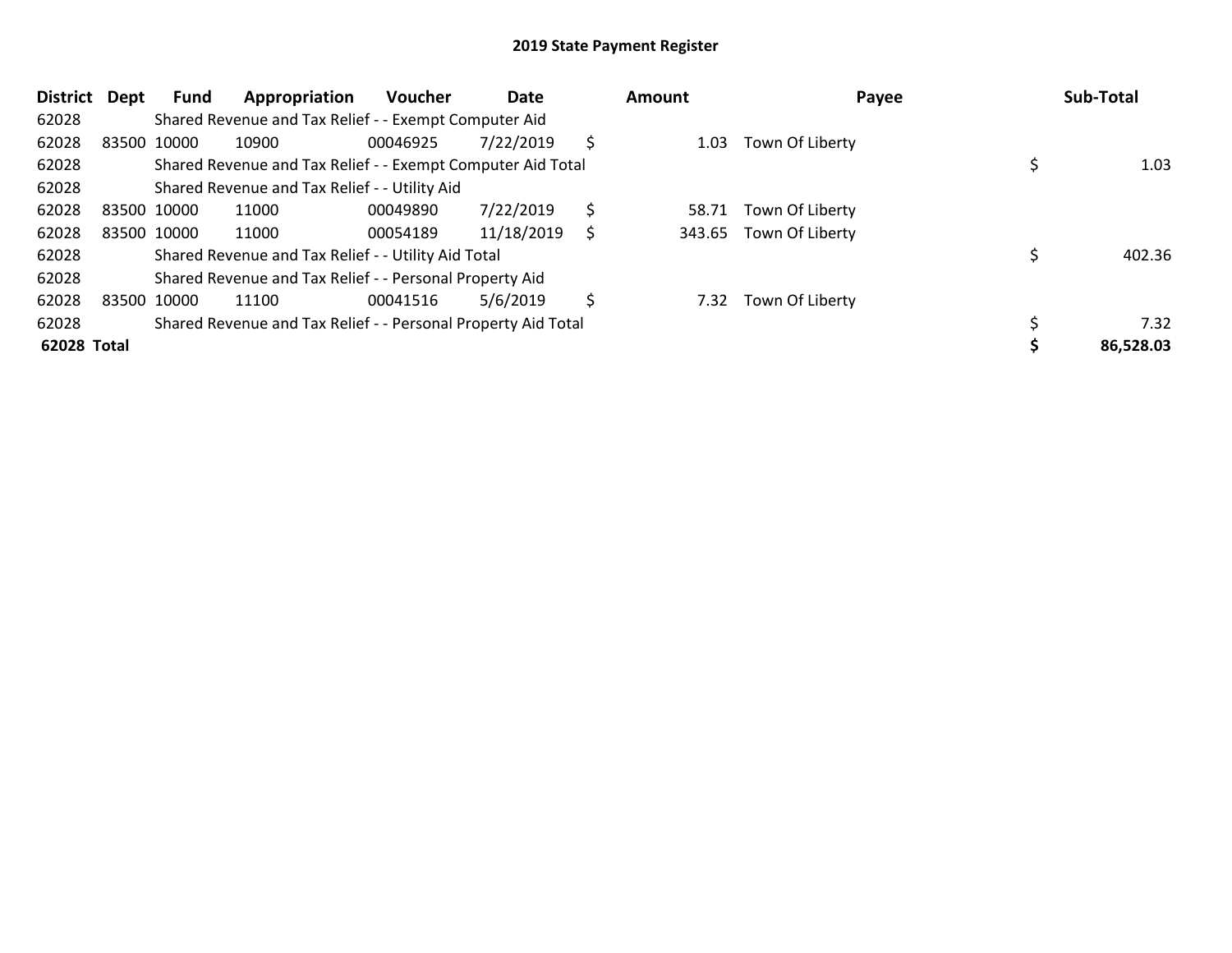| <b>District</b> | <b>Dept</b> | <b>Fund</b> | Appropriation                                                        | Voucher  | Date       | <b>Amount</b> |                          | Payee | Sub-Total  |
|-----------------|-------------|-------------|----------------------------------------------------------------------|----------|------------|---------------|--------------------------|-------|------------|
| 62030           |             |             | Dept of Safety & Prof Services - - Fire Dues Distribution            |          |            |               |                          |       |            |
| 62030           | 16500 10000 |             | 22500                                                                | 00031400 | 7/19/2019  | \$            | 1,127.87 Town Of Stark   |       |            |
| 62030           |             |             | Dept of Safety & Prof Services - - Fire Dues Distribution Total      |          |            |               |                          | \$    | 1,127.87   |
| 62030           |             |             | Dept of Natural Resources - - Resaids - Cnty Forst, CI & Mfl         |          |            |               |                          |       |            |
| 62030           | 37000 21200 |             | 57100                                                                | 00333318 | 6/24/2019  | \$            | 948.73 Town Of Stark     |       |            |
| 62030           |             |             | Dept of Natural Resources - - Resaids - Cnty Forst, Cl & Mfl Total   |          |            |               |                          | \$    | 948.73     |
| 62030           |             |             | Kickapoo Reserve Mgmt Board - - Kickapoo Reserve Management Bo       |          |            |               |                          |       |            |
| 62030           |             | 38500 21200 | 16100                                                                | 00002750 | 7/24/2019  | \$<br>757.23  | Town Of Stark            |       |            |
| 62030           |             |             | Kickapoo Reserve Mgmt Board - - Kickapoo Reserve Management Bo Total |          |            |               |                          | \$    | 757.23     |
| 62030           |             |             | Kickapoo Reserve Mgmt Board - - Kickapoo Valley Reserve, Aids        |          |            |               |                          |       |            |
| 62030           |             | 38500 21200 | 16200                                                                | 00002426 | 1/17/2019  | \$            | 158,700.37 Town Of Stark |       |            |
| 62030           |             |             | Kickapoo Reserve Mgmt Board - - Kickapoo Valley Reserve, Aids Total  |          |            |               |                          | \$    | 158,700.37 |
| 62030           |             |             | WI Dept of Transportation - - Trns Aids To Mnc.-Sf                   |          |            |               |                          |       |            |
| 62030           | 39500 21100 |             | 19100                                                                | 00337439 | 1/7/2019   | \$            | 22,737.30 Town Of Stark  |       |            |
| 62030           | 39500 21100 |             | 19100                                                                | 00364753 | 4/1/2019   | \$            | 22,737.30 Town Of Stark  |       |            |
| 62030           | 39500 21100 |             | 19100                                                                | 00402762 | 7/1/2019   | \$            | 22,737.30 Town Of Stark  |       |            |
| 62030           | 39500 21100 |             | 19100                                                                | 00445580 | 10/7/2019  | \$            | 22,737.33 Town Of Stark  |       |            |
| 62030           |             |             | WI Dept of Transportation - - Trns Aids To Mnc.-Sf Total             |          |            |               |                          | \$    | 90,949.23  |
| 62030           |             |             | Shared Revenue and Tax Relief - - County And Municipal Aid           |          |            |               |                          |       |            |
| 62030           | 83500 10000 |             | 10500                                                                | 00049891 | 7/22/2019  | \$            | 3,425.31 Town Of Stark   |       |            |
| 62030           | 83500 10000 |             | 10500                                                                | 00054190 | 11/18/2019 | \$            | 19,410.07 Town Of Stark  |       |            |
| 62030           |             |             | Shared Revenue and Tax Relief - - County And Municipal Aid Total     |          |            |               |                          | \$    | 22,835.38  |
| 62030           |             |             | Shared Revenue and Tax Relief - - Utility Aid                        |          |            |               |                          |       |            |
| 62030           | 83500 10000 |             | 11000                                                                | 00049891 | 7/22/2019  | \$<br>37.89   | <b>Town Of Stark</b>     |       |            |
| 62030           | 83500 10000 |             | 11000                                                                | 00054190 | 11/18/2019 | \$<br>221.15  | Town Of Stark            |       |            |
| 62030           |             |             | Shared Revenue and Tax Relief - - Utility Aid Total                  |          |            |               |                          | \$    | 259.04     |
| 62030           |             |             | Shared Revenue and Tax Relief - - Payments For Municipal Svcs        |          |            |               |                          |       |            |
| 62030           |             | 83500 10000 | 50100                                                                | 00037968 | 1/31/2019  | \$            | 1,047.42 Town Of Stark   |       |            |
| 62030           |             |             | Shared Revenue and Tax Relief - - Payments For Municipal Svcs Total  |          |            |               |                          | \$    | 1,047.42   |
| 62030 Total     |             |             |                                                                      |          |            |               |                          | \$    | 276,625.27 |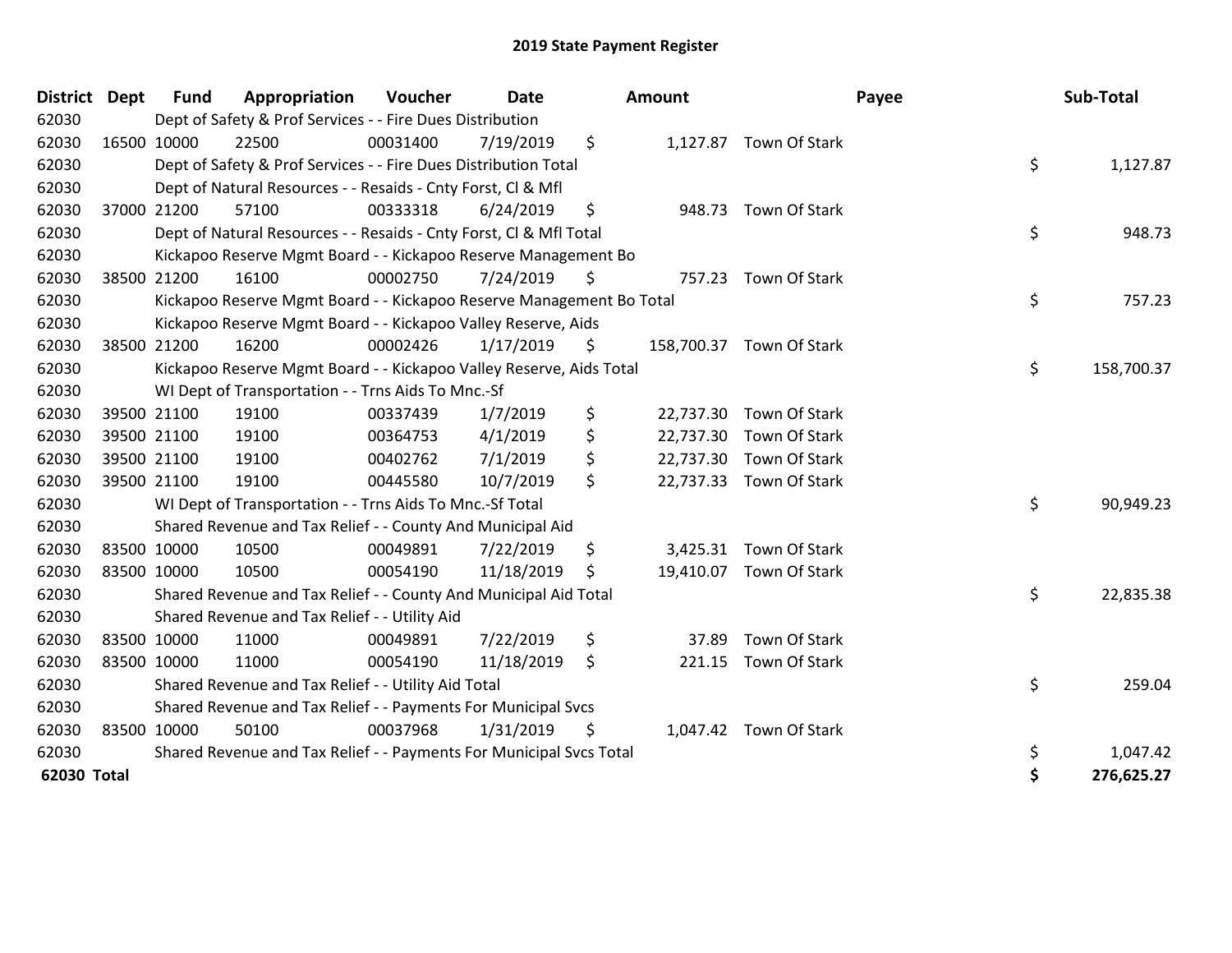| District    | <b>Dept</b> | <b>Fund</b> | Appropriation                                                      | Voucher  | Date       | <b>Amount</b>   | Payee                      | Sub-Total        |
|-------------|-------------|-------------|--------------------------------------------------------------------|----------|------------|-----------------|----------------------------|------------------|
| 62032       |             |             | Dept of Safety & Prof Services - - Fire Dues Distribution          |          |            |                 |                            |                  |
| 62032       |             | 16500 10000 | 22500                                                              | 00031180 | 7/17/2019  | \$              | 1,781.37 Sterling, Town of |                  |
| 62032       |             |             | Dept of Safety & Prof Services - - Fire Dues Distribution Total    |          |            |                 |                            | \$<br>1,781.37   |
| 62032       |             |             | Dept of Natural Resources - - Aids In Lieu Of Taxes - Gener        |          |            |                 |                            |                  |
| 62032       |             | 37000 10000 | 50300                                                              | 00298367 | 2/14/2019  | \$<br>2,403.42  | Sterling, Town of          |                  |
| 62032       |             | 37000 10000 | 50300                                                              | 00314571 | 4/19/2019  | \$<br>34.49     | Sterling, Town of          |                  |
| 62032       |             |             | Dept of Natural Resources - - Aids In Lieu Of Taxes - Gener Total  |          |            |                 |                            | \$<br>2,437.91   |
| 62032       |             |             | Dept of Natural Resources - - Resaids - Cnty Forst, Cl & Mfl       |          |            |                 |                            |                  |
| 62032       |             | 37000 21200 | 57100                                                              | 00333319 | 6/21/2019  | \$<br>597.59    | Sterling, Town of          |                  |
| 62032       |             |             | Dept of Natural Resources - - Resaids - Cnty Forst, CI & Mfl Total |          |            |                 |                            | \$<br>597.59     |
| 62032       |             |             | WI Dept of Transportation - - Trns Aids To Mnc.-Sf                 |          |            |                 |                            |                  |
| 62032       |             | 39500 21100 | 19100                                                              | 00337440 | 1/7/2019   | \$<br>36,862.27 | Sterling, Town of          |                  |
| 62032       |             | 39500 21100 | 19100                                                              | 00364754 | 4/1/2019   | \$<br>36,862.27 | Sterling, Town of          |                  |
| 62032       |             | 39500 21100 | 19100                                                              | 00402763 | 7/1/2019   | \$<br>36,862.27 | Sterling, Town of          |                  |
| 62032       |             | 39500 21100 | 19100                                                              | 00445581 | 10/7/2019  | \$<br>36,862.27 | Sterling, Town of          |                  |
| 62032       |             |             | WI Dept of Transportation - - Trns Aids To Mnc.-Sf Total           |          |            |                 |                            | \$<br>147,449.08 |
| 62032       |             |             | Shared Revenue and Tax Relief - - County And Municipal Aid         |          |            |                 |                            |                  |
| 62032       |             | 83500 10000 | 10500                                                              | 00049892 | 7/22/2019  | \$<br>5,336.25  | Sterling, Town of          |                  |
| 62032       |             | 83500 10000 | 10500                                                              | 00054191 | 11/18/2019 | \$<br>30,238.75 | Sterling, Town of          |                  |
| 62032       |             |             | Shared Revenue and Tax Relief - - County And Municipal Aid Total   |          |            |                 |                            | \$<br>35,575.00  |
| 62032       |             |             | Shared Revenue and Tax Relief - - Exempt Computer Aid              |          |            |                 |                            |                  |
| 62032       |             | 83500 10000 | 10900                                                              | 00046926 | 7/22/2019  | \$<br>2.08      | Sterling, Town of          |                  |
| 62032       |             |             | Shared Revenue and Tax Relief - - Exempt Computer Aid Total        |          |            |                 |                            | \$<br>2.08       |
| 62032       |             |             | Shared Revenue and Tax Relief - - Utility Aid                      |          |            |                 |                            |                  |
| 62032       |             | 83500 10000 | 11000                                                              | 00049892 | 7/22/2019  | \$              | 36.96 Sterling, Town of    |                  |
| 62032       |             | 83500 10000 | 11000                                                              | 00054191 | 11/18/2019 | \$<br>216.31    | Sterling, Town of          |                  |
| 62032       |             |             | Shared Revenue and Tax Relief - - Utility Aid Total                |          |            |                 |                            | \$<br>253.27     |
| 62032       |             |             | Shared Revenue and Tax Relief - - Personal Property Aid            |          |            |                 |                            |                  |
| 62032       |             | 83500 10000 | 11100                                                              | 00041517 | 5/6/2019   | \$<br>11.18     | Sterling, Town of          |                  |
| 62032       |             |             | Shared Revenue and Tax Relief - - Personal Property Aid Total      |          |            |                 |                            | \$<br>11.18      |
| 62032 Total |             |             |                                                                    |          |            |                 |                            | \$<br>188,107.48 |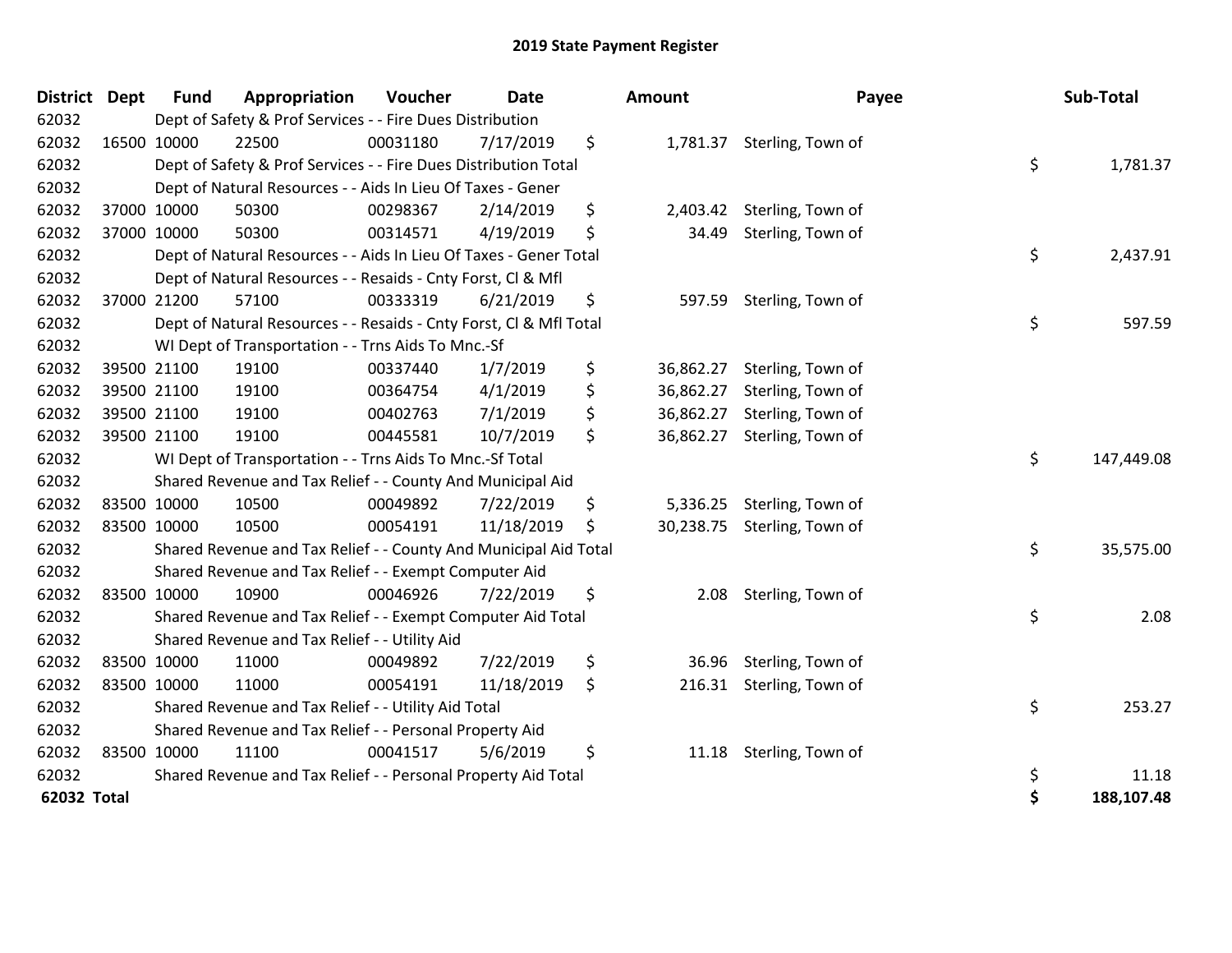| District Dept | <b>Fund</b> | Appropriation                                                          | Voucher  | <b>Date</b> | Amount       |                         | Payee | Sub-Total |
|---------------|-------------|------------------------------------------------------------------------|----------|-------------|--------------|-------------------------|-------|-----------|
| 62034         |             | Dept of Safety & Prof Services - - Fire Dues Distribution              |          |             |              |                         |       |           |
| 62034         | 16500 10000 | 22500                                                                  | 00031270 | 7/18/2019   | \$           | 1,526.32 Town Of Union  |       |           |
| 62034         |             | Dept of Safety & Prof Services - - Fire Dues Distribution Total        |          |             |              |                         | \$    | 1,526.32  |
| 62034         |             | Dept of Natural Resources - - Resaids - Cnty Forst, Cl & Mfl           |          |             |              |                         |       |           |
| 62034         | 37000 21200 | 57100                                                                  | 00333320 | 6/21/2019   | \$<br>699.99 | Town Of Union           |       |           |
| 62034         |             | Dept of Natural Resources - - Resaids - Cnty Forst, CI & Mfl Total     |          |             |              |                         | \$    | 699.99    |
| 62034         |             | Dept of Natural Resources - - Aids In Lieu Of Taxes - Sum S            |          |             |              |                         |       |           |
| 62034         | 37000 21200 | 57900                                                                  | 00314607 | 4/19/2019   | \$           | 45.64 Town Of Union     |       |           |
| 62034         |             | Dept of Natural Resources - - Aids In Lieu Of Taxes - Sum S Total      |          |             |              |                         | \$    | 45.64     |
| 62034         |             | WI Dept of Transportation - - Trns Aids To Mnc.-Sf                     |          |             |              |                         |       |           |
| 62034         | 39500 21100 | 19100                                                                  | 00337441 | 1/7/2019    | \$           | 23,543.59 Town Of Union |       |           |
| 62034         | 39500 21100 | 19100                                                                  | 00364755 | 4/1/2019    | \$           | 23,543.59 Town Of Union |       |           |
| 62034         | 39500 21100 | 19100                                                                  | 00402764 | 7/1/2019    | \$           | 23,543.59 Town Of Union |       |           |
| 62034         | 39500 21100 | 19100                                                                  | 00445582 | 10/7/2019   | \$           | 23,543.61 Town Of Union |       |           |
| 62034         |             | WI Dept of Transportation - - Trns Aids To Mnc.-Sf Total               |          |             |              |                         | \$    | 94,174.38 |
| 62034         |             | Department of Military Affairs - - Disaster Recovery Aid               |          |             |              |                         |       |           |
| 62034         | 46500 10000 | 30500                                                                  | 00061449 | 6/4/2019    | \$           | 3,909.97 Town Of Union  |       |           |
| 62034         | 46500 10000 | 30500                                                                  | 00064632 | 7/30/2019   | \$           | 2,104.15 Town Of Union  |       |           |
| 62034         | 46500 10000 | 30500                                                                  | 00069855 | 11/22/2019  | \$           | 1,797.41 Town Of Union  |       |           |
| 62034         |             | Department of Military Affairs - - Disaster Recovery Aid Total         |          |             |              |                         | \$    | 7,811.53  |
| 62034         |             | Department of Military Affairs - - Federal Aid, Local Assistance       |          |             |              |                         |       |           |
| 62034         | 46500 10000 | 34200                                                                  | 00061449 | 6/4/2019    | \$           | 23,459.83 Town Of Union |       |           |
| 62034         | 46500 10000 | 34200                                                                  | 00064632 | 7/30/2019   | \$           | 12,624.87 Town Of Union |       |           |
| 62034         | 46500 10000 | 34200                                                                  | 00066078 | 8/30/2019   | \$           | 28,633.09 Town Of Union |       |           |
| 62034         | 46500 10000 | 34200                                                                  | 00069855 | 11/22/2019  | \$           | 10,784.47 Town Of Union |       |           |
| 62034         |             | Department of Military Affairs - - Federal Aid, Local Assistance Total |          |             |              |                         | \$    | 75,502.26 |
| 62034         |             | Elections Commission - - 2018 Hava Election Security                   |          |             |              |                         |       |           |
| 62034         | 51000 22000 | 18200                                                                  | 00002397 | 11/13/2019  | \$           | 800.00 Town Of Union    |       |           |
| 62034         |             | Elections Commission - - 2018 Hava Election Security Total             |          |             |              |                         | \$    | 800.00    |
| 62034         |             | Shared Revenue and Tax Relief - - County And Municipal Aid             |          |             |              |                         |       |           |
| 62034         | 83500 10000 | 10500                                                                  | 00049893 | 7/22/2019   | \$           | 5,534.55 Town Of Union  |       |           |
| 62034         | 83500 10000 | 10500                                                                  | 00054192 | 11/18/2019  | \$           | 31,382.99 Town Of Union |       |           |
| 62034         |             | Shared Revenue and Tax Relief - - County And Municipal Aid Total       |          |             |              |                         | \$    | 36,917.54 |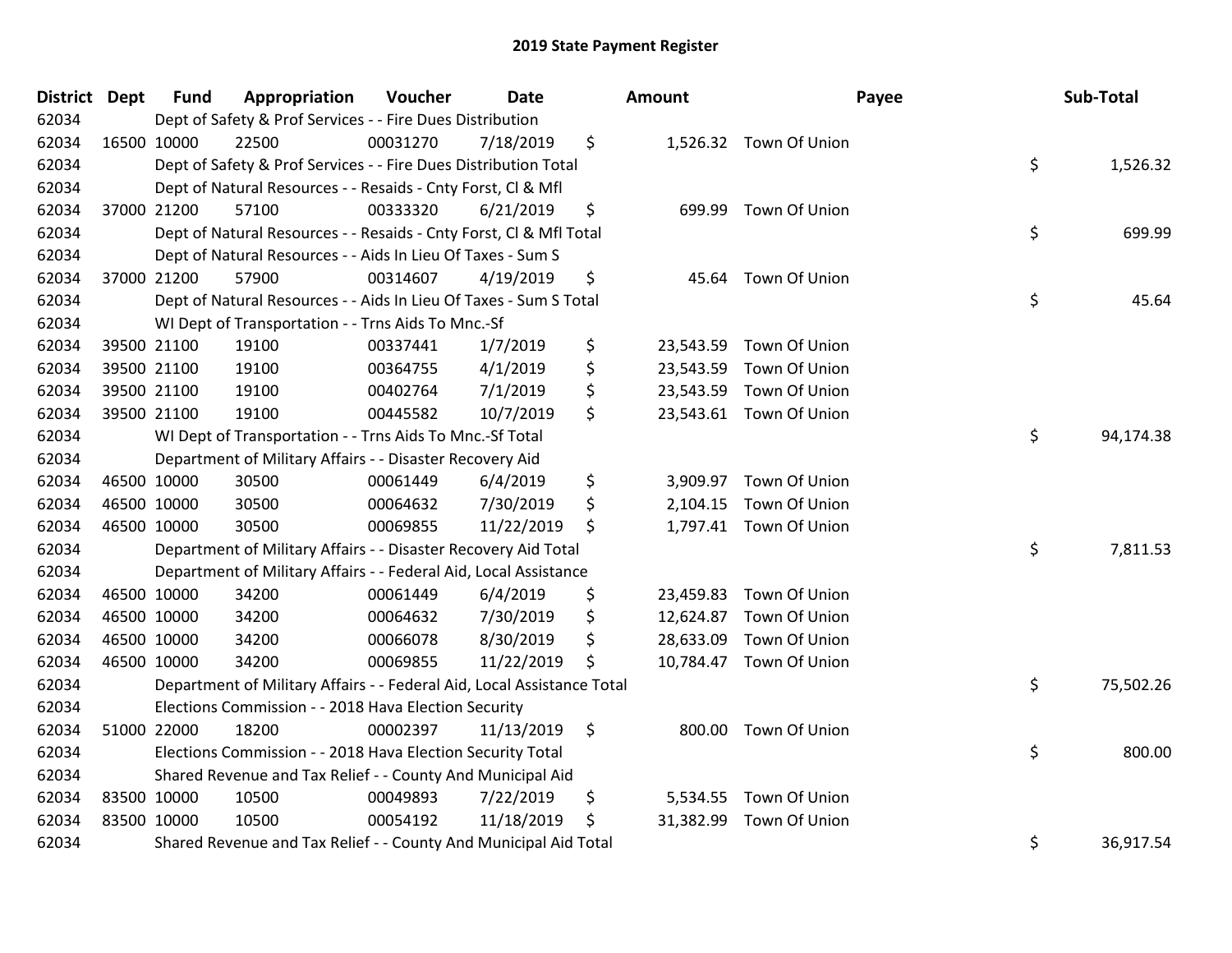| <b>District</b> | Dept        | <b>Fund</b> | Appropriation                                                 | <b>Voucher</b> | Date      | Amount   | Payee         | Sub-Total  |
|-----------------|-------------|-------------|---------------------------------------------------------------|----------------|-----------|----------|---------------|------------|
| 62034           |             |             | Shared Revenue and Tax Relief - - Exempt Computer Aid         |                |           |          |               |            |
| 62034           | 83500 10000 |             | 10900                                                         | 00046927       | 7/22/2019 | 24.94    | Town Of Union |            |
| 62034           |             |             | Shared Revenue and Tax Relief - - Exempt Computer Aid Total   |                |           |          |               | 24.94      |
| 62034           |             |             | Shared Revenue and Tax Relief - - Personal Property Aid       |                |           |          |               |            |
| 62034           | 83500 10000 |             | 11100                                                         | 00041518       | 5/6/2019  | 1.263.55 | Town Of Union |            |
| 62034           |             |             | Shared Revenue and Tax Relief - - Personal Property Aid Total |                |           |          |               | 1,263.55   |
| 62034 Total     |             |             |                                                               |                |           |          |               | 218,766.15 |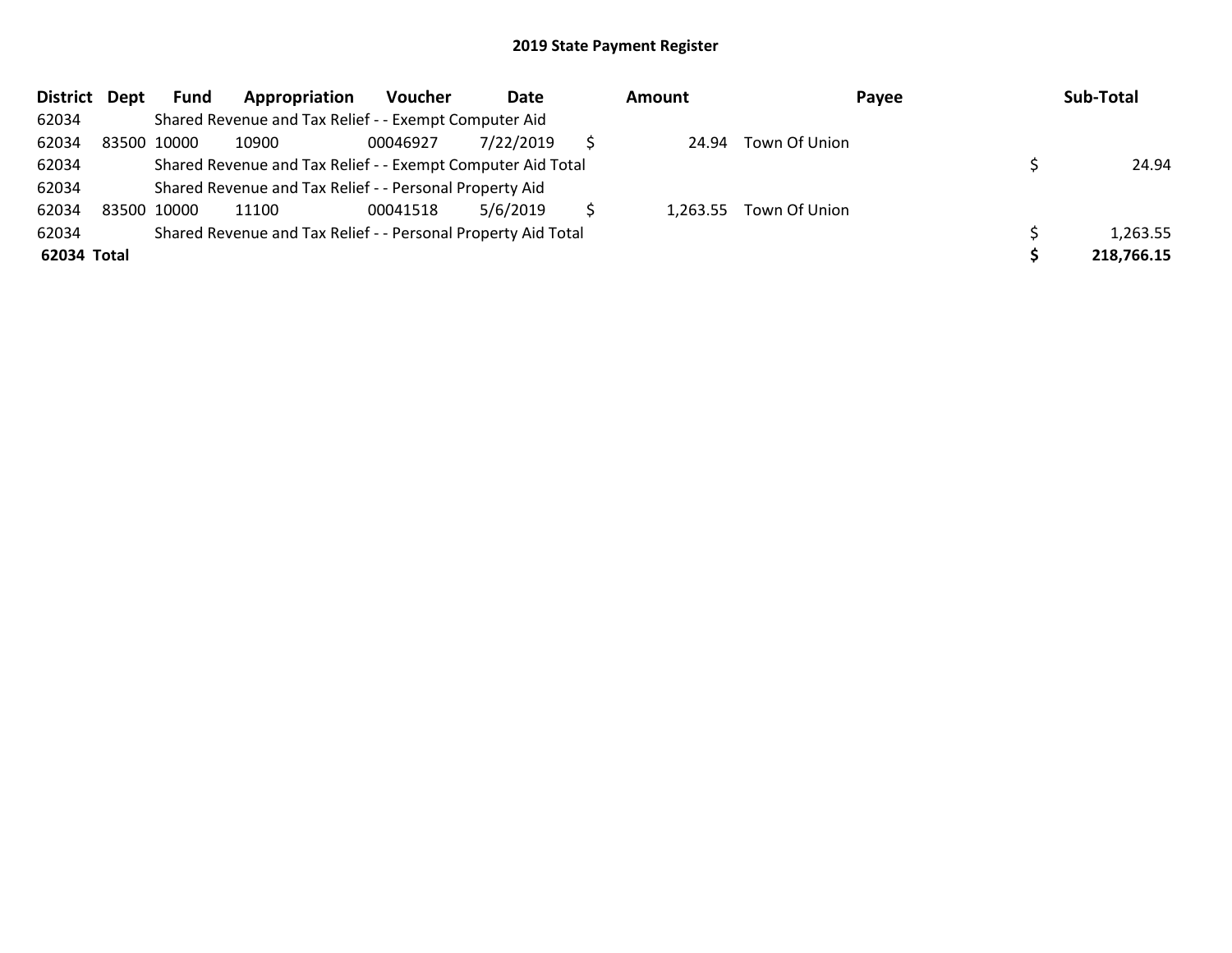| <b>District Dept</b> |             | <b>Fund</b> | Appropriation                                                          | Voucher  | <b>Date</b> | Amount       | Payee                     | Sub-Total        |
|----------------------|-------------|-------------|------------------------------------------------------------------------|----------|-------------|--------------|---------------------------|------------------|
| 62036                |             |             | Dept of Safety & Prof Services - - Fire Dues Distribution              |          |             |              |                           |                  |
| 62036                | 16500 10000 |             | 22500                                                                  | 00030391 | 7/16/2019   | \$           | 6,375.45 Town Of Viroqua  |                  |
| 62036                |             |             | Dept of Safety & Prof Services - - Fire Dues Distribution Total        |          |             |              |                           | \$<br>6,375.45   |
| 62036                |             |             | Dept of Natural Resources - - Aids In Lieu Of Taxes - Gener            |          |             |              |                           |                  |
| 62036                |             | 37000 10000 | 50300                                                                  | 00298376 | 2/14/2019   | \$           | 4,161.54 Town Of Viroqua  |                  |
| 62036                |             |             | Dept of Natural Resources - - Aids In Lieu Of Taxes - Gener Total      |          |             |              |                           | \$<br>4,161.54   |
| 62036                |             |             | Dept of Natural Resources - - Resaids - Cnty Forst, Cl & Mfl           |          |             |              |                           |                  |
| 62036                |             | 37000 21200 | 57100                                                                  | 00333321 | 6/21/2019   | \$           | 558.47 Town Of Viroqua    |                  |
| 62036                |             |             | Dept of Natural Resources - - Resaids - Cnty Forst, Cl & Mfl Total     |          |             |              |                           | \$<br>558.47     |
| 62036                |             |             | WI Dept of Transportation - - Trns Aids To Mnc.-Sf                     |          |             |              |                           |                  |
| 62036                |             | 39500 21100 | 19100                                                                  | 00337442 | 1/7/2019    | \$           | 45,498.50 Town Of Viroqua |                  |
| 62036                |             | 39500 21100 | 19100                                                                  | 00364756 | 4/1/2019    | \$           | 45,498.50 Town Of Viroqua |                  |
| 62036                |             | 39500 21100 | 19100                                                                  | 00402765 | 7/1/2019    | \$           | 45,498.50 Town Of Viroqua |                  |
| 62036                |             | 39500 21100 | 19100                                                                  | 00445583 | 10/7/2019   | \$           | 45,498.52 Town Of Viroqua |                  |
| 62036                |             |             | WI Dept of Transportation - - Trns Aids To Mnc.-Sf Total               |          |             |              |                           | \$<br>181,994.02 |
| 62036                |             |             | Department of Military Affairs - - Disaster Recovery Aid               |          |             |              |                           |                  |
| 62036                |             | 46500 10000 | 30500                                                                  | 00059083 | 4/17/2019   | \$           | 2,369.59 Town Of Viroqua  |                  |
| 62036                |             |             | Department of Military Affairs - - Disaster Recovery Aid Total         |          |             |              |                           | \$<br>2,369.59   |
| 62036                |             |             | Department of Military Affairs - - Federal Aid, Local Assistance       |          |             |              |                           |                  |
| 62036                |             | 46500 10000 | 34200                                                                  | 00059083 | 4/17/2019   | \$           | 14,217.56 Town Of Viroqua |                  |
| 62036                |             |             | Department of Military Affairs - - Federal Aid, Local Assistance Total |          |             |              |                           | \$<br>14,217.56  |
| 62036                |             |             | Shared Revenue and Tax Relief - - County And Municipal Aid             |          |             |              |                           |                  |
| 62036                |             | 83500 10000 | 10500                                                                  | 00049894 | 7/22/2019   | \$           | 12,761.83 Town Of Viroqua |                  |
| 62036                |             | 83500 10000 | 10500                                                                  | 00054193 | 11/18/2019  | \$           | 72,317.03 Town Of Viroqua |                  |
| 62036                |             |             | Shared Revenue and Tax Relief - - County And Municipal Aid Total       |          |             |              |                           | \$<br>85,078.86  |
| 62036                |             |             | Shared Revenue and Tax Relief - - Exempt Computer Aid                  |          |             |              |                           |                  |
| 62036                |             | 83500 10000 | 10900                                                                  | 00046928 | 7/22/2019   | \$           | 31.18 Town Of Viroqua     |                  |
| 62036                |             |             | Shared Revenue and Tax Relief - - Exempt Computer Aid Total            |          |             |              |                           | \$<br>31.18      |
| 62036                |             |             | Shared Revenue and Tax Relief - - Utility Aid                          |          |             |              |                           |                  |
| 62036                |             | 83500 10000 | 11000                                                                  | 00049894 | 7/22/2019   | \$<br>94.76  | Town Of Viroqua           |                  |
| 62036                |             | 83500 10000 | 11000                                                                  | 00054193 | 11/18/2019  | \$<br>552.27 | Town Of Viroqua           |                  |
| 62036                |             |             | Shared Revenue and Tax Relief - - Utility Aid Total                    |          |             |              |                           | \$<br>647.03     |
| 62036                |             |             | Shared Revenue and Tax Relief - - Personal Property Aid                |          |             |              |                           |                  |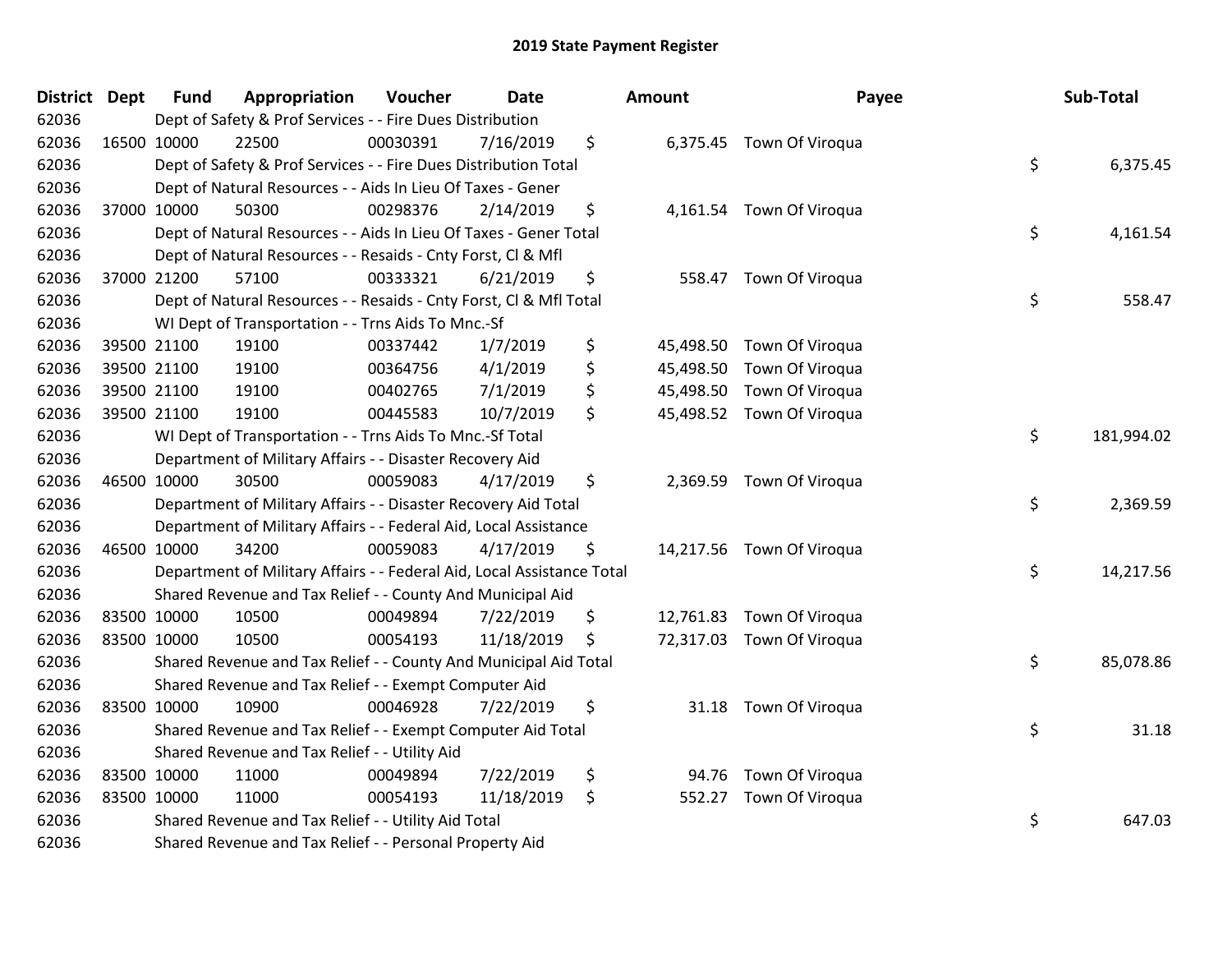|             |                                                               | District Dept Fund | <b>Appropriation</b> | Voucher  | Date     |          | Amount | Pavee                    |  | Sub-Total  |
|-------------|---------------------------------------------------------------|--------------------|----------------------|----------|----------|----------|--------|--------------------------|--|------------|
| 62036       |                                                               | 83500 10000        | 11100                | 00041519 | 5/6/2019 | $\sim$ 5 |        | 3,549.86 Town Of Viroqua |  |            |
| 62036       | Shared Revenue and Tax Relief - - Personal Property Aid Total |                    |                      |          |          |          |        |                          |  |            |
| 62036 Total |                                                               |                    |                      |          |          |          |        |                          |  | 298,983.56 |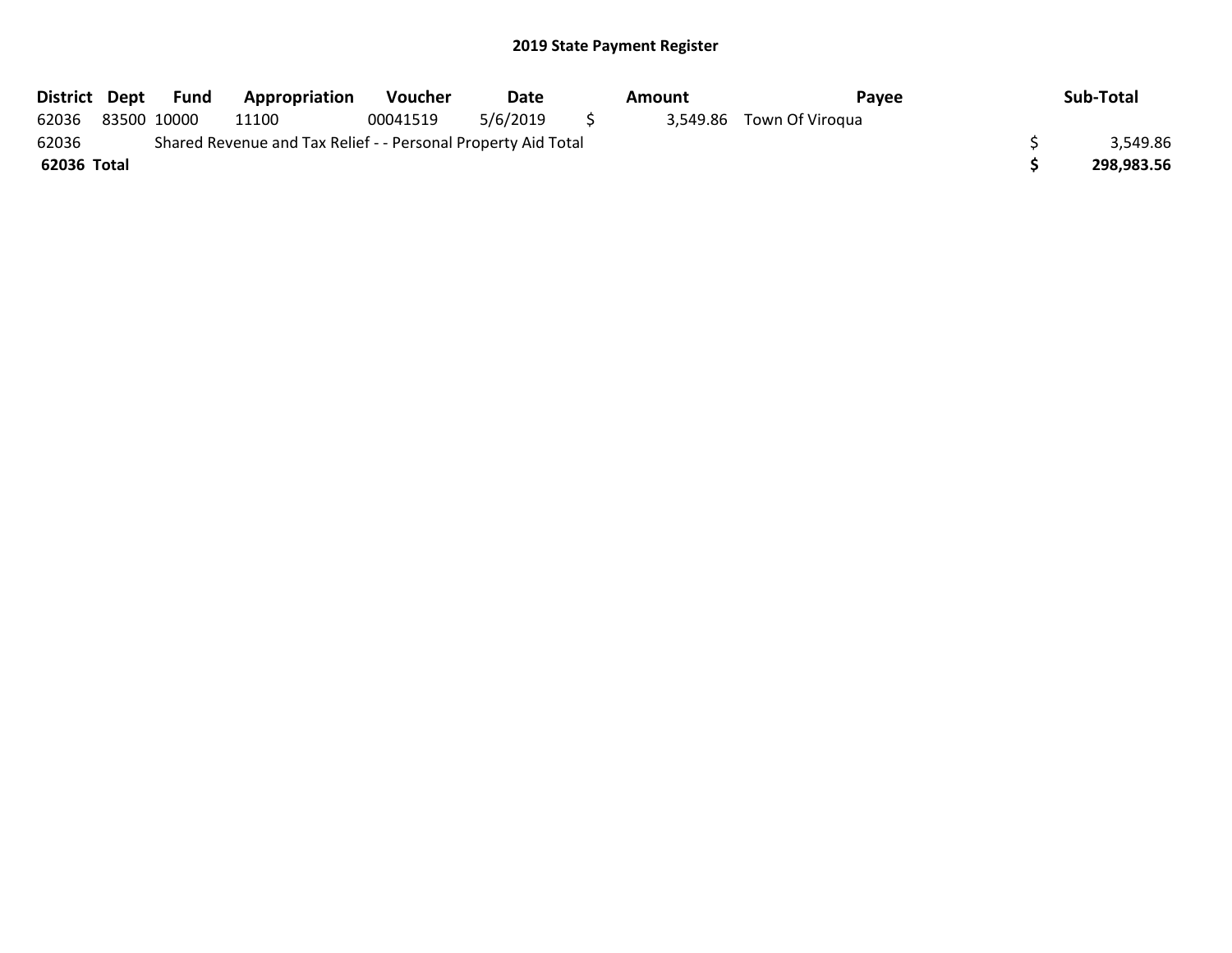| <b>District Dept</b> |             | <b>Fund</b> | Appropriation                                                          | Voucher  | Date       | Amount          | Payee                      | Sub-Total        |
|----------------------|-------------|-------------|------------------------------------------------------------------------|----------|------------|-----------------|----------------------------|------------------|
| 62038                |             |             | Dept of Safety & Prof Services - - Fire Dues Distribution              |          |            |                 |                            |                  |
| 62038                | 16500 10000 |             | 22500                                                                  | 00031100 | 7/17/2019  | \$              | 2,080.45 Town Of Webster   |                  |
| 62038                |             |             | Dept of Safety & Prof Services - - Fire Dues Distribution Total        |          |            |                 |                            | \$<br>2,080.45   |
| 62038                |             |             | Dept of Natural Resources - - Aids In Lieu Of Taxes - Gener            |          |            |                 |                            |                  |
| 62038                | 37000 10000 |             | 50300                                                                  | 00298377 | 2/14/2019  | \$              | 1,124.35 Town Of Webster   |                  |
| 62038                |             |             | Dept of Natural Resources - - Aids In Lieu Of Taxes - Gener Total      |          |            |                 |                            | \$<br>1,124.35   |
| 62038                |             |             | Dept of Natural Resources - - Resaids - Cnty Forst, Cl & Mfl           |          |            |                 |                            |                  |
| 62038                |             | 37000 21200 | 57100                                                                  | 00333322 | 6/21/2019  | \$<br>619.86    | Town Of Webster            |                  |
| 62038                |             |             | Dept of Natural Resources - - Resaids - Cnty Forst, Cl & Mfl Total     |          |            |                 |                            | \$<br>619.86     |
| 62038                |             |             | WI Dept of Transportation - - Trns Aids To Mnc.-Sf                     |          |            |                 |                            |                  |
| 62038                | 39500 21100 |             | 19100                                                                  | 00337443 | 1/7/2019   | \$              | 30,274.60 Town Of Webster  |                  |
| 62038                |             | 39500 21100 | 19100                                                                  | 00364757 | 4/1/2019   | \$              | 30,274.60 Town Of Webster  |                  |
| 62038                | 39500 21100 |             | 19100                                                                  | 00402766 | 7/1/2019   | \$              | 30,274.60 Town Of Webster  |                  |
| 62038                | 39500 21100 |             | 19100                                                                  | 00445584 | 10/7/2019  | \$              | 30,274.61 Town Of Webster  |                  |
| 62038                |             |             | WI Dept of Transportation - - Trns Aids To Mnc.-Sf Total               |          |            |                 |                            | \$<br>121,098.41 |
| 62038                |             |             | Department of Military Affairs - - Disaster Recovery Aid               |          |            |                 |                            |                  |
| 62038                | 46500 10000 |             | 30500                                                                  | 00065963 | 8/29/2019  | \$<br>36,418.94 | Town Of Webster            |                  |
| 62038                | 46500 10000 |             | 30500                                                                  | 00066008 | 8/30/2019  | \$              | 974.23 Town Of Webster     |                  |
| 62038                |             |             | Department of Military Affairs - - Disaster Recovery Aid Total         |          |            |                 |                            | \$<br>37,393.17  |
| 62038                |             |             | Department of Military Affairs - - Federal Aid, Local Assistance       |          |            |                 |                            |                  |
| 62038                | 46500 10000 |             | 34200                                                                  | 00065963 | 8/29/2019  | \$              | 218,513.62 Town Of Webster |                  |
| 62038                |             | 46500 10000 | 34200                                                                  | 00066008 | 8/30/2019  | \$              | 5,845.39 Town Of Webster   |                  |
| 62038                |             |             | Department of Military Affairs - - Federal Aid, Local Assistance Total |          |            |                 |                            | \$<br>224,359.01 |
| 62038                |             |             | Elections Commission - - 2018 Hava Election Security                   |          |            |                 |                            |                  |
| 62038                | 51000 22000 |             | 18200                                                                  | 00002358 | 11/12/2019 | \$              | 1,200.00 Town Of Webster   |                  |
| 62038                |             |             | Elections Commission - - 2018 Hava Election Security Total             |          |            |                 |                            | \$<br>1,200.00   |
| 62038                |             |             | Shared Revenue and Tax Relief - - County And Municipal Aid             |          |            |                 |                            |                  |
| 62038                |             | 83500 10000 | 10500                                                                  | 00049895 | 7/22/2019  | \$              | 6,459.81 Town Of Webster   |                  |
| 62038                | 83500 10000 |             | 10500                                                                  | 00054194 | 11/18/2019 | \$              | 36,605.56 Town Of Webster  |                  |
| 62038                |             |             | Shared Revenue and Tax Relief - - County And Municipal Aid Total       |          |            |                 |                            | \$<br>43,065.37  |
| 62038                |             |             | Shared Revenue and Tax Relief - - Exempt Computer Aid                  |          |            |                 |                            |                  |
| 62038                | 83500 10000 |             | 10900                                                                  | 00046929 | 7/22/2019  | \$<br>2.08      | Town Of Webster            |                  |
| 62038                |             |             | Shared Revenue and Tax Relief - - Exempt Computer Aid Total            |          |            |                 |                            | \$<br>2.08       |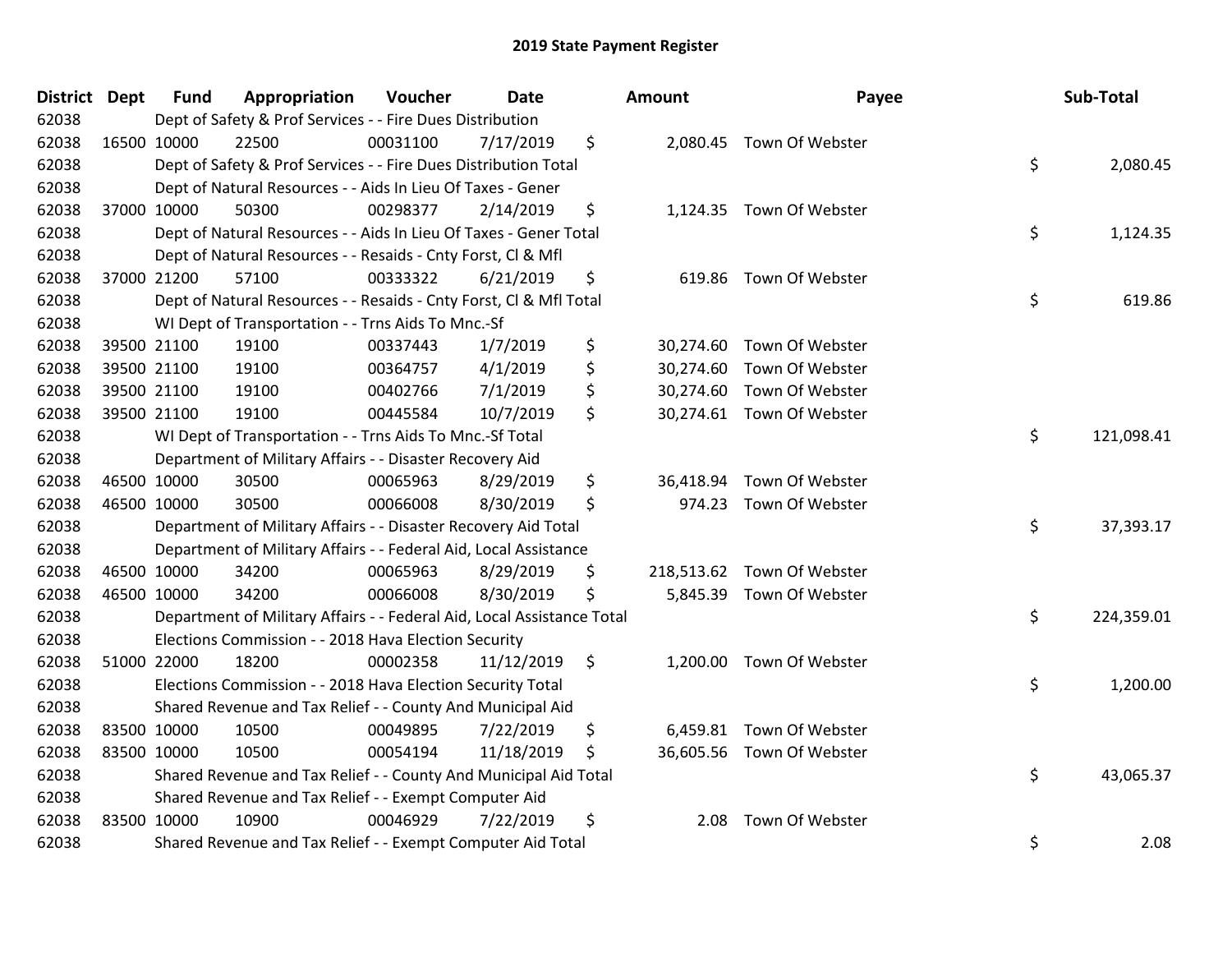| District Dept | Fund        | Appropriation                                                 | Voucher  | Date     | Amount | Payee                  | Sub-Total  |
|---------------|-------------|---------------------------------------------------------------|----------|----------|--------|------------------------|------------|
| 62038         |             | Shared Revenue and Tax Relief - - Personal Property Aid       |          |          |        |                        |            |
| 62038         | 83500 10000 | 11100                                                         | 00041520 | 5/6/2019 |        | 640.36 Town Of Webster |            |
| 62038         |             | Shared Revenue and Tax Relief - - Personal Property Aid Total |          |          |        |                        | 640.36     |
| 62038 Total   |             |                                                               |          |          |        |                        | 431,583.06 |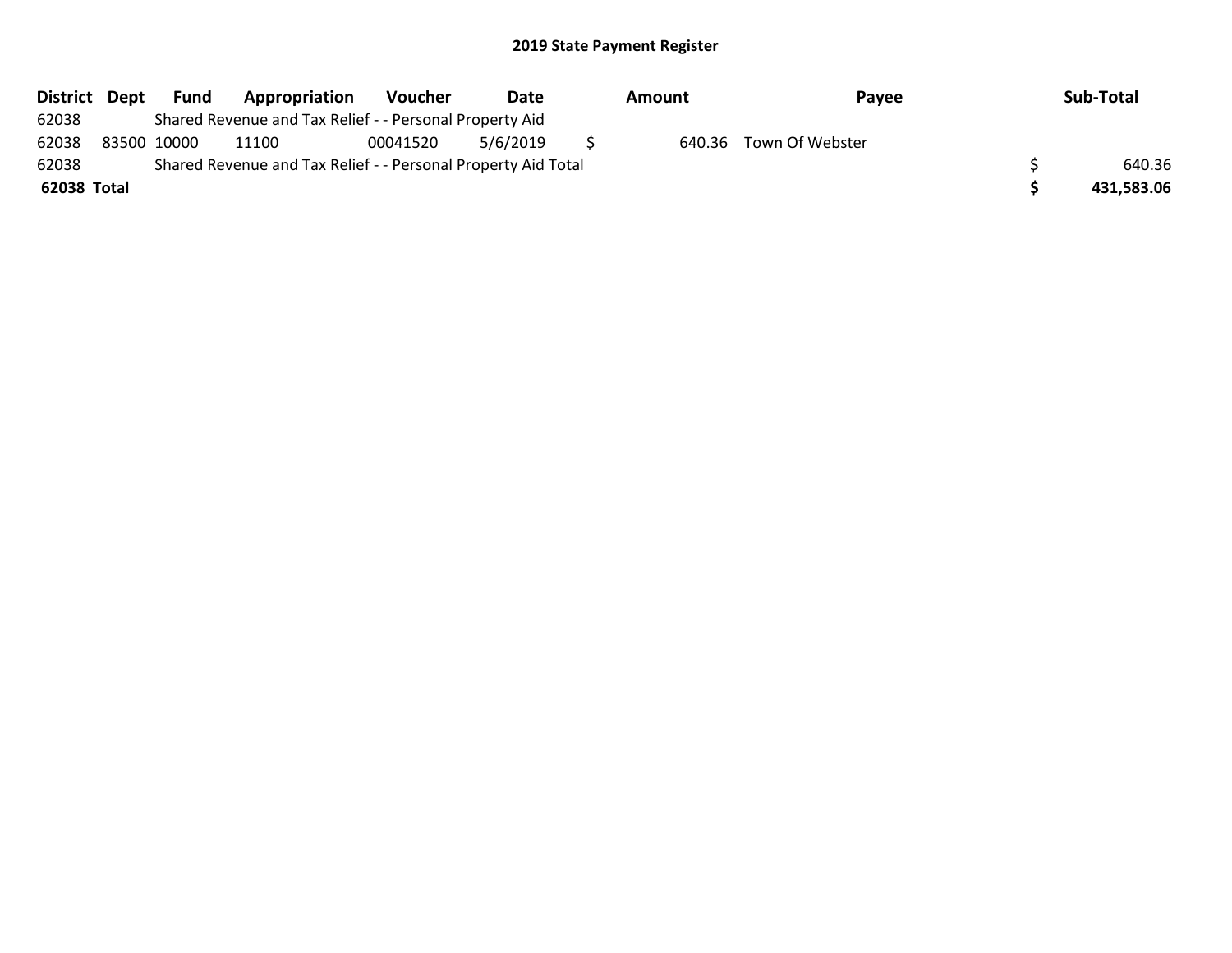| <b>District Dept</b> |             | <b>Fund</b> | Appropriation                                                      | Voucher  | <b>Date</b> | Amount         | Payee                       | Sub-Total       |
|----------------------|-------------|-------------|--------------------------------------------------------------------|----------|-------------|----------------|-----------------------------|-----------------|
| 62040                |             |             | Dept of Safety & Prof Services - - Fire Dues Distribution          |          |             |                |                             |                 |
| 62040                | 16500 10000 |             | 22500                                                              | 00031007 | 7/17/2019   | \$             | 2,358.29 Town Of Wheatland  |                 |
| 62040                |             |             | Dept of Safety & Prof Services - - Fire Dues Distribution Total    |          |             |                |                             | \$<br>2,358.29  |
| 62040                |             |             | Dept of Natural Resources - - Aids In Lieu Of Taxes - Gener        |          |             |                |                             |                 |
| 62040                |             | 37000 10000 | 50300                                                              | 00298379 | 2/14/2019   | \$             | 797.51 Town Of Wheatland    |                 |
| 62040                |             | 37000 10000 | 50300                                                              | 00298380 | 2/14/2019   | \$<br>8,746.06 | Town Of Wheatland           |                 |
| 62040                |             | 37000 10000 | 50300                                                              | 00298381 | 2/14/2019   | \$<br>2,386.64 | Town Of Wheatland           |                 |
| 62040                |             | 37000 10000 | 50300                                                              | 00314632 | 4/19/2019   | \$<br>117.26   | Town Of Wheatland           |                 |
| 62040                | 37000 10000 |             | 50300                                                              | 00314633 | 4/19/2019   | \$             | 42.82 Town Of Wheatland     |                 |
| 62040                |             |             | Dept of Natural Resources - - Aids In Lieu Of Taxes - Gener Total  |          |             |                |                             | \$<br>12,090.29 |
| 62040                |             |             | Dept of Natural Resources - - Resaids - Cnty Forst, CI & Mfl       |          |             |                |                             |                 |
| 62040                |             | 37000 21200 | 57100                                                              | 00333323 | 6/21/2019   | \$             | 809.39 Town Of Wheatland    |                 |
| 62040                |             |             | Dept of Natural Resources - - Resaids - Cnty Forst, Cl & Mfl Total |          |             |                |                             | \$<br>809.39    |
| 62040                |             |             | WI Dept of Transportation - - Trns Aids To Mnc.-Sf                 |          |             |                |                             |                 |
| 62040                |             | 39500 21100 | 19100                                                              | 00337444 | 1/7/2019    | \$             | 24,576.83 Town Of Wheatland |                 |
| 62040                |             | 39500 21100 | 19100                                                              | 00364758 | 4/1/2019    | \$             | 24,576.83 Town Of Wheatland |                 |
| 62040                |             | 39500 21100 | 19100                                                              | 00402767 | 7/1/2019    | \$             | 24,576.83 Town Of Wheatland |                 |
| 62040                |             | 39500 21100 | 19100                                                              | 00445585 | 10/7/2019   | \$             | 24,576.86 Town Of Wheatland |                 |
| 62040                |             |             | WI Dept of Transportation - - Trns Aids To Mnc.-Sf Total           |          |             |                |                             | \$<br>98,307.35 |
| 62040                |             |             | Elections Commission - - 2018 Hava Election Security               |          |             |                |                             |                 |
| 62040                |             | 51000 22000 | 18200                                                              | 00002772 | 11/20/2019  | \$             | 1,200.00 Town Of Wheatland  |                 |
| 62040                |             |             | Elections Commission - - 2018 Hava Election Security Total         |          |             |                |                             | \$<br>1,200.00  |
| 62040                |             |             | Shared Revenue and Tax Relief - - County And Municipal Aid         |          |             |                |                             |                 |
| 62040                | 83500 10000 |             | 10500                                                              | 00049896 | 7/22/2019   | \$             | 2,716.64 Town Of Wheatland  |                 |
| 62040                | 83500 10000 |             | 10500                                                              | 00054195 | 11/18/2019  | \$             | 15,394.32 Town Of Wheatland |                 |
| 62040                |             |             | Shared Revenue and Tax Relief - - County And Municipal Aid Total   |          |             |                |                             | \$<br>18,110.96 |
| 62040                |             |             | Shared Revenue and Tax Relief - - Exempt Computer Aid              |          |             |                |                             |                 |
| 62040                | 83500 10000 |             | 10900                                                              | 00046930 | 7/22/2019   | \$<br>4.16     | Town Of Wheatland           |                 |
| 62040                |             |             | Shared Revenue and Tax Relief - - Exempt Computer Aid Total        |          |             |                |                             | \$<br>4.16      |
| 62040                |             |             | Shared Revenue and Tax Relief - - Utility Aid                      |          |             |                |                             |                 |
| 62040                | 83500 10000 |             | 11000                                                              | 00049896 | 7/22/2019   | \$<br>59.99    | Town Of Wheatland           |                 |
| 62040                | 83500 10000 |             | 11000                                                              | 00054195 | 11/18/2019  | \$<br>351.14   | Town Of Wheatland           |                 |
| 62040                |             |             | Shared Revenue and Tax Relief - - Utility Aid Total                |          |             |                |                             | \$<br>411.13    |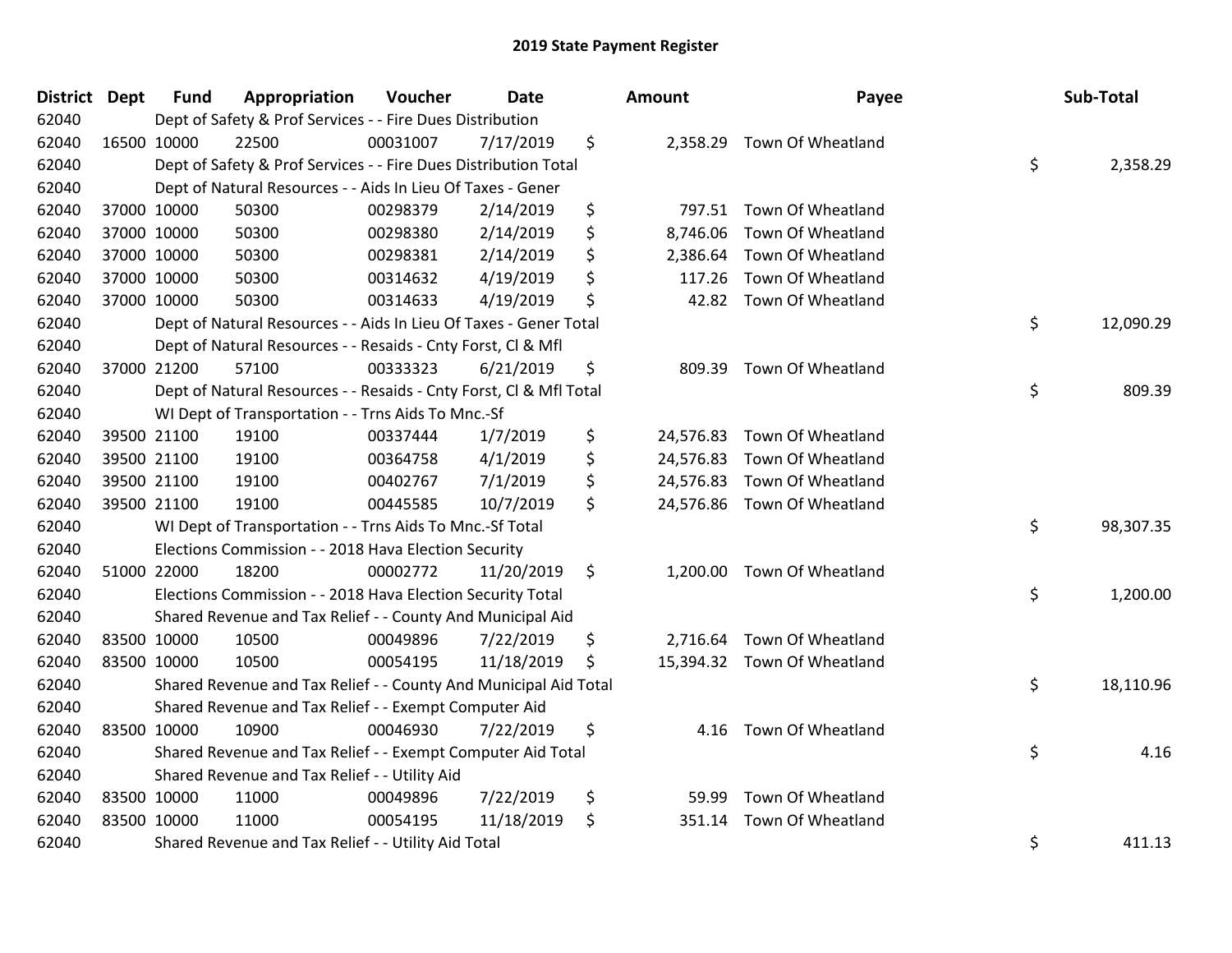| District Dept | Fund        | Appropriation                                                   | Voucher  | Date      | <b>Amount</b> | Payee                      | Sub-Total  |
|---------------|-------------|-----------------------------------------------------------------|----------|-----------|---------------|----------------------------|------------|
| 62040         |             | Shared Revenue and Tax Relief - - Personal Property Aid         |          |           |               |                            |            |
| 62040         | 83500 10000 | 11100                                                           | 00041521 | 5/6/2019  | 179.54        | Town Of Wheatland          |            |
| 62040         |             | Shared Revenue and Tax Relief - - Personal Property Aid Total   |          |           |               |                            | 179.54     |
| 62040         |             | Shared Revenue and Tax Relief - - Lottery & Gaming Credit       |          |           |               |                            |            |
| 62040         | 83500 52100 | 36300                                                           | 00038532 | 3/25/2019 |               | 1,082.28 Town Of Wheatland |            |
| 62040         |             | Shared Revenue and Tax Relief - - Lottery & Gaming Credit Total |          |           |               |                            | 1,082.28   |
| 62040 Total   |             |                                                                 |          |           |               |                            | 134,553.39 |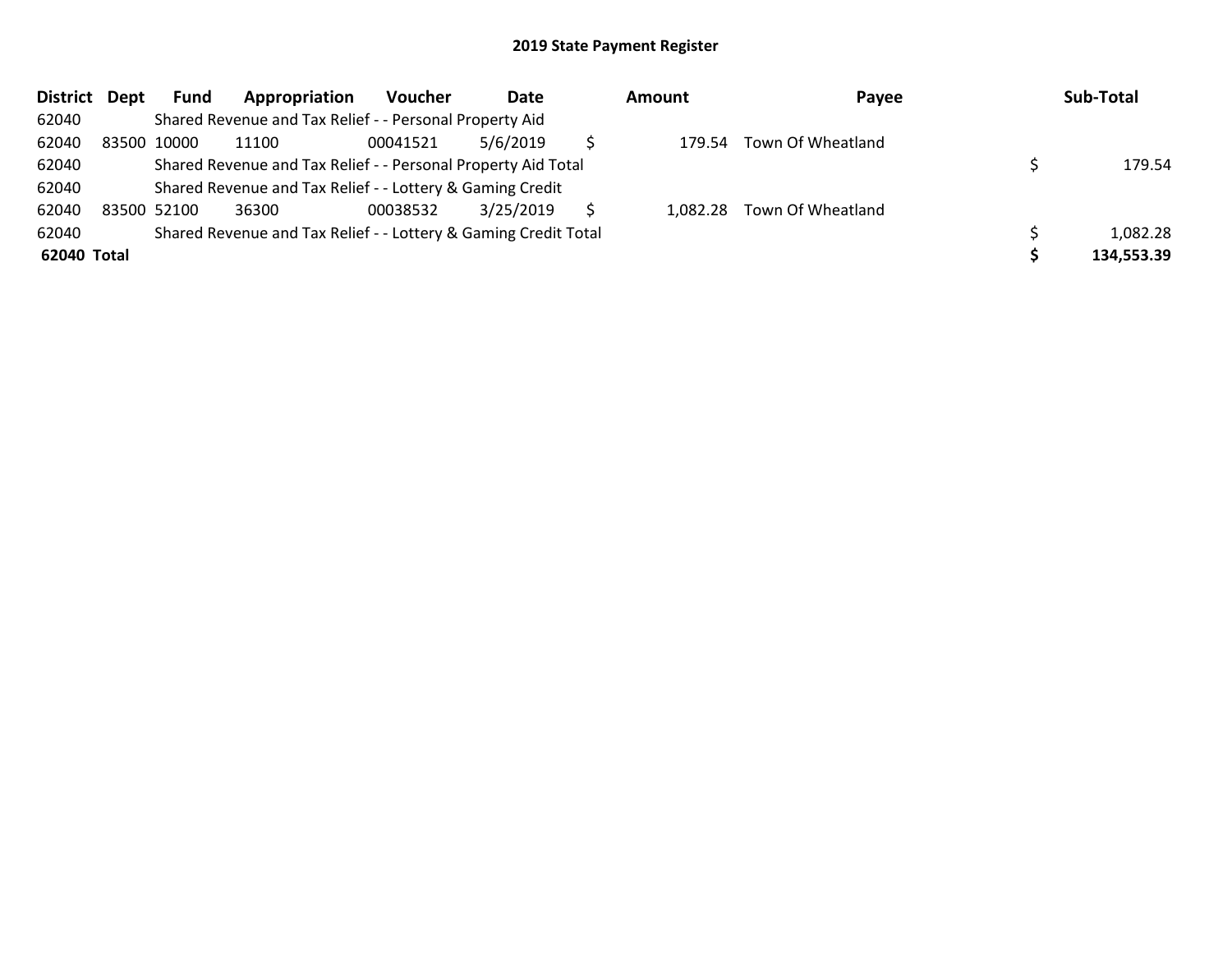| District Dept |             | <b>Fund</b> | Appropriation                                                       | Voucher  | <b>Date</b> | <b>Amount</b>  | Payee                         | Sub-Total        |
|---------------|-------------|-------------|---------------------------------------------------------------------|----------|-------------|----------------|-------------------------------|------------------|
| 62042         |             |             | Dept of Safety & Prof Services - - Fire Dues Distribution           |          |             |                |                               |                  |
| 62042         | 16500 10000 |             | 22500                                                               | 00031415 | 7/18/2019   | \$             | 1,066.92 Town Of Whitestown   |                  |
| 62042         |             |             | Dept of Safety & Prof Services - - Fire Dues Distribution Total     |          |             |                |                               | \$<br>1,066.92   |
| 62042         |             |             | Dept of Natural Resources - - Aids In Lieu Of Taxes - Gener         |          |             |                |                               |                  |
| 62042         |             | 37000 10000 | 50300                                                               | 00298382 | 2/14/2019   | \$             | 2,707.81 Town Of Whitestown   |                  |
| 62042         |             | 37000 10000 | 50300                                                               | 00298383 | 2/14/2019   | \$             | 8,192.63 Town Of Whitestown   |                  |
| 62042         |             | 37000 10000 | 50300                                                               | 00314637 | 4/19/2019   | \$             | 1,686.47 Town Of Whitestown   |                  |
| 62042         |             |             | Dept of Natural Resources - - Aids In Lieu Of Taxes - Gener Total   |          |             |                |                               | \$<br>12,586.91  |
| 62042         |             |             | Dept of Natural Resources - - Resaids - Cnty Forst, Cl & Mfl        |          |             |                |                               |                  |
| 62042         |             | 37000 21200 | 57100                                                               | 00333324 | 6/21/2019   | \$             | 531.02 Town Of Whitestown     |                  |
| 62042         |             |             | Dept of Natural Resources - - Resaids - Cnty Forst, CI & Mfl Total  |          |             |                |                               | \$<br>531.02     |
| 62042         |             |             | Dept of Natural Resources - - Aids In Lieu Of Taxes - Sum S         |          |             |                |                               |                  |
| 62042         |             | 37000 21200 | 57900                                                               | 00314636 | 4/19/2019   | \$             | 736.00 Town Of Whitestown     |                  |
| 62042         |             |             | Dept of Natural Resources - - Aids In Lieu Of Taxes - Sum S Total   |          |             |                |                               | \$<br>736.00     |
| 62042         |             |             | Kickapoo Reserve Mgmt Board - - Kickapoo Valley Reserve, Aids       |          |             |                |                               |                  |
| 62042         |             | 38500 21200 | 16200                                                               | 00002425 | 1/17/2019   | \$             | 111,606.84 Town Of Whitestown |                  |
| 62042         |             |             | Kickapoo Reserve Mgmt Board - - Kickapoo Valley Reserve, Aids Total |          |             |                |                               | \$<br>111,606.84 |
| 62042         |             |             | WI Dept of Transportation - - Trns Aids To Mnc.-Sf                  |          |             |                |                               |                  |
| 62042         | 39500 21100 |             | 19100                                                               | 00337445 | 1/7/2019    | \$             | 29,784.85 Town Of Whitestown  |                  |
| 62042         | 39500 21100 |             | 19100                                                               | 00364759 | 4/1/2019    | \$             | 29,784.85 Town Of Whitestown  |                  |
| 62042         |             | 39500 21100 | 19100                                                               | 00402768 | 7/1/2019    | \$             | 29,784.85 Town Of Whitestown  |                  |
| 62042         |             | 39500 21100 | 19100                                                               | 00445586 | 10/7/2019   | \$             | 29,784.88 Town Of Whitestown  |                  |
| 62042         |             |             | WI Dept of Transportation - - Trns Aids To Mnc.-Sf Total            |          |             |                |                               | \$<br>119,139.43 |
| 62042         |             |             | WI Dept of Transportation - - Loc Rd Imp Prg St Fd                  |          |             |                |                               |                  |
| 62042         |             | 39500 21100 | 27800                                                               | 00472790 | 12/18/2019  | \$             | 25,588.28 Town Of Whitestown  |                  |
| 62042         |             |             | WI Dept of Transportation - - Loc Rd Imp Prg St Fd Total            |          |             |                |                               | \$<br>25,588.28  |
| 62042         |             |             | Department of Military Affairs - - Disaster Recovery Aid            |          |             |                |                               |                  |
| 62042         |             | 46500 10000 | 30500                                                               | 00069207 | 11/8/2019   | \$<br>1,127.08 | Town Of Whitestown            |                  |
| 62042         |             |             | Department of Military Affairs - - Disaster Recovery Aid Total      |          |             |                |                               | \$<br>1,127.08   |
| 62042         |             |             | Department of Military Affairs - - Federal Aid, Local Assistance    |          |             |                |                               |                  |
| 62042         | 46500 10000 |             | 34200                                                               | 00069207 | 11/8/2019   | \$             | 6,762.46 Town Of Whitestown   |                  |
| 62042         |             | 46500 10000 | 34200                                                               | 00069695 | 11/20/2019  | \$             | 43,937.80 Town Of Whitestown  |                  |
| 62042         |             | 46500 10000 | 34200                                                               | 00069767 | 11/21/2019  | \$             | 13,953.77 Town Of Whitestown  |                  |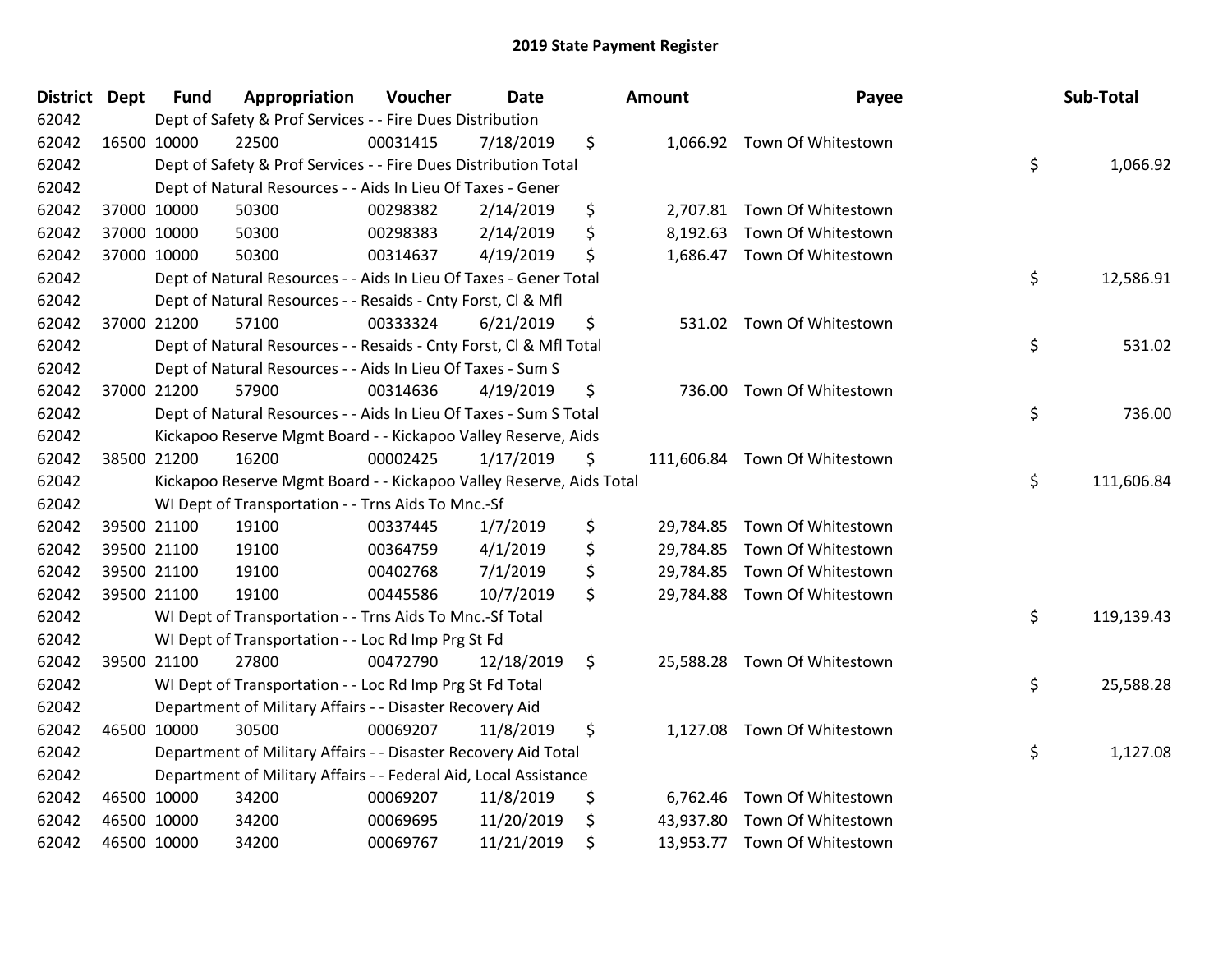| <b>District</b> | Dept | Fund        | Appropriation                                                          | Voucher  | Date       | <b>Amount</b>   | Payee              | Sub-Total       |
|-----------------|------|-------------|------------------------------------------------------------------------|----------|------------|-----------------|--------------------|-----------------|
| 62042           |      |             | Department of Military Affairs - - Federal Aid, Local Assistance Total |          |            |                 |                    | \$<br>64,654.03 |
| 62042           |      |             | Elections Commission - - 2018 Hava Election Security                   |          |            |                 |                    |                 |
| 62042           |      | 51000 22000 | 18200                                                                  | 00002967 | 12/4/2019  | \$<br>800.00    | Town Of Whitestown |                 |
| 62042           |      |             | Elections Commission - - 2018 Hava Election Security Total             |          |            |                 |                    | \$<br>800.00    |
| 62042           |      |             | Shared Revenue and Tax Relief - - County And Municipal Aid             |          |            |                 |                    |                 |
| 62042           |      | 83500 10000 | 10500                                                                  | 00049897 | 7/22/2019  | \$<br>8,543.71  | Town Of Whitestown |                 |
| 62042           |      | 83500 10000 | 10500                                                                  | 00054196 | 11/18/2019 | \$<br>48,414.69 | Town Of Whitestown |                 |
| 62042           |      |             | Shared Revenue and Tax Relief - - County And Municipal Aid Total       |          |            |                 |                    | \$<br>56,958.40 |
| 62042           |      |             | Shared Revenue and Tax Relief - - Exempt Computer Aid                  |          |            |                 |                    |                 |
| 62042           |      | 83500 10000 | 10900                                                                  | 00046931 | 7/22/2019  | \$<br>3.11      | Town Of Whitestown |                 |
| 62042           |      |             | Shared Revenue and Tax Relief - - Exempt Computer Aid Total            |          |            |                 |                    | \$<br>3.11      |
| 62042           |      |             | Shared Revenue and Tax Relief - - Personal Property Aid                |          |            |                 |                    |                 |
| 62042           |      | 83500 10000 | 11100                                                                  | 00041522 | 5/6/2019   | \$<br>774.25    | Town Of Whitestown |                 |
| 62042           |      |             | Shared Revenue and Tax Relief - - Personal Property Aid Total          |          |            |                 |                    | \$<br>774.25    |
| 62042           |      |             | Shared Revenue and Tax Relief - - Payments For Municipal Svcs          |          |            |                 |                    |                 |
| 62042           |      | 83500 10000 | 50100                                                                  | 00037940 | 1/31/2019  | \$<br>423.59    | Town Of Whitestown |                 |
| 62042           |      |             | Shared Revenue and Tax Relief - - Payments For Municipal Svcs Total    |          |            |                 |                    | \$<br>423.59    |
| 62042 Total     |      |             |                                                                        |          |            |                 |                    | 395,995.86      |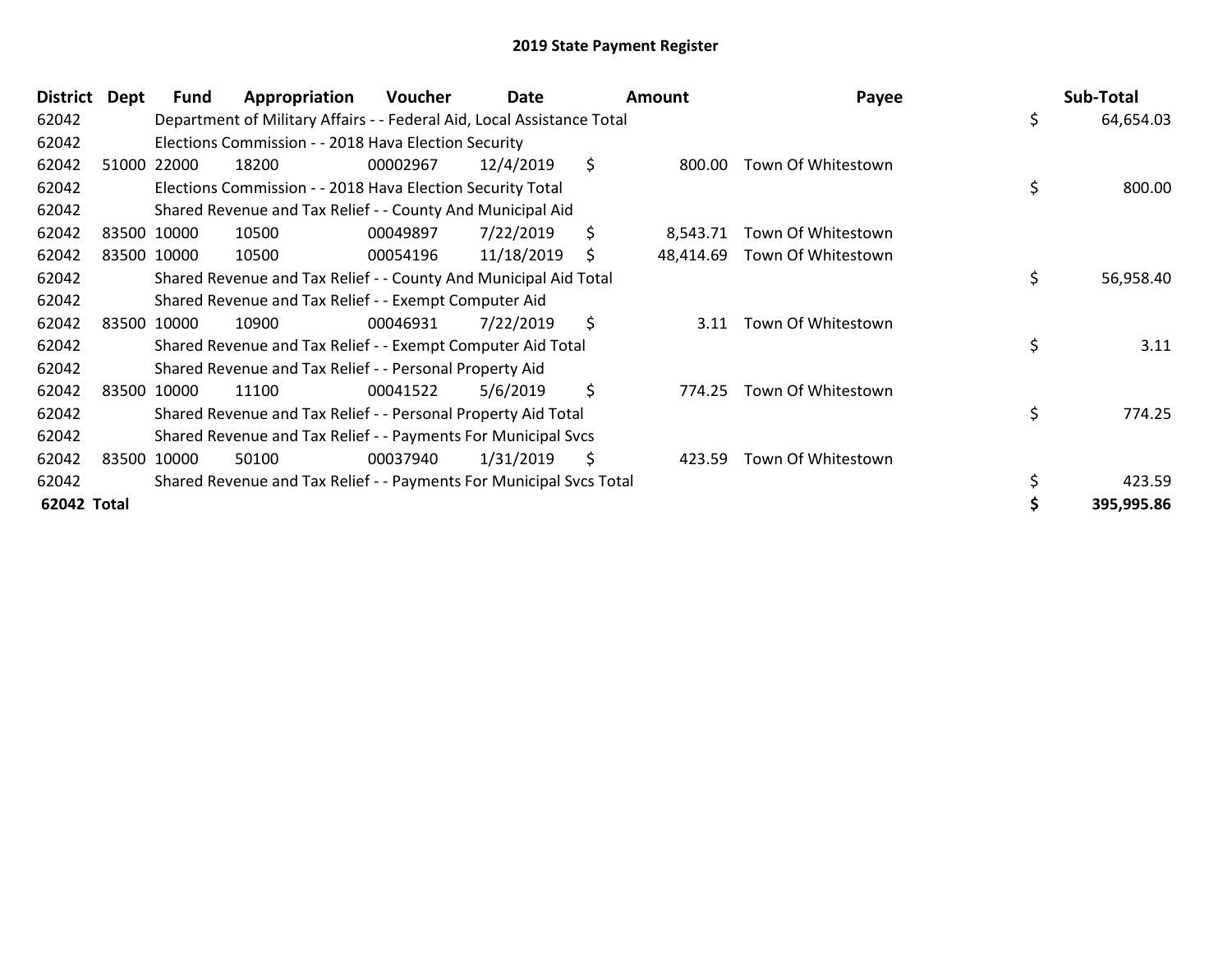| <b>District Dept</b> | <b>Fund</b> | Appropriation                                                          | Voucher  | <b>Date</b> | Amount          | Payee                       | Sub-Total       |
|----------------------|-------------|------------------------------------------------------------------------|----------|-------------|-----------------|-----------------------------|-----------------|
| 62111                |             | Dept of Safety & Prof Services - - Fire Dues Distribution              |          |             |                 |                             |                 |
| 62111                | 16500 10000 | 22500                                                                  | 00031519 | 7/18/2019   | \$              | 725.92 Village Of Chaseburg |                 |
| 62111                |             | Dept of Safety & Prof Services - - Fire Dues Distribution Total        |          |             |                 |                             | \$<br>725.92    |
| 62111                |             | Dept of Natural Resources - - Aids In Lieu Of Taxes - Gener            |          |             |                 |                             |                 |
| 62111                | 37000 10000 | 50300                                                                  | 00298270 | 2/14/2019   | \$<br>276.72    | Village Of Chaseburg        |                 |
| 62111                |             | Dept of Natural Resources - - Aids In Lieu Of Taxes - Gener Total      |          |             |                 |                             | \$<br>276.72    |
| 62111                |             | WI Dept of Transportation - - Trns Aids To Mnc.-Sf                     |          |             |                 |                             |                 |
| 62111                | 39500 21100 | 19100                                                                  | 00337446 | 1/7/2019    | \$<br>2,313.34  | Village Of Chaseburg        |                 |
| 62111                | 39500 21100 | 19100                                                                  | 00364760 | 4/1/2019    | \$<br>2,313.34  | Village Of Chaseburg        |                 |
| 62111                | 39500 21100 | 19100                                                                  | 00402769 | 7/1/2019    | \$<br>2,313.34  | Village Of Chaseburg        |                 |
| 62111                | 39500 21100 | 19100                                                                  | 00445587 | 10/7/2019   | \$<br>2,313.34  | Village Of Chaseburg        |                 |
| 62111                |             | WI Dept of Transportation - - Trns Aids To Mnc.-Sf Total               |          |             |                 |                             | \$<br>9,253.36  |
| 62111                |             | Department of Military Affairs - - Disaster Recovery Aid               |          |             |                 |                             |                 |
| 62111                | 46500 10000 | 30500                                                                  | 00065308 | 8/19/2019   | \$<br>658.92    | Village Of Chaseburg        |                 |
| 62111                | 46500 10000 | 30500                                                                  | 00065969 | 8/29/2019   | \$<br>1,606.73  | Village Of Chaseburg        |                 |
| 62111                | 46500 10000 | 30500                                                                  | 00065996 | 8/29/2019   | \$<br>1,514.48  | Village Of Chaseburg        |                 |
| 62111                |             | Department of Military Affairs - - Disaster Recovery Aid Total         |          |             |                 |                             | \$<br>3,780.13  |
| 62111                |             | Department of Military Affairs - - Federal Aid, Local Assistance       |          |             |                 |                             |                 |
| 62111                | 46500 10000 | 34200                                                                  | 00063044 | 6/25/2019   | \$<br>9,086.87  | Village Of Chaseburg        |                 |
| 62111                | 46500 10000 | 34200                                                                  | 00064615 | 7/30/2019   | \$<br>3,953.51  | Village Of Chaseburg        |                 |
| 62111                | 46500 10000 | 34200                                                                  | 00066929 | 9/19/2019   | \$<br>10,178.08 | Village Of Chaseburg        |                 |
| 62111                | 46500 10000 | 34200                                                                  | 00067098 | 9/23/2019   | \$<br>4,482.98  | Village Of Chaseburg        |                 |
| 62111                |             | Department of Military Affairs - - Federal Aid, Local Assistance Total |          |             |                 |                             | \$<br>27,701.44 |
| 62111                |             | Shared Revenue and Tax Relief - - County And Municipal Aid             |          |             |                 |                             |                 |
| 62111                | 83500 10000 | 10500                                                                  | 00049898 | 7/22/2019   | \$<br>14,577.24 | Village Of Chaseburg        |                 |
| 62111                | 83500 10000 | 10500                                                                  | 00054197 | 11/18/2019  | \$<br>82,604.39 | Village Of Chaseburg        |                 |
| 62111                |             | Shared Revenue and Tax Relief - - County And Municipal Aid Total       |          |             |                 |                             | \$<br>97,181.63 |
| 62111                |             | Shared Revenue and Tax Relief - - Exempt Computer Aid                  |          |             |                 |                             |                 |
| 62111                | 83500 10000 | 10900                                                                  | 00046932 | 7/22/2019   | \$<br>27.02     | Village Of Chaseburg        |                 |
| 62111                |             | Shared Revenue and Tax Relief - - Exempt Computer Aid Total            |          |             |                 |                             | \$<br>27.02     |
| 62111                |             | Shared Revenue and Tax Relief - - Personal Property Aid                |          |             |                 |                             |                 |
| 62111                | 83500 10000 | 11100                                                                  | 00041523 | 5/6/2019    | \$<br>156.42    | Village Of Chaseburg        |                 |
| 62111                |             | Shared Revenue and Tax Relief - - Personal Property Aid Total          |          |             |                 |                             | \$<br>156.42    |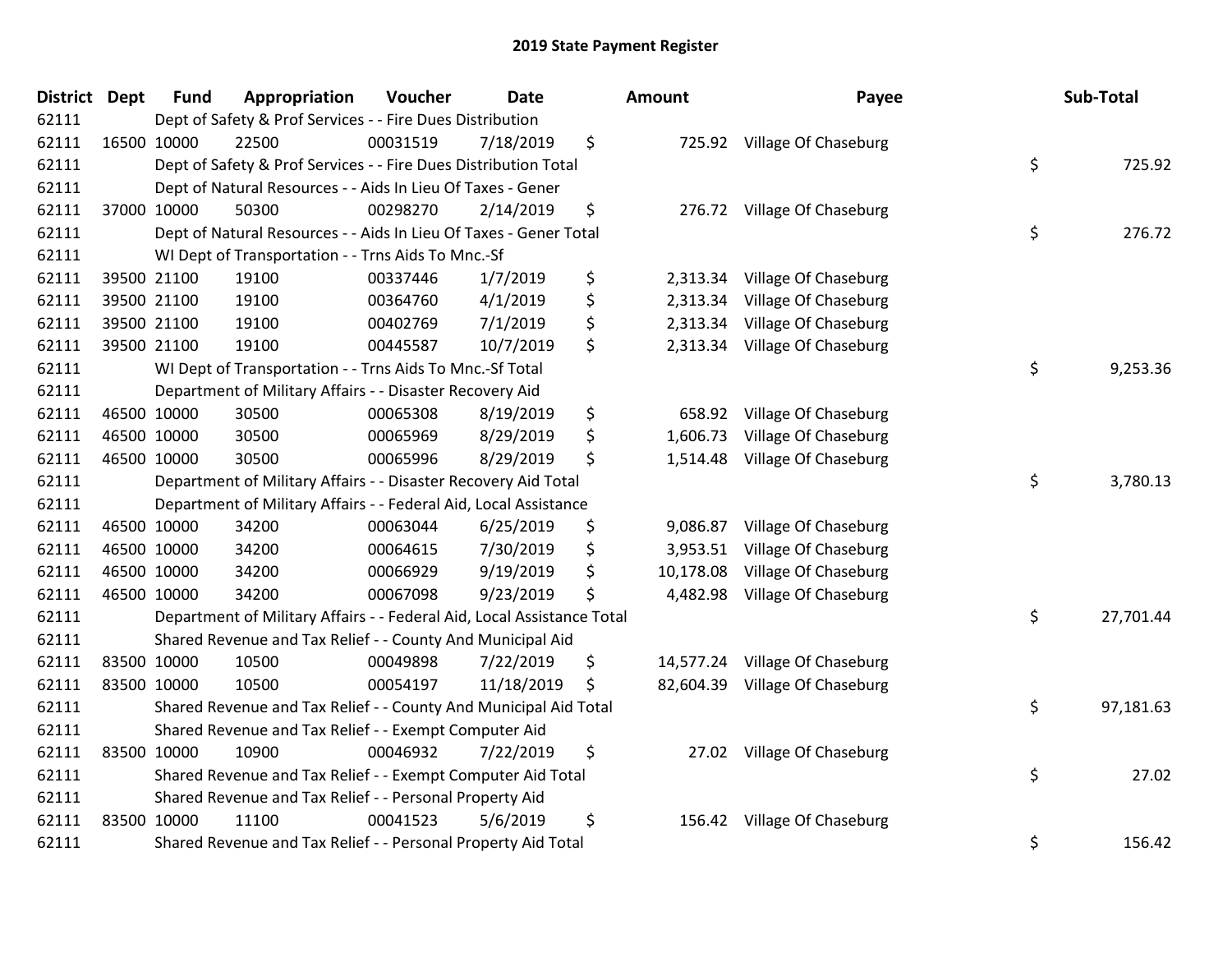| District Dept Fund | <b>Appropriation</b> | Voucher | Date | Amount | Payee | Sub-Total  |
|--------------------|----------------------|---------|------|--------|-------|------------|
| 62111 Total        |                      |         |      |        |       | 139,102.64 |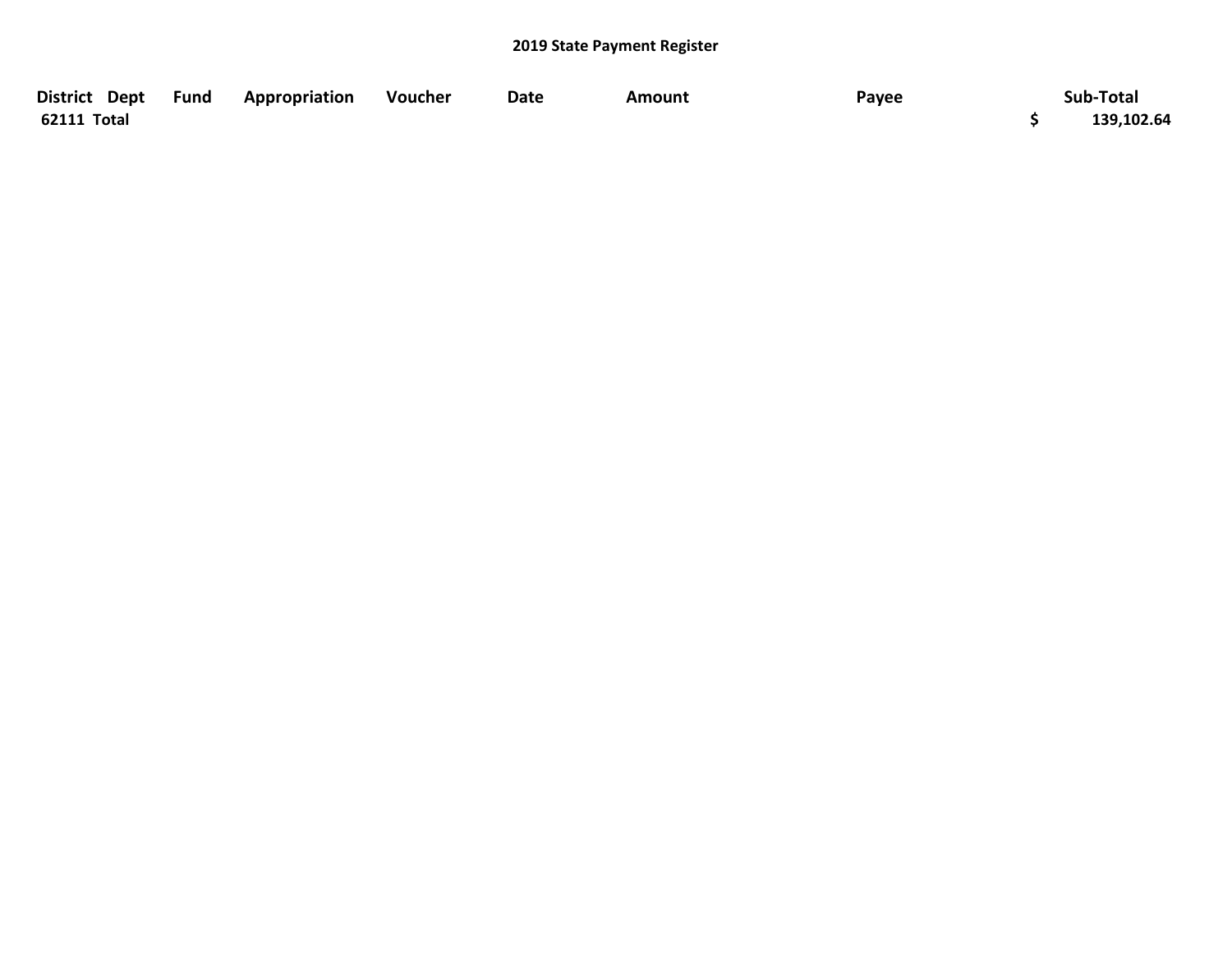| District Dept | <b>Fund</b> | Appropriation                                                          | Voucher  | <b>Date</b> | Amount           | Payee                            | Sub-Total        |
|---------------|-------------|------------------------------------------------------------------------|----------|-------------|------------------|----------------------------------|------------------|
| 62112         |             | Dept of Safety & Prof Services - - Fire Dues Distribution              |          |             |                  |                                  |                  |
| 62112         | 16500 10000 | 22500                                                                  | 00031012 | 7/17/2019   | \$               | 2,341.62 Village Of Coon Valley  |                  |
| 62112         |             | Dept of Safety & Prof Services - - Fire Dues Distribution Total        |          |             |                  |                                  | \$<br>2,341.62   |
| 62112         |             | Dept of Natural Resources - - Resaids - Cnty Forst, CI & Mfl           |          |             |                  |                                  |                  |
| 62112         | 37000 21200 | 57100                                                                  | 00333325 | 6/21/2019   | \$<br>2.00       | Village Of Coon Valley           |                  |
| 62112         |             | Dept of Natural Resources - - Resaids - Cnty Forst, Cl & Mfl Total     |          |             |                  |                                  | \$<br>2.00       |
| 62112         |             | WI Dept of Transportation - - Trns Aids To Mnc.-Sf                     |          |             |                  |                                  |                  |
| 62112         | 39500 21100 | 19100                                                                  | 00337447 | 1/7/2019    | \$<br>8,818.89   | Village Of Coon Valley           |                  |
| 62112         | 39500 21100 | 19100                                                                  | 00364761 | 4/1/2019    | \$<br>8,818.89   | Village Of Coon Valley           |                  |
| 62112         | 39500 21100 | 19100                                                                  | 00402770 | 7/1/2019    | \$<br>8,818.89   | Village Of Coon Valley           |                  |
| 62112         | 39500 21100 | 19100                                                                  | 00445588 | 10/7/2019   | \$<br>8,818.91   | Village Of Coon Valley           |                  |
| 62112         |             | WI Dept of Transportation - - Trns Aids To Mnc.-Sf Total               |          |             |                  |                                  | \$<br>35,275.58  |
| 62112         |             | Department of Justice - - Law Enforcement Train, Local                 |          |             |                  |                                  |                  |
| 62112         | 45500 10000 | 23100                                                                  | 00072508 | 10/9/2019   | \$<br>160.00     | Village Of Coon Valley           |                  |
| 62112         |             | Department of Justice - - Law Enforcement Train, Local Total           |          |             |                  |                                  | \$<br>160.00     |
| 62112         |             | Department of Military Affairs - - Disaster Recovery Aid               |          |             |                  |                                  |                  |
| 62112         | 46500 10000 | 30500                                                                  | 00056008 | 2/5/2019    | \$<br>1,786.36   | Village Of Coon Valley           |                  |
| 62112         | 46500 10000 | 30500                                                                  | 00063043 | 6/25/2019   | \$<br>2,245.09   | Village Of Coon Valley           |                  |
| 62112         | 46500 10000 | 30500                                                                  | 00070351 | 12/9/2019   | \$<br>0.08       | Village Of Coon Valley           |                  |
| 62112         |             | Department of Military Affairs - - Disaster Recovery Aid Total         |          |             |                  |                                  | \$<br>4,031.53   |
| 62112         |             | Department of Military Affairs - - Federal Aid, Local Assistance       |          |             |                  |                                  |                  |
| 62112         | 46500 10000 | 34200                                                                  | 00056008 | 2/5/2019    | \$<br>10,718.11  | Village Of Coon Valley           |                  |
| 62112         | 46500 10000 | 34200                                                                  | 00063043 | 6/25/2019   | \$<br>13,470.50  | Village Of Coon Valley           |                  |
| 62112         | 46500 10000 | 34200                                                                  | 00070351 | 12/9/2019   | \$<br>35,466.21  | Village Of Coon Valley           |                  |
| 62112         | 46500 10000 | 34200                                                                  | 00070386 | 12/9/2019   | \$<br>8,435.47   | Village Of Coon Valley           |                  |
| 62112         |             | Department of Military Affairs - - Federal Aid, Local Assistance Total |          |             |                  |                                  | \$<br>68,090.29  |
| 62112         |             | Shared Revenue and Tax Relief - - Expenditure Restraint Program        |          |             |                  |                                  |                  |
| 62112         | 83500 10000 | 10100                                                                  | 00049899 | 7/22/2019   | \$<br>1,465.40   | Village Of Coon Valley           |                  |
| 62112         |             | Shared Revenue and Tax Relief - - Expenditure Restraint Program Total  |          |             |                  |                                  | \$<br>1,465.40   |
| 62112         |             | Shared Revenue and Tax Relief - - County And Municipal Aid             |          |             |                  |                                  |                  |
| 62112         | 83500 10000 | 10500                                                                  | 00049899 | 7/22/2019   | \$               | 35,090.31 Village Of Coon Valley |                  |
| 62112         | 83500 10000 | 10500                                                                  | 00054198 | 11/18/2019  | \$<br>198,845.09 | Village Of Coon Valley           |                  |
| 62112         |             | Shared Revenue and Tax Relief - - County And Municipal Aid Total       |          |             |                  |                                  | \$<br>233,935.40 |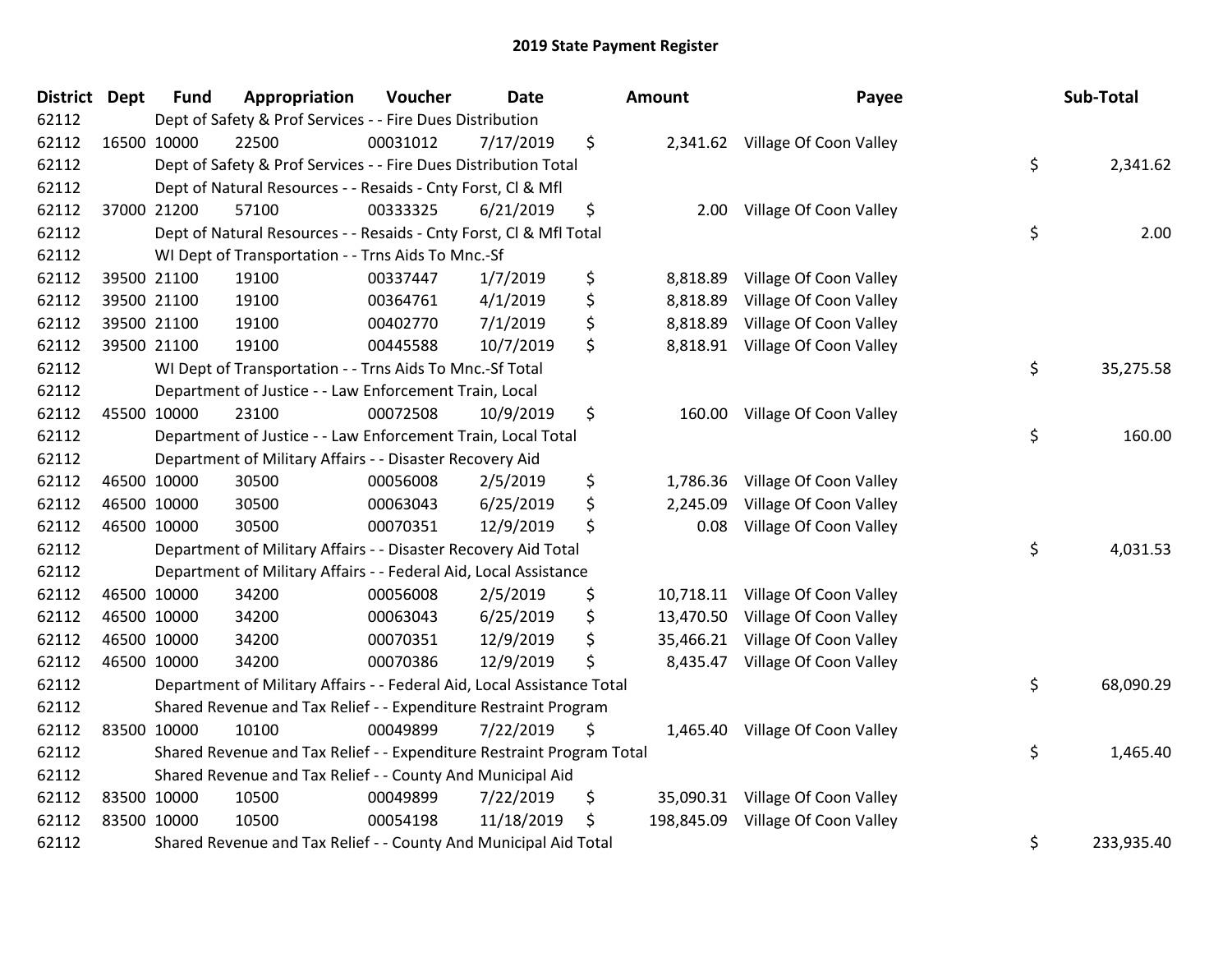| <b>District</b>    | <b>Dept</b> | <b>Fund</b> | Appropriation                                                   | <b>Voucher</b> | Date       |    | <b>Amount</b> | Payee                  | Sub-Total      |
|--------------------|-------------|-------------|-----------------------------------------------------------------|----------------|------------|----|---------------|------------------------|----------------|
| 62112              |             |             | Shared Revenue and Tax Relief - - Exempt Computer Aid           |                |            |    |               |                        |                |
| 62112              |             | 83500 10000 | 10900                                                           | 00046933       | 7/22/2019  | \$ | 1,109.60      | Village Of Coon Valley |                |
| 62112              |             |             | Shared Revenue and Tax Relief - - Exempt Computer Aid Total     |                |            |    |               |                        | \$<br>1,109.60 |
| 62112              |             |             | Shared Revenue and Tax Relief - - Utility Aid                   |                |            |    |               |                        |                |
| 62112              |             | 83500 10000 | 11000                                                           | 00049899       | 7/22/2019  | \$ | 1.12          | Village Of Coon Valley |                |
| 62112              |             | 83500 10000 | 11000                                                           | 00054198       | 11/18/2019 | S  | 5.32          | Village Of Coon Valley |                |
| 62112              |             |             | Shared Revenue and Tax Relief - - Utility Aid Total             |                |            |    |               |                        | 6.44           |
| 62112              |             |             | Shared Revenue and Tax Relief - - Personal Property Aid         |                |            |    |               |                        |                |
| 62112              |             | 83500 10000 | 11100                                                           | 00041524       | 5/6/2019   | \$ | 1,464.45      | Village Of Coon Valley |                |
| 62112              |             |             | Shared Revenue and Tax Relief - - Personal Property Aid Total   |                |            |    |               |                        | \$<br>1,464.45 |
| 62112              |             |             | Shared Revenue and Tax Relief - - Lottery & Gaming Credit       |                |            |    |               |                        |                |
| 62112              |             | 83500 52100 | 36300                                                           | 00038533       | 3/25/2019  | \$ | 3,232.32      | Village Of Coon Valley |                |
| 62112              |             |             | Shared Revenue and Tax Relief - - Lottery & Gaming Credit Total |                |            |    |               |                        | 3,232.32       |
| <b>62112 Total</b> |             |             |                                                                 |                |            |    |               |                        | 351,114.63     |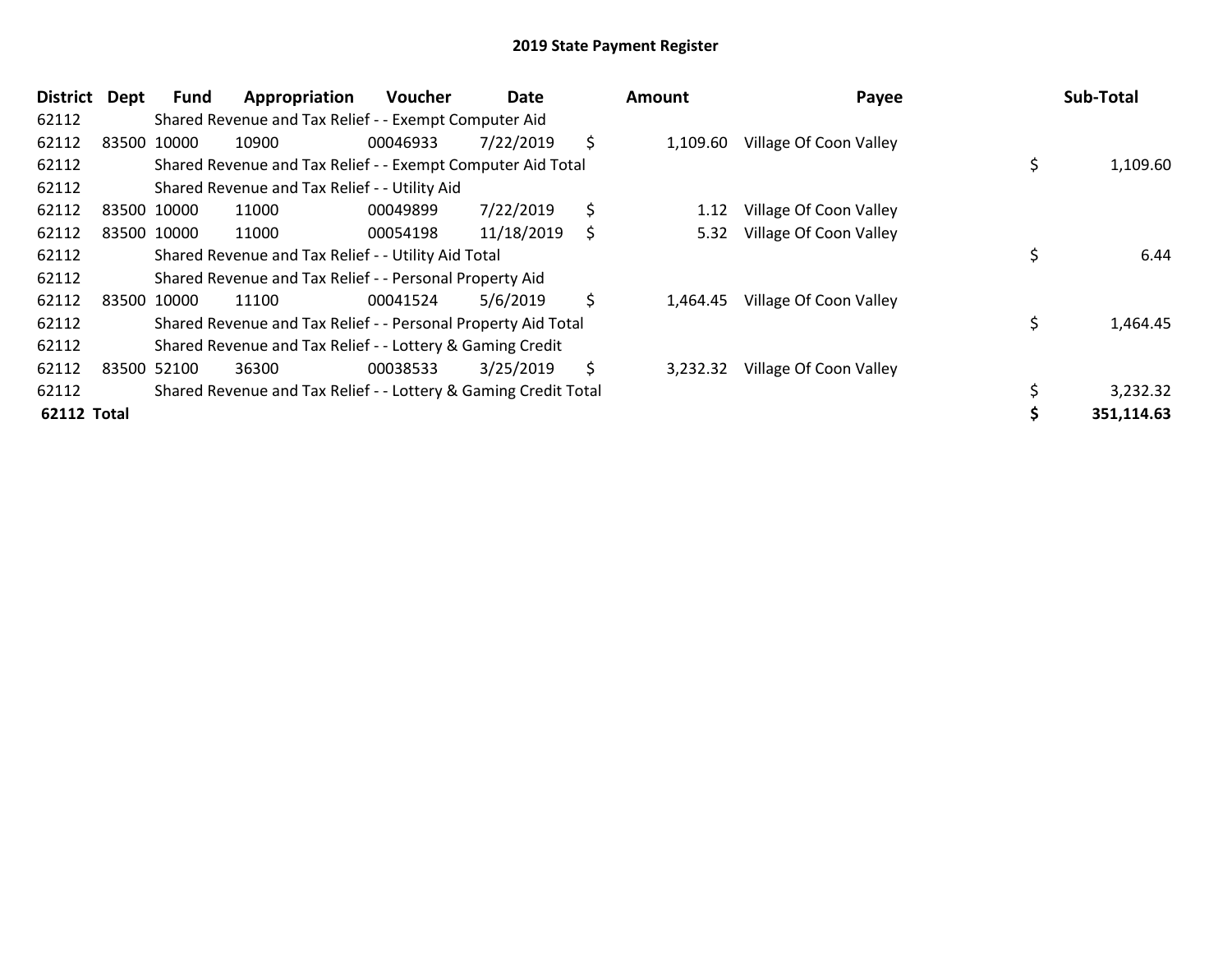| <b>District</b>    | <b>Dept</b> | <b>Fund</b> | Appropriation                                                    | Voucher  | <b>Date</b> | Amount          | Payee                        | Sub-Total        |
|--------------------|-------------|-------------|------------------------------------------------------------------|----------|-------------|-----------------|------------------------------|------------------|
| 62116              |             |             | Dept of Safety & Prof Services - - Fire Dues Distribution        |          |             |                 |                              |                  |
| 62116              |             | 16500 10000 | 22500                                                            | 00031760 | 7/18/2019   | \$              | 837.55 VILLAGE OF DE SOTO    |                  |
| 62116              |             |             | Dept of Safety & Prof Services - - Fire Dues Distribution Total  |          |             |                 |                              | \$<br>837.55     |
| 62116              |             |             | WI Dept of Transportation - - Trns Aids To Mnc.-Sf               |          |             |                 |                              |                  |
| 62116              |             | 39500 21100 | 19100                                                            | 00337448 | 1/7/2019    | \$<br>4,698.92  | <b>VILLAGE OF DE SOTO</b>    |                  |
| 62116              |             | 39500 21100 | 19100                                                            | 00364762 | 4/1/2019    | \$              | 4,698.92 VILLAGE OF DE SOTO  |                  |
| 62116              |             | 39500 21100 | 19100                                                            | 00402771 | 7/1/2019    | \$              | 4,698.92 VILLAGE OF DE SOTO  |                  |
| 62116              |             | 39500 21100 | 19100                                                            | 00445589 | 10/7/2019   | \$              | 4,698.95 VILLAGE OF DE SOTO  |                  |
| 62116              |             |             | WI Dept of Transportation - - Trns Aids To Mnc.-Sf Total         |          |             |                 |                              | \$<br>18,795.71  |
| 62116              |             |             | Elections Commission - - 2018 Hava Election Security             |          |             |                 |                              |                  |
| 62116              |             | 51000 22000 | 18200                                                            | 00002943 | 11/25/2019  | \$<br>700.00    | <b>VILLAGE OF DE SOTO</b>    |                  |
| 62116              |             |             | Elections Commission - - 2018 Hava Election Security Total       |          |             |                 |                              | \$<br>700.00     |
| 62116              |             |             | Shared Revenue and Tax Relief - - County And Municipal Aid       |          |             |                 |                              |                  |
| 62116              |             | 83500 10000 | 10500                                                            | 00049900 | 7/22/2019   | \$<br>15,500.04 | <b>VILLAGE OF DE SOTO</b>    |                  |
| 62116              |             | 83500 10000 | 10500                                                            | 00054199 | 11/18/2019  | \$              | 87,833.55 VILLAGE OF DE SOTO |                  |
| 62116              |             |             | Shared Revenue and Tax Relief - - County And Municipal Aid Total |          |             |                 |                              | \$<br>103,333.59 |
| 62116              |             |             | Shared Revenue and Tax Relief - - Exempt Computer Aid            |          |             |                 |                              |                  |
| 62116              |             | 83500 10000 | 10900                                                            | 00046934 | 7/22/2019   | \$<br>106.00    | <b>VILLAGE OF DE SOTO</b>    |                  |
| 62116              |             |             | Shared Revenue and Tax Relief - - Exempt Computer Aid Total      |          |             |                 |                              | \$<br>106.00     |
| 62116              |             |             | Shared Revenue and Tax Relief - - Personal Property Aid          |          |             |                 |                              |                  |
| 62116              |             | 83500 10000 | 11100                                                            | 00041525 | 5/6/2019    | \$<br>104.38    | <b>VILLAGE OF DE SOTO</b>    |                  |
| 62116              |             | 83500 10000 | 11100                                                            | 00042788 | 5/6/2019    | \$<br>12.88     | VILLAGE OF DE SOTO           |                  |
| 62116              |             |             | Shared Revenue and Tax Relief - - Personal Property Aid Total    |          |             |                 |                              | \$<br>117.26     |
| 62116              |             |             | Shared Revenue and Tax Relief - - Lottery & Gaming Credit        |          |             |                 |                              |                  |
| 62116              |             | 83500 52100 | 36300                                                            | 00038534 | 3/21/2019   | \$<br>1,209.88  | <b>VILLAGE OF DE SOTO</b>    |                  |
| 62116              |             |             | Shared Revenue and Tax Relief - - Lottery & Gaming Credit Total  |          |             |                 |                              | \$<br>1,209.88   |
| <b>62116 Total</b> |             |             |                                                                  |          |             |                 |                              | \$<br>125,099.99 |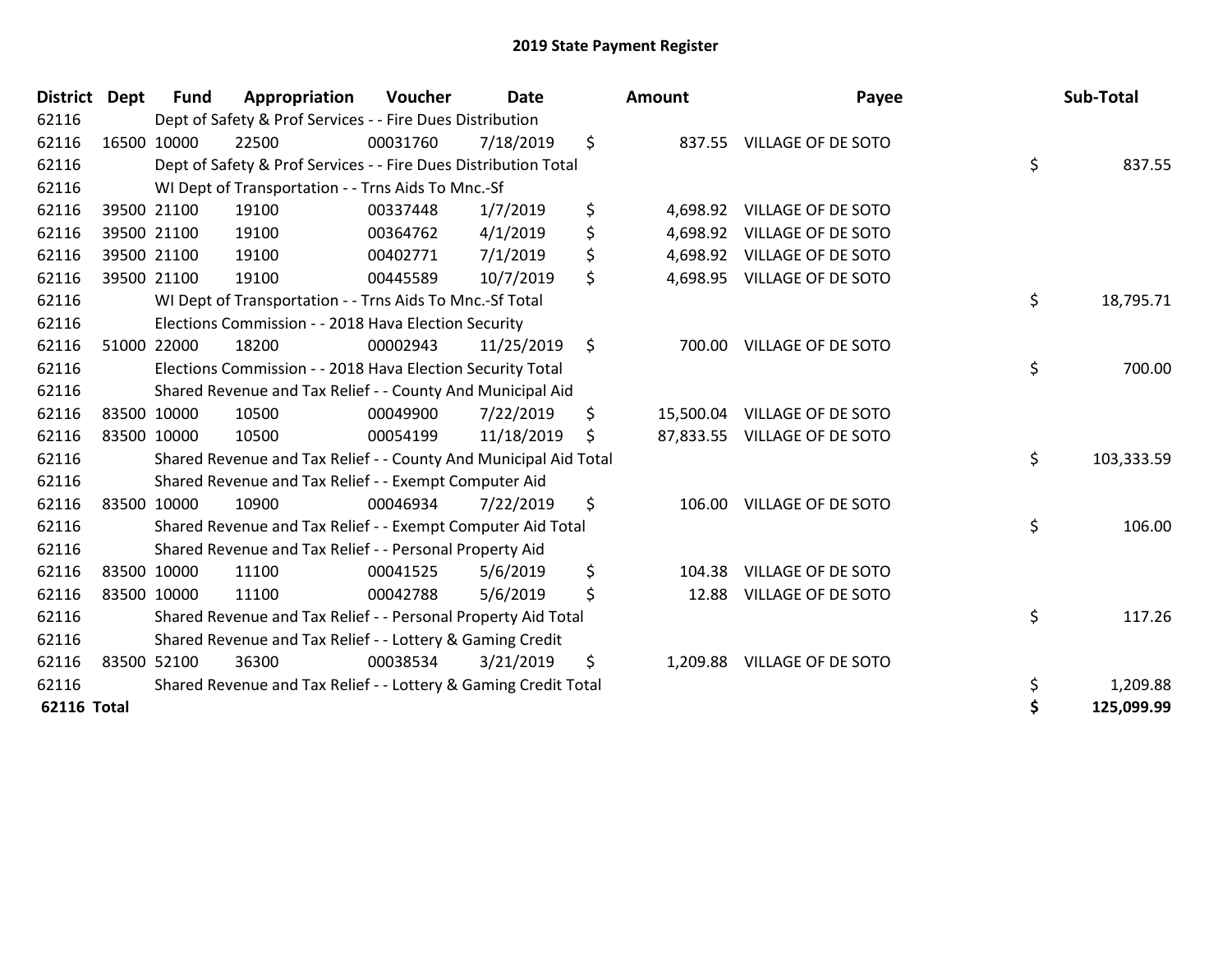| <b>District</b> | Dept | <b>Fund</b> | Appropriation                                                    | <b>Voucher</b> | <b>Date</b> | <b>Amount</b>   | Payee            | Sub-Total       |
|-----------------|------|-------------|------------------------------------------------------------------|----------------|-------------|-----------------|------------------|-----------------|
| 62131           |      |             | Dept of Safety & Prof Services - - Fire Dues Distribution        |                |             |                 |                  |                 |
| 62131           |      | 16500 10000 | 22500                                                            | 00031557       | 7/18/2019   | \$<br>633.98    | Village Of Genoa |                 |
| 62131           |      |             | Dept of Safety & Prof Services - - Fire Dues Distribution Total  |                |             |                 |                  | \$<br>633.98    |
| 62131           |      |             | WI Dept of Transportation - - Trns Aids To Mnc.-Sf               |                |             |                 |                  |                 |
| 62131           |      | 39500 21100 | 19100                                                            | 00337449       | 1/7/2019    | \$<br>2,929.75  | Village Of Genoa |                 |
| 62131           |      | 39500 21100 | 19100                                                            | 00364763       | 4/1/2019    | \$<br>2,929.75  | Village Of Genoa |                 |
| 62131           |      | 39500 21100 | 19100                                                            | 00402772       | 7/1/2019    | \$<br>2,929.75  | Village Of Genoa |                 |
| 62131           |      | 39500 21100 | 19100                                                            | 00445590       | 10/7/2019   | \$<br>2,929.76  | Village Of Genoa |                 |
| 62131           |      |             | WI Dept of Transportation - - Trns Aids To Mnc.-Sf Total         |                |             |                 |                  | \$<br>11,719.01 |
| 62131           |      |             | Elections Commission - - 2018 Hava Election Security             |                |             |                 |                  |                 |
| 62131           |      | 51000 22000 | 18200                                                            | 00002841       | 11/21/2019  | \$<br>1,200.00  | Village Of Genoa |                 |
| 62131           |      |             | Elections Commission - - 2018 Hava Election Security Total       |                |             |                 |                  | \$<br>1,200.00  |
| 62131           |      |             | Shared Revenue and Tax Relief - - County And Municipal Aid       |                |             |                 |                  |                 |
| 62131           |      | 83500 10000 | 10500                                                            | 00049901       | 7/22/2019   | \$<br>4,149.49  | Village Of Genoa |                 |
| 62131           |      | 83500 10000 | 10500                                                            | 00054200       | 11/18/2019  | \$<br>23,513.77 | Village Of Genoa |                 |
| 62131           |      |             | Shared Revenue and Tax Relief - - County And Municipal Aid Total |                |             |                 |                  | \$<br>27,663.26 |
| 62131           |      |             | Shared Revenue and Tax Relief - - Utility Aid                    |                |             |                 |                  |                 |
| 62131           |      | 83500 10000 | 11000                                                            | 00049901       | 7/22/2019   | \$<br>14,943.56 | Village Of Genoa |                 |
| 62131           |      | 83500 10000 | 11000                                                            | 00054200       | 11/18/2019  | \$<br>83,892.49 | Village Of Genoa |                 |
| 62131           |      |             | Shared Revenue and Tax Relief - - Utility Aid Total              |                |             |                 |                  | \$<br>98,836.05 |
| 62131           |      |             | Shared Revenue and Tax Relief - - Personal Property Aid          |                |             |                 |                  |                 |
| 62131           |      | 83500 10000 | 11100                                                            | 00041526       | 5/6/2019    | \$<br>32.47     | Village Of Genoa |                 |
| 62131           |      |             | Shared Revenue and Tax Relief - - Personal Property Aid Total    |                |             |                 |                  | \$<br>32.47     |
| 62131 Total     |      |             |                                                                  |                |             |                 |                  | 140,084.77      |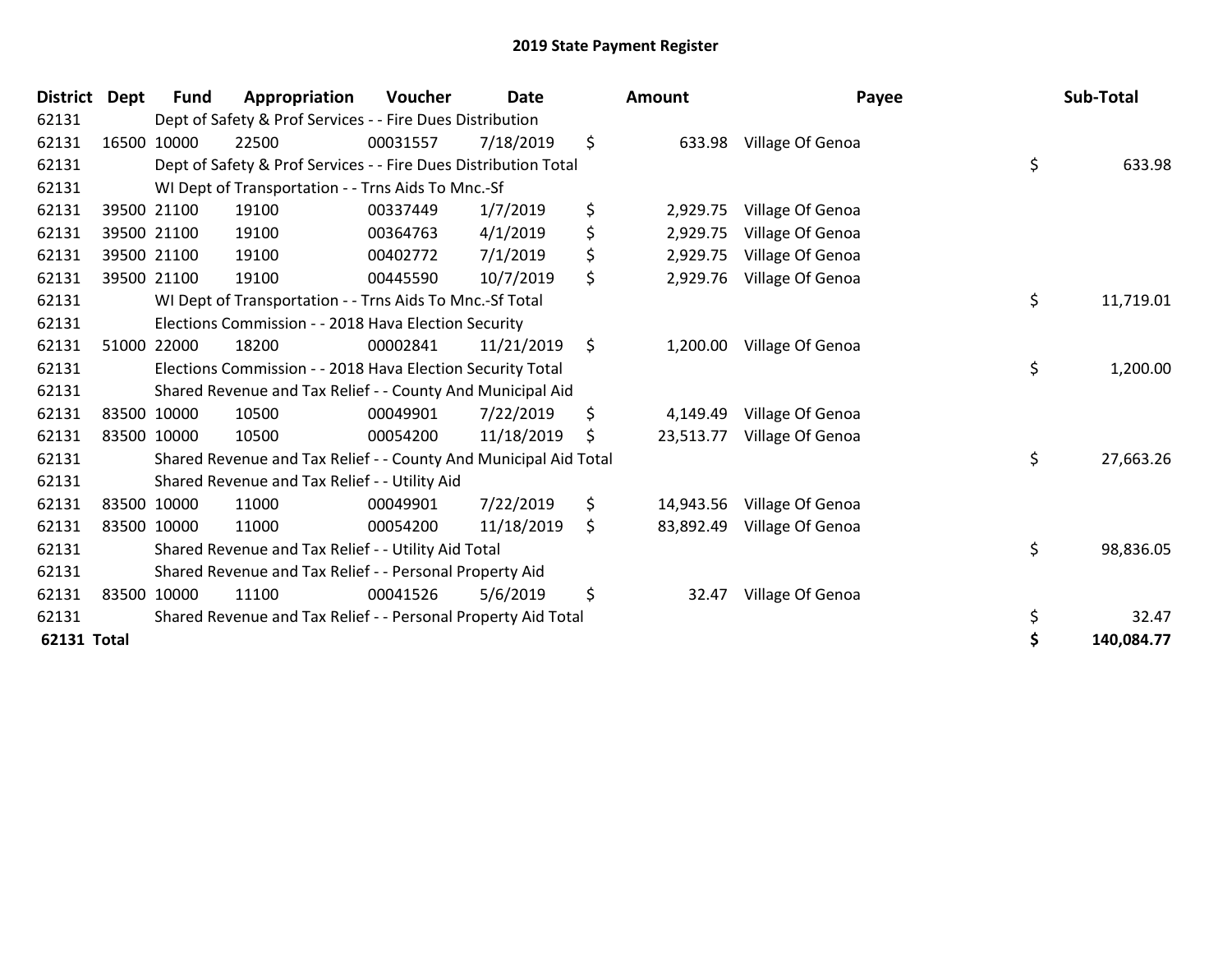| <b>District Dept</b> |             | <b>Fund</b> | Appropriation                                                                   | Voucher   | <b>Date</b>   | Amount          | Payee                          | Sub-Total        |
|----------------------|-------------|-------------|---------------------------------------------------------------------------------|-----------|---------------|-----------------|--------------------------------|------------------|
| 62146                |             |             | Dept of Safety & Prof Services - - Fire Dues Distribution                       |           |               |                 |                                |                  |
| 62146                |             | 16500 10000 | 22500                                                                           | 00031246  | 7/18/2019     | \$              | 1,592.81 Village Of La Farge   |                  |
| 62146                |             |             | Dept of Safety & Prof Services - - Fire Dues Distribution Total                 |           |               |                 |                                | \$<br>1,592.81   |
| 62146                |             |             | WI Dept of Transportation - - Trns Aids To Mnc.-Sf                              |           |               |                 |                                |                  |
| 62146                |             | 39500 21100 | 19100                                                                           | 00337450  | 1/7/2019      | \$              | 11,371.35 Village Of La Farge  |                  |
| 62146                |             | 39500 21100 | 19100                                                                           | 00364764  | 4/1/2019      | \$<br>11,371.35 | Village Of La Farge            |                  |
| 62146                |             | 39500 21100 | 19100                                                                           | 00402773  | 7/1/2019      | \$              | 11,371.35 Village Of La Farge  |                  |
| 62146                |             | 39500 21100 | 19100                                                                           | 00445591  | 10/7/2019     | \$              | 11,371.35 Village Of La Farge  |                  |
| 62146                |             |             | WI Dept of Transportation - - Trns Aids To Mnc.-Sf Total                        |           |               |                 |                                | \$<br>45,485.40  |
| 62146                |             |             | Department of Health Services - - Emergency Medical Services, Ai                |           |               |                 |                                |                  |
| 62146                |             | 43500 10000 | 11900                                                                           | 00307930  | 9/4/2019      | \$              | 5,546.31 Village Of La Farge   |                  |
| 62146                |             |             | Department of Health Services - - Emergency Medical Services, Ai Total          |           |               |                 |                                | \$<br>5,546.31   |
| 62146                |             |             | Department of Health Services - - Prepaid Medical Transport Reimbursement       |           |               |                 |                                |                  |
| 62146                |             | 43500 10000 | 16300                                                                           | AMBULANCE | 11/18/2019 \$ |                 | 3,925.28 Village Of La Farge   |                  |
| 62146                |             |             | Department of Health Services - - Prepaid Medical Transport Reimbursement Total |           |               |                 |                                | \$<br>3,925.28   |
| 62146                |             |             | Department of Justice - - Law Enforcement Train, Local                          |           |               |                 |                                |                  |
| 62146                |             | 45500 10000 | 23100                                                                           | 00073254  | 10/18/2019    | \$<br>160.00    | Village Of La Farge            |                  |
| 62146                |             |             | Department of Justice - - Law Enforcement Train, Local Total                    |           |               |                 |                                | \$<br>160.00     |
| 62146                |             |             | Department of Military Affairs - - Disaster Recovery Aid                        |           |               |                 |                                |                  |
| 62146                |             | 46500 10000 | 30500                                                                           | 00066000  | 8/29/2019     | \$<br>837.71    | Village Of La Farge            |                  |
| 62146                |             | 46500 10000 | 30500                                                                           | 00067100  | 9/23/2019     | \$<br>553.68    | Village Of La Farge            |                  |
| 62146                |             |             | Department of Military Affairs - - Disaster Recovery Aid Total                  |           |               |                 |                                | \$<br>1,391.39   |
| 62146                |             |             | Department of Military Affairs - - Federal Aid, Local Assistance                |           |               |                 |                                |                  |
| 62146                |             | 46500 10000 | 34200                                                                           | 00066000  | 8/29/2019     | \$              | 9,287.48 Village Of La Farge   |                  |
| 62146                | 46500 10000 |             | 34200                                                                           | 00067100  | 9/23/2019     | \$<br>3,322.08  | Village Of La Farge            |                  |
| 62146                |             |             | Department of Military Affairs - - Federal Aid, Local Assistance Total          |           |               |                 |                                | \$<br>12,609.56  |
| 62146                |             |             | Shared Revenue and Tax Relief - - Expenditure Restraint Program                 |           |               |                 |                                |                  |
| 62146                | 83500 10000 |             | 10100                                                                           | 00049902  | 7/22/2019     | \$              | 3,276.50 Village Of La Farge   |                  |
| 62146                |             |             | Shared Revenue and Tax Relief - - Expenditure Restraint Program Total           |           |               |                 |                                | \$<br>3,276.50   |
| 62146                |             |             | Shared Revenue and Tax Relief - - County And Municipal Aid                      |           |               |                 |                                |                  |
| 62146                | 83500 10000 |             | 10500                                                                           | 00049902  | 7/22/2019     | \$              | 36,874.10 Village Of La Farge  |                  |
| 62146                | 83500 10000 |             | 10500                                                                           | 00054201  | 11/18/2019    | \$              | 205,027.95 Village Of La Farge |                  |
| 62146                |             |             | Shared Revenue and Tax Relief - - County And Municipal Aid Total                |           |               |                 |                                | \$<br>241,902.05 |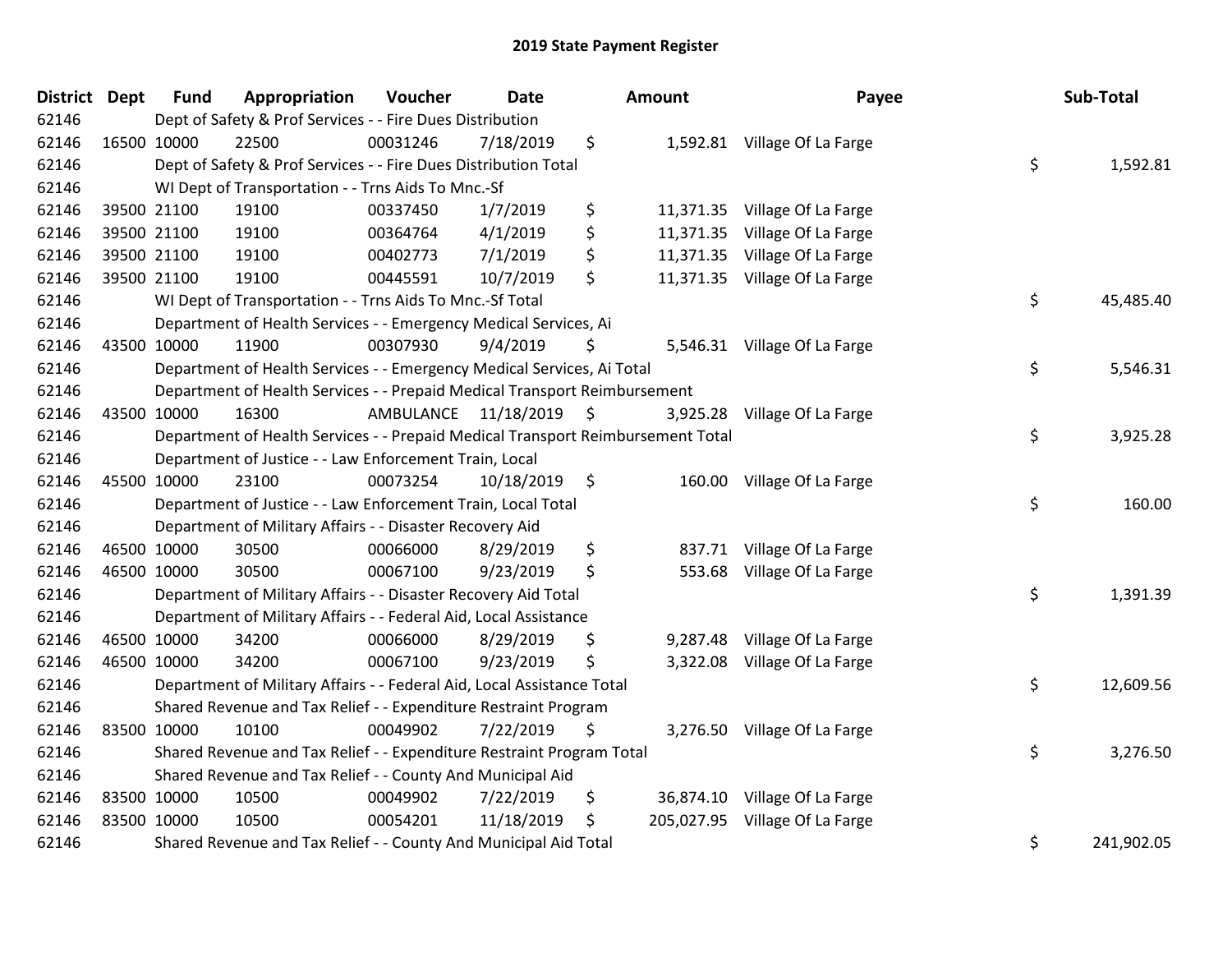| <b>District</b> | <b>Dept</b> | Fund        | Appropriation                                                   | <b>Voucher</b> | Date      | Amount          | Payee               | Sub-Total  |
|-----------------|-------------|-------------|-----------------------------------------------------------------|----------------|-----------|-----------------|---------------------|------------|
| 62146           |             |             | Shared Revenue and Tax Relief - - Exempt Computer Aid           |                |           |                 |                     |            |
| 62146           |             | 83500 10000 | 10900                                                           | 00046935       | 7/22/2019 | \$<br>399.07    | Village Of La Farge |            |
| 62146           |             | 83500 10000 | 10900                                                           | 00048029       | 7/22/2019 | \$<br>53,199.55 | Village Of La Farge |            |
| 62146           |             |             | Shared Revenue and Tax Relief - - Exempt Computer Aid Total     |                |           |                 |                     | 53,598.62  |
| 62146           |             |             | Shared Revenue and Tax Relief - - Personal Property Aid         |                |           |                 |                     |            |
| 62146           |             | 83500 10000 | 11100                                                           | 00041527       | 5/6/2019  | \$<br>7,548.56  | Village Of La Farge |            |
| 62146           |             | 83500 10000 | 11100                                                           | 00042789       | 5/6/2019  | \$<br>11,357.82 | Village Of La Farge |            |
| 62146           |             |             | Shared Revenue and Tax Relief - - Personal Property Aid Total   |                |           |                 |                     | 18,906.38  |
| 62146           |             |             | Shared Revenue and Tax Relief - - Lottery & Gaming Credit       |                |           |                 |                     |            |
| 62146           |             | 83500 52100 | 36300                                                           | 00038535       | 3/25/2019 | \$<br>103.53    | Village Of La Farge |            |
| 62146           |             |             | Shared Revenue and Tax Relief - - Lottery & Gaming Credit Total |                |           |                 |                     | 103.53     |
| 62146 Total     |             |             |                                                                 |                |           |                 |                     | 388,497.83 |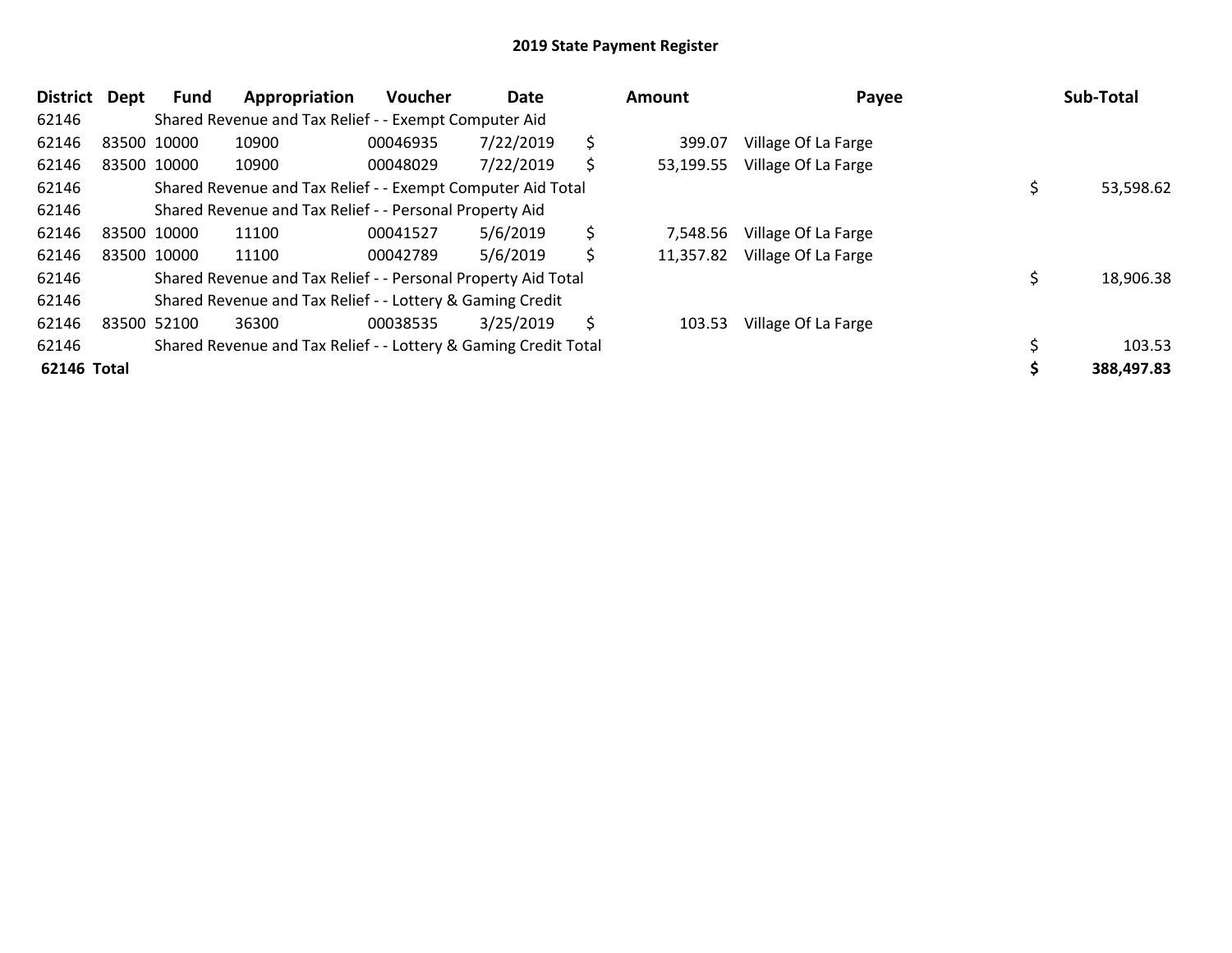| District Dept | <b>Fund</b> | Appropriation                                                                   | Voucher   | <b>Date</b>     |                     | <b>Amount</b> | Payee                         | Sub-Total        |
|---------------|-------------|---------------------------------------------------------------------------------|-----------|-----------------|---------------------|---------------|-------------------------------|------------------|
| 62165         |             | Dept of Safety & Prof Services - - Fire Dues Distribution                       |           |                 |                     |               |                               |                  |
| 62165         | 16500 10000 | 22500                                                                           | 00031506  | 7/18/2019       | \$                  |               | 782.30 Village Of Ontario     |                  |
| 62165         |             | Dept of Safety & Prof Services - - Fire Dues Distribution Total                 |           |                 |                     |               |                               | \$<br>782.30     |
| 62165         |             | Dept of Natural Resources - - Resaids - Cnty Forst, Cl & Mfl                    |           |                 |                     |               |                               |                  |
| 62165         | 37000 21200 | 57100                                                                           | 00333327  | 6/21/2019       | \$                  | 0.60          | Village Of Ontario            |                  |
| 62165         |             | Dept of Natural Resources - - Resaids - Cnty Forst, Cl & Mfl Total              |           |                 |                     |               |                               | \$<br>0.60       |
| 62165         |             | WI Dept of Transportation - - Trns Aids To Mnc.-Sf                              |           |                 |                     |               |                               |                  |
| 62165         | 39500 21100 | 19100                                                                           | 00337451  | 1/7/2019        | \$                  | 5,695.68      | Village Of Ontario            |                  |
| 62165         | 39500 21100 | 19100                                                                           | 00364765  | 4/1/2019        | \$                  | 5,695.68      | Village Of Ontario            |                  |
| 62165         | 39500 21100 | 19100                                                                           | 00402774  | 7/1/2019        | \$                  | 5,695.68      | Village Of Ontario            |                  |
| 62165         | 39500 21100 | 19100                                                                           | 00445592  | 10/7/2019       | \$                  | 5,695.68      | Village Of Ontario            |                  |
| 62165         |             | WI Dept of Transportation - - Trns Aids To Mnc.-Sf Total                        |           |                 |                     |               |                               | \$<br>22,782.72  |
| 62165         |             | Department of Health Services - - Prepaid Medical Transport Reimbursement       |           |                 |                     |               |                               |                  |
| 62165         | 43500 10000 | 16300                                                                           | AMBULANCE | 11/18/2019      | $\ddot{\mathsf{s}}$ | 2,000.00      | Village Of Ontario            |                  |
| 62165         |             | Department of Health Services - - Prepaid Medical Transport Reimbursement Total |           |                 |                     |               |                               | \$<br>2,000.00   |
| 62165         |             | Department of Justice - - Law Enforcement Train, Local                          |           |                 |                     |               |                               |                  |
| 62165         | 45500 10000 | 23100                                                                           | 00073947  | $10/31/2019$ \$ |                     | 320.00        | Village Of Ontario            |                  |
| 62165         |             | Department of Justice - - Law Enforcement Train, Local Total                    |           |                 |                     |               |                               | \$<br>320.00     |
| 62165         |             | Department of Military Affairs - - Federal Aid, Local Assistance                |           |                 |                     |               |                               |                  |
| 62165         | 46500 10000 | 34200                                                                           | 00069217  | 11/8/2019       | \$                  | 32,595.89     | Village Of Ontario            |                  |
| 62165         | 46500 10000 | 34200                                                                           | 00069746  | 11/21/2019      | \$                  |               | 12,219.26 Village Of Ontario  |                  |
| 62165         |             | Department of Military Affairs - - Federal Aid, Local Assistance Total          |           |                 |                     |               |                               | \$<br>44,815.15  |
| 62165         |             | Elections Commission - - 2018 Hava Election Security                            |           |                 |                     |               |                               |                  |
| 62165         | 51000 22000 | 18200                                                                           | 00002809  | 11/21/2019      | \$                  | 1,100.00      | Village Of Ontario            |                  |
| 62165         |             | Elections Commission - - 2018 Hava Election Security Total                      |           |                 |                     |               |                               | \$<br>1,100.00   |
| 62165         |             | Shared Revenue and Tax Relief - - Expenditure Restraint Program                 |           |                 |                     |               |                               |                  |
| 62165         | 83500 10000 | 10100                                                                           | 00049903  | 7/22/2019       | \$                  |               | 1,283.30 Village Of Ontario   |                  |
| 62165         |             | Shared Revenue and Tax Relief - - Expenditure Restraint Program Total           |           |                 |                     |               |                               | \$<br>1,283.30   |
| 62165         |             | Shared Revenue and Tax Relief - - County And Municipal Aid                      |           |                 |                     |               |                               |                  |
| 62165         | 83500 10000 | 10500                                                                           | 00049903  | 7/22/2019       | \$                  |               | 25,260.35 Village Of Ontario  |                  |
| 62165         | 83500 10000 | 10500                                                                           | 00054202  | 11/18/2019      | \$                  |               | 141,141.96 Village Of Ontario |                  |
| 62165         |             | Shared Revenue and Tax Relief - - County And Municipal Aid Total                |           |                 |                     |               |                               | \$<br>166,402.31 |
| 62165         |             | Shared Revenue and Tax Relief - - Exempt Computer Aid                           |           |                 |                     |               |                               |                  |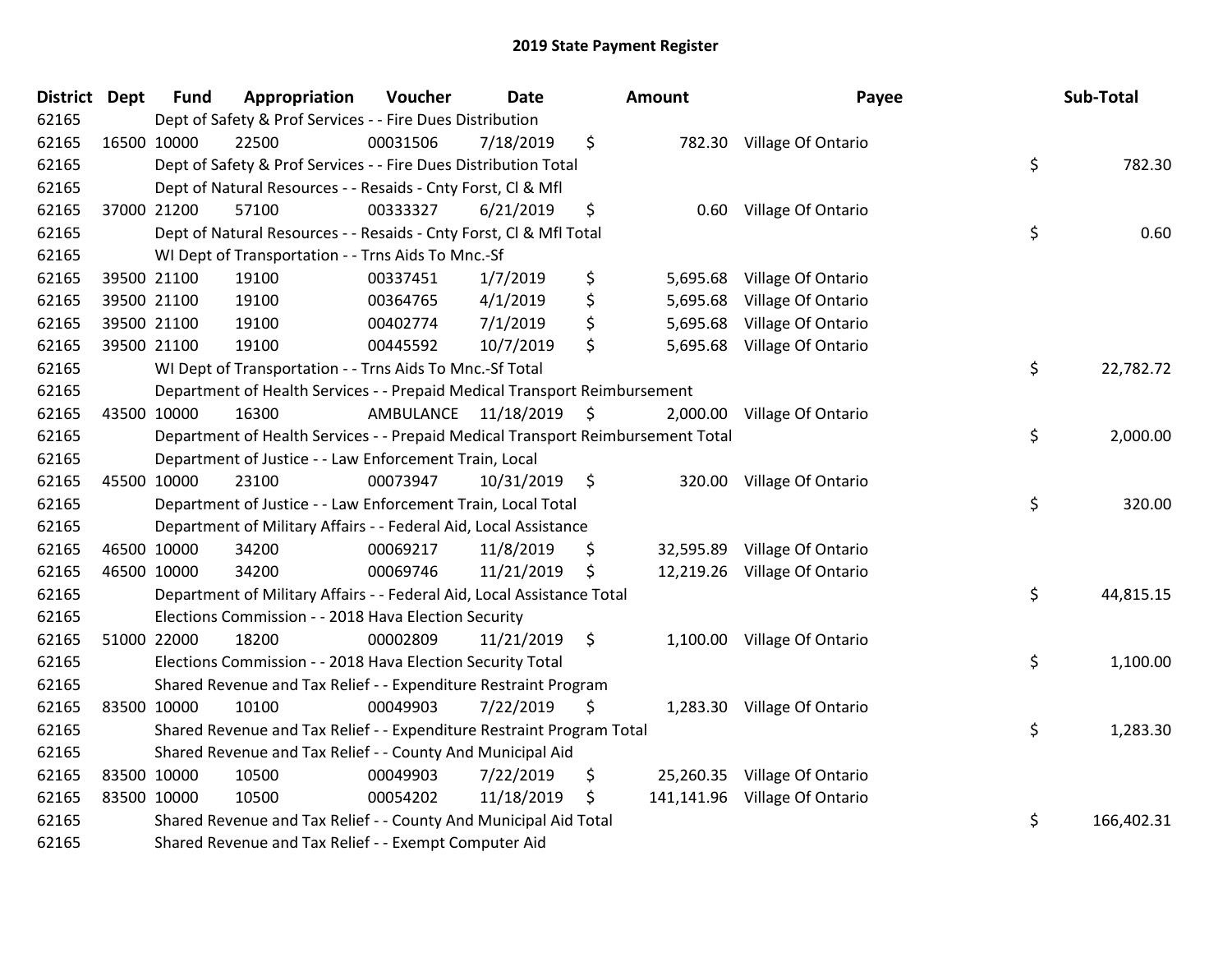| <b>District</b> | Dept | Fund        | Appropriation                                                   | <b>Voucher</b> | Date      |    | Amount   | Payee              | Sub-Total  |
|-----------------|------|-------------|-----------------------------------------------------------------|----------------|-----------|----|----------|--------------------|------------|
| 62165           |      | 83500 10000 | 10900                                                           | 00046936       | 7/22/2019 | \$ | 226.55   | Village Of Ontario |            |
| 62165           |      |             | Shared Revenue and Tax Relief - - Exempt Computer Aid Total     |                |           |    |          |                    | 226.55     |
| 62165           |      |             | Shared Revenue and Tax Relief - - Personal Property Aid         |                |           |    |          |                    |            |
| 62165           |      | 83500 10000 | 11100                                                           | 00041528       | 5/6/2019  | \$ | 855.50   | Village Of Ontario |            |
| 62165           |      | 83500 10000 | 11100                                                           | 00042790       | 5/6/2019  | \$ | 468.51   | Village Of Ontario |            |
| 62165           |      |             | Shared Revenue and Tax Relief - - Personal Property Aid Total   |                |           |    |          |                    | 1,324.01   |
| 62165           |      |             | Shared Revenue and Tax Relief - - Lottery & Gaming Credit       |                |           |    |          |                    |            |
| 62165           |      | 83500 52100 | 36300                                                           | 00038536       | 3/25/2019 | S  | 1,707.60 | Village Of Ontario |            |
| 62165           |      |             | Shared Revenue and Tax Relief - - Lottery & Gaming Credit Total |                |           |    |          |                    | 1,707.60   |
| 62165 Total     |      |             |                                                                 |                |           |    |          |                    | 242,744.54 |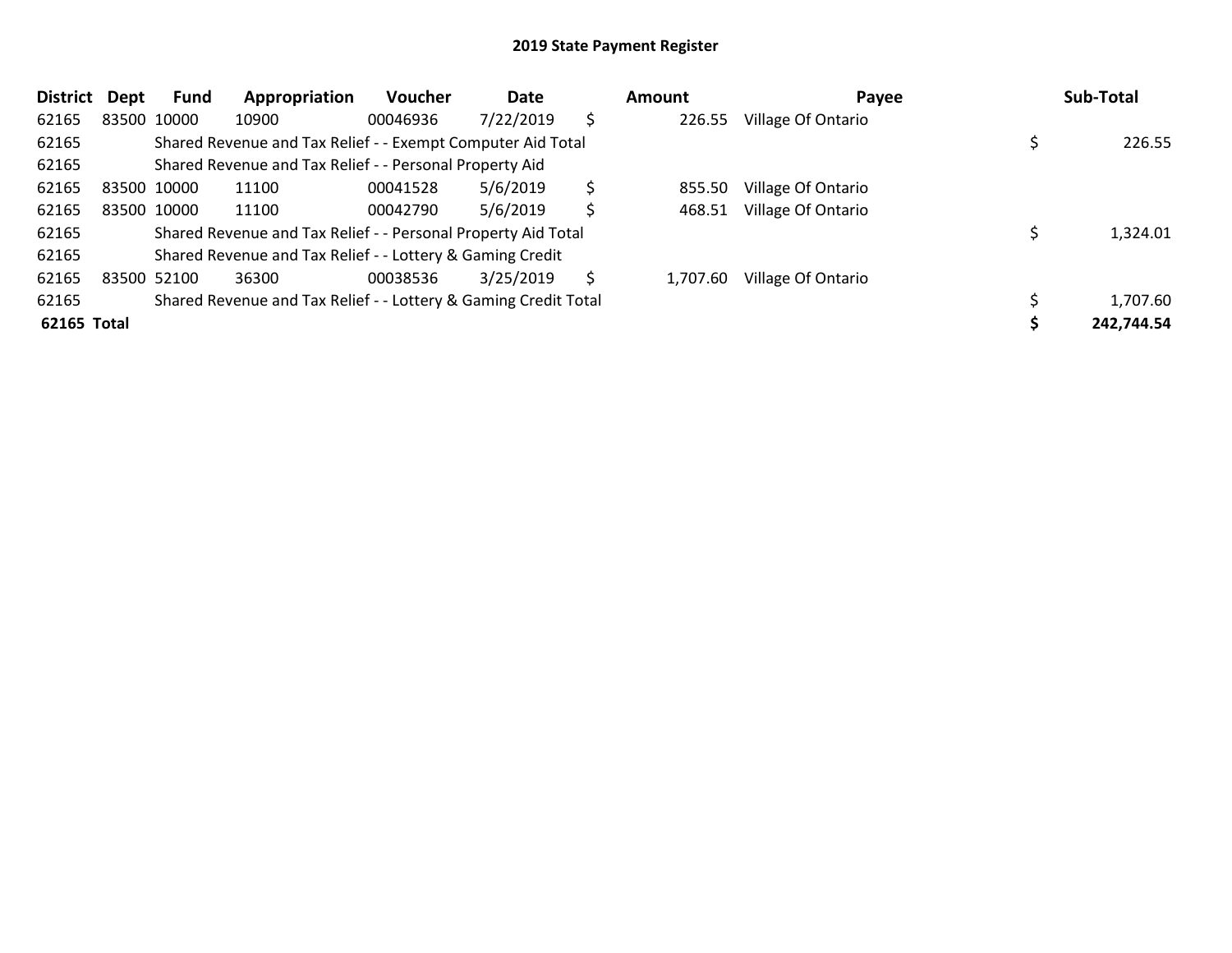| District Dept |             | <b>Fund</b> | Appropriation                                                                   | Voucher              | <b>Date</b> |      | Amount    | Payee                          | Sub-Total       |
|---------------|-------------|-------------|---------------------------------------------------------------------------------|----------------------|-------------|------|-----------|--------------------------------|-----------------|
| 62176         |             |             | Dept of Safety & Prof Services - - Fire Dues Distribution                       |                      |             |      |           |                                |                 |
| 62176         | 16500 10000 |             | 22500                                                                           | 00031523             | 7/17/2019   | \$   |           | 713.56 Village Of Readstown    |                 |
| 62176         |             |             | Dept of Safety & Prof Services - - Fire Dues Distribution Total                 |                      |             |      |           |                                | \$<br>713.56    |
| 62176         |             |             | Dept of Natural Resources - - Resaids - Cnty Forst, Cl & Mfl                    |                      |             |      |           |                                |                 |
| 62176         | 37000 21200 |             | 57100                                                                           | 00333328             | 6/21/2019   | \$   | 16.00     | Village Of Readstown           |                 |
| 62176         |             |             | Dept of Natural Resources - - Resaids - Cnty Forst, Cl & Mfl Total              |                      |             |      |           |                                | \$<br>16.00     |
| 62176         |             |             | Dept of Natural Resources - - Rec & Resource Aids, Fed                          |                      |             |      |           |                                |                 |
| 62176         | 37000 21200 |             | 58300                                                                           | 00319017             | 5/10/2019   | \$   | 300.00    | Village Of Readstown           |                 |
| 62176         |             |             | Dept of Natural Resources - - Rec & Resource Aids, Fed Total                    |                      |             |      |           |                                | \$<br>300.00    |
| 62176         |             |             | WI Dept of Transportation - - Trns Aids To Mnc.-Sf                              |                      |             |      |           |                                |                 |
| 62176         | 39500 21100 |             | 19100                                                                           | 00337452             | 1/7/2019    | \$   | 4,996.49  | Village Of Readstown           |                 |
| 62176         | 39500 21100 |             | 19100                                                                           | 00364766             | 4/1/2019    | \$   | 4,996.49  | Village Of Readstown           |                 |
| 62176         | 39500 21100 |             | 19100                                                                           | 00402775             | 7/1/2019    | \$   | 4,996.49  | Village Of Readstown           |                 |
| 62176         | 39500 21100 |             | 19100                                                                           | 00445593             | 10/7/2019   | \$   | 4,996.51  | Village Of Readstown           |                 |
| 62176         |             |             | WI Dept of Transportation - - Trns Aids To Mnc.-Sf Total                        |                      |             |      |           |                                | \$<br>19,985.98 |
| 62176         |             |             | WI Dept of Transportation - - Hwy Mgmt & Opers Sf                               |                      |             |      |           |                                |                 |
| 62176         | 39500 21100 |             | 36500                                                                           | 00446905             | 10/11/2019  | \$   | 500.00    | Village Of Readstown           |                 |
| 62176         |             |             | WI Dept of Transportation - - Hwy Mgmt & Opers Sf Total                         |                      |             |      |           |                                | \$<br>500.00    |
| 62176         |             |             | Department of Health Services - - Prepaid Medical Transport Reimbursement       |                      |             |      |           |                                |                 |
| 62176         | 43500 10000 |             | 16300                                                                           | AMBULANCE 11/18/2019 |             | - \$ | 2,000.00  | Village Of Readstown           |                 |
| 62176         |             |             | Department of Health Services - - Prepaid Medical Transport Reimbursement Total |                      |             |      |           |                                | \$<br>2,000.00  |
| 62176         |             |             | Department of Military Affairs - - Disaster Recovery Aid                        |                      |             |      |           |                                |                 |
| 62176         | 46500 10000 |             | 30500                                                                           | 00059053             | 4/17/2019   | \$   | 1,375.19  | Village Of Readstown           |                 |
| 62176         | 46500 10000 |             | 30500                                                                           | 00060985             | 5/23/2019   | \$   | 2,386.14  | Village Of Readstown           |                 |
| 62176         | 46500 10000 |             | 30500                                                                           | 00064606             | 7/30/2019   | \$   | 2,791.95  | Village Of Readstown           |                 |
| 62176         |             |             | Department of Military Affairs - - Disaster Recovery Aid Total                  |                      |             |      |           |                                | \$<br>6,553.28  |
| 62176         |             |             | Department of Military Affairs - - Federal Aid, Local Assistance                |                      |             |      |           |                                |                 |
| 62176         | 46500 10000 |             | 34200                                                                           | 00057360             | 12/10/2019  | \$   |           | 16,751.72 Village Of Readstown |                 |
| 62176         | 46500 10000 |             | 34200                                                                           | 00059053             | 4/17/2019   | \$   | 8,251.11  | Village Of Readstown           |                 |
| 62176         | 46500 10000 |             | 34200                                                                           | 00060985             | 5/23/2019   | \$   | 14,316.84 | Village Of Readstown           |                 |
| 62176         | 46500 10000 |             | 34200                                                                           | 00065789             | 8/26/2019   | \$   | 15,355.78 | Village Of Readstown           |                 |
| 62176         | 46500 10000 |             | 34200                                                                           | 00071059             | 12/20/2019  | \$   | 29,328.56 | Village Of Readstown           |                 |
| 62176         |             |             | Department of Military Affairs - - Federal Aid, Local Assistance Total          |                      |             |      |           |                                | \$<br>84,004.01 |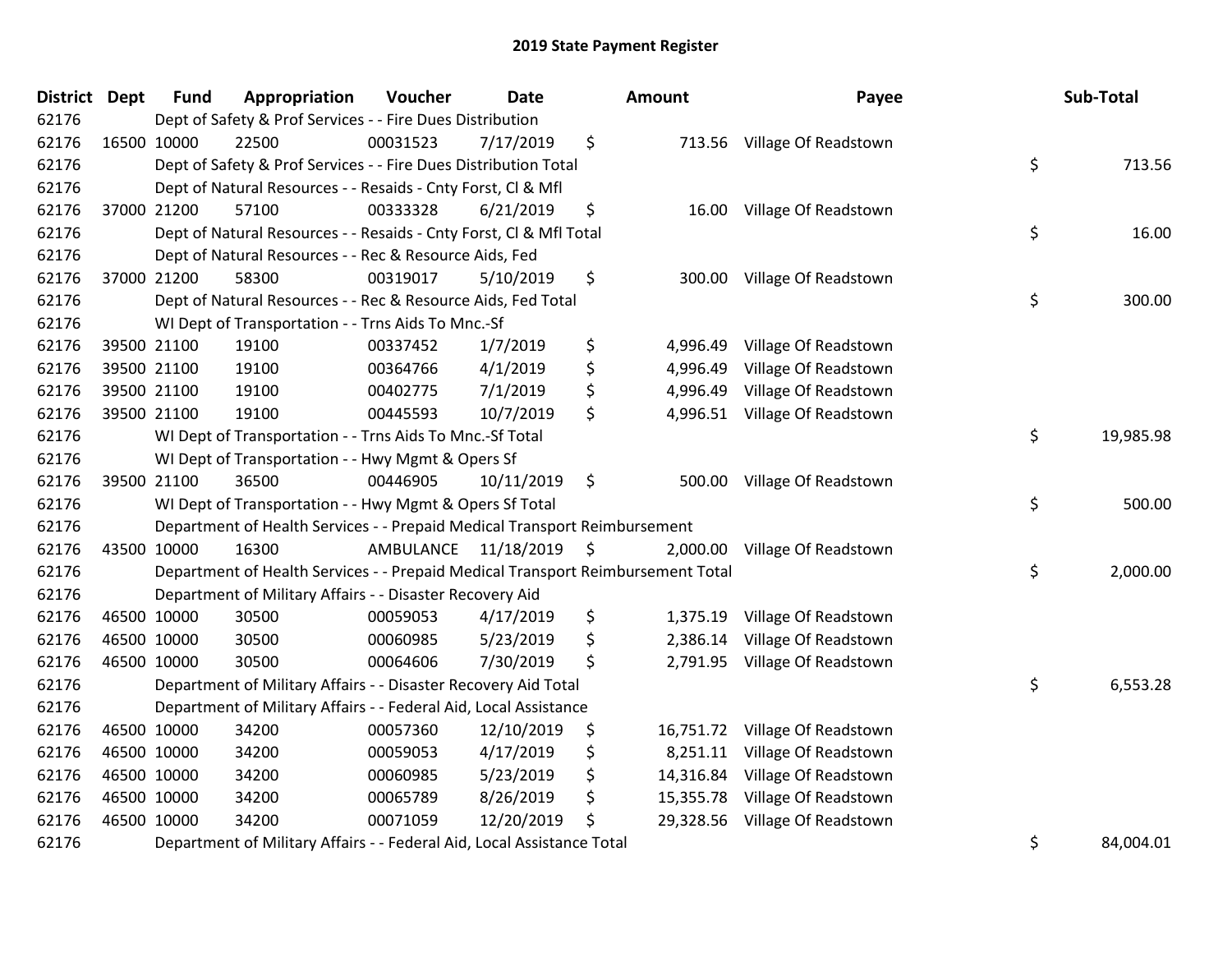| District    | Dept | Fund        | Appropriation                                                         | <b>Voucher</b> | Date       |    | Amount     | Payee                | Sub-Total      |
|-------------|------|-------------|-----------------------------------------------------------------------|----------------|------------|----|------------|----------------------|----------------|
| 62176       |      |             | Shared Revenue and Tax Relief - - Expenditure Restraint Program       |                |            |    |            |                      |                |
| 62176       |      | 83500 10000 | 10100                                                                 | 00049904       | 7/22/2019  | S  | 1,860.52   | Village Of Readstown |                |
| 62176       |      |             | Shared Revenue and Tax Relief - - Expenditure Restraint Program Total |                |            |    |            |                      | \$<br>1,860.52 |
| 62176       |      |             | Shared Revenue and Tax Relief - - County And Municipal Aid            |                |            |    |            |                      |                |
| 62176       |      | 83500 10000 | 10500                                                                 | 00049904       | 7/22/2019  | \$ | 31,179.89  | Village Of Readstown |                |
| 62176       |      | 83500 10000 | 10500                                                                 | 00054203       | 11/18/2019 | S  | 174,686.03 | Village Of Readstown |                |
| 62176       |      |             | Shared Revenue and Tax Relief - - County And Municipal Aid Total      |                |            |    |            |                      | 205,865.92     |
| 62176       |      |             | Shared Revenue and Tax Relief - - Exempt Computer Aid                 |                |            |    |            |                      |                |
| 62176       |      | 83500 10000 | 10900                                                                 | 00046937       | 7/22/2019  | \$ | 23.90      | Village Of Readstown |                |
| 62176       |      |             | Shared Revenue and Tax Relief - - Exempt Computer Aid Total           |                |            |    |            |                      | 23.90          |
| 62176       |      |             | Shared Revenue and Tax Relief - - Personal Property Aid               |                |            |    |            |                      |                |
| 62176       |      | 83500 10000 | 11100                                                                 | 00041529       | 5/6/2019   | \$ | 133.96     | Village Of Readstown |                |
| 62176       |      |             | Shared Revenue and Tax Relief - - Personal Property Aid Total         |                |            |    |            |                      | 133.96         |
| 62176 Total |      |             |                                                                       |                |            |    |            |                      | 321,957.13     |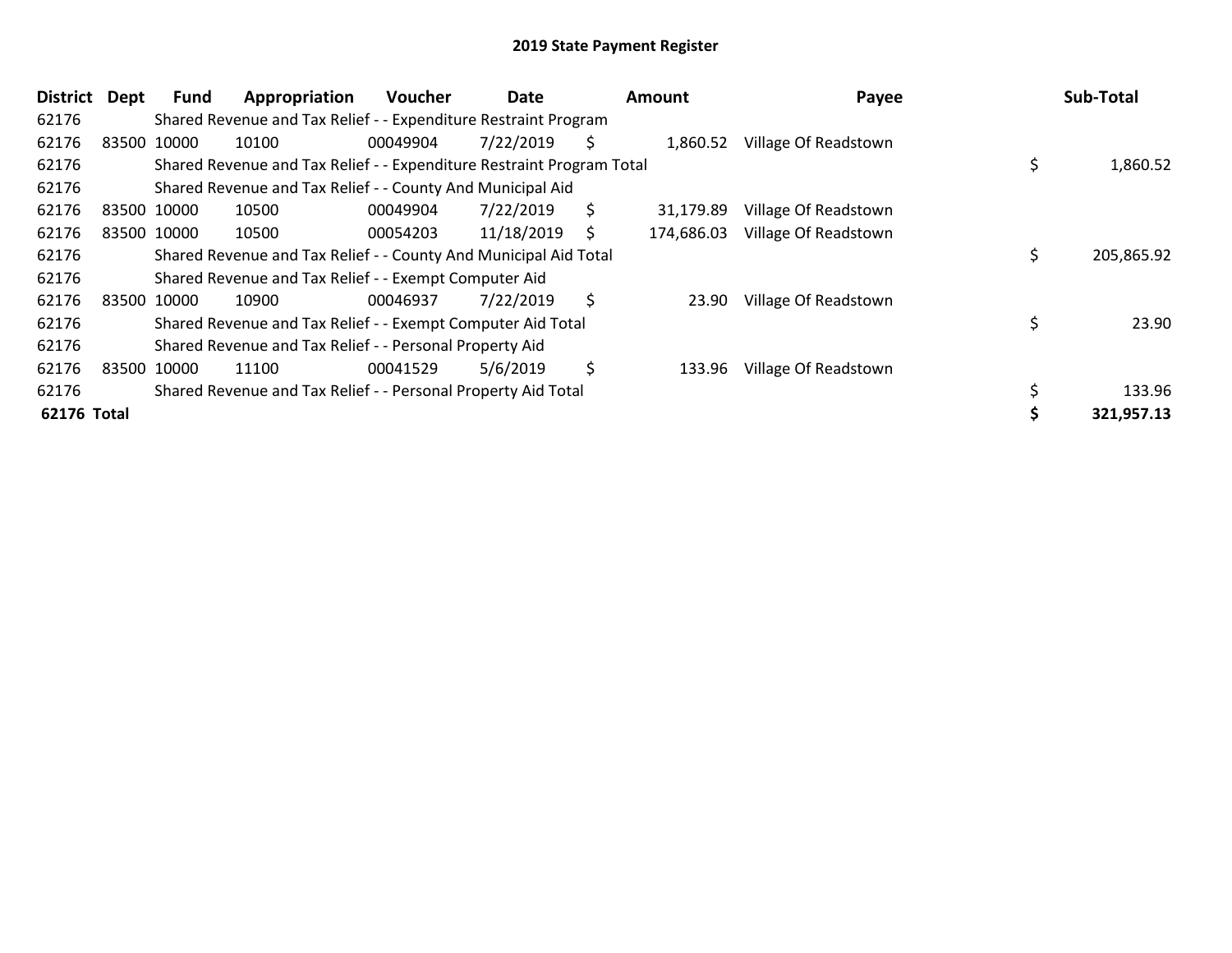| <b>District</b>    | Dept | <b>Fund</b> | Appropriation                                                    | Voucher  | <b>Date</b> | <b>Amount</b>    | Payee               | Sub-Total        |
|--------------------|------|-------------|------------------------------------------------------------------|----------|-------------|------------------|---------------------|------------------|
| 62181              |      |             | Dept of Safety & Prof Services - - Fire Dues Distribution        |          |             |                  |                     |                  |
| 62181              |      | 16500 10000 | 22500                                                            | 00031024 | 7/17/2019   | \$<br>2,300.04   | Village Of Stoddard |                  |
| 62181              |      |             | Dept of Safety & Prof Services - - Fire Dues Distribution Total  |          |             |                  |                     | \$<br>2,300.04   |
| 62181              |      |             | WI Dept of Transportation - - Trns Aids To Mnc.-Sf               |          |             |                  |                     |                  |
| 62181              |      | 39500 21100 | 19100                                                            | 00337453 | 1/7/2019    | \$<br>7,950.13   | Village Of Stoddard |                  |
| 62181              |      | 39500 21100 | 19100                                                            | 00364767 | 4/1/2019    | \$<br>7,950.13   | Village Of Stoddard |                  |
| 62181              |      | 39500 21100 | 19100                                                            | 00402776 | 7/1/2019    | \$<br>7,950.13   | Village Of Stoddard |                  |
| 62181              |      | 39500 21100 | 19100                                                            | 00445594 | 10/7/2019   | \$<br>7,950.13   | Village Of Stoddard |                  |
| 62181              |      |             | WI Dept of Transportation - - Trns Aids To Mnc.-Sf Total         |          |             |                  |                     | \$<br>31,800.52  |
| 62181              |      |             | Shared Revenue and Tax Relief - - County And Municipal Aid       |          |             |                  |                     |                  |
| 62181              |      | 83500 10000 | 10500                                                            | 00049905 | 7/22/2019   | \$<br>25,130.00  | Village Of Stoddard |                  |
| 62181              |      | 83500 10000 | 10500                                                            | 00054204 | 11/18/2019  | \$<br>142,403.30 | Village Of Stoddard |                  |
| 62181              |      |             | Shared Revenue and Tax Relief - - County And Municipal Aid Total |          |             |                  |                     | \$<br>167,533.30 |
| 62181              |      |             | Shared Revenue and Tax Relief - - Exempt Computer Aid            |          |             |                  |                     |                  |
| 62181              |      | 83500 10000 | 10900                                                            | 00046938 | 7/22/2019   | \$<br>535.22     | Village Of Stoddard |                  |
| 62181              |      |             | Shared Revenue and Tax Relief - - Exempt Computer Aid Total      |          |             |                  |                     | \$<br>535.22     |
| 62181              |      |             | Shared Revenue and Tax Relief - - Personal Property Aid          |          |             |                  |                     |                  |
| 62181              |      | 83500 10000 | 11100                                                            | 00041530 | 5/6/2019    | \$<br>312.77     | Village Of Stoddard |                  |
| 62181              |      |             | Shared Revenue and Tax Relief - - Personal Property Aid Total    |          |             |                  |                     | \$<br>312.77     |
| 62181              |      |             | Shared Revenue and Tax Relief - - Lottery & Gaming Credit        |          |             |                  |                     |                  |
| 62181              |      | 83500 52100 | 36300                                                            | 00038537 | 3/25/2019   | \$<br>1,478.64   | Village Of Stoddard |                  |
| 62181              |      |             | Shared Revenue and Tax Relief - - Lottery & Gaming Credit Total  |          |             |                  |                     | \$<br>1,478.64   |
| <b>62181 Total</b> |      |             |                                                                  |          |             |                  |                     | \$<br>203,960.49 |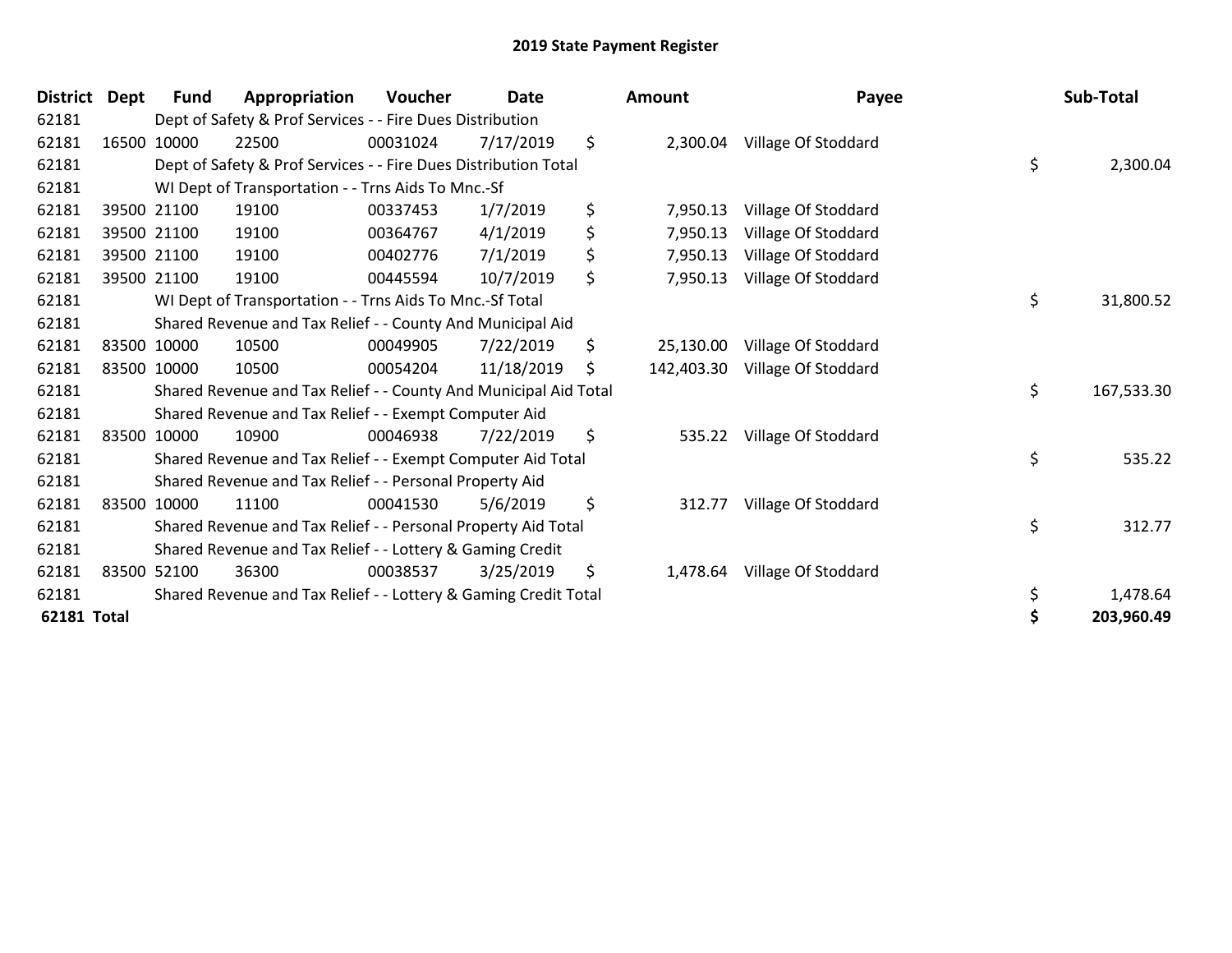| District    | Dept | <b>Fund</b> | Appropriation                                                   | <b>Voucher</b> | Date      |    | Amount   |                         | Payee | Sub-Total |
|-------------|------|-------------|-----------------------------------------------------------------|----------------|-----------|----|----------|-------------------------|-------|-----------|
| 62186       |      |             | Shared Revenue and Tax Relief - - Exempt Computer Aid           |                |           |    |          |                         |       |           |
| 62186       |      | 83500 10000 | 10900                                                           | 00048030       | 7/22/2019 | Ś  | 1.096.24 | <b>VILLAGE OF VIOLA</b> |       |           |
| 62186       |      |             | Shared Revenue and Tax Relief - - Exempt Computer Aid Total     |                |           |    |          |                         |       | 1,096.24  |
| 62186       |      |             | Shared Revenue and Tax Relief - - Personal Property Aid         |                |           |    |          |                         |       |           |
| 62186       |      | 83500 10000 | 11100                                                           | 00041531       | 5/6/2019  | \$ | 75.06    | VILLAGE OF VIOLA        |       |           |
| 62186       |      | 83500 10000 | 11100                                                           | 00042791       | 5/6/2019  | Ś  | 50.17    | VILLAGE OF VIOLA        |       |           |
| 62186       |      |             | Shared Revenue and Tax Relief - - Personal Property Aid Total   |                |           |    |          |                         |       | 125.23    |
| 62186       |      |             | Shared Revenue and Tax Relief - - Lottery & Gaming Credit       |                |           |    |          |                         |       |           |
| 62186       |      | 83500 52100 | 36300                                                           | 00038538       | 3/25/2019 | Ś  | 1.026.06 | <b>VILLAGE OF VIOLA</b> |       |           |
| 62186       |      |             | Shared Revenue and Tax Relief - - Lottery & Gaming Credit Total |                |           |    |          |                         |       | 1,026.06  |
| 62186 Total |      |             |                                                                 |                |           |    |          |                         |       | 2,247.53  |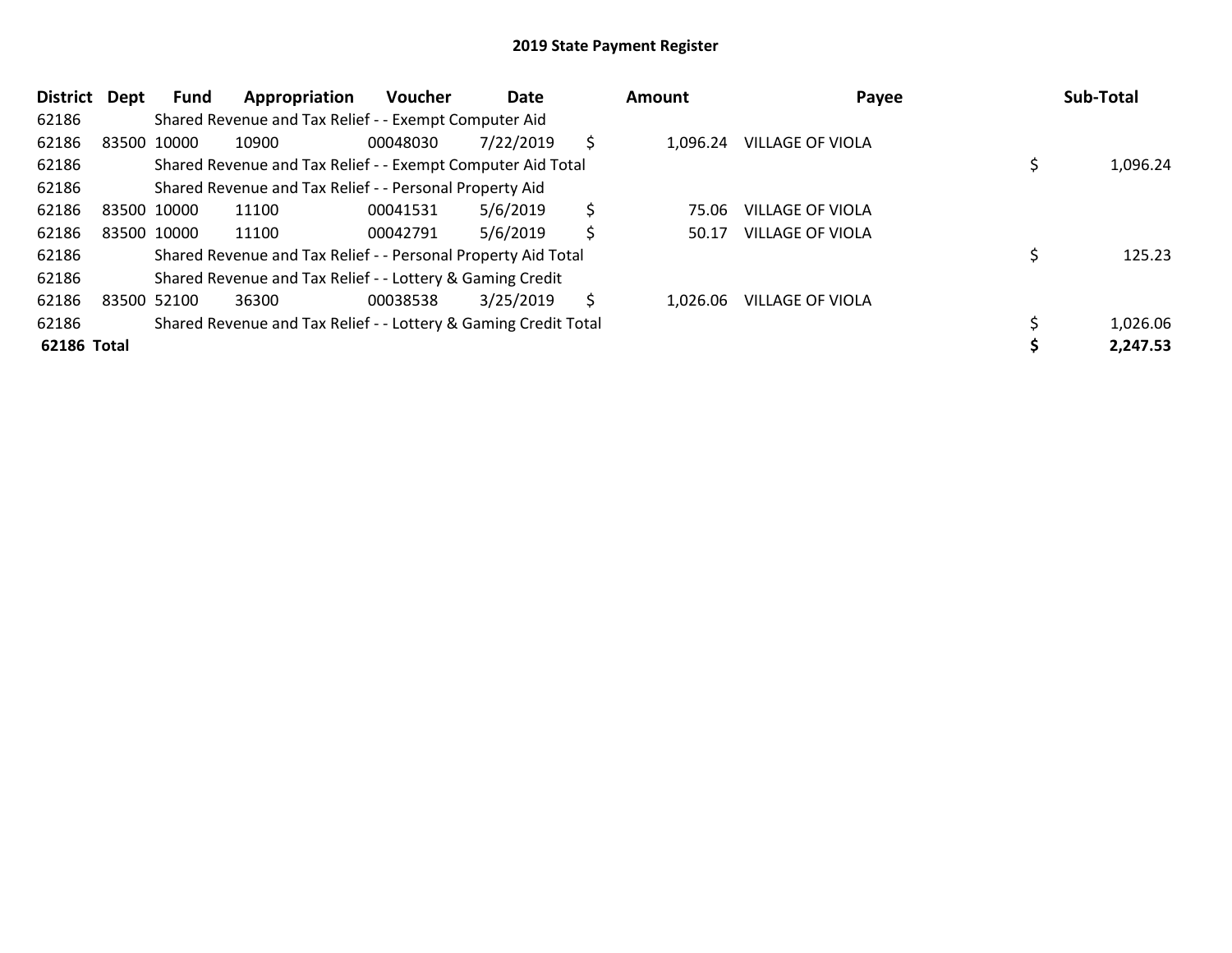| <b>District</b> | <b>Dept</b> | <b>Fund</b> | Appropriation                                                                   | Voucher  | <b>Date</b>             | Amount          | Payee              | Sub-Total       |
|-----------------|-------------|-------------|---------------------------------------------------------------------------------|----------|-------------------------|-----------------|--------------------|-----------------|
| 62236           |             |             | Dept of Safety & Prof Services - - Fire Dues Distribution                       |          |                         |                 |                    |                 |
| 62236           |             | 16500 10000 | 22500                                                                           | 00030791 | 7/17/2019               | \$<br>3,130.20  | Hillsboro, City of |                 |
| 62236           |             |             | Dept of Safety & Prof Services - - Fire Dues Distribution Total                 |          |                         |                 |                    | \$<br>3,130.20  |
| 62236           |             |             | Dept of Natural Resources - - Aids In Lieu Of Taxes - Gener                     |          |                         |                 |                    |                 |
| 62236           |             | 37000 10000 | 50300                                                                           | 00298331 | 2/14/2019               | \$<br>23.54     | Hillsboro, City of |                 |
| 62236           |             | 37000 10000 | 50300                                                                           | 00314135 | 4/19/2019               | \$<br>34.48     | Hillsboro, City of |                 |
| 62236           |             |             | Dept of Natural Resources - - Aids In Lieu Of Taxes - Gener Total               |          |                         |                 |                    | \$<br>58.02     |
| 62236           |             |             | WI Dept of Transportation - - Hwy Sfty Loc Aid Ffd                              |          |                         |                 |                    |                 |
| 62236           |             | 39500 21100 | 18500                                                                           | 00366100 | 3/27/2019               | \$<br>4,000.00  | Hillsboro, City of |                 |
| 62236           |             | 39500 21100 | 18500                                                                           | 00413918 | 7/19/2019               | \$<br>4,000.00  | Hillsboro, City of |                 |
| 62236           |             | 39500 21100 | 18500                                                                           | 00423306 | 8/13/2019               | \$<br>4,000.00  | Hillsboro, City of |                 |
| 62236           |             |             | WI Dept of Transportation - - Hwy Sfty Loc Aid Ffd Total                        |          |                         |                 |                    | \$<br>12,000.00 |
| 62236           |             |             | WI Dept of Transportation - - Trns Aids To Mnc.-Sf                              |          |                         |                 |                    |                 |
| 62236           |             | 39500 21100 | 19100                                                                           | 00337454 | 1/7/2019                | \$<br>20,673.56 | Hillsboro, City of |                 |
| 62236           |             | 39500 21100 | 19100                                                                           | 00364768 | 4/1/2019                | \$<br>20,673.56 | Hillsboro, City of |                 |
| 62236           |             | 39500 21100 | 19100                                                                           | 00402777 | 7/1/2019                | \$<br>20,673.56 | Hillsboro, City of |                 |
| 62236           |             | 39500 21100 | 19100                                                                           | 00445595 | 10/7/2019               | \$<br>20,673.59 | Hillsboro, City of |                 |
| 62236           |             |             | WI Dept of Transportation - - Trns Aids To Mnc.-Sf Total                        |          |                         |                 |                    | \$<br>82,694.27 |
| 62236           |             |             | Department of Health Services - - Prepaid Medical Transport Reimbursement       |          |                         |                 |                    |                 |
| 62236           |             | 43500 10000 | 16300                                                                           |          | AMBULANCE 11/18/2019 \$ | 4,049.89        | Hillsboro, City of |                 |
| 62236           |             |             | Department of Health Services - - Prepaid Medical Transport Reimbursement Total |          |                         |                 |                    | \$<br>4,049.89  |
| 62236           |             |             | Department of Justice - - Law Enforcement Train, Local                          |          |                         |                 |                    |                 |
| 62236           |             | 45500 10000 | 23100                                                                           | 00073214 | $10/21/2019$ \$         | 480.00          | Hillsboro, City of |                 |
| 62236           |             |             | Department of Justice - - Law Enforcement Train, Local Total                    |          |                         |                 |                    | \$<br>480.00    |
| 62236           |             |             | Department of Military Affairs - - Disaster Recovery Aid                        |          |                         |                 |                    |                 |
| 62236           |             | 46500 10000 | 30500                                                                           | 00059076 | 4/17/2019               | \$<br>867.25    | Hillsboro, City of |                 |
| 62236           |             |             | Department of Military Affairs - - Disaster Recovery Aid Total                  |          |                         |                 |                    | \$<br>867.25    |
| 62236           |             |             | Department of Military Affairs - - Federal Aid, Local Assistance                |          |                         |                 |                    |                 |
| 62236           |             | 46500 10000 | 34200                                                                           | 00059076 | 4/17/2019               | \$<br>5,203.50  | Hillsboro, City of |                 |
| 62236           |             |             | Department of Military Affairs - - Federal Aid, Local Assistance Total          |          |                         |                 |                    | \$<br>5,203.50  |
| 62236           |             |             | Shared Revenue and Tax Relief - - Expenditure Restraint Program                 |          |                         |                 |                    |                 |
| 62236           |             | 83500 10000 | 10100                                                                           | 00049906 | 7/22/2019               | \$<br>19,240.28 | Hillsboro, City of |                 |
| 62236           |             |             | Shared Revenue and Tax Relief - - Expenditure Restraint Program Total           |          |                         |                 |                    | \$<br>19,240.28 |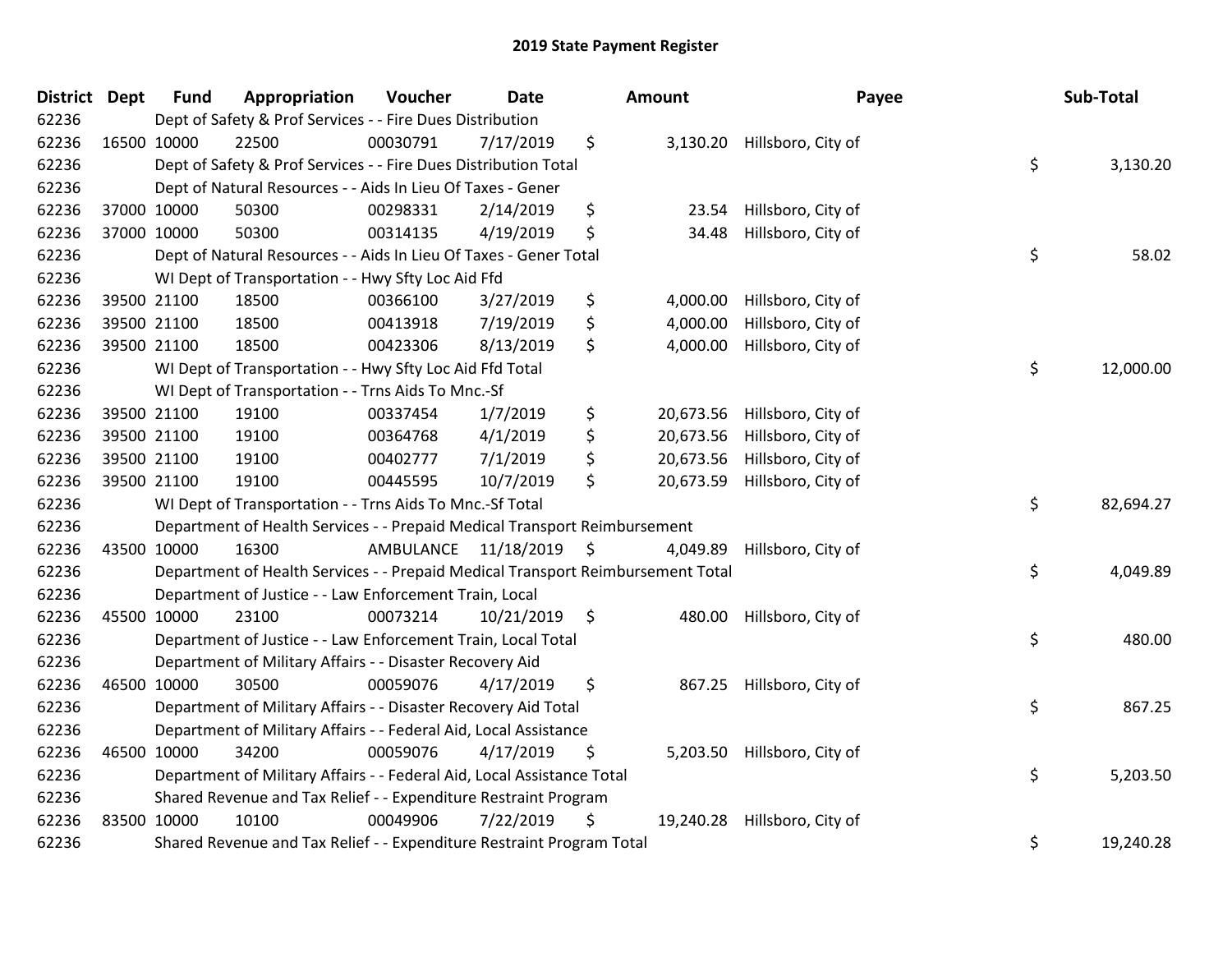| <b>District</b> | Dept        | Fund        | Appropriation                                                    | Voucher  | Date       |     | Amount     | Payee              |     | Sub-Total  |
|-----------------|-------------|-------------|------------------------------------------------------------------|----------|------------|-----|------------|--------------------|-----|------------|
| 62236           |             |             | Shared Revenue and Tax Relief - - County And Municipal Aid       |          |            |     |            |                    |     |            |
| 62236           |             | 83500 10000 | 10500                                                            | 00049906 | 7/22/2019  | \$. | 70,045.13  | Hillsboro, City of |     |            |
| 62236           |             | 83500 10000 | 10500                                                            | 00054205 | 11/18/2019 | \$  | 392,872.53 | Hillsboro, City of |     |            |
| 62236           |             |             | Shared Revenue and Tax Relief - - County And Municipal Aid Total |          |            |     |            |                    | \$. | 462,917.66 |
| 62236           |             |             | Shared Revenue and Tax Relief - - Exempt Computer Aid            |          |            |     |            |                    |     |            |
| 62236           |             | 83500 10000 | 10900                                                            | 00046939 | 7/22/2019  | \$  | 2,058.76   | Hillsboro, City of |     |            |
| 62236           | 83500 10000 |             | 10900                                                            | 00048031 | 7/22/2019  | \$  | 720.84     | Hillsboro, City of |     |            |
| 62236           |             |             | Shared Revenue and Tax Relief - - Exempt Computer Aid Total      |          |            |     |            |                    | \$  | 2,779.60   |
| 62236           |             |             | Shared Revenue and Tax Relief - - Utility Aid                    |          |            |     |            |                    |     |            |
| 62236           |             | 83500 10000 | 11000                                                            | 00049906 | 7/22/2019  | \$  | 174.53     | Hillsboro, City of |     |            |
| 62236           |             | 83500 10000 | 11000                                                            | 00054205 | 11/18/2019 | \$  | 391.05     | Hillsboro, City of |     |            |
| 62236           |             |             | Shared Revenue and Tax Relief - - Utility Aid Total              |          |            |     |            |                    | \$  | 565.58     |
| 62236           |             |             | Shared Revenue and Tax Relief - - Personal Property Aid          |          |            |     |            |                    |     |            |
| 62236           | 83500 10000 |             | 11100                                                            | 00041532 | 5/6/2019   | \$  | 2,186.29   | Hillsboro, City of |     |            |
| 62236           | 83500 10000 |             | 11100                                                            | 00042792 | 5/6/2019   | \$  | 3,684.98   | Hillsboro, City of |     |            |
| 62236           |             |             | Shared Revenue and Tax Relief - - Personal Property Aid Total    |          |            |     |            |                    |     | 5,871.27   |
| 62236 Total     |             |             |                                                                  |          |            |     |            |                    |     | 599,857.52 |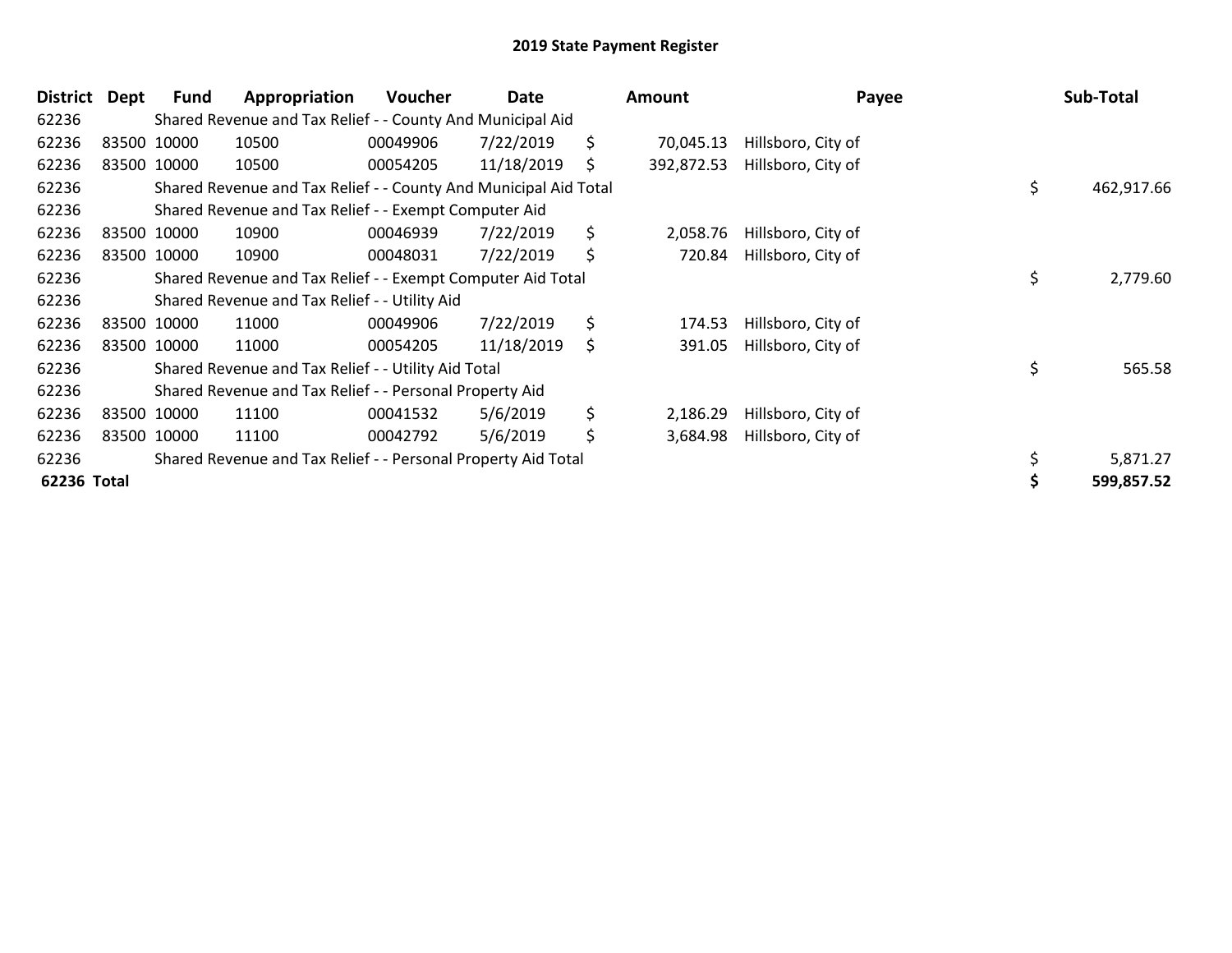| <b>District Dept</b> | <b>Fund</b> | Appropriation                                                   | Voucher  | <b>Date</b> | <b>Amount</b>   |                           | Payee | Sub-Total  |
|----------------------|-------------|-----------------------------------------------------------------|----------|-------------|-----------------|---------------------------|-------|------------|
| 62286                |             | Dept of Safety & Prof Services - - Fire Dues Distribution       |          |             |                 |                           |       |            |
| 62286                | 16500 10000 | 22500                                                           | 00030107 | 7/16/2019   | \$              | 12,920.73 City Of Viroqua |       |            |
| 62286                |             | Dept of Safety & Prof Services - - Fire Dues Distribution Total |          |             |                 |                           | \$    | 12,920.73  |
| 62286                |             | WI Dept of Transportation - - Conn Hwy Aids St Fds              |          |             |                 |                           |       |            |
| 62286                | 39500 21100 | 16200                                                           | 00337795 | 1/7/2019    | \$<br>17,762.60 | City Of Viroqua           |       |            |
| 62286                | 39500 21100 | 16200                                                           | 00365109 | 4/1/2019    | \$<br>17,762.60 | City Of Viroqua           |       |            |
| 62286                | 39500 21100 | 16200                                                           | 00403118 | 7/1/2019    | \$<br>17,762.60 | City Of Viroqua           |       |            |
| 62286                | 39500 21100 | 16200                                                           | 00445936 | 10/7/2019   | \$<br>17,762.60 | City Of Viroqua           |       |            |
| 62286                |             | WI Dept of Transportation - - Conn Hwy Aids St Fds Total        |          |             |                 |                           | \$    | 71,050.40  |
| 62286                |             | WI Dept of Transportation - - Tc, Trns Oper Aid Sf              |          |             |                 |                           |       |            |
| 62286                | 39500 21100 | 17700                                                           | 00354076 | 2/20/2019   | \$<br>10,183.00 | City Of Viroqua           |       |            |
| 62286                | 39500 21100 | 17700                                                           | 00392804 | 6/13/2019   | \$<br>25,305.00 | City Of Viroqua           |       |            |
| 62286                | 39500 21100 | 17700                                                           | 00417087 | 7/31/2019   | \$<br>75,913.00 | City Of Viroqua           |       |            |
| 62286                |             | WI Dept of Transportation - - Tc, Trns Oper Aid Sf Total        |          |             |                 |                           | \$    | 111,401.00 |
| 62286                |             | WI Dept of Transportation - - Trnst/Trns-Rel Aid F              |          |             |                 |                           |       |            |
| 62286                | 39500 21100 | 18200                                                           | 00353851 | 2/21/2019   | \$<br>35,255.55 | City Of Viroqua           |       |            |
| 62286                | 39500 21100 | 18200                                                           | 00354077 | 2/20/2019   | \$<br>8,261.00  | City Of Viroqua           |       |            |
| 62286                | 39500 21100 | 18200                                                           | 00423901 | 8/15/2019   | \$<br>39,730.32 | City Of Viroqua           |       |            |
| 62286                | 39500 21100 | 18200                                                           | 00428241 | 8/27/2019   | \$<br>43,368.08 | City Of Viroqua           |       |            |
| 62286                | 39500 21100 | 18200                                                           | 00456985 | 11/6/2019   | \$<br>46,641.47 | City Of Viroqua           |       |            |
| 62286                |             | WI Dept of Transportation - - Trnst/Trns-Rel Aid F Total        |          |             |                 |                           | \$    | 173,256.42 |
| 62286                |             | WI Dept of Transportation - - Trns Aids To Mnc.-Sf              |          |             |                 |                           |       |            |
| 62286                | 39500 21100 | 19100                                                           | 00337455 | 1/7/2019    | \$<br>51,847.85 | City Of Viroqua           |       |            |
| 62286                | 39500 21100 | 19100                                                           | 00364769 | 4/1/2019    | \$<br>51,847.85 | City Of Viroqua           |       |            |
| 62286                | 39500 21100 | 19100                                                           | 00402778 | 7/1/2019    | \$<br>51,847.85 | City Of Viroqua           |       |            |
| 62286                | 39500 21100 | 19100                                                           | 00445596 | 10/7/2019   | \$<br>51,847.86 | City Of Viroqua           |       |            |
| 62286                |             | WI Dept of Transportation - - Trns Aids To Mnc.-Sf Total        |          |             |                 |                           | \$    | 207,391.41 |
| 62286                |             | WI Dept of Transportation - - Aero Assistance Sfd               |          |             |                 |                           |       |            |
| 62286                | 39500 21100 | 26400                                                           | 00351198 | 2/11/2019   | \$              | 17,752.00 City Of Viroqua |       |            |
| 62286                |             | WI Dept of Transportation - - Aero Assistance Sfd Total         |          |             |                 |                           | \$    | 17,752.00  |
| 62286                |             | WI Dept of Transportation - - Aero Assistance Lfd               |          |             |                 |                           |       |            |
| 62286                | 39500 21100 | 27400                                                           | 00351198 | 2/11/2019   | \$<br>4,438.00  | City Of Viroqua           |       |            |
| 62286                |             | WI Dept of Transportation - - Aero Assistance Lfd Total         |          |             |                 |                           | \$    | 4,438.00   |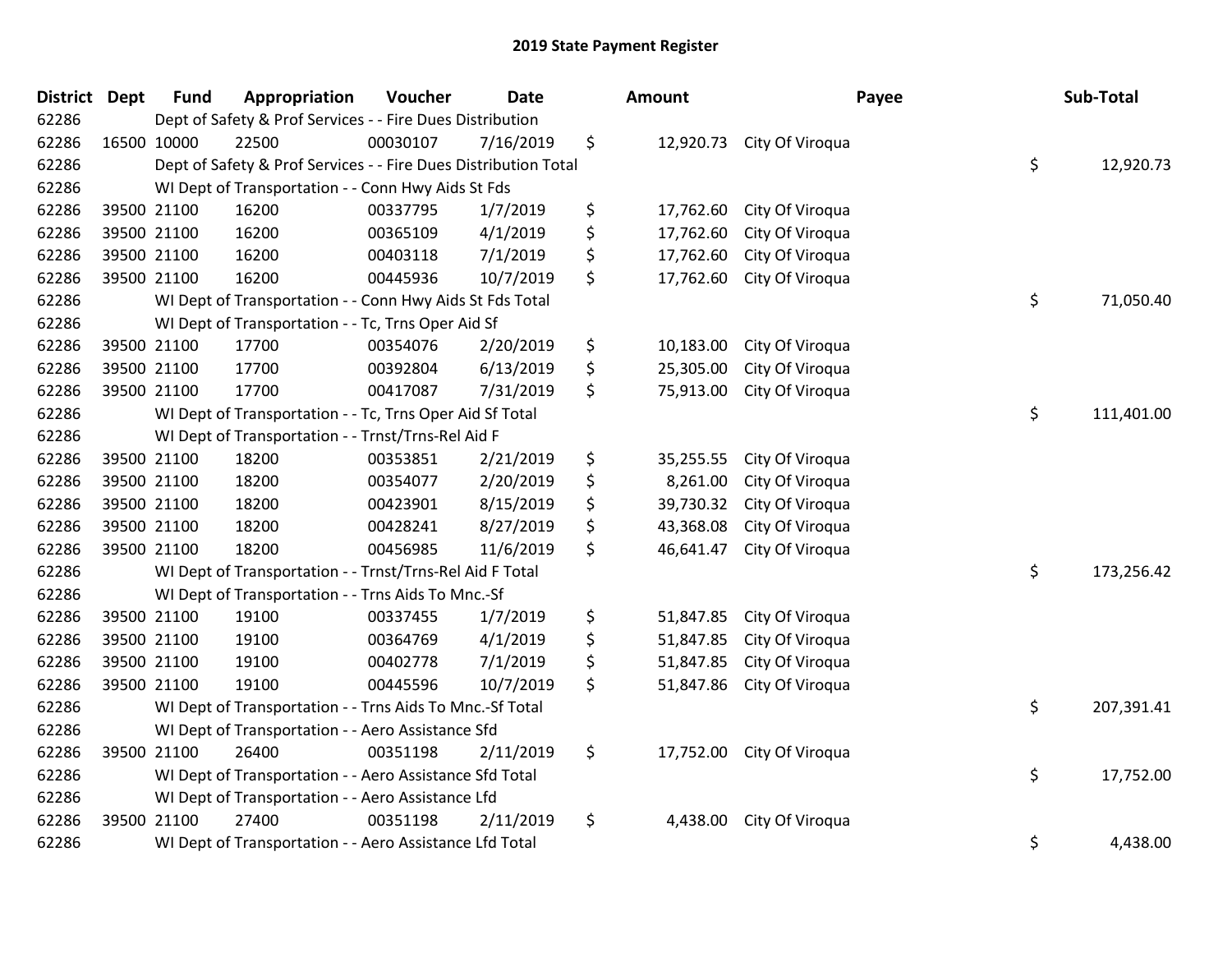| District Dept |             | <b>Fund</b>                                                               | Appropriation                                                        | Voucher  | <b>Date</b> |    | Amount    |                            | Payee     | Sub-Total  |
|---------------|-------------|---------------------------------------------------------------------------|----------------------------------------------------------------------|----------|-------------|----|-----------|----------------------------|-----------|------------|
| 62286         |             | Department of Justice - - Law Enforcement Train, Local                    |                                                                      |          |             |    |           |                            |           |            |
| 62286         | 45500 10000 |                                                                           | 23100                                                                | 00074686 | 11/14/2019  | \$ |           | 1,600.00 City Of Viroqua   |           |            |
| 62286         |             | \$<br>Department of Justice - - Law Enforcement Train, Local Total        |                                                                      |          |             |    |           |                            |           |            |
| 62286         |             | Department of Administration - - Federal Aid, Local Assistance            |                                                                      |          |             |    |           |                            |           |            |
| 62286         | 50500 10000 |                                                                           | 74300                                                                | 00111322 | 10/29/2019  | \$ | 79,324.68 | City Of Viroqua            |           |            |
| 62286         | 50500 10000 |                                                                           | 74300                                                                | 00114683 | 12/24/2019  | Ş  |           | 420,675.32 City Of Viroqua |           |            |
| 62286         |             |                                                                           | Department of Administration - - Federal Aid, Local Assistance Total |          |             |    |           |                            | \$        | 500,000.00 |
| 62286         |             |                                                                           | Public Defender Board - - Transcript, Discovery And Int              |          |             |    |           |                            |           |            |
| 62286         | 55000 10000 |                                                                           | 10600                                                                | 00197832 | 5/30/2019   | \$ | 15.80     | City Of Viroqua            |           |            |
| 62286         | 55000 10000 |                                                                           | 10600                                                                | 00210154 | 8/20/2019   | \$ | 38.75     | City Of Viroqua            |           |            |
| 62286         |             |                                                                           | Public Defender Board - - Transcript, Discovery And Int Total        |          |             |    |           |                            | \$        | 54.55      |
| 62286         |             |                                                                           | Shared Revenue and Tax Relief - - County And Municipal Aid           |          |             |    |           |                            |           |            |
| 62286         |             | 83500 10000                                                               | 10500                                                                | 00049907 | 7/22/2019   | \$ |           | 149,478.20 City Of Viroqua |           |            |
| 62286         | 83500 10000 |                                                                           | 10500                                                                | 00054206 | 11/18/2019  | \$ |           | 847,043.10 City Of Viroqua |           |            |
| 62286         |             |                                                                           | Shared Revenue and Tax Relief - - County And Municipal Aid Total     |          |             |    |           |                            | \$        | 996,521.30 |
| 62286         |             |                                                                           | Shared Revenue and Tax Relief - - Exempt Computer Aid                |          |             |    |           |                            |           |            |
| 62286         |             | 83500 10000                                                               | 10900                                                                | 00046940 | 7/22/2019   | \$ | 4,644.43  | City Of Viroqua            |           |            |
| 62286         | 83500 10000 |                                                                           | 10900                                                                | 00048032 | 7/22/2019   | \$ | 7,054.47  | City Of Viroqua            |           |            |
| 62286         |             |                                                                           | Shared Revenue and Tax Relief - - Exempt Computer Aid Total          |          |             |    |           |                            | \$        | 11,698.90  |
| 62286         |             |                                                                           | Shared Revenue and Tax Relief - - Utility Aid                        |          |             |    |           |                            |           |            |
| 62286         | 83500 10000 |                                                                           | 11000                                                                | 00049907 | 7/22/2019   | \$ | 2,814.38  | City Of Viroqua            |           |            |
| 62286         | 83500 10000 |                                                                           | 11000                                                                | 00054206 | 11/18/2019  | \$ | 17,384.63 | City Of Viroqua            |           |            |
| 62286         |             |                                                                           | Shared Revenue and Tax Relief - - Utility Aid Total                  |          |             |    |           |                            | \$        | 20,199.01  |
| 62286         |             |                                                                           | Shared Revenue and Tax Relief - - Personal Property Aid              |          |             |    |           |                            |           |            |
| 62286         |             | 83500 10000                                                               | 11100                                                                | 00041533 | 5/6/2019    | \$ | 15,799.80 | City Of Viroqua            |           |            |
| 62286         | 83500 10000 |                                                                           | 11100                                                                | 00042793 | 5/6/2019    | \$ | 4,338.15  | City Of Viroqua            |           |            |
| 62286         |             | \$<br>Shared Revenue and Tax Relief - - Personal Property Aid Total       |                                                                      |          |             |    |           |                            |           | 20,137.95  |
| 62286         |             | Shared Revenue and Tax Relief - - Payments For Municipal Svcs             |                                                                      |          |             |    |           |                            |           |            |
| 62286         | 83500 10000 |                                                                           | 50100                                                                | 00037866 | 1/31/2019   | \$ |           | 1,533.60 City Of Viroqua   |           |            |
| 62286         |             | \$<br>Shared Revenue and Tax Relief - - Payments For Municipal Svcs Total |                                                                      |          |             |    |           |                            |           | 1,533.60   |
| 62286         |             | Shared Revenue and Tax Relief - - Lottery & Gaming Credit                 |                                                                      |          |             |    |           |                            |           |            |
| 62286         | 83500 52100 |                                                                           | 36300                                                                | 00038539 | 3/25/2019   | \$ |           | 12,923.40 City Of Viroqua  |           |            |
| 62286         |             | \$<br>Shared Revenue and Tax Relief - - Lottery & Gaming Credit Total     |                                                                      |          |             |    |           |                            | 12,923.40 |            |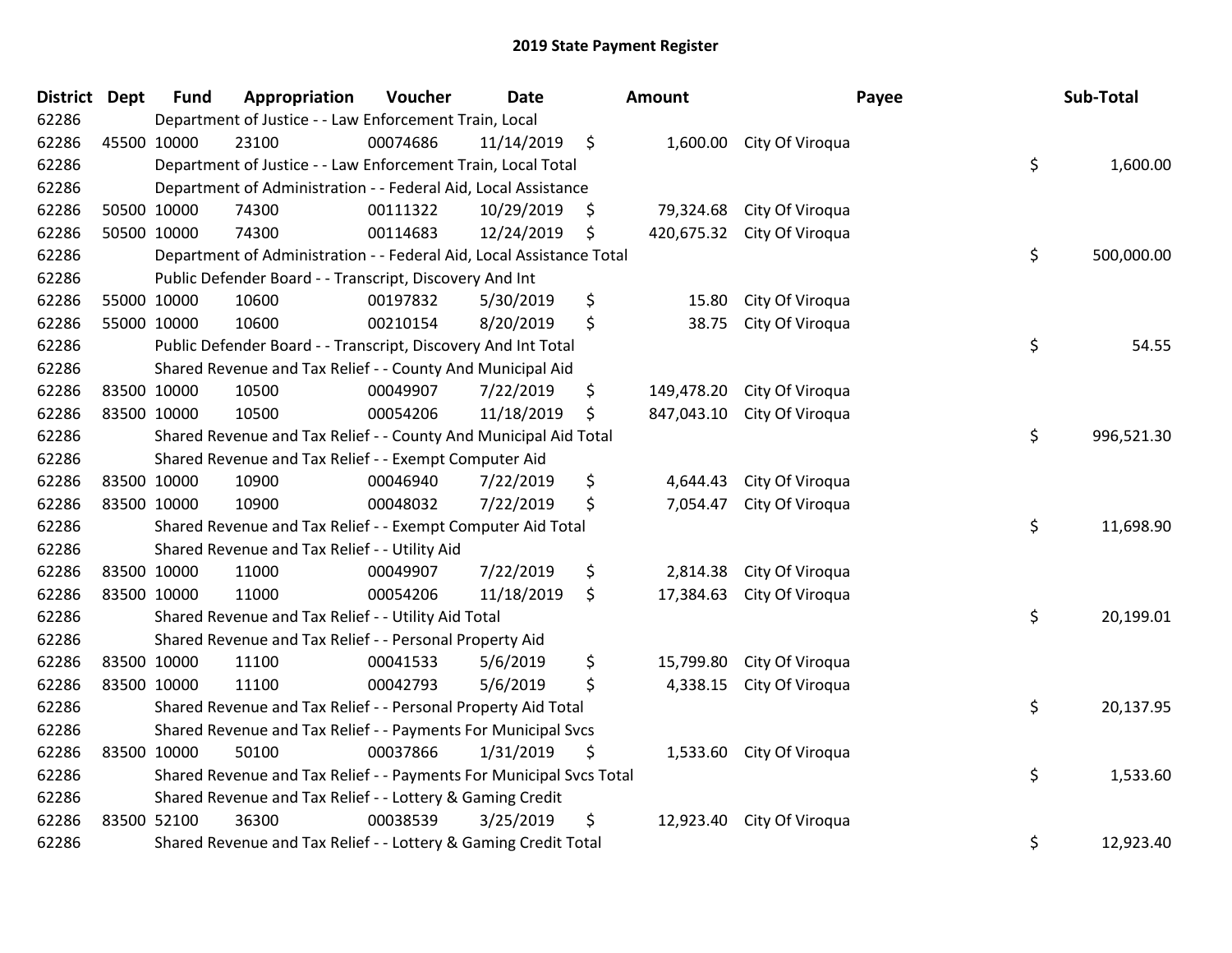| District Dept Fund | Appropriation | Voucher | Date | Amount | Payee | Sub-Total    |
|--------------------|---------------|---------|------|--------|-------|--------------|
| 62286 Total        |               |         |      |        |       | 2,162,878.67 |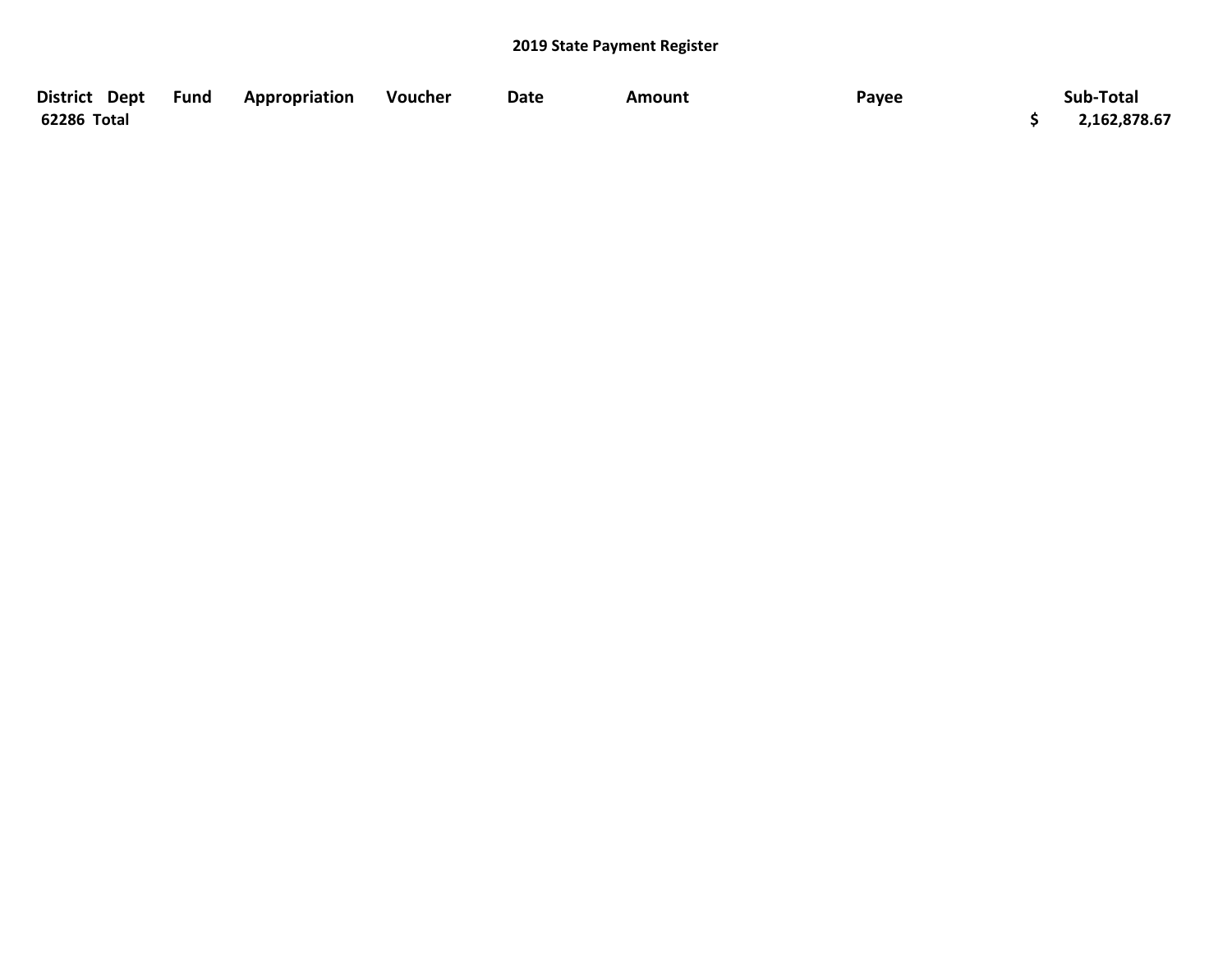| District Dept |             | <b>Fund</b>                                                           | Appropriation                                                         | Voucher  | <b>Date</b> |    | Amount     |                          | Payee | Sub-Total  |  |
|---------------|-------------|-----------------------------------------------------------------------|-----------------------------------------------------------------------|----------|-------------|----|------------|--------------------------|-------|------------|--|
| 62291         |             | Dept of Safety & Prof Services - - Fire Dues Distribution             |                                                                       |          |             |    |            |                          |       |            |  |
| 62291         |             | 16500 10000                                                           | 22500                                                                 | 00030405 | 7/16/2019   | \$ |            | 6,189.18 City Of Westby  |       |            |  |
| 62291         |             | \$<br>Dept of Safety & Prof Services - - Fire Dues Distribution Total |                                                                       |          |             |    |            |                          |       |            |  |
| 62291         |             |                                                                       | WI Dept of Transportation - - Trns Aids To Mnc.-Sf                    |          |             |    |            |                          |       |            |  |
| 62291         |             | 39500 21100                                                           | 19100                                                                 | 00337456 | 1/7/2019    | \$ | 22,155.78  | City Of Westby           |       |            |  |
| 62291         |             | 39500 21100                                                           | 19100                                                                 | 00364770 | 4/1/2019    | \$ | 22,155.78  | City Of Westby           |       |            |  |
| 62291         |             | 39500 21100                                                           | 19100                                                                 | 00402779 | 7/1/2019    | \$ | 22,155.78  | City Of Westby           |       |            |  |
| 62291         |             | 39500 21100                                                           | 19100                                                                 | 00445597 | 10/7/2019   | \$ | 22,155.80  | City Of Westby           |       |            |  |
| 62291         |             |                                                                       | WI Dept of Transportation - - Trns Aids To Mnc.-Sf Total              |          |             |    |            |                          | \$    | 88,623.14  |  |
| 62291         |             |                                                                       | Department of Justice - - Law Enforcement Train, Local                |          |             |    |            |                          |       |            |  |
| 62291         | 45500 10000 |                                                                       | 23100                                                                 | 00075002 | 11/13/2019  | \$ | 960.00     | City Of Westby           |       |            |  |
| 62291         |             |                                                                       | Department of Justice - - Law Enforcement Train, Local Total          |          |             |    |            |                          | \$    | 960.00     |  |
| 62291         |             |                                                                       | Shared Revenue and Tax Relief - - Expenditure Restraint Program       |          |             |    |            |                          |       |            |  |
| 62291         |             | 83500 10000                                                           | 10100                                                                 | 00049908 | 7/22/2019   | \$ | 283.87     | City Of Westby           |       |            |  |
| 62291         |             |                                                                       | Shared Revenue and Tax Relief - - Expenditure Restraint Program Total |          |             |    |            |                          | \$    | 283.87     |  |
| 62291         |             |                                                                       | Shared Revenue and Tax Relief - - County And Municipal Aid            |          |             |    |            |                          |       |            |  |
| 62291         |             | 83500 10000                                                           | 10500                                                                 | 00049908 | 7/22/2019   | \$ | 77,473.13  | City Of Westby           |       |            |  |
| 62291         | 83500 10000 |                                                                       | 10500                                                                 | 00054207 | 11/18/2019  | \$ | 439,014.39 | City Of Westby           |       |            |  |
| 62291         |             |                                                                       | Shared Revenue and Tax Relief - - County And Municipal Aid Total      |          |             |    |            |                          | \$    | 516,487.52 |  |
| 62291         |             |                                                                       | Shared Revenue and Tax Relief - - Exempt Computer Aid                 |          |             |    |            |                          |       |            |  |
| 62291         |             | 83500 10000                                                           | 10900                                                                 | 00046941 | 7/22/2019   | \$ | 3,283.01   | City Of Westby           |       |            |  |
| 62291         |             | 83500 10000                                                           | 10900                                                                 | 00048033 | 7/22/2019   | \$ | 1,863.53   | City Of Westby           |       |            |  |
| 62291         |             |                                                                       | Shared Revenue and Tax Relief - - Exempt Computer Aid Total           |          |             |    |            |                          | \$    | 5,146.54   |  |
| 62291         |             |                                                                       | Shared Revenue and Tax Relief - - Utility Aid                         |          |             |    |            |                          |       |            |  |
| 62291         |             | 83500 10000                                                           | 11000                                                                 | 00049908 | 7/22/2019   | \$ | 4,205.75   | City Of Westby           |       |            |  |
| 62291         |             | 83500 10000                                                           | 11000                                                                 | 00054207 | 11/18/2019  | \$ | 24,140.31  | City Of Westby           |       |            |  |
| 62291         |             | \$<br>Shared Revenue and Tax Relief - - Utility Aid Total             |                                                                       |          |             |    |            |                          |       | 28,346.06  |  |
| 62291         |             | Shared Revenue and Tax Relief - - Personal Property Aid               |                                                                       |          |             |    |            |                          |       |            |  |
| 62291         |             | 83500 10000                                                           | 11100                                                                 | 00041534 | 5/6/2019    | \$ | 8,987.28   | City Of Westby           |       |            |  |
| 62291         |             | 83500 10000                                                           | 11100                                                                 | 00042794 | 5/6/2019    | \$ | 3,735.89   | City Of Westby           |       |            |  |
| 62291         |             |                                                                       | Shared Revenue and Tax Relief - - Personal Property Aid Total         |          |             |    |            |                          | \$    | 12,723.17  |  |
| 62291         |             | Shared Revenue and Tax Relief - - Lottery & Gaming Credit             |                                                                       |          |             |    |            |                          |       |            |  |
| 62291         |             | 83500 52100                                                           | 36300                                                                 | 00038540 | 3/25/2019   | \$ |            | 11,469.82 City Of Westby |       |            |  |